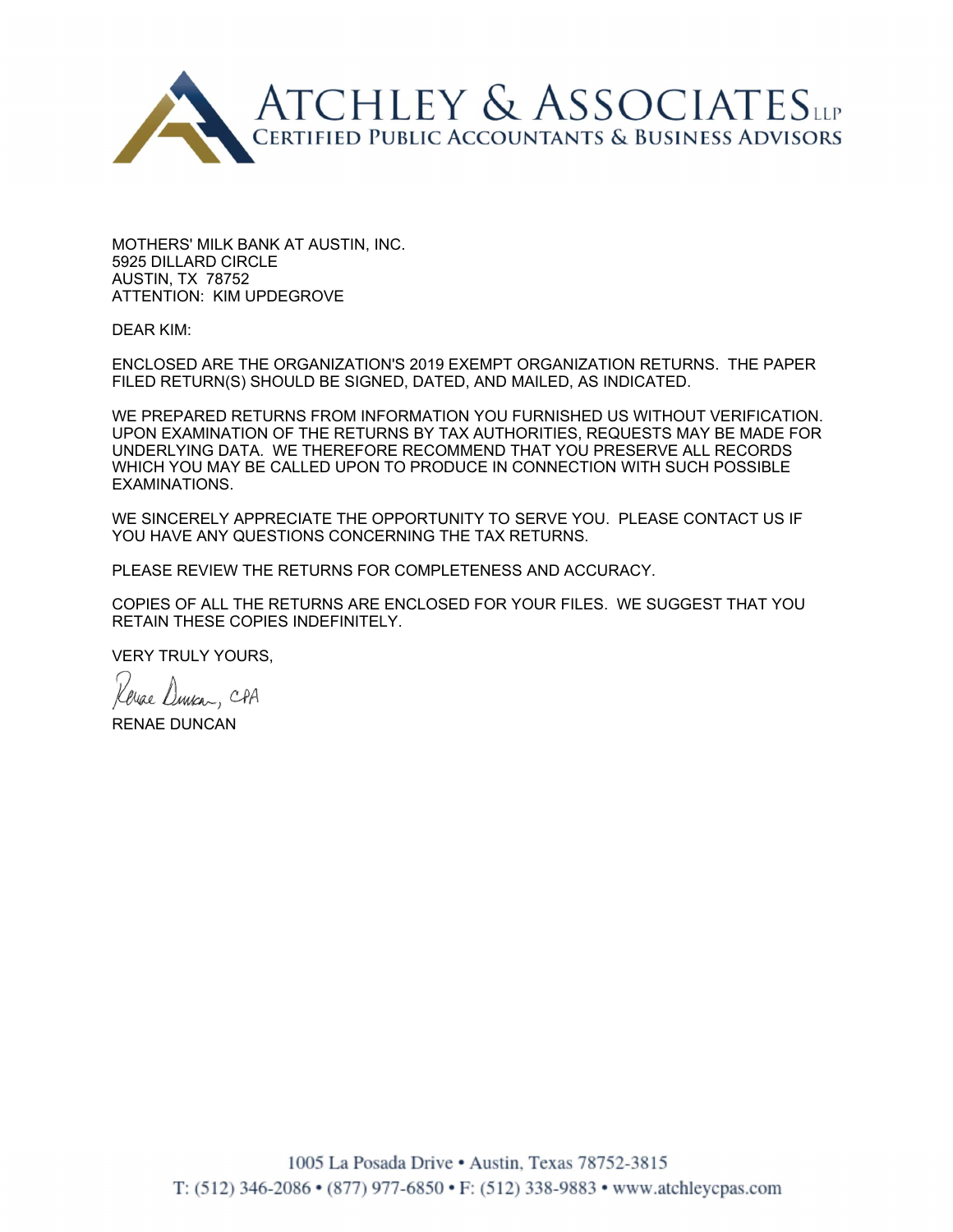# **TAX RETURN FILING INSTRUCTIONS**

FORM 990

# **FOR THE YEAR ENDING**

DECEMBER 31, 2019

# **PREPARED FOR:**

MOTHERS' MILK BANK AT AUSTIN, INC. 5925 DILLARD CIRCLE AUSTIN, TX 78752

# **PREPARED BY:**

ATCHLEY & ASSOCIATES, LLP 1005 LA POSADA DRIVE AUSTIN, TX 78752

# **AMOUNT DUE OR REFUND:**

NOT APPLICABLE

# **MAKE CHECK PAYABLE TO:**

NOT APPLICABLE

# **MAIL TAX RETURN AND CHECK (IF APPLICABLE) TO:**

NOT APPLICABLE

# **RETURN MUST BE MAILED ON OR BEFORE:**

NOT APPLICABLE

# **SPECIAL INSTRUCTIONS:**

THIS RETURN HAS QUALIFIED FOR ELECTRONIC FILING. AFTER YOU HAVE REVIEWED THE RETURN FOR COMPLETENESS AND ACCURACY, PLEASE SIGN, DATE AND RETURN FORM 8879-EO TO OUR OFFICE. WE WILL TRANSMIT THE RETURN ELECTRONICALLY TO THE IRS AND NO FURTHER ACTION IS REQUIRED. RETURN FORM 8879-EO TO US BY NOVEMBER 16, 2020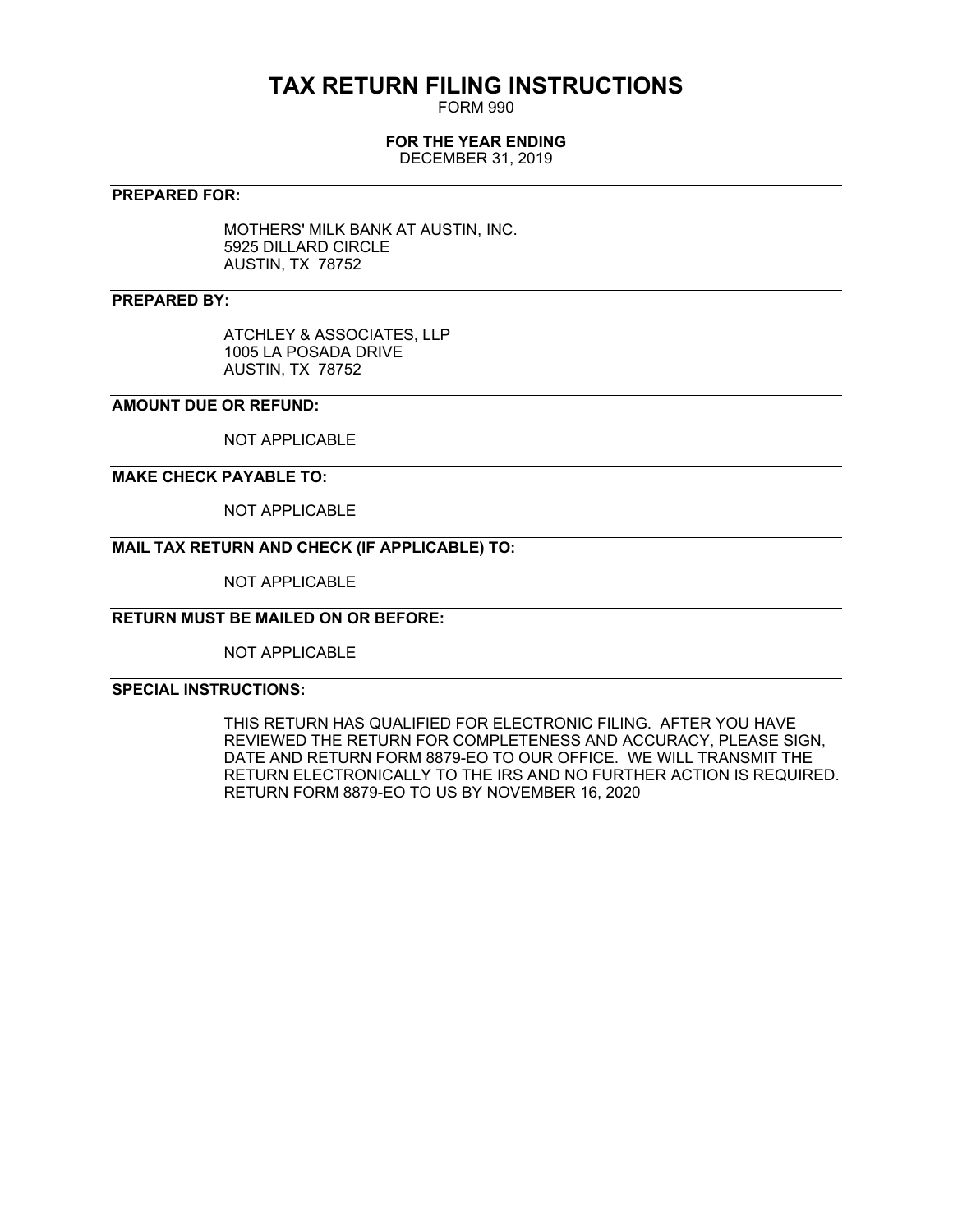| Form 8879-EO |  |
|--------------|--|
|              |  |

# **IRS e-file Signature Authorization 8879-EO for an Exempt Organization**

| Department of the Treasury |  |
|----------------------------|--|
| Internal Revenue Service   |  |

For calendar year 2019, or fiscal year beginning and the state of the state of 2019, and ending calendary pear of  $\sim$  20

**| Do not send to the IRS. Keep for your records. | Go to www.irs.gov/Form8879EO for the latest information.** **2019**

Internal Revenue Service Name of exempt organization

**Employer identification number**

# MOTHERS' MILK BANK AT AUSTIN, INC. THE RESERVE RESERVE THAT AND THE RESERVE RESERVE THAT AND THE RESERVE THAT A

Name and title of officer

# KIMBERLY K. UPDEGROVE

EXECUTIVE DIRECTOR

**Part I** | Type of Return and Return Information (Whole Dollars Only)

on line 1a, 2a, 3a, 4a, or 5a, below, and the amount on that line for the return being filed with this form was blank, then leave line 1b, 2b, 3b, 4b, or 5b, whichever is applicable, blank (do not enter -0-). But, if you entered -0- on the return, then enter -0- on the applicable line below. **Do not** complete more Check the box for the return for which you are using this Form 8879-EO and enter the applicable amount, if any, from the return. If you check the box than one line in Part I.

| <b>1a</b> Form 990 check here $\triangleright \boxed{X}$<br><b>b</b> Total revenue, if any (Form 990, Part VIII, column (A), line 12) | -1b | 4,346,154. |
|---------------------------------------------------------------------------------------------------------------------------------------|-----|------------|
| 2a Form 990-EZ check here<br><b>b</b> Total revenue, if any (Form 990-EZ, line 9) <i>manageranan</i> manageran                        | -2b |            |
| 3a Form 1120-POL check here                                                                                                           | -3b |            |
| 4a Form 990-PF check here<br><b>b</b> Tax based on investment income (Form 990-PF, Part VI, line 5) 4b                                |     |            |
| 5a Form 8868 check here $\blacktriangleright$<br><b>b</b> Balance Due (Form 8868, line 3c)                                            | .5b |            |
|                                                                                                                                       |     |            |

# **Part II Declaration and Signature Authorization of Officer**

(a) an acknowledgement of receipt or reason for rejection of the transmission, (b) the reason for any delay in processing the return or refund, and (c) Under penalties of perjury, I declare that I am an officer of the above organization and that I have examined a copy of the organization's 2019 electronic return and accompanying schedules and statements and to the best of my knowledge and belief, they are true, correct, and complete. I further declare that the amount in Part I above is the amount shown on the copy of the organization's electronic return. I consent to allow my intermediate service provider, transmitter, or electronic return originator (ERO) to send the organization's return to the IRS and to receive from the IRS the date of any refund. If applicable, I authorize the U.S. Treasury and its designated Financial Agent to initiate an electronic funds withdrawal (direct debit) entry to the financial institution account indicated in the tax preparation software for payment of the organization's federal taxes owed on this return, and the financial institution to debit the entry to this account. To revoke a payment, I must contact the U.S. Treasury Financial Agent at 1-888-353-4537 no later than 2 business days prior to the payment (settlement) date. I also authorize the financial institutions involved in the processing of the electronic payment of taxes to receive confidential information necessary to answer inquiries and resolve issues related to the payment. I have selected a personal identification number (PIN) as my signature for the organization's electronic return and, if applicable, the organization's consent to electronic funds withdrawal.

### **Officer's PIN: check one box only**

| lauthorize ATCHLEY & ASSOCIATES, LLP                                                                                                                                                                                                                                                                                                                                             | 05290<br>to enter my PIN                          |
|----------------------------------------------------------------------------------------------------------------------------------------------------------------------------------------------------------------------------------------------------------------------------------------------------------------------------------------------------------------------------------|---------------------------------------------------|
| ERO firm name                                                                                                                                                                                                                                                                                                                                                                    | Enter five numbers, but<br>do not enter all zeros |
| as my signature on the organization's tax year 2019 electronically filed return. If I have indicated within this return that a copy of the return<br>is being filed with a state agency(ies) regulating charities as part of the IRS Fed/State program, I also authorize the aforementioned ERO to<br>enter my PIN on the return's disclosure consent screen.                    |                                                   |
| As an officer of the organization, I will enter my PIN as my signature on the organization's tax year 2019 electronically filed return. If I have<br>indicated within this return that a copy of the return is being filed with a state agency(ies) regulating charities as part of the IRS Fed/State<br>program, I will enter my PIN on the return's disclosure consent screen. |                                                   |
| Officer's signature $\blacktriangleright \frac{\sqrt{f}d\omega_{\text{true}}}{\sqrt{f}d\omega_{\text{true}}}$                                                                                                                                                                                                                                                                    | Date $\triangleright$ 09/23/2020                  |
| <b>Certification and Authentication</b><br>Part III<br><b>ERO's EFIN/PIN.</b> Enter your six-digit electronic filing identification<br>number (EFIN) followed by your five-digit self-selected PIN.                                                                                                                                                                              | 74662332000<br>Do not enter all zeros             |
| I certify that the above numeric entry is my PIN, which is my signature on the 2019 electronically filed return for the organization indicated above. I<br>confirm that I am submitting this return in accordance with the requirements of Pub. 4163, Modernized e-File (MeF) Information for Authorized IRS<br>e-file Providers for Business Returns.                           |                                                   |
| ERO's signature                                                                                                                                                                                                                                                                                                                                                                  | 9/23/2020<br>Date $\blacktriangleright$           |
| <b>ERO Must Retain This Form - See Instructions</b>                                                                                                                                                                                                                                                                                                                              |                                                   |
| Do Not Submit This Form to the IRS Unless Requested To Do So                                                                                                                                                                                                                                                                                                                     |                                                   |
| LHA For Paperwork Reduction Act Notice, see instructions.                                                                                                                                                                                                                                                                                                                        | Form 8879-EO<br>(2019)                            |
| 923051 10-03-19                                                                                                                                                                                                                                                                                                                                                                  |                                                   |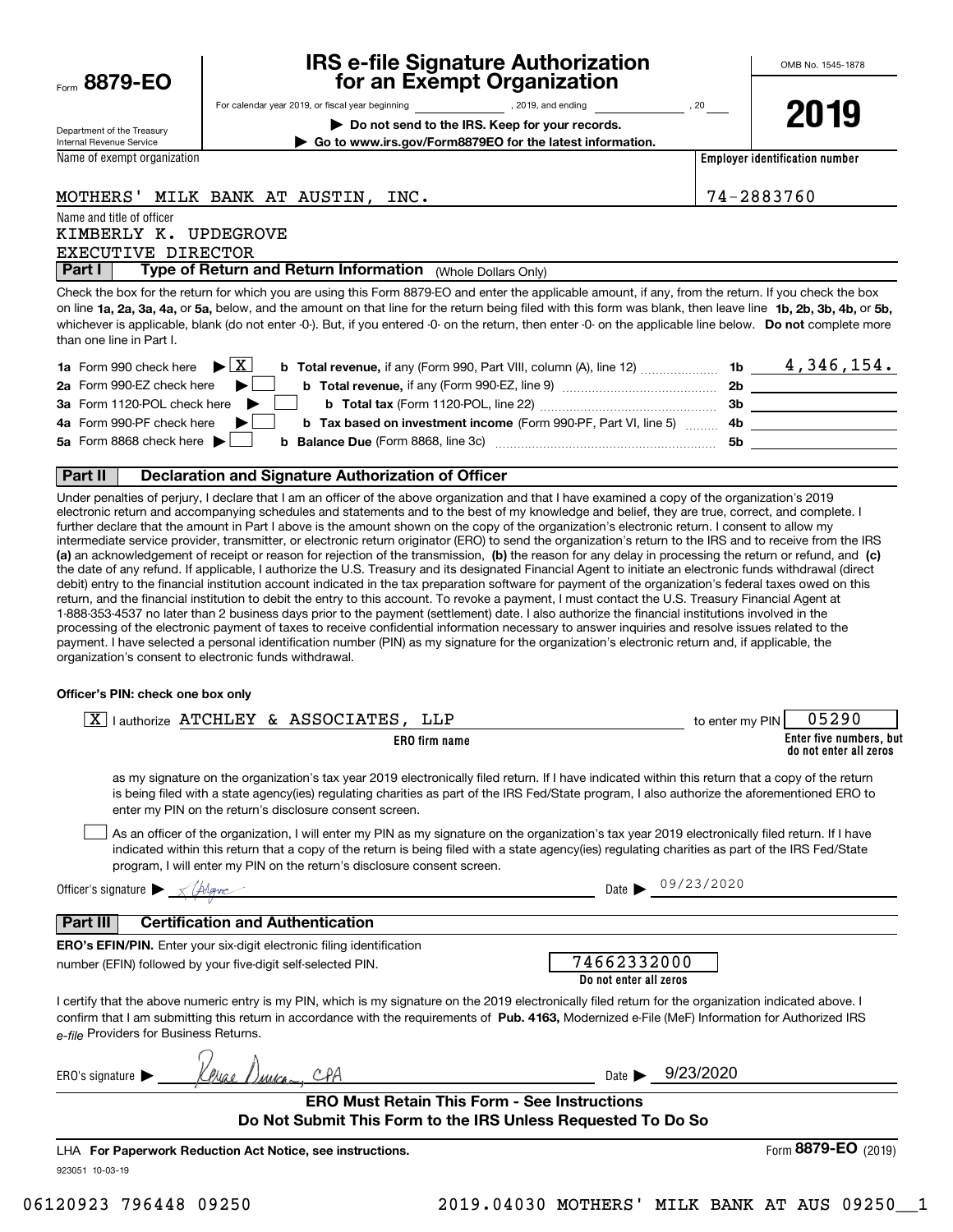| Form                                                   |
|--------------------------------------------------------|
| (Rev. January 2020)                                    |
| Department of the Treasury<br>Internal Revenue Service |

# **Return of Organization Exempt From Income Tax** <br> **Partion 501(c), 527, or 4947(a)(1) of the Internal Revenue Code (except private foundations)**

**Under section 501(c), 527, or 4947(a)(1) of the Internal Revenue Code (except private foundations)**



**but the Do not enter social security numbers on this form as it may be made public. Open to Public**<br> **Common Section**<br> **Common Section**<br> **Common Section**<br> **Common Section | Go to www.irs.gov/Form990 for instructions and the latest information. Inspection**

|                         |                                  | A For the 2019 calendar year, or tax year beginning                                                                                                 | and ending |                                                     |                                                                 |
|-------------------------|----------------------------------|-----------------------------------------------------------------------------------------------------------------------------------------------------|------------|-----------------------------------------------------|-----------------------------------------------------------------|
|                         | <b>B</b> Check if<br>applicable: | <b>C</b> Name of organization                                                                                                                       |            | D Employer identification number                    |                                                                 |
|                         | Address<br>change                | MOTHERS' MILK BANK AT AUSTIN, INC.                                                                                                                  |            |                                                     |                                                                 |
|                         | Name<br>change                   | Doing business as                                                                                                                                   | 74-2883760 |                                                     |                                                                 |
|                         | Initial<br>return                | Number and street (or P.O. box if mail is not delivered to street address)                                                                          | Room/suite | E Telephone number                                  |                                                                 |
|                         | Final<br>return/                 | 5925 DILLARD CIRCLE                                                                                                                                 |            | $512 - 494 - 0800$                                  |                                                                 |
|                         | termin-<br>ated                  | City or town, state or province, country, and ZIP or foreign postal code                                                                            |            | G Gross receipts \$                                 | 4,628,742.                                                      |
|                         | return                           | Amended<br>AUSTIN, TX<br>78752                                                                                                                      |            | H(a) Is this a group return                         |                                                                 |
|                         | Applica-<br>tion<br>pending      | F Name and address of principal officer: JULIA WEATHERBY                                                                                            |            | for subordinates?                                   | $\blacksquare$ Yes $\lceil$ $\overline{\mathrm{X}}$ $\rceil$ No |
|                         |                                  | SAME AS C ABOVE                                                                                                                                     |            | $H(b)$ Are all subordinates included? $\Box$ Yes    | No                                                              |
|                         |                                  | Tax-exempt status: $\boxed{\mathbf{X}}$ 501(c)(3)<br>$501(c)$ (<br>$\sqrt{\frac{1}{1}}$ (insert no.)<br>$4947(a)(1)$ or                             | 527        |                                                     | If "No," attach a list. (see instructions)                      |
|                         |                                  | J Website: WWW.MILKBANK.ORG                                                                                                                         |            | $H(c)$ Group exemption number $\blacktriangleright$ |                                                                 |
|                         |                                  | K Form of organization: $\boxed{\mathbf{X}}$ Corporation<br>Association<br>Other $\blacktriangleright$<br>Trust                                     |            |                                                     | L Year of formation: $1998$ M State of legal domicile: TX       |
|                         | Part I                           | <b>Summary</b>                                                                                                                                      |            |                                                     |                                                                 |
|                         | $\mathbf{1}$                     | Briefly describe the organization's mission or most significant activities: MMBA SCREENS MILK DONORS,                                               |            |                                                     |                                                                 |
| Activities & Governance |                                  | PROCESSES MILK, AND DISPENSES IT TO HOSPITAL & COMMUNITY RECIPIENTS.                                                                                |            |                                                     |                                                                 |
|                         | $\mathbf{2}$                     | Check this box $\blacktriangleright$ $\blacksquare$ if the organization discontinued its operations or disposed of more than 25% of its net assets. |            | 3                                                   | 11                                                              |
|                         | 3                                | Number of voting members of the governing body (Part VI, line 1a)                                                                                   |            | $\overline{\mathbf{4}}$                             | $\overline{11}$                                                 |
|                         | 4<br>5                           |                                                                                                                                                     |            |                                                     | 49                                                              |
|                         | 6                                |                                                                                                                                                     |            | $\overline{5}$<br>6                                 | 548                                                             |
|                         |                                  |                                                                                                                                                     |            | 7a                                                  | $-32,320.$                                                      |
|                         |                                  |                                                                                                                                                     |            | 7 <sub>b</sub>                                      | $-32,320.$                                                      |
|                         |                                  |                                                                                                                                                     |            | <b>Prior Year</b>                                   | <b>Current Year</b>                                             |
|                         | 8                                | Contributions and grants (Part VIII, line 1h)                                                                                                       |            | 943,329.                                            | 544,405.                                                        |
| Revenue                 | 9                                | Program service revenue (Part VIII, line 2g)                                                                                                        |            | 3,599,149.                                          | 3,796,161.                                                      |
|                         | 10                               |                                                                                                                                                     |            | 21,764.                                             | $\overline{42,889}$ .                                           |
|                         | 11                               | Other revenue (Part VIII, column (A), lines 5, 6d, 8c, 9c, 10c, and 11e)                                                                            |            | 84,108.                                             | $-37,301.$                                                      |
|                         | 12                               | Total revenue - add lines 8 through 11 (must equal Part VIII, column (A), line 12)                                                                  |            | 4,648,350.                                          | 4,346,154.                                                      |
|                         | 13                               | Grants and similar amounts paid (Part IX, column (A), lines 1-3)                                                                                    |            | 0.                                                  | 0.                                                              |
|                         | 14                               | Benefits paid to or for members (Part IX, column (A), line 4)                                                                                       |            | $\overline{0}$ .                                    | $\overline{0}$ .                                                |
|                         | 15                               | Salaries, other compensation, employee benefits (Part IX, column (A), lines 5-10)                                                                   |            | 1,084,597.                                          | 1,148,661.                                                      |
| Expenses                |                                  |                                                                                                                                                     |            | 0.                                                  | 0.                                                              |
|                         |                                  | $\blacktriangleright$ 197,021.<br><b>b</b> Total fundraising expenses (Part IX, column (D), line 25)                                                |            |                                                     |                                                                 |
|                         |                                  |                                                                                                                                                     |            | 1,923,154.                                          | 1,814,878.                                                      |
|                         | 18                               | Total expenses. Add lines 13-17 (must equal Part IX, column (A), line 25)                                                                           |            | 3,007,751.                                          | 2,963,539.                                                      |
|                         | 19                               |                                                                                                                                                     |            | 1,640,599.                                          | 1,382,615.                                                      |
| គង្គ                    |                                  |                                                                                                                                                     |            | <b>Beginning of Current Year</b>                    | End of Year                                                     |
| Assets<br>1 Balanc      | 20                               | Total assets (Part X, line 16)                                                                                                                      |            | 10, 223, 486.                                       | 10,879,504.                                                     |
|                         | 21                               | Total liabilities (Part X, line 26)                                                                                                                 |            | $\overline{2}$ , 851, 051.                          | 2,124,454.                                                      |
|                         | 22                               | <b>Signature Block</b>                                                                                                                              |            | 7,372,435.                                          | 8,755,050.                                                      |
|                         | Part II                          |                                                                                                                                                     |            |                                                     |                                                                 |

Under penalties of perjury, I declare that I have examined this return, including accompanying schedules and statements, and to the best of my knowledge and belief, it is true, correct, and complete. Declaration of preparer (other than officer) is based on all information of which preparer has any knowledge.

|          | Algune                                                                                                       |                       | 09/23/2020                            |           |  |  |  |
|----------|--------------------------------------------------------------------------------------------------------------|-----------------------|---------------------------------------|-----------|--|--|--|
| Sign     | Signature of officer                                                                                         |                       | Date                                  |           |  |  |  |
| Here     | KIMBERLY K.<br>UPDEGROVE,                                                                                    | EXECUTIVE DIRECTOR    |                                       |           |  |  |  |
|          | Type or print name and title                                                                                 |                       |                                       |           |  |  |  |
|          | Print/Type preparer's name                                                                                   | Preparer S) signature | Date<br><b>PTIN</b><br>Check          |           |  |  |  |
| Paid     | RENAE DUNCAN                                                                                                 | CPA<br>Cerae Dunca    | 9/23/2020<br>self-employed            | P01257722 |  |  |  |
| Preparer | $\blacktriangleright$ ATCHLEY & ASSOCIATES',<br>Firm's name                                                  | LLP                   | $Firm's EIN \rightarrow 74 - 2920819$ |           |  |  |  |
| Use Only | Firm's address 1005 LA POSADA DRIVE                                                                          |                       |                                       |           |  |  |  |
|          | <b>AUSTIN, TX 78752</b>                                                                                      |                       | Phone no. $(512)$ 346 - 2086          |           |  |  |  |
|          | X'<br>Yes<br>No<br>May the IRS discuss this return with the preparer shown above? (see instructions)         |                       |                                       |           |  |  |  |
|          | Form 990 (2019)<br>LHA For Paperwork Reduction Act Notice, see the separate instructions.<br>932001 01-20-20 |                       |                                       |           |  |  |  |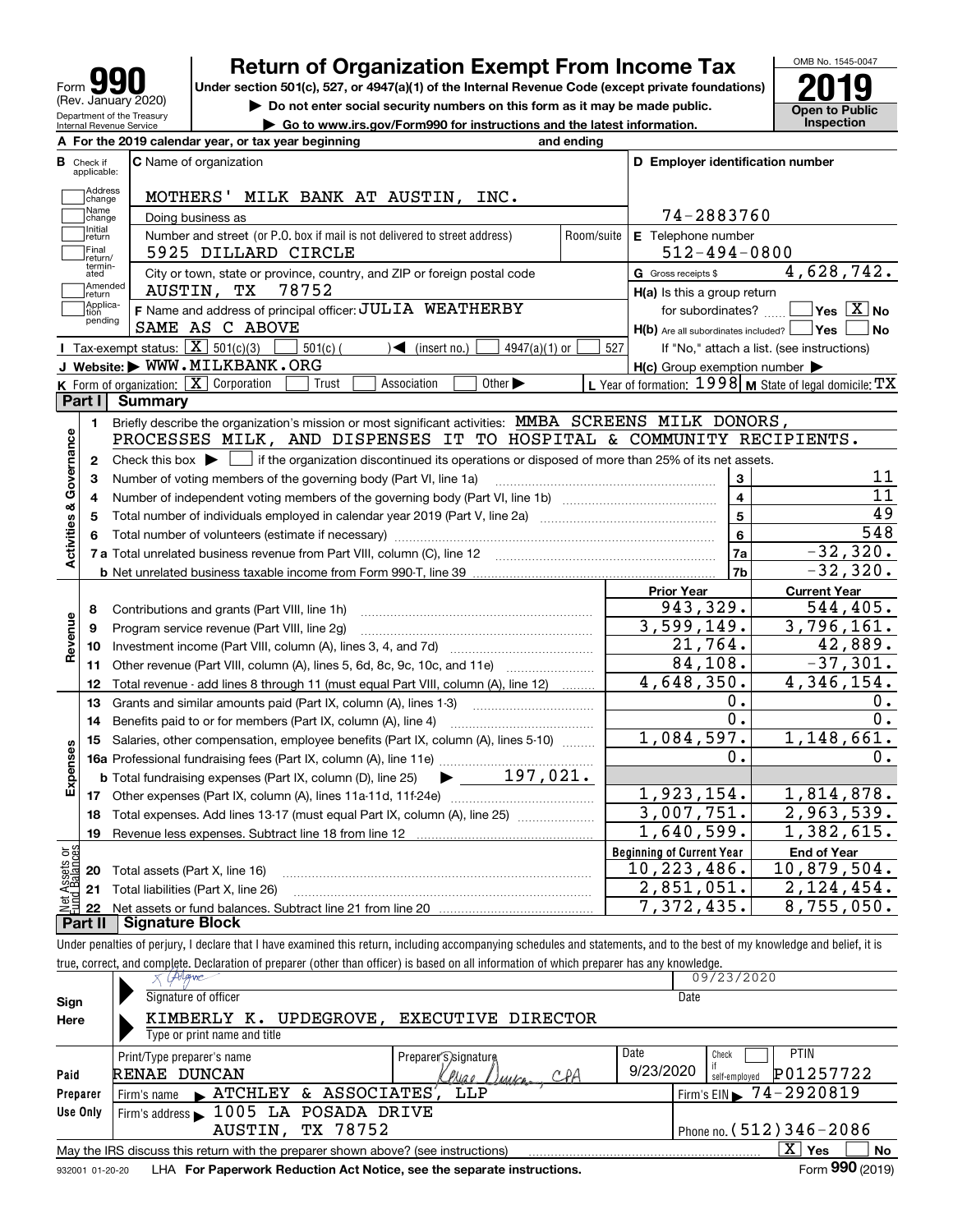|              | MOTHERS' MILK BANK AT AUSTIN, INC.<br>74-2883760<br>Page 2<br>Form 990 (2019)                                                                                                                       |
|--------------|-----------------------------------------------------------------------------------------------------------------------------------------------------------------------------------------------------|
|              | <b>Statement of Program Service Accomplishments</b><br>Part III                                                                                                                                     |
|              |                                                                                                                                                                                                     |
| 1            | Briefly describe the organization's mission:<br>THE MOTHERS' MILK BANK AT AUSTIN SAVES BABIES' LIVES BY PROVIDING                                                                                   |
|              | PRESCRIBED PASTEURIZED DONOR HUMAN MILK.                                                                                                                                                            |
|              |                                                                                                                                                                                                     |
|              |                                                                                                                                                                                                     |
| $\mathbf{2}$ | Did the organization undertake any significant program services during the year which were not listed on the                                                                                        |
|              | $Yes \ \boxed{X}$ No<br>prior Form 990 or 990-EZ?                                                                                                                                                   |
|              | If "Yes," describe these new services on Schedule O.                                                                                                                                                |
| 3            | $\sqrt{}$ Yes $\sqrt{}$ X $\sqrt{}$ No<br>Did the organization cease conducting, or make significant changes in how it conducts, any program services?                                              |
|              | If "Yes," describe these changes on Schedule O.                                                                                                                                                     |
| 4            | Describe the organization's program service accomplishments for each of its three largest program services, as measured by expenses.                                                                |
|              | Section 501(c)(3) and 501(c)(4) organizations are required to report the amount of grants and allocations to others, the total expenses, and<br>revenue, if any, for each program service reported. |
| 4a           | 3,862,593.<br>2, 294, 082. including grants of \$<br>$\left(\text{Code:}\right)$ $\left(\text{Expenses $}\right)$<br>) (Revenue \$                                                                  |
|              | TO MEET A NATIONAL HEALTH NEED BY COLLECTING, PASTEURIZING AND                                                                                                                                      |
|              | DISTRIBUTING MOTHER'S MILK TO INFANTS. WE DISPENSE PASTEURIZED MILK TO                                                                                                                              |
|              | HOSPITAL NEONATAL INTENSIVE CARE UNITS AND OUTPATIENT RECIPIENTS. WE                                                                                                                                |
|              | PROVIDE MILK AT A DISCOUNT OR FREE OF CHARGE TO LOW AND MODERATE INCOME                                                                                                                             |
|              | FAMILIES.                                                                                                                                                                                           |
|              |                                                                                                                                                                                                     |
|              |                                                                                                                                                                                                     |
|              |                                                                                                                                                                                                     |
|              |                                                                                                                                                                                                     |
|              |                                                                                                                                                                                                     |
|              |                                                                                                                                                                                                     |
| 4b           | $\overline{202}$ , $052$ . including grants of \$<br>) (Expenses \$<br>) (Revenue \$<br>(Code:                                                                                                      |
|              | CHARITABLE CARE PROGRAM ALLOWS DONOR HUMAN MILK TO BE DISPENSED TO                                                                                                                                  |
|              | BABIES WITH A MEDICAL NEED DESPITE INSURANCE AND OTHER FINANCIAL                                                                                                                                    |
|              | RESOURCES.                                                                                                                                                                                          |
|              |                                                                                                                                                                                                     |
|              |                                                                                                                                                                                                     |
|              |                                                                                                                                                                                                     |
|              |                                                                                                                                                                                                     |
|              |                                                                                                                                                                                                     |
|              |                                                                                                                                                                                                     |
|              |                                                                                                                                                                                                     |
|              |                                                                                                                                                                                                     |
|              |                                                                                                                                                                                                     |
| 4с           | $40,980$ . including grants of \$<br>) (Revenue \$<br>(Code:<br>) (Expenses \$<br>THE RESEARCH PROGRAM INVESTIGATES GAPS IN SCIENCE OF HUMAN MILK AND                                               |
|              | ENSURE SAFETY AND QUALITY OF MILK.<br><b>TECHNOLOGY NEEDED</b><br>TO                                                                                                                                |
|              |                                                                                                                                                                                                     |
|              |                                                                                                                                                                                                     |
|              |                                                                                                                                                                                                     |
|              |                                                                                                                                                                                                     |
|              |                                                                                                                                                                                                     |
|              |                                                                                                                                                                                                     |
|              |                                                                                                                                                                                                     |
|              |                                                                                                                                                                                                     |
|              |                                                                                                                                                                                                     |
|              |                                                                                                                                                                                                     |
| 4d           | Other program services (Describe on Schedule O.)                                                                                                                                                    |
|              | (Expenses \$<br>including grants of \$<br>(Revenue \$                                                                                                                                               |
| 4е           | 2,537,114.<br>Total program service expenses ▶<br>Form 990 (2019)                                                                                                                                   |
|              |                                                                                                                                                                                                     |
|              | 932002 01-20-20                                                                                                                                                                                     |

06120923 796448 09250 2019.04030 MOTHERS' MILK BANK AT AUS 09250\_\_1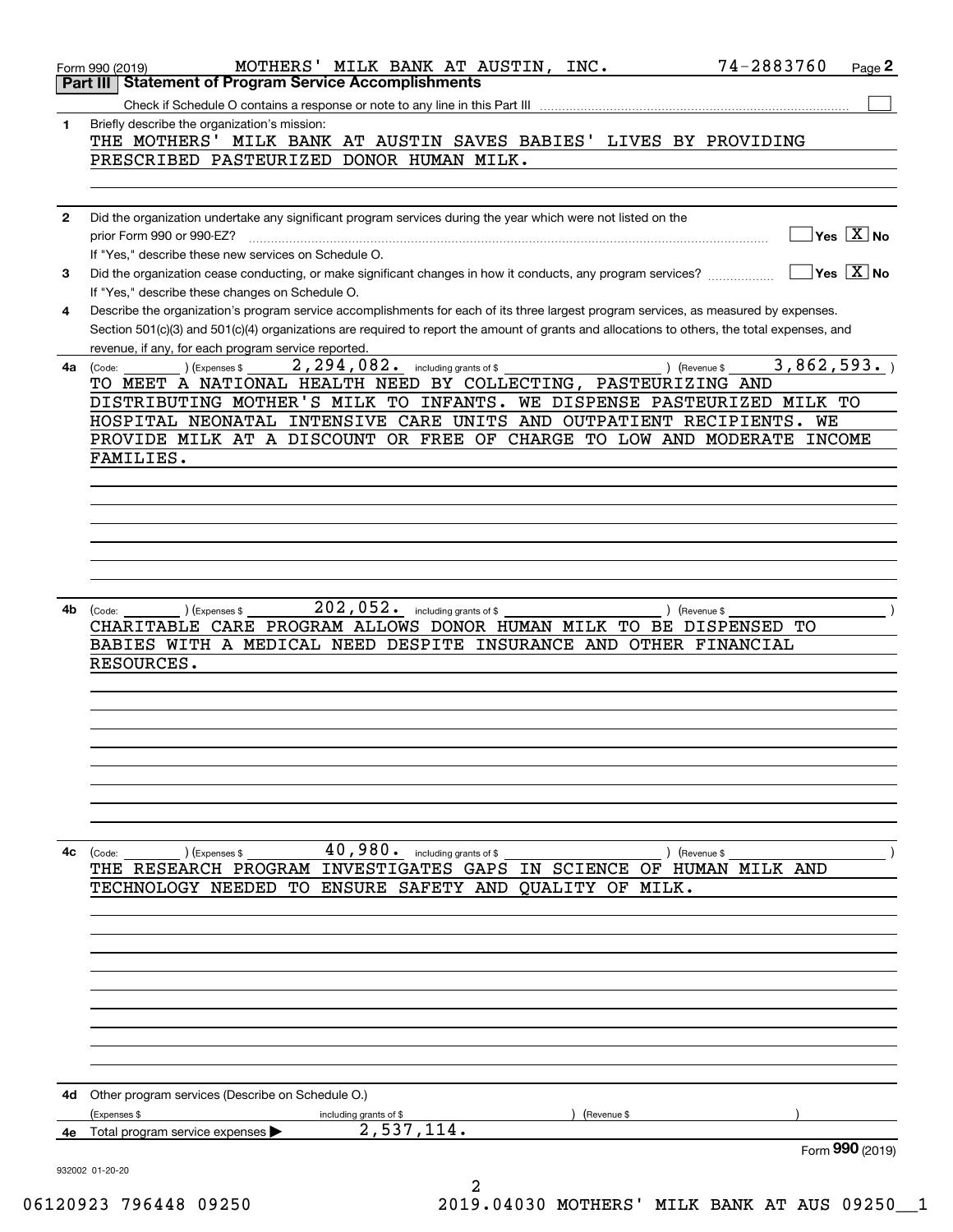| Form 990 (2019) |  |  |
|-----------------|--|--|

**Part IV Checklist of Required Schedules**

 $_{\rm Form}$   $_{990}$   $_{(2019)}$   $_{\rm MOTHERS}$   $_{\rm MILK}$   $_{\rm BANK}$   $_{\rm AT}$   $_{\rm AUSTIN}$  ,  $_{\rm INC}$  ,  $_{\rm NCC}$   $_{\rm 74-2883760}$   $_{\rm Page}$  3 MOTHERS' MILK BANK AT AUSTIN, INC. 74-2883760

|           |                                                                                                                                       |                        | Yes         | No              |
|-----------|---------------------------------------------------------------------------------------------------------------------------------------|------------------------|-------------|-----------------|
|           | Is the organization described in section $501(c)(3)$ or $4947(a)(1)$ (other than a private foundation)?                               |                        |             |                 |
|           |                                                                                                                                       | 1                      | x           |                 |
| 2         |                                                                                                                                       | $\mathbf{2}$           | $\mathbf X$ |                 |
| 3         | Did the organization engage in direct or indirect political campaign activities on behalf of or in opposition to candidates for       |                        |             |                 |
|           |                                                                                                                                       | 3                      |             | x               |
| 4         | Section 501(c)(3) organizations. Did the organization engage in lobbying activities, or have a section 501(h) election in effect      |                        |             | x               |
|           |                                                                                                                                       | 4                      |             |                 |
| 5         | Is the organization a section 501(c)(4), 501(c)(5), or 501(c)(6) organization that receives membership dues, assessments, or          | 5                      |             | x               |
| 6         | Did the organization maintain any donor advised funds or any similar funds or accounts for which donors have the right to             |                        |             |                 |
|           | provide advice on the distribution or investment of amounts in such funds or accounts? If "Yes," complete Schedule D, Part I          | 6                      |             | x               |
| 7         | Did the organization receive or hold a conservation easement, including easements to preserve open space,                             |                        |             |                 |
|           |                                                                                                                                       | $\overline{7}$         |             | x               |
| 8         | Did the organization maintain collections of works of art, historical treasures, or other similar assets? If "Yes," complete          |                        |             |                 |
|           |                                                                                                                                       | 8                      |             | x               |
| 9         | Did the organization report an amount in Part X, line 21, for escrow or custodial account liability, serve as a custodian for         |                        |             |                 |
|           | amounts not listed in Part X; or provide credit counseling, debt management, credit repair, or debt negotiation services?             |                        |             |                 |
|           |                                                                                                                                       | 9                      |             | x               |
| 10        | Did the organization, directly or through a related organization, hold assets in donor-restricted endowments                          |                        |             |                 |
|           |                                                                                                                                       | 10                     |             | x               |
| 11        | If the organization's answer to any of the following questions is "Yes," then complete Schedule D, Parts VI, VII, VIII, IX, or X      |                        |             |                 |
|           | as applicable.                                                                                                                        |                        |             |                 |
|           | a Did the organization report an amount for land, buildings, and equipment in Part X, line 10? If "Yes," complete Schedule D,         | 11a                    | X           |                 |
|           | <b>b</b> Did the organization report an amount for investments - other securities in Part X, line 12, that is 5% or more of its total |                        |             |                 |
|           |                                                                                                                                       | 11 <sub>b</sub>        |             | x               |
|           | c Did the organization report an amount for investments - program related in Part X, line 13, that is 5% or more of its total         |                        |             |                 |
|           |                                                                                                                                       | 11c                    |             | x               |
|           | d Did the organization report an amount for other assets in Part X, line 15, that is 5% or more of its total assets reported in       |                        |             |                 |
|           |                                                                                                                                       | 11d                    |             | x               |
|           | e Did the organization report an amount for other liabilities in Part X, line 25? If "Yes," complete Schedule D, Part X               | 11e                    | X           |                 |
| f         | Did the organization's separate or consolidated financial statements for the tax year include a footnote that addresses               |                        |             |                 |
|           | the organization's liability for uncertain tax positions under FIN 48 (ASC 740)? If "Yes," complete Schedule D, Part X                | 11f                    | X           |                 |
|           | 12a Did the organization obtain separate, independent audited financial statements for the tax year? If "Yes," complete               |                        |             |                 |
|           |                                                                                                                                       | 12a                    | X           |                 |
|           | <b>b</b> Was the organization included in consolidated, independent audited financial statements for the tax year?                    |                        |             |                 |
|           | If "Yes," and if the organization answered "No" to line 12a, then completing Schedule D, Parts XI and XII is optional                 | 12 <sub>b</sub><br>13  |             | x.<br>X         |
| 13<br>14a | Did the organization maintain an office, employees, or agents outside of the United States?                                           | 14a                    |             | X               |
|           | b Did the organization have aggregate revenues or expenses of more than \$10,000 from grantmaking, fundraising, business,             |                        |             |                 |
|           | investment, and program service activities outside the United States, or aggregate foreign investments valued at \$100,000            |                        |             |                 |
|           |                                                                                                                                       | 14b                    |             | x               |
| 15        | Did the organization report on Part IX, column (A), line 3, more than \$5,000 of grants or other assistance to or for any             |                        |             |                 |
|           |                                                                                                                                       | 15                     |             | x               |
| 16        | Did the organization report on Part IX, column (A), line 3, more than \$5,000 of aggregate grants or other assistance to              |                        |             |                 |
|           |                                                                                                                                       | 16                     |             | X               |
| 17        | Did the organization report a total of more than \$15,000 of expenses for professional fundraising services on Part IX,               |                        |             |                 |
|           |                                                                                                                                       | 17                     |             | X               |
| 18        | Did the organization report more than \$15,000 total of fundraising event gross income and contributions on Part VIII, lines          |                        |             |                 |
|           |                                                                                                                                       | 18                     | х           |                 |
| 19        | Did the organization report more than \$15,000 of gross income from gaming activities on Part VIII, line 9a? If "Yes."                |                        |             |                 |
|           |                                                                                                                                       | 19                     |             | X,<br>X         |
| 20a       | <b>b</b> If "Yes" to line 20a, did the organization attach a copy of its audited financial statements to this return?                 | 20a<br>20 <sub>b</sub> |             |                 |
| 21        | Did the organization report more than \$5,000 of grants or other assistance to any domestic organization or                           |                        |             |                 |
|           |                                                                                                                                       | 21                     |             | x               |
|           | 932003 01-20-20                                                                                                                       |                        |             | Form 990 (2019) |

932003 01-20-20

3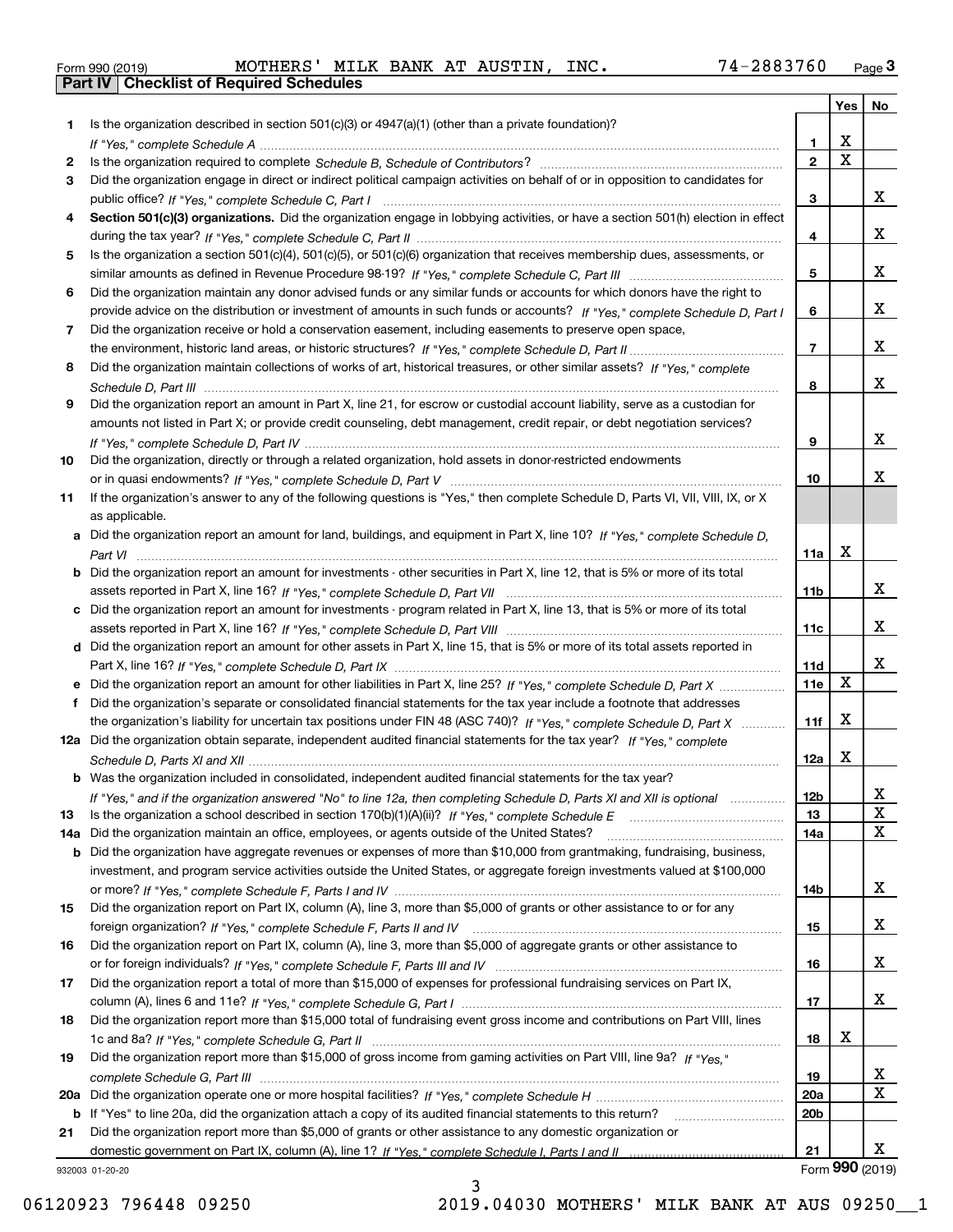|  | Form 990 (2019) |
|--|-----------------|

**Part IV Checklist of Required Schedules**

T

|               |                                                                                                                                                                                                                                               |                 | Yes | No                           |
|---------------|-----------------------------------------------------------------------------------------------------------------------------------------------------------------------------------------------------------------------------------------------|-----------------|-----|------------------------------|
| 22            | Did the organization report more than \$5,000 of grants or other assistance to or for domestic individuals on                                                                                                                                 |                 |     |                              |
|               |                                                                                                                                                                                                                                               | 22              |     | x                            |
| 23            | Did the organization answer "Yes" to Part VII, Section A, line 3, 4, or 5 about compensation of the organization's current                                                                                                                    |                 |     |                              |
|               | and former officers, directors, trustees, key employees, and highest compensated employees? If "Yes," complete                                                                                                                                |                 |     |                              |
|               |                                                                                                                                                                                                                                               | 23              | X   |                              |
|               | 24a Did the organization have a tax-exempt bond issue with an outstanding principal amount of more than \$100,000 as of the                                                                                                                   |                 |     |                              |
|               | last day of the year, that was issued after December 31, 2002? If "Yes," answer lines 24b through 24d and complete                                                                                                                            |                 |     |                              |
|               |                                                                                                                                                                                                                                               | 24a             |     | X.                           |
|               | <b>b</b> Did the organization invest any proceeds of tax-exempt bonds beyond a temporary period exception?                                                                                                                                    | 24b             |     |                              |
|               | c Did the organization maintain an escrow account other than a refunding escrow at any time during the year to defease                                                                                                                        |                 |     |                              |
|               |                                                                                                                                                                                                                                               | 24c             |     |                              |
|               |                                                                                                                                                                                                                                               | 24d             |     |                              |
|               | 25a Section 501(c)(3), 501(c)(4), and 501(c)(29) organizations. Did the organization engage in an excess benefit                                                                                                                              |                 |     |                              |
|               |                                                                                                                                                                                                                                               | 25a             |     | x                            |
|               | <b>b</b> Is the organization aware that it engaged in an excess benefit transaction with a disqualified person in a prior year, and                                                                                                           |                 |     |                              |
|               | that the transaction has not been reported on any of the organization's prior Forms 990 or 990-EZ? If "Yes," complete                                                                                                                         |                 |     |                              |
|               | Schedule L, Part I                                                                                                                                                                                                                            | 25 <sub>b</sub> |     | x                            |
| 26            | Did the organization report any amount on Part X, line 5 or 22, for receivables from or payables to any current                                                                                                                               |                 |     |                              |
|               | or former officer, director, trustee, key employee, creator or founder, substantial contributor, or 35%                                                                                                                                       |                 |     |                              |
|               |                                                                                                                                                                                                                                               | 26              |     | x                            |
| 27            | Did the organization provide a grant or other assistance to any current or former officer, director, trustee, key employee,                                                                                                                   |                 |     |                              |
|               | creator or founder, substantial contributor or employee thereof, a grant selection committee member, or to a 35% controlled                                                                                                                   |                 |     |                              |
|               |                                                                                                                                                                                                                                               | 27              |     | х                            |
|               | entity (including an employee thereof) or family member of any of these persons? If "Yes," complete Schedule L, Part III<br>Was the organization a party to a business transaction with one of the following parties (see Schedule L, Part IV |                 |     |                              |
| 28            |                                                                                                                                                                                                                                               |                 |     |                              |
|               | instructions, for applicable filing thresholds, conditions, and exceptions):<br>a A current or former officer, director, trustee, key employee, creator or founder, or substantial contributor? If                                            |                 |     |                              |
|               |                                                                                                                                                                                                                                               |                 |     | x                            |
|               |                                                                                                                                                                                                                                               | 28a             | X   |                              |
|               |                                                                                                                                                                                                                                               | 28 <sub>b</sub> |     |                              |
|               | c A 35% controlled entity of one or more individuals and/or organizations described in lines 28a or 28b? If                                                                                                                                   |                 |     | x                            |
|               |                                                                                                                                                                                                                                               | 28c             |     | $\overline{\mathbf{x}}$      |
| 29            |                                                                                                                                                                                                                                               | 29              |     |                              |
| 30            | Did the organization receive contributions of art, historical treasures, or other similar assets, or qualified conservation                                                                                                                   |                 |     |                              |
|               |                                                                                                                                                                                                                                               | 30              |     | х<br>$\overline{\mathbf{x}}$ |
| 31            | Did the organization liquidate, terminate, or dissolve and cease operations? If "Yes," complete Schedule N, Part I                                                                                                                            | 31              |     |                              |
| 32            | Did the organization sell, exchange, dispose of, or transfer more than 25% of its net assets? If "Yes," complete                                                                                                                              |                 |     |                              |
|               | Schedule N, Part II                                                                                                                                                                                                                           | 32              |     | X                            |
| 33            | Did the organization own 100% of an entity disregarded as separate from the organization under Regulations                                                                                                                                    |                 |     |                              |
|               |                                                                                                                                                                                                                                               | 33              |     | x                            |
| 34            | Was the organization related to any tax-exempt or taxable entity? If "Yes," complete Schedule R, Part II, III, or IV, and                                                                                                                     |                 |     |                              |
|               |                                                                                                                                                                                                                                               | 34              |     | x                            |
|               | 35a Did the organization have a controlled entity within the meaning of section 512(b)(13)?                                                                                                                                                   | <b>35a</b>      |     | $\overline{\mathbf{X}}$      |
|               | b If "Yes" to line 35a, did the organization receive any payment from or engage in any transaction with a controlled entity                                                                                                                   |                 |     |                              |
|               |                                                                                                                                                                                                                                               | 35b             |     |                              |
| 36            | Section 501(c)(3) organizations. Did the organization make any transfers to an exempt non-charitable related organization?                                                                                                                    |                 |     |                              |
|               |                                                                                                                                                                                                                                               | 36              |     | x                            |
| 37            | Did the organization conduct more than 5% of its activities through an entity that is not a related organization                                                                                                                              |                 |     |                              |
|               | and that is treated as a partnership for federal income tax purposes? If "Yes," complete Schedule R, Part VI                                                                                                                                  | 37              |     | x                            |
| 38            | Did the organization complete Schedule O and provide explanations in Schedule O for Part VI, lines 11b and 19?                                                                                                                                |                 |     |                              |
|               | Note: All Form 990 filers are required to complete Schedule O                                                                                                                                                                                 | 38              | X   |                              |
| <b>Part V</b> | <b>Statements Regarding Other IRS Filings and Tax Compliance</b>                                                                                                                                                                              |                 |     |                              |
|               | Check if Schedule O contains a response or note to any line in this Part V                                                                                                                                                                    |                 |     |                              |
|               |                                                                                                                                                                                                                                               |                 | Yes | No                           |
|               | 19<br>1a Enter the number reported in Box 3 of Form 1096. Enter -0- if not applicable<br>1a                                                                                                                                                   |                 |     |                              |
|               | 0<br>1b                                                                                                                                                                                                                                       |                 |     |                              |
|               | c Did the organization comply with backup withholding rules for reportable payments to vendors and reportable gaming                                                                                                                          |                 |     |                              |
|               | (gambling) winnings to prize winners?                                                                                                                                                                                                         | 1c              | X   |                              |
|               | 932004 01-20-20                                                                                                                                                                                                                               |                 |     | Form 990 (2019)              |
|               | 4                                                                                                                                                                                                                                             |                 |     |                              |

06120923 796448 09250 2019.04030 MOTHERS' MILK BANK AT AUS 09250\_1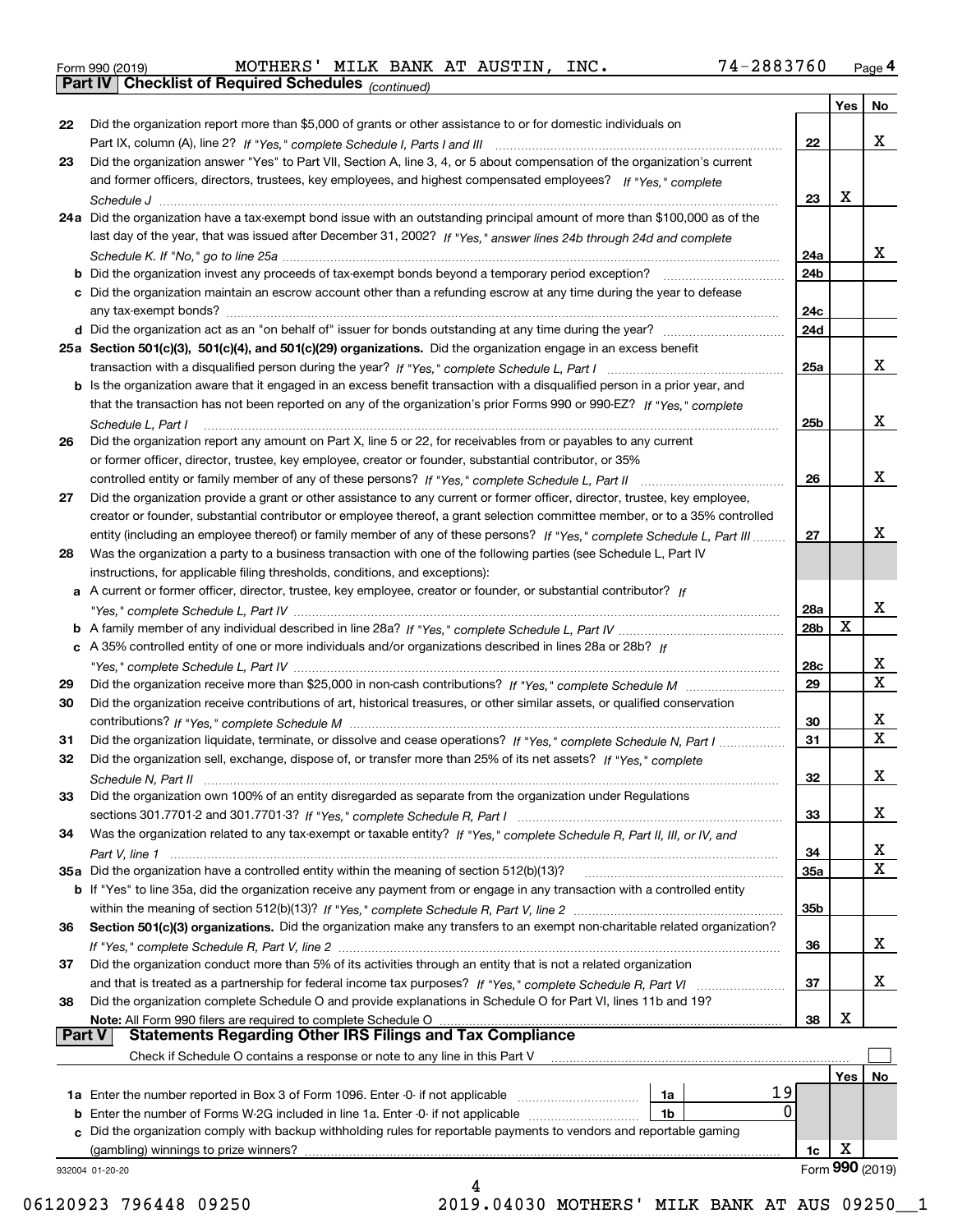| Form 990 (2019) | MOTHERS' | MILK |  |  | . BANK AT AUSTIN, | INC. | $-2883760$<br>$74-$ | Page |  |
|-----------------|----------|------|--|--|-------------------|------|---------------------|------|--|
|-----------------|----------|------|--|--|-------------------|------|---------------------|------|--|

| <b>Part V</b> | Statements Regarding Other IRS Filings and Tax Compliance (continued)                                                                           |                |     |    |
|---------------|-------------------------------------------------------------------------------------------------------------------------------------------------|----------------|-----|----|
|               |                                                                                                                                                 |                | Yes | No |
|               | 2a Enter the number of employees reported on Form W-3, Transmittal of Wage and Tax Statements,                                                  |                |     |    |
|               | 49<br>filed for the calendar year ending with or within the year covered by this return<br>2a                                                   |                |     |    |
|               |                                                                                                                                                 | 2 <sub>b</sub> | X   |    |
|               |                                                                                                                                                 |                |     |    |
| За            | Did the organization have unrelated business gross income of \$1,000 or more during the year?                                                   | За             | х   |    |
|               |                                                                                                                                                 | 3b             | X   |    |
|               | 4a At any time during the calendar year, did the organization have an interest in, or a signature or other authority over, a                    |                |     |    |
|               | financial account in a foreign country (such as a bank account, securities account, or other financial account)?                                | 4a             |     | х  |
|               | <b>b</b> If "Yes," enter the name of the foreign country                                                                                        |                |     |    |
|               | See instructions for filing requirements for FinCEN Form 114, Report of Foreign Bank and Financial Accounts (FBAR).                             |                |     |    |
|               |                                                                                                                                                 | 5a             |     | х  |
| b             |                                                                                                                                                 | 5 <sub>b</sub> |     | х  |
| с             |                                                                                                                                                 | 5с             |     |    |
|               | 6a Does the organization have annual gross receipts that are normally greater than \$100,000, and did the organization solicit                  |                |     |    |
|               | any contributions that were not tax deductible as charitable contributions?                                                                     | 6a             |     | x  |
|               | If "Yes," did the organization include with every solicitation an express statement that such contributions or gifts                            |                |     |    |
|               | were not tax deductible?                                                                                                                        | 6b             |     |    |
| 7             | Organizations that may receive deductible contributions under section 170(c).                                                                   |                |     |    |
| а             | Did the organization receive a payment in excess of \$75 made partly as a contribution and partly for goods and services provided to the payor? | 7a             | х   |    |
|               | If "Yes," did the organization notify the donor of the value of the goods or services provided?                                                 | 7b             | X   |    |
| с             | Did the organization sell, exchange, or otherwise dispose of tangible personal property for which it was required                               |                |     |    |
|               |                                                                                                                                                 | 7c             |     | х  |
| d             | 7d                                                                                                                                              |                |     |    |
|               | Did the organization receive any funds, directly or indirectly, to pay premiums on a personal benefit contract?                                 | 7e             |     | х  |
| Ť             | Did the organization, during the year, pay premiums, directly or indirectly, on a personal benefit contract?                                    | 7f             |     | х  |
| g             | If the organization received a contribution of qualified intellectual property, did the organization file Form 8899 as required?                | 7g             |     |    |
| h             | If the organization received a contribution of cars, boats, airplanes, or other vehicles, did the organization file a Form 1098-C?              | 7h             |     |    |
| 8             | Sponsoring organizations maintaining donor advised funds. Did a donor advised fund maintained by the                                            |                |     |    |
|               | sponsoring organization have excess business holdings at any time during the year?                                                              | 8              |     |    |
| 9             | Sponsoring organizations maintaining donor advised funds.                                                                                       |                |     |    |
| а             | Did the sponsoring organization make any taxable distributions under section 4966?                                                              | 9а             |     |    |
| b             | Did the sponsoring organization make a distribution to a donor, donor advisor, or related person?                                               | 9b             |     |    |
| 10            | Section 501(c)(7) organizations. Enter:                                                                                                         |                |     |    |
|               | 10a                                                                                                                                             |                |     |    |
|               | 10 <sub>b</sub><br><b>b</b> Gross receipts, included on Form 990, Part VIII, line 12, for public use of club facilities <i>manument</i>         |                |     |    |
| 11            | Section 501(c)(12) organizations. Enter:                                                                                                        |                |     |    |
| а             | 11a<br>Gross income from members or shareholders                                                                                                |                |     |    |
|               | b Gross income from other sources (Do not net amounts due or paid to other sources against                                                      |                |     |    |
|               | amounts due or received from them.)<br>11b                                                                                                      |                |     |    |
|               | 12a Section 4947(a)(1) non-exempt charitable trusts. Is the organization filing Form 990 in lieu of Form 1041?                                  | <b>12a</b>     |     |    |
|               | <b>b</b> If "Yes," enter the amount of tax-exempt interest received or accrued during the year<br>12b                                           |                |     |    |
| 13            | Section 501(c)(29) qualified nonprofit health insurance issuers.                                                                                |                |     |    |
|               | a Is the organization licensed to issue qualified health plans in more than one state?                                                          | 13a            |     |    |
|               | Note: See the instructions for additional information the organization must report on Schedule O.                                               |                |     |    |
|               | <b>b</b> Enter the amount of reserves the organization is required to maintain by the states in which the                                       |                |     |    |
|               | 13b                                                                                                                                             |                |     |    |
|               | 13с                                                                                                                                             |                |     | x  |
|               | 14a Did the organization receive any payments for indoor tanning services during the tax year?                                                  | 14a            |     |    |
|               | <b>b</b> If "Yes," has it filed a Form 720 to report these payments? If "No," provide an explanation on Schedule O                              | 14b            |     |    |
| 15            | Is the organization subject to the section 4960 tax on payment(s) of more than \$1,000,000 in remuneration or                                   |                |     | x  |
|               |                                                                                                                                                 | 15             |     |    |
|               | If "Yes," see instructions and file Form 4720, Schedule N.                                                                                      |                |     | x  |
| 16            | Is the organization an educational institution subject to the section 4968 excise tax on net investment income?                                 | 16             |     |    |
|               | If "Yes," complete Form 4720, Schedule O.                                                                                                       |                |     |    |

Form (2019) **990**

932005 01-20-20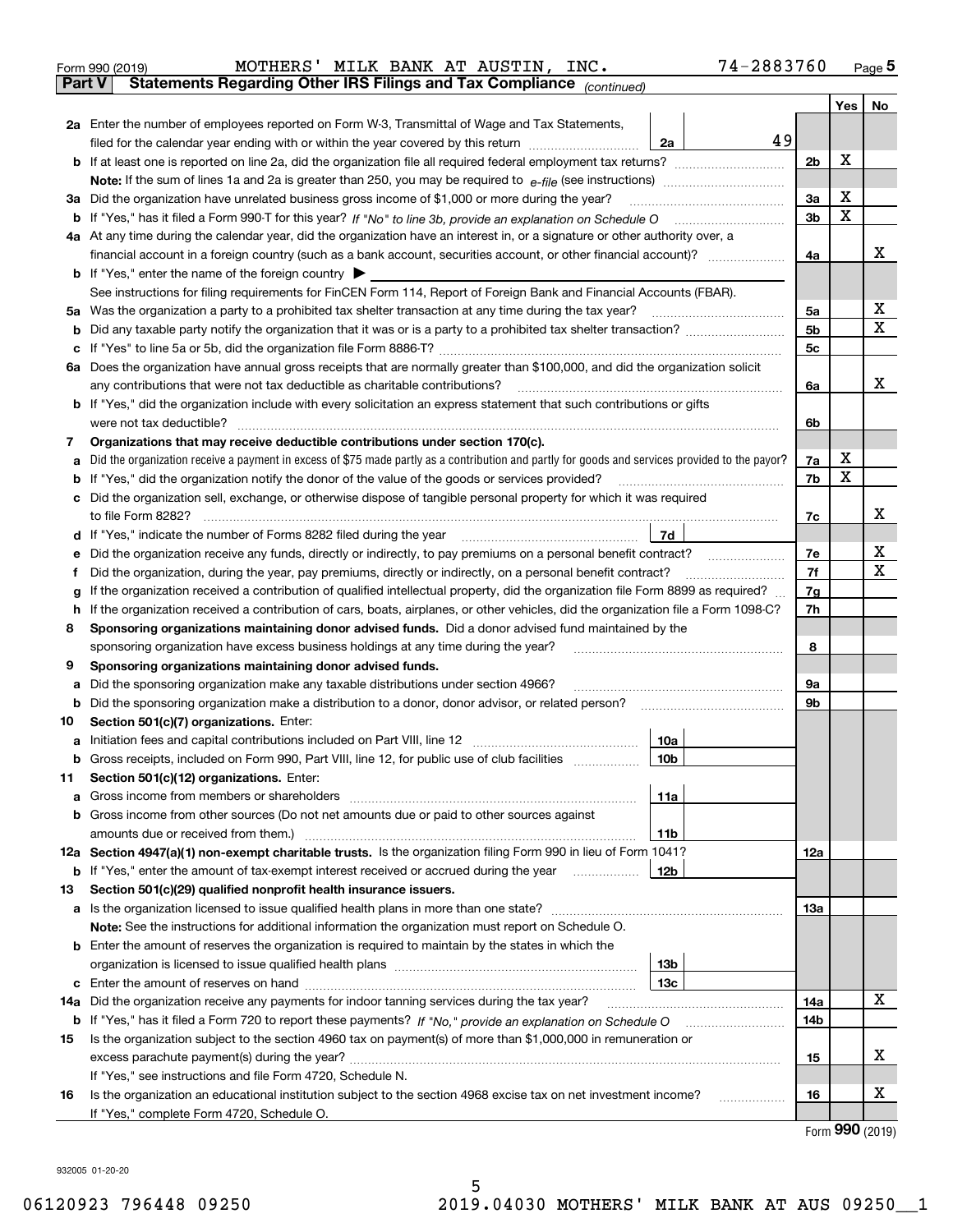| Form 990 (2019) |  |  |
|-----------------|--|--|
|                 |  |  |

 $_{\rm Form}$   $_{990}$   $_{(2019)}$   $_{\rm MOTHERS}$ '  $_{\rm MILK}$   $_{\rm BANK}$   $_{\rm AT}$   $_{\rm AUSTIN}$ ,  $_{\rm INC}$  .  $_{\rm 74-2883760}$   $_{\rm Page}$ 

|  | <b>Part VI Governance, Management, and Disclosure</b> For each "Yes" response to lines 2 through 7b below, and for a "No" responsr |  |
|--|------------------------------------------------------------------------------------------------------------------------------------|--|
|  | to line 8a, 8b, or 10b below, describe the circumstances, processes, or changes on Schedule O. See instructions.                   |  |

|    |                                                                                                                                                                            |    |    |                 | Yes             | No                      |
|----|----------------------------------------------------------------------------------------------------------------------------------------------------------------------------|----|----|-----------------|-----------------|-------------------------|
|    | <b>1a</b> Enter the number of voting members of the governing body at the end of the tax year <i>manumum</i>                                                               | 1a | 11 |                 |                 |                         |
|    | If there are material differences in voting rights among members of the governing body, or if the governing                                                                |    |    |                 |                 |                         |
|    | body delegated broad authority to an executive committee or similar committee, explain on Schedule O.                                                                      |    |    |                 |                 |                         |
|    |                                                                                                                                                                            | 1b | 11 |                 |                 |                         |
| 2  | Did any officer, director, trustee, or key employee have a family relationship or a business relationship with any other                                                   |    |    |                 |                 |                         |
|    | officer, director, trustee, or key employee?                                                                                                                               |    |    | $\mathbf{2}$    |                 | X                       |
| 3  | Did the organization delegate control over management duties customarily performed by or under the direct supervision                                                      |    |    |                 |                 |                         |
|    |                                                                                                                                                                            |    |    | 3               |                 | X                       |
| 4  | Did the organization make any significant changes to its governing documents since the prior Form 990 was filed?                                                           |    |    | 4               |                 | $\overline{\mathbf{x}}$ |
| 5  |                                                                                                                                                                            |    |    | 5               |                 | $\mathbf X$             |
| 6  | Did the organization have members or stockholders?                                                                                                                         |    |    | 6               |                 | $\mathbf X$             |
|    | 7a Did the organization have members, stockholders, or other persons who had the power to elect or appoint one or                                                          |    |    |                 |                 |                         |
|    |                                                                                                                                                                            |    |    | 7a              |                 | X                       |
|    | <b>b</b> Are any governance decisions of the organization reserved to (or subject to approval by) members, stockholders, or                                                |    |    |                 |                 |                         |
|    | persons other than the governing body?                                                                                                                                     |    |    | 7b              |                 | X                       |
| 8  | Did the organization contemporaneously document the meetings held or written actions undertaken during the year by the following:                                          |    |    |                 |                 |                         |
| a  |                                                                                                                                                                            |    |    | 8a              | X               |                         |
|    |                                                                                                                                                                            |    |    | 8b              | X               |                         |
| 9  | Is there any officer, director, trustee, or key employee listed in Part VII, Section A, who cannot be reached at the                                                       |    |    |                 |                 |                         |
|    |                                                                                                                                                                            |    |    | 9               |                 | х                       |
|    | Section B. Policies (This Section B requests information about policies not required by the Internal Revenue Code.)                                                        |    |    |                 |                 |                         |
|    |                                                                                                                                                                            |    |    |                 | Yes             | No                      |
|    |                                                                                                                                                                            |    |    | 10a             |                 | x                       |
|    | <b>b</b> If "Yes," did the organization have written policies and procedures governing the activities of such chapters, affiliates,                                        |    |    |                 |                 |                         |
|    |                                                                                                                                                                            |    |    | 10 <sub>b</sub> |                 |                         |
|    | 11a Has the organization provided a complete copy of this Form 990 to all members of its governing body before filing the form?                                            |    |    | 11a             |                 | X                       |
|    | <b>b</b> Describe in Schedule O the process, if any, used by the organization to review this Form 990.                                                                     |    |    |                 |                 |                         |
|    |                                                                                                                                                                            |    |    | 12a             | X               |                         |
| b  |                                                                                                                                                                            |    |    | 12b             | X               |                         |
|    | c Did the organization regularly and consistently monitor and enforce compliance with the policy? If "Yes," describe                                                       |    |    |                 |                 |                         |
|    | in Schedule O how this was done measured and contained a state of the state of the state of the state of the s                                                             |    |    | 12c             | X               |                         |
| 13 |                                                                                                                                                                            |    |    | 13              | X               |                         |
| 14 | Did the organization have a written document retention and destruction policy? manufactured and the organization have a written document retention and destruction policy? |    |    | 14              | $\mathbf X$     |                         |
| 15 | Did the process for determining compensation of the following persons include a review and approval by independent                                                         |    |    |                 |                 |                         |
|    | persons, comparability data, and contemporaneous substantiation of the deliberation and decision?                                                                          |    |    |                 |                 |                         |
|    |                                                                                                                                                                            |    |    | 15a             | X               |                         |
|    | <b>b</b> Other officers or key employees of the organization                                                                                                               |    |    | 15b             | X               |                         |
|    | If "Yes" to line 15a or 15b, describe the process in Schedule O (see instructions).                                                                                        |    |    |                 |                 |                         |
|    | 16a Did the organization invest in, contribute assets to, or participate in a joint venture or similar arrangement with a                                                  |    |    |                 |                 |                         |
|    | taxable entity during the year?                                                                                                                                            |    |    | 16a             |                 | X                       |
|    | b If "Yes," did the organization follow a written policy or procedure requiring the organization to evaluate its participation                                             |    |    |                 |                 |                         |
|    | in joint venture arrangements under applicable federal tax law, and take steps to safeguard the organization's                                                             |    |    |                 |                 |                         |
|    |                                                                                                                                                                            |    |    | 16b             |                 |                         |
|    | <b>Section C. Disclosure</b>                                                                                                                                               |    |    |                 |                 |                         |
| 17 | <b>NONE</b><br>List the states with which a copy of this Form 990 is required to be filed $\blacktriangleright$                                                            |    |    |                 |                 |                         |
| 18 | Section 6104 requires an organization to make its Forms 1023 (1024 or 1024-A, if applicable), 990, and 990-T (Section 501(c)(3)s only) available                           |    |    |                 |                 |                         |
|    | for public inspection. Indicate how you made these available. Check all that apply.                                                                                        |    |    |                 |                 |                         |
|    | $X$ Upon request<br>Another's website<br>Own website<br>Other (explain on Schedule O)                                                                                      |    |    |                 |                 |                         |
| 19 | Describe on Schedule O whether (and if so, how) the organization made its governing documents, conflict of interest policy, and financial                                  |    |    |                 |                 |                         |
|    | statements available to the public during the tax year.                                                                                                                    |    |    |                 |                 |                         |
| 20 | State the name, address, and telephone number of the person who possesses the organization's books and records                                                             |    |    |                 |                 |                         |
|    | KIMBERLY K. UPDEGROVE - 512-494-0800                                                                                                                                       |    |    |                 |                 |                         |
|    | 5925 DILLARD CIRCLE, AUSTIN,<br>TХ<br>78752                                                                                                                                |    |    |                 |                 |                         |
|    |                                                                                                                                                                            |    |    |                 | Form 990 (2019) |                         |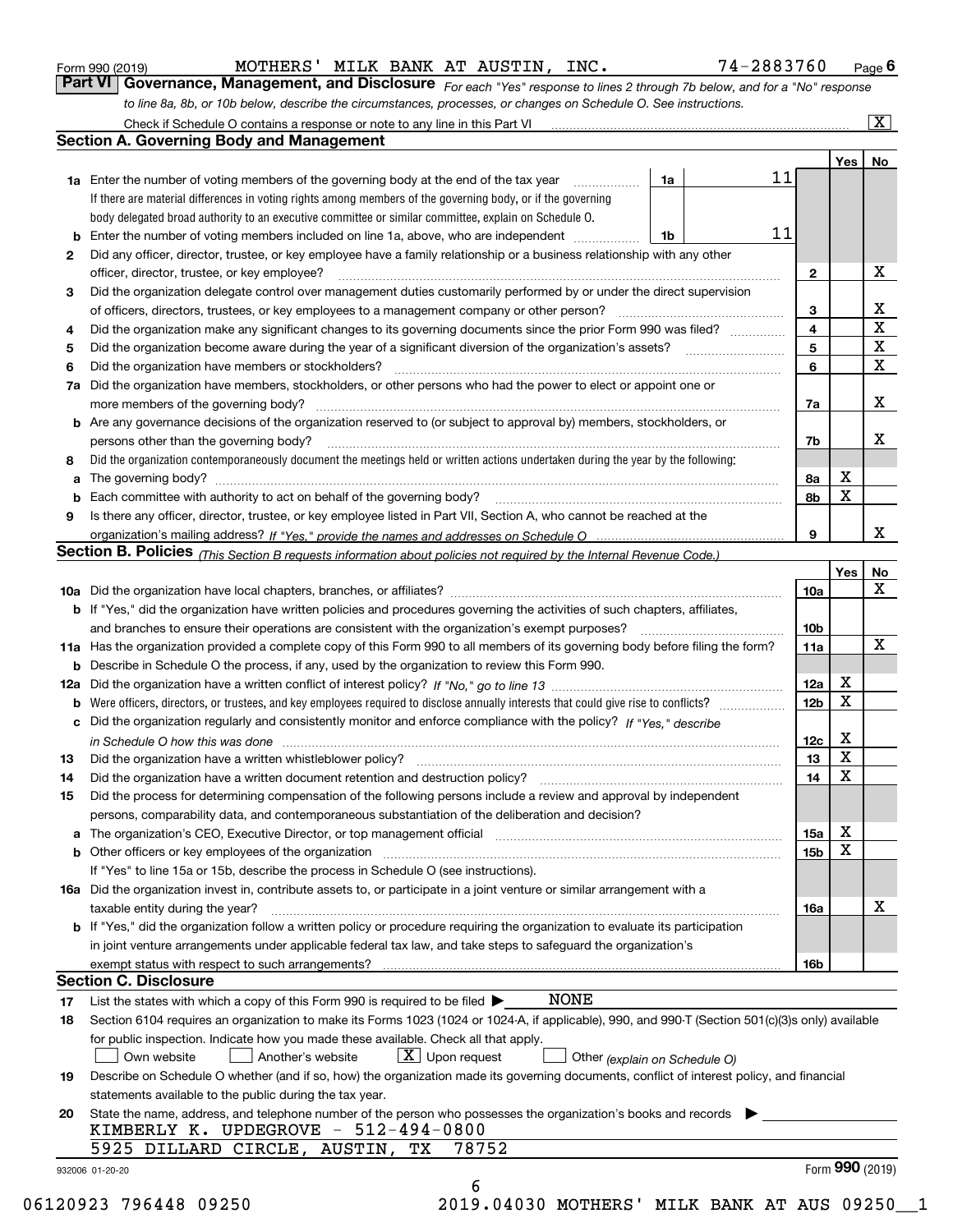$_{\rm Form}$   $_{990}$   $_{(2019)}$   $_{\rm MOTHERS}$ '  $_{\rm MILK}$   $_{\rm BANK}$   $_{\rm AT}$   $_{\rm AUSTIN}$ ,  $_{\rm INC}$  .  $_{\rm 74-2883760}$   $_{\rm Page}$ 

 $\begin{array}{c} \hline \end{array}$ 

**Part VII Compensation of Officers, Directors, Trustees, Key Employees, Highest Compensated Employees, and Independent Contractors**

Check if Schedule O contains a response or note to any line in this Part VII

**Section A. Officers, Directors, Trustees, Key Employees, and Highest Compensated Employees**

**1a**  Complete this table for all persons required to be listed. Report compensation for the calendar year ending with or within the organization's tax year.  $\bullet$  List all of the organization's current officers, directors, trustees (whether individuals or organizations), regardless of amount of compensation.

Enter -0- in columns (D), (E), and (F) if no compensation was paid.

**•** List all of the organization's current key employees, if any. See instructions for definition of "key employee."

**•** List the organization's five current highest compensated employees (other than an officer, director, trustee, or key employee) who received reportable compensation (Box 5 of Form W-2 and/or Box 7 of Form 1099-MISC) of more than \$100,000 from the organization and any related organizations.

 $\bullet$  List all of the organization's former officers, key employees, and highest compensated employees who received more than \$100,000 of reportable compensation from the organization and any related organizations.

**•** List all of the organization's former directors or trustees that received, in the capacity as a former director or trustee of the organization, more than \$10,000 of reportable compensation from the organization and any related organizations.

See instructions for the order in which to list the persons above.

Check this box if neither the organization nor any related organization compensated any current officer, director, or trustee.  $\Box$ 

| (A)                                                        | (C)<br>(B)     |                                         |                                 |             |              |                                   |        | (D)             | (E)             | (F)             |
|------------------------------------------------------------|----------------|-----------------------------------------|---------------------------------|-------------|--------------|-----------------------------------|--------|-----------------|-----------------|-----------------|
| Name and title                                             | Average        | Position<br>(do not check more than one |                                 | Reportable  | Reportable   | Estimated                         |        |                 |                 |                 |
|                                                            | hours per      |                                         | box, unless person is both an   |             |              |                                   |        | compensation    | compensation    | amount of       |
|                                                            | week           |                                         | officer and a director/trustee) |             |              |                                   |        | from            | from related    | other           |
|                                                            | (list any      |                                         |                                 |             |              |                                   |        | the             | organizations   | compensation    |
|                                                            | hours for      |                                         |                                 |             |              |                                   |        | organization    | (W-2/1099-MISC) | from the        |
|                                                            | related        |                                         |                                 |             |              |                                   |        | (W-2/1099-MISC) |                 | organization    |
|                                                            | organizations  |                                         |                                 |             |              |                                   |        |                 |                 | and related     |
|                                                            | below<br>line) | Individual trustee or director          | nstitutional trustee            | Officer     | Key employee | Highest compensated<br>  employee | Former |                 |                 | organizations   |
| JULIA WEATHERBY<br>(1)                                     | 2.00           |                                         |                                 |             |              |                                   |        |                 |                 |                 |
| PRESIDENT                                                  |                | $\mathbf X$                             |                                 | $\mathbf X$ |              |                                   |        | 0.              | $\mathbf 0$ .   | 0.              |
| CAROLYN KENNY<br>(2)                                       | 2.00           |                                         |                                 |             |              |                                   |        |                 |                 |                 |
| PRESIDENT-ELECT                                            |                | $\mathbf X$                             |                                 | X           |              |                                   |        | 0.              | 0.              | 0.              |
| JOHN THORNBORROW<br>(3)                                    | 1.00           |                                         |                                 |             |              |                                   |        |                 |                 |                 |
| <b>DIRECTOR</b>                                            |                | $\overline{\textbf{X}}$                 |                                 |             |              |                                   |        | 0.              | $\mathbf 0$ .   | 0.              |
| (4) VERONICA COGWIN                                        | 1.00           |                                         |                                 |             |              |                                   |        |                 |                 |                 |
| <b>DIRECTOR</b>                                            |                | $\overline{\textbf{X}}$                 |                                 |             |              |                                   |        | 0.              | $\mathbf 0$ .   | 0.              |
| (5)<br>JENNIFER GOETZ, MD                                  | 1.00           |                                         |                                 |             |              |                                   |        |                 |                 |                 |
| <b>DIRECTOR</b>                                            |                | $\mathbf X$                             |                                 |             |              |                                   |        | 0.              | $\mathbf 0$ .   | 0.              |
| MIKE CROWE<br>(6)                                          | 2.00           |                                         |                                 |             |              |                                   |        |                 |                 |                 |
| TREASURER                                                  |                | $\mathbf X$                             |                                 | X           |              |                                   |        | 0.              | 0.              | 0.              |
| NAN KINZLER<br>(7)                                         | 2.00           |                                         |                                 |             |              |                                   |        |                 |                 |                 |
| SECRETARY                                                  |                | $\mathbf x$                             |                                 | X           |              |                                   |        | 0.              | $\mathbf 0$ .   | $\mathbf 0$ .   |
| <b>JANA SHARPE-SANDERS</b><br>(8)                          | 1.00           |                                         |                                 |             |              |                                   |        |                 |                 |                 |
| <b>DIRECTOR</b>                                            |                | $\mathbf X$                             |                                 |             |              |                                   |        | 0.              | $\mathbf 0$ .   | 0.              |
| (9)<br>KAREN SWENSON, MD                                   | 1.00           |                                         |                                 |             |              |                                   |        |                 |                 |                 |
| <b>DIRECTOR</b>                                            |                | $\mathbf X$                             |                                 |             |              |                                   |        | 0.              | $\mathbf 0$ .   | 0.              |
| (10) DANIELLE PLATTENBURG-ARNOLD, MD                       | 1.00           |                                         |                                 |             |              |                                   |        |                 |                 |                 |
| <b>DIRECTOR</b>                                            |                | $\mathbf X$                             |                                 |             |              |                                   |        | 0.              | 0.              | 0.              |
| (11) VERONICA HENDRIX                                      | 1.00           |                                         |                                 |             |              |                                   |        |                 |                 |                 |
| <b>DIRECTOR</b>                                            |                | $\mathbf X$                             |                                 |             |              |                                   |        | 0.              | 0.              | 0.              |
| (12) KIMBERLY UPDEGROVE, CNM, MSN, M<br>EXECUTIVE DIRECTOR | 40.00          |                                         |                                 | X           |              |                                   |        |                 | 0.              | 13,690.         |
|                                                            |                |                                         |                                 |             |              |                                   |        | 140,000.        |                 |                 |
|                                                            |                |                                         |                                 |             |              |                                   |        |                 |                 |                 |
|                                                            |                |                                         |                                 |             |              |                                   |        |                 |                 |                 |
|                                                            |                |                                         |                                 |             |              |                                   |        |                 |                 |                 |
|                                                            |                |                                         |                                 |             |              |                                   |        |                 |                 |                 |
|                                                            |                |                                         |                                 |             |              |                                   |        |                 |                 |                 |
|                                                            |                |                                         |                                 |             |              |                                   |        |                 |                 |                 |
|                                                            |                |                                         |                                 |             |              |                                   |        |                 |                 |                 |
|                                                            |                |                                         |                                 |             |              |                                   |        |                 |                 |                 |
| 932007 01-20-20                                            |                |                                         |                                 |             |              |                                   |        |                 |                 | Form 990 (2019) |
|                                                            |                |                                         |                                 |             |              |                                   |        |                 |                 |                 |

7

06120923 796448 09250 2019.04030 MOTHERS' MILK BANK AT AUS 09250\_\_1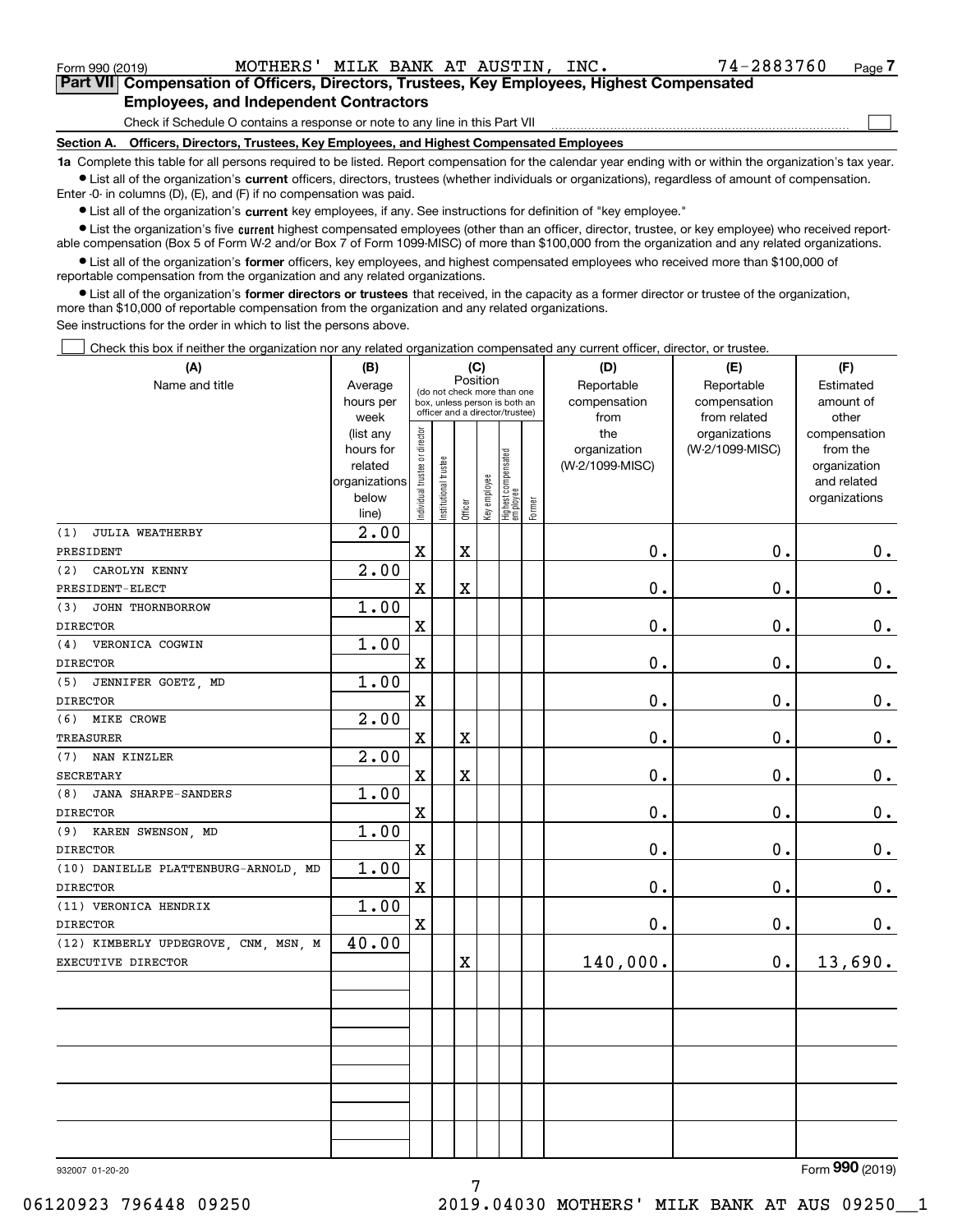|              | MOTHERS'<br>Form 990 (2019)                                                                                                                                                              | MILK BANK AT AUSTIN, INC.                                                                                   |                                |                       |                            |              |                                                                                                                                     |        |                                                                                     | 74-2883760                                                                            |                                   |                                                                                                                    | Page 8          |
|--------------|------------------------------------------------------------------------------------------------------------------------------------------------------------------------------------------|-------------------------------------------------------------------------------------------------------------|--------------------------------|-----------------------|----------------------------|--------------|-------------------------------------------------------------------------------------------------------------------------------------|--------|-------------------------------------------------------------------------------------|---------------------------------------------------------------------------------------|-----------------------------------|--------------------------------------------------------------------------------------------------------------------|-----------------|
|              | <b>Part VII</b><br>Section A. Officers, Directors, Trustees, Key Employees, and Highest Compensated Employees (continued)                                                                |                                                                                                             |                                |                       |                            |              |                                                                                                                                     |        |                                                                                     |                                                                                       |                                   |                                                                                                                    |                 |
|              | (A)<br>Name and title                                                                                                                                                                    | (B)<br>Average<br>hours per<br>week<br>(list any<br>hours for<br>related<br>organizations<br>below<br>line) | Individual trustee or director | Institutional trustee | (C)<br>Position<br>Officer | Key employee | (do not check more than one<br>box, unless person is both an<br>officer and a director/trustee)<br>Highest compensated<br> employee | Former | (D)<br>Reportable<br>compensation<br>from<br>the<br>organization<br>(W-2/1099-MISC) | (E)<br>Reportable<br>compensation<br>from related<br>organizations<br>(W-2/1099-MISC) |                                   | (F)<br>Estimated<br>amount of<br>other<br>compensation<br>from the<br>organization<br>and related<br>organizations |                 |
|              |                                                                                                                                                                                          |                                                                                                             |                                |                       |                            |              |                                                                                                                                     |        |                                                                                     |                                                                                       |                                   |                                                                                                                    |                 |
|              |                                                                                                                                                                                          |                                                                                                             |                                |                       |                            |              |                                                                                                                                     |        |                                                                                     |                                                                                       |                                   |                                                                                                                    |                 |
|              |                                                                                                                                                                                          |                                                                                                             |                                |                       |                            |              |                                                                                                                                     |        |                                                                                     |                                                                                       |                                   |                                                                                                                    |                 |
|              |                                                                                                                                                                                          |                                                                                                             |                                |                       |                            |              |                                                                                                                                     |        |                                                                                     |                                                                                       |                                   |                                                                                                                    |                 |
|              |                                                                                                                                                                                          |                                                                                                             |                                |                       |                            |              |                                                                                                                                     |        |                                                                                     |                                                                                       |                                   |                                                                                                                    |                 |
|              |                                                                                                                                                                                          |                                                                                                             |                                |                       |                            |              |                                                                                                                                     |        |                                                                                     |                                                                                       |                                   |                                                                                                                    |                 |
|              |                                                                                                                                                                                          |                                                                                                             |                                |                       |                            |              |                                                                                                                                     |        |                                                                                     |                                                                                       |                                   |                                                                                                                    |                 |
|              |                                                                                                                                                                                          |                                                                                                             |                                |                       |                            |              |                                                                                                                                     |        | 140,000.                                                                            |                                                                                       | $0$ .                             |                                                                                                                    | 13,690.         |
|              | 1b Subtotal<br>c Total from continuation sheets to Part VII, Section A                                                                                                                   |                                                                                                             |                                |                       |                            |              |                                                                                                                                     |        | 0.<br>140,000.                                                                      |                                                                                       | $\mathbf 0$ .<br>$\overline{0}$ . |                                                                                                                    | 0.<br>13,690.   |
| $\mathbf{2}$ | Total number of individuals (including but not limited to those listed above) who received more than \$100,000 of reportable<br>compensation from the organization $\blacktriangleright$ |                                                                                                             |                                |                       |                            |              |                                                                                                                                     |        |                                                                                     |                                                                                       |                                   |                                                                                                                    |                 |
| з            | Did the organization list any former officer, director, trustee, key employee, or highest compensated employee on                                                                        |                                                                                                             |                                |                       |                            |              |                                                                                                                                     |        |                                                                                     |                                                                                       |                                   | Yes                                                                                                                | No              |
| 4            | For any individual listed on line 1a, is the sum of reportable compensation and other compensation from the organization                                                                 |                                                                                                             |                                |                       |                            |              |                                                                                                                                     |        |                                                                                     |                                                                                       |                                   | 3<br>х<br>4                                                                                                        | x               |
| 5            | Did any person listed on line 1a receive or accrue compensation from any unrelated organization or individual for services                                                               |                                                                                                             |                                |                       |                            |              |                                                                                                                                     |        |                                                                                     |                                                                                       |                                   | $\overline{\mathbf{5}}$                                                                                            | x               |
| 1            | <b>Section B. Independent Contractors</b><br>Complete this table for your five highest compensated independent contractors that received more than \$100,000 of compensation from        |                                                                                                             |                                |                       |                            |              |                                                                                                                                     |        |                                                                                     |                                                                                       |                                   |                                                                                                                    |                 |
|              | the organization. Report compensation for the calendar year ending with or within the organization's tax year.                                                                           |                                                                                                             |                                |                       |                            |              |                                                                                                                                     |        |                                                                                     |                                                                                       |                                   |                                                                                                                    |                 |
|              | (A)<br>Name and business address                                                                                                                                                         |                                                                                                             |                                | <b>NONE</b>           |                            |              |                                                                                                                                     |        | (B)<br>Description of services                                                      |                                                                                       |                                   | (C)<br>Compensation                                                                                                |                 |
|              |                                                                                                                                                                                          |                                                                                                             |                                |                       |                            |              |                                                                                                                                     |        |                                                                                     |                                                                                       |                                   |                                                                                                                    |                 |
|              |                                                                                                                                                                                          |                                                                                                             |                                |                       |                            |              |                                                                                                                                     |        |                                                                                     |                                                                                       |                                   |                                                                                                                    |                 |
|              |                                                                                                                                                                                          |                                                                                                             |                                |                       |                            |              |                                                                                                                                     |        |                                                                                     |                                                                                       |                                   |                                                                                                                    |                 |
|              |                                                                                                                                                                                          |                                                                                                             |                                |                       |                            |              |                                                                                                                                     |        |                                                                                     |                                                                                       |                                   |                                                                                                                    |                 |
| 2            | Total number of independent contractors (including but not limited to those listed above) who received more than<br>\$100,000 of compensation from the organization                      |                                                                                                             |                                |                       |                            | Ü            |                                                                                                                                     |        |                                                                                     |                                                                                       |                                   |                                                                                                                    | Form 990 (2019) |

932008 01-20-20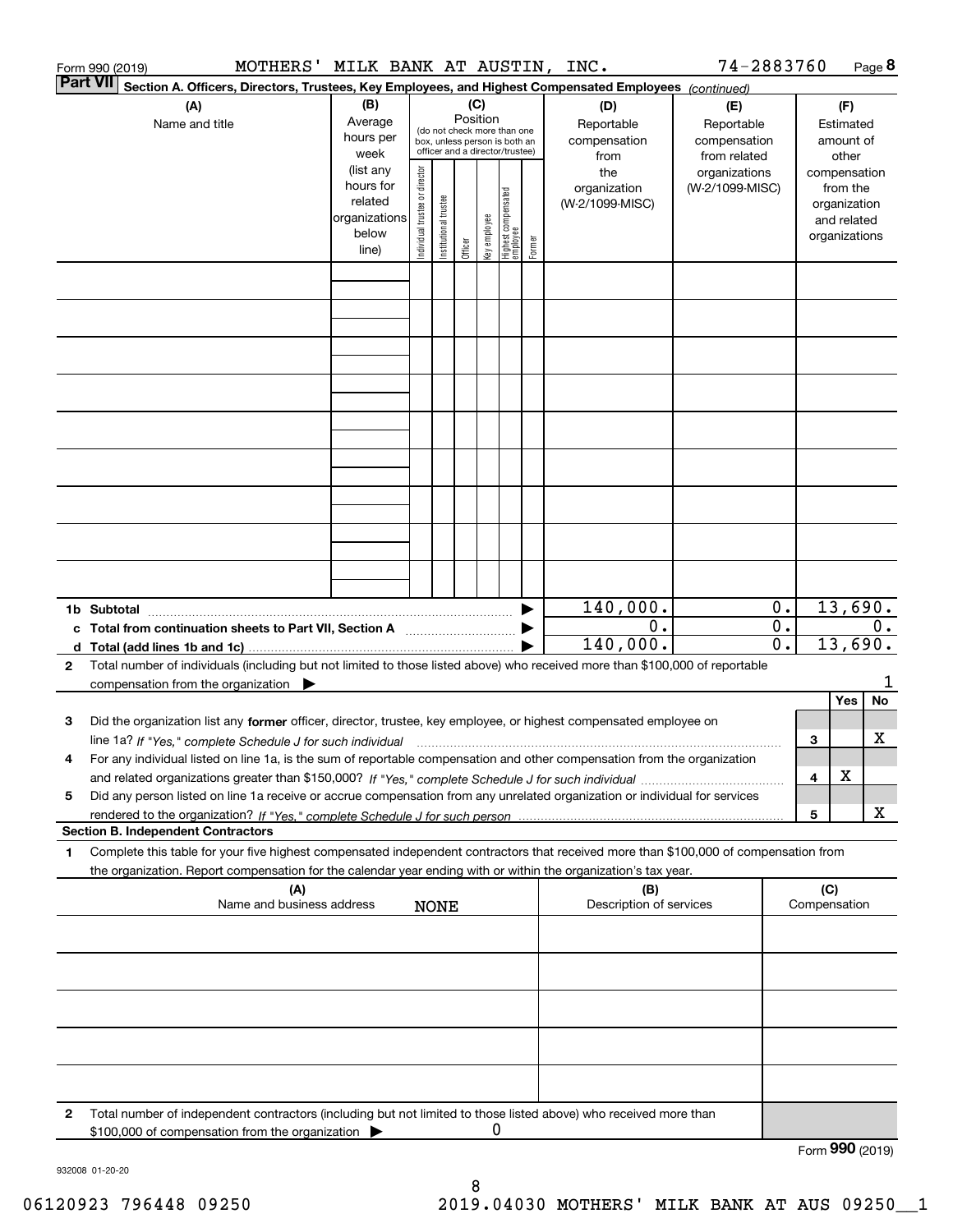|                                                           | Form 990 (2019)<br><b>Part VIII</b> | <b>Statement of Revenue</b>                                                                  | MOTHERS' MILK BANK AT AUSTIN, INC.   |                              |                                  |                                              | 74-2883760                                        | Page 9                                                          |
|-----------------------------------------------------------|-------------------------------------|----------------------------------------------------------------------------------------------|--------------------------------------|------------------------------|----------------------------------|----------------------------------------------|---------------------------------------------------|-----------------------------------------------------------------|
|                                                           |                                     | Check if Schedule O contains a response or note to any line in this Part VIII                |                                      |                              |                                  |                                              |                                                   |                                                                 |
|                                                           |                                     |                                                                                              |                                      |                              | (A)<br>Total revenue             | (B)<br>Related or exempt<br>function revenue | $\overline{(C)}$<br>Unrelated<br>business revenue | (D)<br>Revenue excluded<br>from tax under<br>sections 512 - 514 |
|                                                           |                                     | 1 a Federated campaigns                                                                      | 1a<br>.                              |                              |                                  |                                              |                                                   |                                                                 |
| Contributions, Gifts, Grants<br>and Other Similar Amounts |                                     | <b>b</b> Membership dues                                                                     | 1 <sub>b</sub>                       |                              |                                  |                                              |                                                   |                                                                 |
|                                                           |                                     | c Fundraising events                                                                         | 1 <sub>c</sub>                       | $\overline{54}$ , 589.       |                                  |                                              |                                                   |                                                                 |
|                                                           |                                     | d Related organizations<br>e Government grants (contributions)                               | 1d<br>$\overline{\phantom{a}}$<br>1e |                              |                                  |                                              |                                                   |                                                                 |
|                                                           |                                     | f All other contributions, gifts, grants, and                                                |                                      |                              |                                  |                                              |                                                   |                                                                 |
|                                                           |                                     | similar amounts not included above                                                           | 1f                                   | 489,816.                     |                                  |                                              |                                                   |                                                                 |
|                                                           |                                     | g Noncash contributions included in lines 1a-1f                                              | $1g$ \$                              | 16, 125.                     |                                  |                                              |                                                   |                                                                 |
|                                                           |                                     |                                                                                              |                                      |                              | 544,405.                         |                                              |                                                   |                                                                 |
|                                                           |                                     |                                                                                              |                                      | <b>Business Code</b>         |                                  | $624110$ 3,796,161.3,796,161.                |                                                   |                                                                 |
| Program Service<br>Revenue                                | b                                   | 2 a CLINICAL SERVICE FEES                                                                    |                                      |                              |                                  |                                              |                                                   |                                                                 |
|                                                           | c                                   |                                                                                              |                                      |                              |                                  |                                              |                                                   |                                                                 |
|                                                           | d                                   |                                                                                              |                                      |                              |                                  |                                              |                                                   |                                                                 |
|                                                           | е                                   |                                                                                              |                                      |                              |                                  |                                              |                                                   |                                                                 |
|                                                           | f                                   | All other program service revenue                                                            |                                      |                              |                                  |                                              |                                                   |                                                                 |
|                                                           |                                     |                                                                                              |                                      |                              | $\blacktriangleright$ 3,796,161. |                                              |                                                   |                                                                 |
|                                                           | 3                                   | Investment income (including dividends, interest, and                                        |                                      | ▶                            | 42,889.                          |                                              |                                                   | 42,889.                                                         |
|                                                           | 4                                   | Income from investment of tax-exempt bond proceeds                                           |                                      |                              |                                  |                                              |                                                   |                                                                 |
|                                                           | 5                                   |                                                                                              |                                      |                              |                                  |                                              |                                                   |                                                                 |
|                                                           |                                     |                                                                                              | $(i)$ Real                           | (ii) Personal                |                                  |                                              |                                                   |                                                                 |
|                                                           | 6а                                  | Gross rents                                                                                  | $ 6a $ 66, 522.                      |                              |                                  |                                              |                                                   |                                                                 |
|                                                           |                                     | <b>b</b> Less: rental expenses                                                               | $6b$ 153, 285.<br>$6c - 86, 763.$    |                              |                                  |                                              |                                                   |                                                                 |
|                                                           | c                                   | Rental income or (loss)<br>d Net rental income or (loss)                                     |                                      |                              | $-86, 763.$                      |                                              |                                                   | $-32, 320.   -54, 443.$                                         |
|                                                           |                                     | 7 a Gross amount from sales of                                                               | (i) Securities                       | (ii) Other                   |                                  |                                              |                                                   |                                                                 |
|                                                           |                                     | assets other than inventory                                                                  | 7a                                   |                              |                                  |                                              |                                                   |                                                                 |
|                                                           |                                     | <b>b</b> Less: cost or other basis                                                           |                                      |                              |                                  |                                              |                                                   |                                                                 |
| venue                                                     |                                     | and sales expenses                                                                           | 7 <sub>b</sub>                       |                              |                                  |                                              |                                                   |                                                                 |
|                                                           |                                     | c Gain or (loss)                                                                             | 7c                                   |                              |                                  |                                              |                                                   |                                                                 |
| Other Re                                                  |                                     | 8 a Gross income from fundraising events (not                                                |                                      |                              |                                  |                                              |                                                   |                                                                 |
|                                                           |                                     | including \$                                                                                 | $54,589.$ of                         |                              |                                  |                                              |                                                   |                                                                 |
|                                                           |                                     | contributions reported on line 1c). See                                                      |                                      |                              |                                  |                                              |                                                   |                                                                 |
|                                                           |                                     | Part IV, line 18                                                                             | 8a                                   | 37,168.                      |                                  |                                              |                                                   |                                                                 |
|                                                           |                                     | <b>b</b> Less: direct expenses                                                               | 8b                                   | $\overline{54,138}$ .        | $-16,970.$                       |                                              |                                                   | $-16,970.$                                                      |
|                                                           |                                     | Net income or (loss) from fundraising events<br>9 a Gross income from gaming activities. See |                                      |                              |                                  |                                              |                                                   |                                                                 |
|                                                           |                                     |                                                                                              | <u> 9a</u>                           |                              |                                  |                                              |                                                   |                                                                 |
|                                                           |                                     |                                                                                              | 9b                                   |                              |                                  |                                              |                                                   |                                                                 |
|                                                           | c                                   | Net income or (loss) from gaming activities                                                  |                                      |                              |                                  |                                              |                                                   |                                                                 |
|                                                           |                                     | 10 a Gross sales of inventory, less returns                                                  |                                      |                              |                                  |                                              |                                                   |                                                                 |
|                                                           |                                     |                                                                                              | 10 <sub>b</sub>                      | $ 10a $ 125, 122.<br>75,165. |                                  |                                              |                                                   |                                                                 |
|                                                           |                                     | c Net income or (loss) from sales of inventory                                               |                                      | .                            | 49,957.                          | 49,957.                                      |                                                   |                                                                 |
|                                                           |                                     |                                                                                              |                                      | <b>Business Code</b>         |                                  |                                              |                                                   |                                                                 |
| Miscellaneous<br>Revenue                                  | 11 a                                | WORK STUDY REIMBURSEME                                                                       |                                      | 900099                       | 12,861.                          | 12,861.                                      |                                                   |                                                                 |
|                                                           | b                                   | <b>EARNED REWARDS</b>                                                                        |                                      | 900099                       | 2,721.                           | 2,721.                                       |                                                   |                                                                 |
|                                                           | c                                   | MISCELLANEOUS REVENUE                                                                        |                                      | 900099                       | 558.                             | 558.                                         |                                                   |                                                                 |
|                                                           |                                     | <b>d</b> All other revenue                                                                   |                                      | 900099                       | 335.<br>16,475.                  | 335.                                         |                                                   |                                                                 |
|                                                           | 12                                  |                                                                                              |                                      |                              |                                  | $ 4,346,154. 3,862,593. -32,320. -28,524.$   |                                                   |                                                                 |
|                                                           | 932009 01-20-20                     |                                                                                              |                                      |                              |                                  |                                              |                                                   | Form 990 (2019)                                                 |

9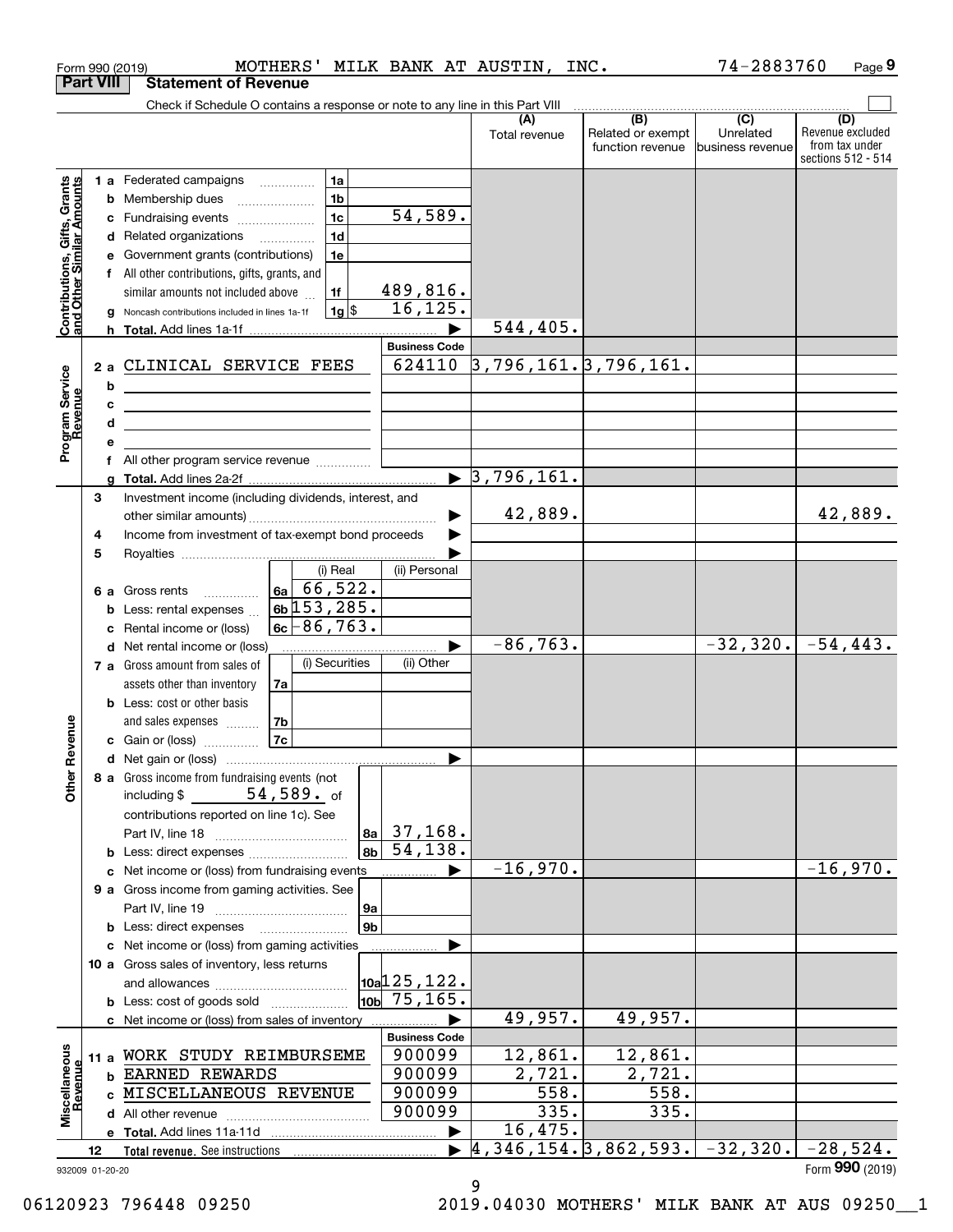**Part IX Statement of Functional Expenses**

*Section 501(c)(3) and 501(c)(4) organizations must complete all columns. All other organizations must complete column (A).*

|              | Do not include amounts reported on lines 6b,<br>7b, 8b, 9b, and 10b of Part VIII.                                                                          | (A)<br>Total expenses   | (B)<br>Program service<br>expenses | $\overline{C}$<br>Management and<br>general expenses | (D)<br>Fundraising<br>expenses |
|--------------|------------------------------------------------------------------------------------------------------------------------------------------------------------|-------------------------|------------------------------------|------------------------------------------------------|--------------------------------|
| 1.           | Grants and other assistance to domestic organizations                                                                                                      |                         |                                    |                                                      |                                |
|              | and domestic governments. See Part IV, line 21                                                                                                             |                         |                                    |                                                      |                                |
| $\mathbf{2}$ | Grants and other assistance to domestic                                                                                                                    |                         |                                    |                                                      |                                |
|              | individuals. See Part IV, line 22                                                                                                                          |                         |                                    |                                                      |                                |
| 3            | Grants and other assistance to foreign                                                                                                                     |                         |                                    |                                                      |                                |
|              | organizations, foreign governments, and foreign                                                                                                            |                         |                                    |                                                      |                                |
|              | individuals. See Part IV, lines 15 and 16                                                                                                                  |                         |                                    |                                                      |                                |
| 4            | Benefits paid to or for members                                                                                                                            |                         |                                    |                                                      |                                |
| 5            | Compensation of current officers, directors,                                                                                                               |                         |                                    |                                                      |                                |
|              | trustees, and key employees                                                                                                                                | 153,690.                | 107,583.                           | 23,053.                                              | 23,054.                        |
| 6            | Compensation not included above to disqualified                                                                                                            |                         |                                    |                                                      |                                |
|              | persons (as defined under section 4958(f)(1)) and                                                                                                          |                         |                                    |                                                      |                                |
|              | persons described in section 4958(c)(3)(B)<br><b>Barbara</b>                                                                                               |                         |                                    |                                                      |                                |
| 7            | Other salaries and wages                                                                                                                                   | 814,599.                | 673,371.                           | 72,706.                                              | 68,522.                        |
| 8            | Pension plan accruals and contributions (include                                                                                                           |                         | 10,300.                            | 823.                                                 |                                |
|              | section 401(k) and 403(b) employer contributions)                                                                                                          | $\frac{13,472}{94,435}$ | 70, 777.                           | 7,726.                                               | $\frac{2,349}{15,932}$         |
| 9            |                                                                                                                                                            | 72,465.                 | 58,060.                            | 7,775.                                               | $\frac{1}{6}$ , 630.           |
| 10<br>11     | Fees for services (nonemployees):                                                                                                                          |                         |                                    |                                                      |                                |
| a            |                                                                                                                                                            | 1,896.                  | 799.                               | 1,002.                                               | 95.                            |
| b            |                                                                                                                                                            |                         |                                    |                                                      |                                |
| c            |                                                                                                                                                            | 26,574.                 | 11,198.                            | 14,043.                                              | 1,333.                         |
| d            |                                                                                                                                                            |                         |                                    |                                                      |                                |
| е            | Professional fundraising services. See Part IV, line 17                                                                                                    |                         |                                    |                                                      |                                |
| f            | Investment management fees                                                                                                                                 |                         |                                    |                                                      |                                |
| g            | Other. (If line 11g amount exceeds 10% of line 25,                                                                                                         |                         |                                    |                                                      |                                |
|              | column (A) amount, list line 11g expenses on Sch O.)                                                                                                       | 551.                    | 232.                               | 291.                                                 | 28.                            |
| 12           |                                                                                                                                                            | 32, 222.                | 21,586.                            | $\overline{14}$ .                                    | 10,622.                        |
| 13           |                                                                                                                                                            | 100,655.                | 83,502.                            | 6, 205.                                              | 10,948.                        |
| 14           |                                                                                                                                                            | 62,984.                 | 50, 196.                           | 4,938.                                               | 7,850.                         |
| 15           |                                                                                                                                                            |                         |                                    |                                                      |                                |
| 16           |                                                                                                                                                            | 41,774.                 | 31,584.                            | 5,095.                                               | 5,095.                         |
| 17           | Travel                                                                                                                                                     | 7,020.                  | 6,748.                             | 182.                                                 | $\overline{90}$ .              |
| 18           | Payments of travel or entertainment expenses                                                                                                               |                         |                                    |                                                      |                                |
|              | for any federal, state, or local public officials                                                                                                          |                         |                                    |                                                      |                                |
| 19           | Conferences, conventions, and meetings                                                                                                                     | 6,167.                  | 3,123.                             | 2,895.                                               | 149.                           |
| 20           | Interest                                                                                                                                                   | 69,896.                 | 46,809.                            | 11,544.                                              | 11, 543.                       |
| 21           |                                                                                                                                                            | 135,843.                | 100,909.                           | 17,467.                                              | 17,467.                        |
| 22           | Depreciation, depletion, and amortization                                                                                                                  | 36,868.                 | 29,494.                            | 3,687.                                               | 3,687.                         |
| 23<br>24     | Insurance<br>Other expenses. Itemize expenses not covered                                                                                                  |                         |                                    |                                                      |                                |
|              | above (List miscellaneous expenses on line 24e. If<br>line 24e amount exceeds 10% of line 25, column (A)<br>amount, list line 24e expenses on Schedule O.) |                         |                                    |                                                      |                                |
| a            | CLINICAL OPERATIONS COS                                                                                                                                    | 927,242.                | 927,242.                           |                                                      |                                |
| b            | CHARITABLE ASSISTANCE                                                                                                                                      | 188,519.                | 188,519.                           |                                                      |                                |
| C            | <b>BANK CHARGES</b>                                                                                                                                        | 56, 285.                | 15,408.                            | 38,536.                                              | 2,341.                         |
| d            | REPAIRS AND MAINTENANCE                                                                                                                                    | 51,054.                 | 38,125.                            | 7,885.                                               | 5,044.                         |
|              | e All other expenses                                                                                                                                       | 69,328.                 | 61,549.                            | 3,537.                                               | 4,242.                         |
| 25           | Total functional expenses. Add lines 1 through 24e                                                                                                         | 2,963,539.              | 2,537,114.                         | 229,404.                                             | 197,021.                       |
| 26           | Joint costs. Complete this line only if the organization                                                                                                   |                         |                                    |                                                      |                                |
|              | reported in column (B) joint costs from a combined                                                                                                         |                         |                                    |                                                      |                                |
|              | educational campaign and fundraising solicitation.                                                                                                         |                         |                                    |                                                      |                                |
|              | Check here<br>if following SOP 98-2 (ASC 958-720)                                                                                                          |                         |                                    |                                                      |                                |
|              | 932010 01-20-20                                                                                                                                            |                         |                                    |                                                      | Form 990 (2019)                |

10

06120923 796448 09250 2019.04030 MOTHERS' MILK BANK AT AUS 09250\_\_1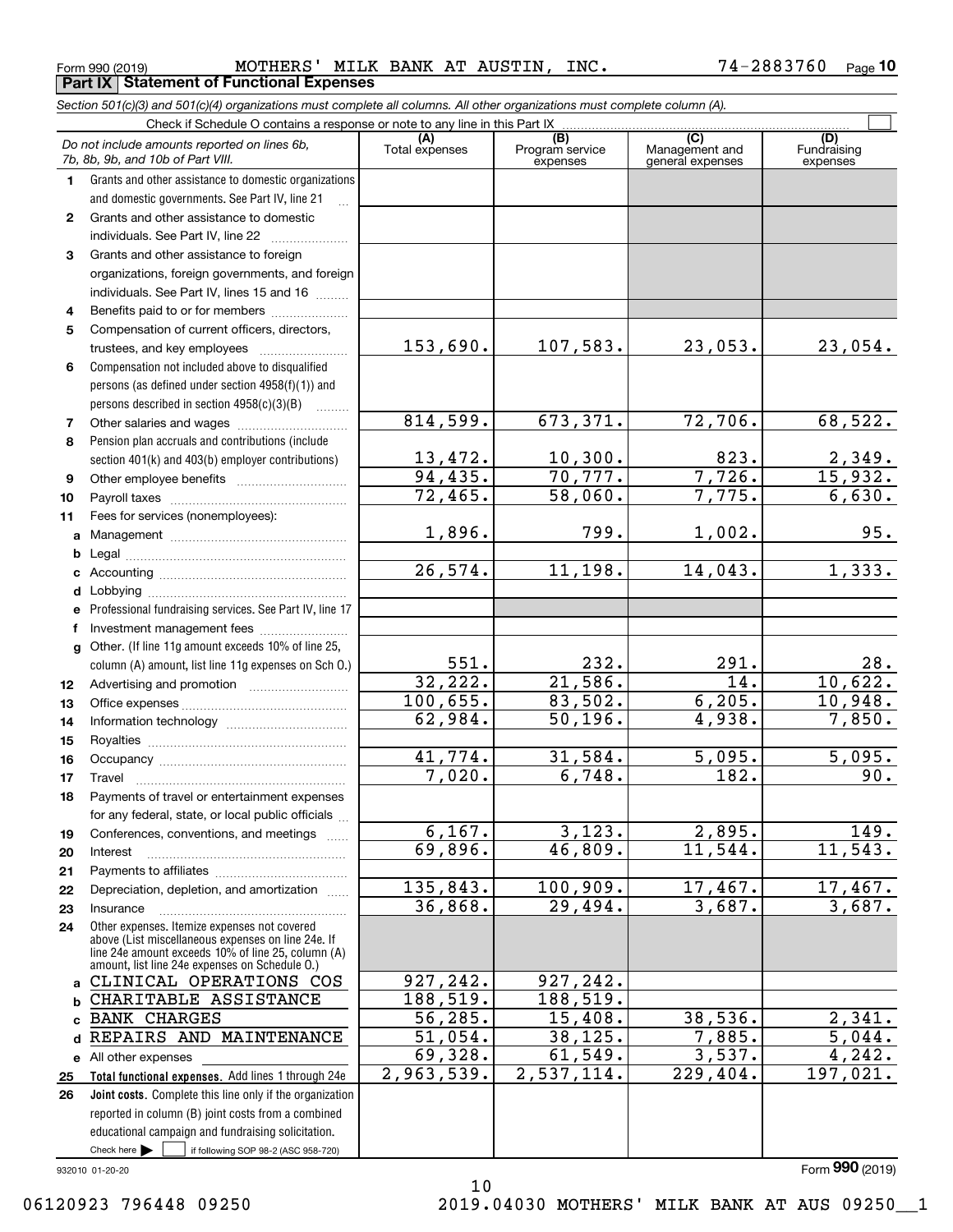|                             |    | Check if Schedule O contains a response or note to any line in this Part X                                                                                                                                                     |       |                     |                          |                         |                          |
|-----------------------------|----|--------------------------------------------------------------------------------------------------------------------------------------------------------------------------------------------------------------------------------|-------|---------------------|--------------------------|-------------------------|--------------------------|
|                             |    |                                                                                                                                                                                                                                |       |                     | (A)<br>Beginning of year |                         | (B)<br>End of year       |
|                             | 1  | Cash - non-interest-bearing                                                                                                                                                                                                    |       |                     | 304, 437.                | $\mathbf{1}$            | 205,624.                 |
|                             | 2  |                                                                                                                                                                                                                                |       |                     | 2,620,224.               | $\overline{2}$          | 3,014,565.               |
|                             | з  |                                                                                                                                                                                                                                |       |                     | 50,000.                  | 3                       | 331,000.                 |
|                             | 4  |                                                                                                                                                                                                                                |       |                     | $\overline{523,403}$ .   | $\overline{\mathbf{4}}$ | 562,358.                 |
|                             | 5  | Loans and other receivables from any current or former officer, director,                                                                                                                                                      |       |                     |                          |                         |                          |
|                             |    | trustee, key employee, creator or founder, substantial contributor, or 35%                                                                                                                                                     |       |                     |                          |                         |                          |
|                             |    | controlled entity or family member of any of these persons                                                                                                                                                                     |       |                     |                          | 5                       |                          |
|                             | 6  | Loans and other receivables from other disqualified persons (as defined                                                                                                                                                        |       |                     |                          |                         |                          |
|                             |    | under section 4958(f)(1)), and persons described in section 4958(c)(3)(B)                                                                                                                                                      |       | 1.1.1.1             |                          | 6                       |                          |
|                             | 7  |                                                                                                                                                                                                                                |       |                     |                          | $\overline{7}$          |                          |
| Assets                      | 8  |                                                                                                                                                                                                                                |       |                     | 13,917.                  | 8                       | 12,181.                  |
|                             | 9  | Prepaid expenses and deferred charges                                                                                                                                                                                          |       |                     | 72,637.                  | 9                       | 94,028.                  |
|                             |    | 10a Land, buildings, and equipment: cost or other                                                                                                                                                                              |       |                     |                          |                         |                          |
|                             |    | basis. Complete Part VI of Schedule D    10a   7,430,830.                                                                                                                                                                      |       |                     |                          |                         |                          |
|                             |    | <b>b</b> Less: accumulated depreciation                                                                                                                                                                                        | 10b l | 771, 332.           | 6,638,618.               | 10 <sub>c</sub>         | 6,659,498.               |
|                             | 11 |                                                                                                                                                                                                                                |       |                     |                          | 11                      |                          |
|                             | 12 |                                                                                                                                                                                                                                |       |                     |                          | 12                      |                          |
|                             | 13 |                                                                                                                                                                                                                                |       |                     |                          | 13                      |                          |
|                             | 14 |                                                                                                                                                                                                                                |       |                     |                          | 14                      |                          |
|                             | 15 |                                                                                                                                                                                                                                |       |                     | 250.                     | 15                      | 250.                     |
|                             | 16 |                                                                                                                                                                                                                                |       |                     | 10, 223, 486.            | 16                      | 10,879,504.              |
|                             | 17 |                                                                                                                                                                                                                                |       |                     | 75,400.                  | 17                      | 61,770.                  |
|                             | 18 |                                                                                                                                                                                                                                |       |                     |                          | 18                      |                          |
|                             | 19 | Deferred revenue information and contact the contract of the contract of the contract of the contract of the contract of the contract of the contract of the contract of the contract of the contract of the contract of the c |       |                     |                          | 19                      |                          |
|                             | 20 |                                                                                                                                                                                                                                |       |                     |                          | 20                      |                          |
|                             | 21 | Escrow or custodial account liability. Complete Part IV of Schedule D                                                                                                                                                          |       | 1.1.1.1.1.1.1.1.1.1 |                          | 21                      |                          |
|                             | 22 | Loans and other payables to any current or former officer, director,                                                                                                                                                           |       |                     |                          |                         |                          |
| Liabilities                 |    | trustee, key employee, creator or founder, substantial contributor, or 35%                                                                                                                                                     |       |                     |                          |                         |                          |
|                             |    | controlled entity or family member of any of these persons                                                                                                                                                                     |       |                     |                          | 22                      |                          |
|                             | 23 | Secured mortgages and notes payable to unrelated third parties                                                                                                                                                                 |       |                     |                          | 23                      |                          |
|                             | 24 | Unsecured notes and loans payable to unrelated third parties                                                                                                                                                                   |       |                     | 2,730,641.               | 24                      | 2,007,586.               |
|                             | 25 | Other liabilities (including federal income tax, payables to related third                                                                                                                                                     |       |                     |                          |                         |                          |
|                             |    | parties, and other liabilities not included on lines 17-24). Complete Part X                                                                                                                                                   |       |                     |                          |                         |                          |
|                             |    | of Schedule D                                                                                                                                                                                                                  |       |                     | 45,010.                  | 25                      | 55,098.                  |
|                             | 26 | Total liabilities. Add lines 17 through 25                                                                                                                                                                                     |       |                     | 2,851,051.               | 26                      | 2,124,454                |
|                             |    | Organizations that follow FASB ASC 958, check here $\triangleright \lfloor X \rfloor$                                                                                                                                          |       |                     |                          |                         |                          |
|                             |    | and complete lines 27, 28, 32, and 33.                                                                                                                                                                                         |       |                     |                          |                         |                          |
|                             | 27 | Net assets without donor restrictions                                                                                                                                                                                          |       |                     | 6,633,569.               | 27                      | 7,846,559.               |
|                             | 28 |                                                                                                                                                                                                                                |       |                     | 738,866.                 | 28                      | 908,491.                 |
|                             |    | Organizations that do not follow FASB ASC 958, check here $\blacktriangleright$                                                                                                                                                |       |                     |                          |                         |                          |
|                             |    | and complete lines 29 through 33.                                                                                                                                                                                              |       |                     |                          |                         |                          |
|                             | 29 |                                                                                                                                                                                                                                |       |                     |                          | 29                      |                          |
|                             | 30 | Paid-in or capital surplus, or land, building, or equipment fund                                                                                                                                                               |       |                     |                          | 30                      |                          |
|                             | 31 | Retained earnings, endowment, accumulated income, or other funds                                                                                                                                                               |       |                     |                          | 31                      |                          |
| Net Assets or Fund Balances | 32 |                                                                                                                                                                                                                                |       |                     | $\overline{7,}372,435.$  | 32                      | 8,755,050.               |
|                             | 33 |                                                                                                                                                                                                                                |       |                     | 10,223,486.              | 33                      | $\overline{10,879,504.}$ |
|                             |    |                                                                                                                                                                                                                                |       |                     |                          |                         | Form 990 (2019)          |

 $_{\rm Form}$   $_{990}$   $_{(2019)}$   $_{\rm MOTHERS}$ ' MILK BANK AT AUSTIN, INC.  $74$ -2883760  $_{\rm Page}$ 

Check if Schedule O contains a response or note to any line in this Part X ..........

**Part X Balance Sheet**<br>**Part X Balance Sheet** 

74-2883760 Page 11

 $\boxed{\phantom{1}}$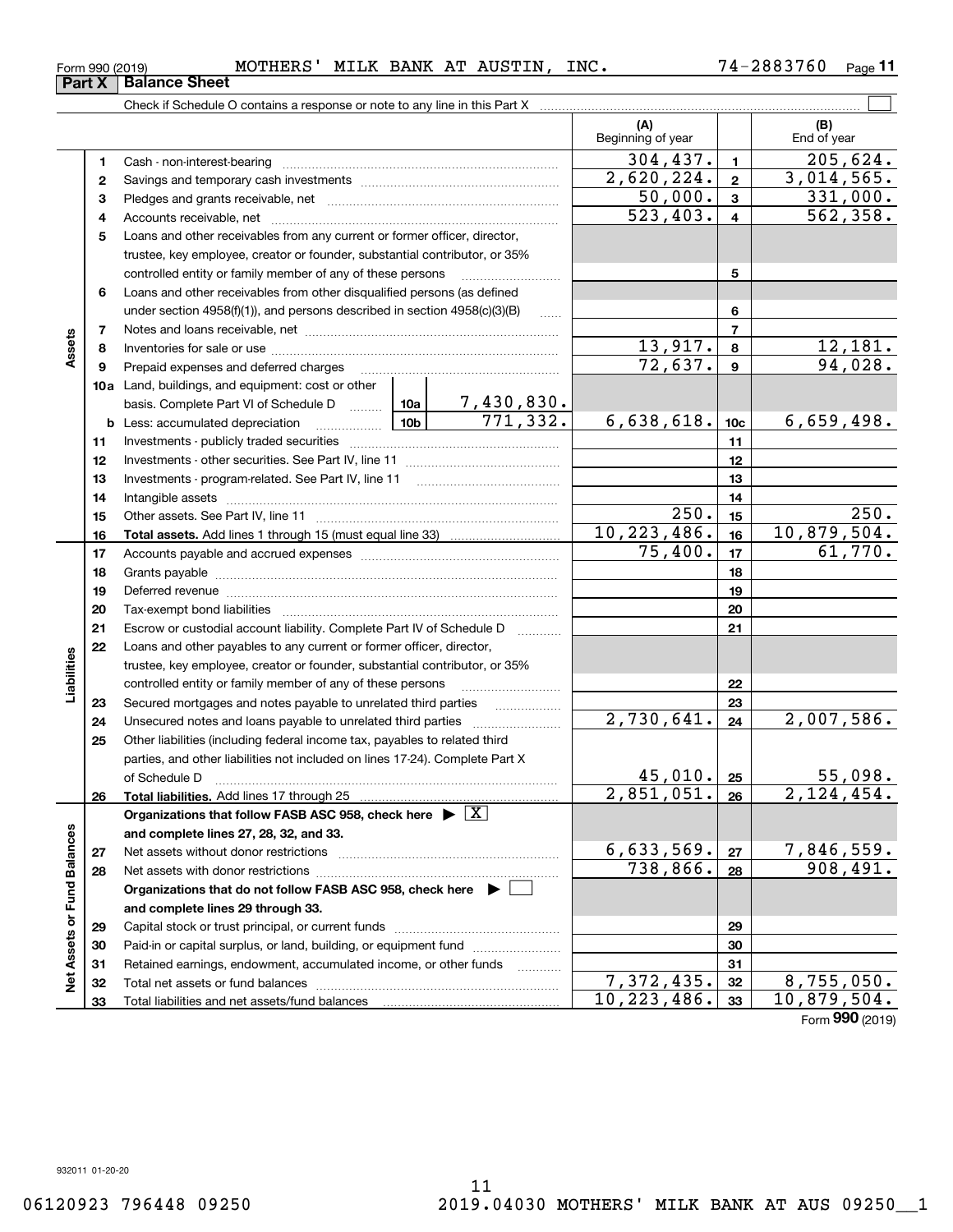|    | MOTHERS' MILK BANK AT AUSTIN, INC.<br>Form 990 (2019)                                                                                                                                                                          |                | 74-2883760     |            | Page 12                 |
|----|--------------------------------------------------------------------------------------------------------------------------------------------------------------------------------------------------------------------------------|----------------|----------------|------------|-------------------------|
|    | <b>Reconciliation of Net Assets</b><br>Part XI                                                                                                                                                                                 |                |                |            |                         |
|    |                                                                                                                                                                                                                                |                |                |            |                         |
|    |                                                                                                                                                                                                                                |                |                |            |                         |
| 1  |                                                                                                                                                                                                                                | $\mathbf{1}$   | 4,346,154.     |            |                         |
| 2  |                                                                                                                                                                                                                                | $\mathbf{2}$   | 2,963,539.     |            |                         |
| 3  | Revenue less expenses. Subtract line 2 from line 1                                                                                                                                                                             | 3              | 1,382,615.     |            |                         |
| 4  | Net assets or fund balances at beginning of year (must equal Part X, line 32, column (A)) <i>manageredial</i>                                                                                                                  | 4              | 7,372,435.     |            |                         |
| 5  |                                                                                                                                                                                                                                | 5              |                |            |                         |
| 6  | Donated services and use of facilities [111] matter contracts and the facilities in the matter of facilities [11] matter contracts and use of facilities [11] matter contracts and the service of the service of the service o | 6              |                |            |                         |
| 7  | Investment expenses www.communication.com/www.communication.com/www.communication.com/www.communication.com                                                                                                                    | $\overline{7}$ |                |            |                         |
| 8  | Prior period adjustments                                                                                                                                                                                                       | 8              |                |            |                         |
| 9  | Other changes in net assets or fund balances (explain on Schedule O)                                                                                                                                                           | 9              |                |            | 0.                      |
| 10 | Net assets or fund balances at end of year. Combine lines 3 through 9 (must equal Part X, line 32,                                                                                                                             |                |                |            |                         |
|    | column (B))                                                                                                                                                                                                                    | 10             | 8,755,050.     |            |                         |
|    | Part XII Financial Statements and Reporting                                                                                                                                                                                    |                |                |            |                         |
|    | Check if Schedule O contains a response or note to any line in this Part XII [11] [11] [11] [11] [11] [11] [11                                                                                                                 |                |                |            | $\overline{\mathbf{x}}$ |
|    |                                                                                                                                                                                                                                |                |                | <b>Yes</b> | <b>No</b>               |
| 1  | Accounting method used to prepare the Form 990: $\Box$ Cash $\Box$ Accrual<br>Other<br>$\pm$ $\pm$                                                                                                                             |                |                |            |                         |
|    | If the organization changed its method of accounting from a prior year or checked "Other," explain in Schedule O.                                                                                                              |                |                |            |                         |
|    | 2a Were the organization's financial statements compiled or reviewed by an independent accountant?                                                                                                                             |                | 2a             |            | х                       |
|    | If "Yes," check a box below to indicate whether the financial statements for the year were compiled or reviewed on a                                                                                                           |                |                |            |                         |
|    | separate basis, consolidated basis, or both:                                                                                                                                                                                   |                |                |            |                         |
|    | Both consolidated and separate basis<br>Separate basis<br>Consolidated basis                                                                                                                                                   |                |                |            |                         |
|    | <b>b</b> Were the organization's financial statements audited by an independent accountant?                                                                                                                                    |                | 2 <sub>b</sub> | х          |                         |
|    | If "Yes," check a box below to indicate whether the financial statements for the year were audited on a separate basis,                                                                                                        |                |                |            |                         |
|    | consolidated basis, or both:                                                                                                                                                                                                   |                |                |            |                         |
|    | $\lfloor x \rfloor$ Separate basis<br><b>Consolidated basis</b><br>Both consolidated and separate basis                                                                                                                        |                |                |            |                         |
|    | c If "Yes" to line 2a or 2b, does the organization have a committee that assumes responsibility for oversight of the audit,                                                                                                    |                |                |            |                         |
|    |                                                                                                                                                                                                                                |                | 2c             | х          |                         |
|    | If the organization changed either its oversight process or selection process during the tax year, explain on Schedule O.                                                                                                      |                |                |            |                         |
|    | 3a As a result of a federal award, was the organization required to undergo an audit or audits as set forth in the Single Audit                                                                                                |                |                |            |                         |
|    |                                                                                                                                                                                                                                |                | 3a             |            | x                       |
|    | b If "Yes," did the organization undergo the required audit or audits? If the organization did not undergo the required audit                                                                                                  |                |                |            |                         |
|    |                                                                                                                                                                                                                                |                | 3b             | nnn.       |                         |

Form (2019) **990**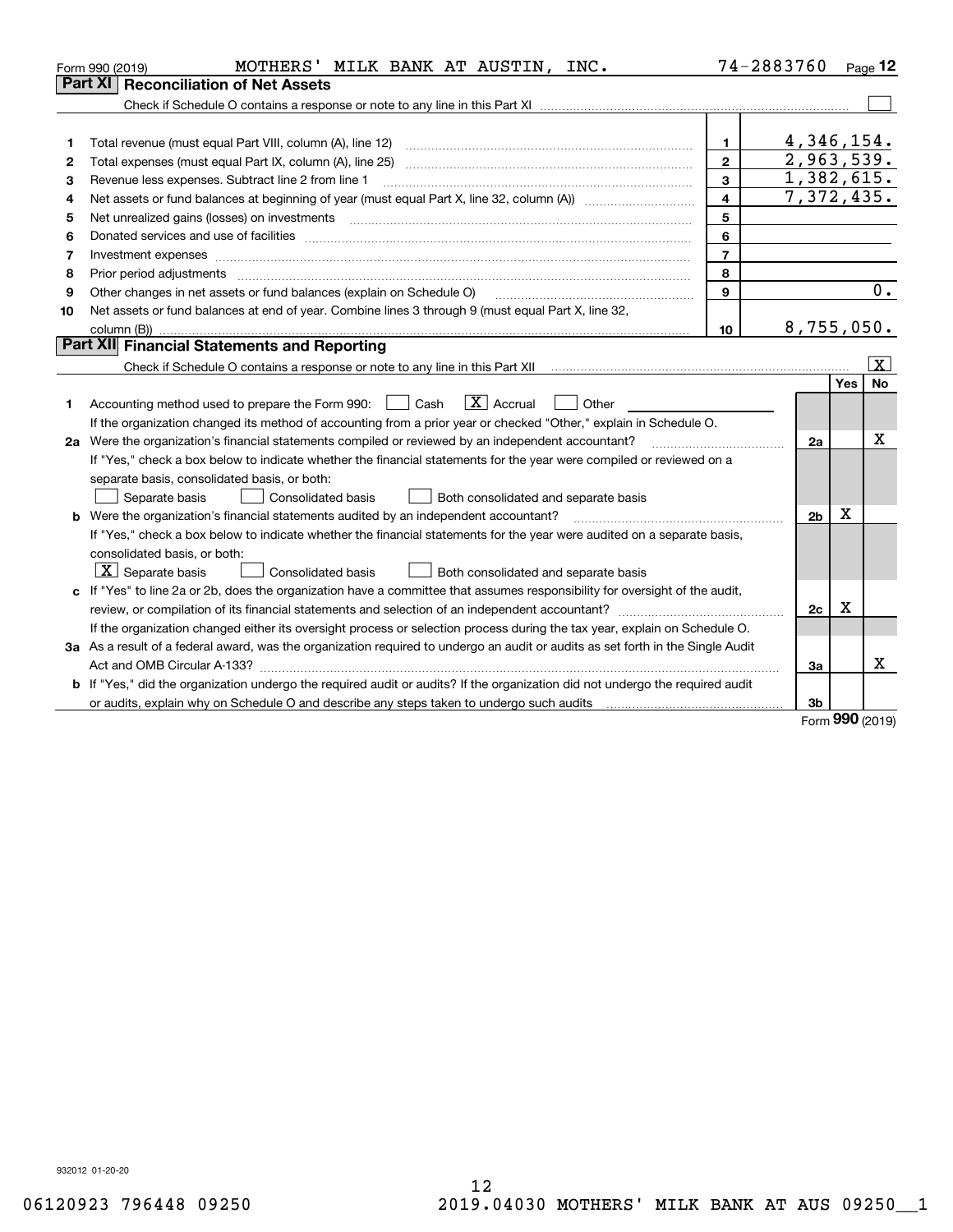| <b>SCHEDULE A</b> |  |
|-------------------|--|
|-------------------|--|

Department of the Treasury Internal Revenue Service

|  |  |  | (Form 990 or 990-EZ) |  |
|--|--|--|----------------------|--|
|--|--|--|----------------------|--|

# **Public Charity Status and Public Support**

**(Form 990 or 990-EZ) Complete if the organization is a section 501(c)(3) organization or a section 4947(a)(1) nonexempt charitable trust. | Attach to Form 990 or Form 990-EZ.** 

| OMB No. 1545-0047     |
|-----------------------|
| 01                    |
| <b>Open to Public</b> |

**Inspection**

|  | Name of the organization |
|--|--------------------------|

|                          | Name of the organization                                                                                                                                                                                                                      |          |                                                        |                                                                |    |                                                      | <b>Employer identification number</b>              |
|--------------------------|-----------------------------------------------------------------------------------------------------------------------------------------------------------------------------------------------------------------------------------------------|----------|--------------------------------------------------------|----------------------------------------------------------------|----|------------------------------------------------------|----------------------------------------------------|
|                          |                                                                                                                                                                                                                                               |          | MOTHERS' MILK BANK AT AUSTIN, INC.                     |                                                                |    |                                                      | 74-2883760                                         |
| Part I                   | Reason for Public Charity Status (All organizations must complete this part.) See instructions.                                                                                                                                               |          |                                                        |                                                                |    |                                                      |                                                    |
|                          | The organization is not a private foundation because it is: (For lines 1 through 12, check only one box.)                                                                                                                                     |          |                                                        |                                                                |    |                                                      |                                                    |
| 1.                       | A church, convention of churches, or association of churches described in section $170(b)(1)(A)(i)$ .                                                                                                                                         |          |                                                        |                                                                |    |                                                      |                                                    |
| 2                        | A school described in section 170(b)(1)(A)(ii). (Attach Schedule E (Form 990 or 990-EZ).)                                                                                                                                                     |          |                                                        |                                                                |    |                                                      |                                                    |
| з                        | A hospital or a cooperative hospital service organization described in section 170(b)(1)(A)(iii).                                                                                                                                             |          |                                                        |                                                                |    |                                                      |                                                    |
| 4                        | A medical research organization operated in conjunction with a hospital described in section 170(b)(1)(A)(iii). Enter the hospital's name,                                                                                                    |          |                                                        |                                                                |    |                                                      |                                                    |
|                          | city, and state:                                                                                                                                                                                                                              |          |                                                        |                                                                |    |                                                      |                                                    |
| 5                        | An organization operated for the benefit of a college or university owned or operated by a governmental unit described in                                                                                                                     |          |                                                        |                                                                |    |                                                      |                                                    |
|                          | section 170(b)(1)(A)(iv). (Complete Part II.)                                                                                                                                                                                                 |          |                                                        |                                                                |    |                                                      |                                                    |
| 6                        | A federal, state, or local government or governmental unit described in section 170(b)(1)(A)(v).                                                                                                                                              |          |                                                        |                                                                |    |                                                      |                                                    |
| $\lfloor x \rfloor$<br>7 | An organization that normally receives a substantial part of its support from a governmental unit or from the general public described in                                                                                                     |          |                                                        |                                                                |    |                                                      |                                                    |
|                          | section 170(b)(1)(A)(vi). (Complete Part II.)                                                                                                                                                                                                 |          |                                                        |                                                                |    |                                                      |                                                    |
| 8                        | A community trust described in section 170(b)(1)(A)(vi). (Complete Part II.)                                                                                                                                                                  |          |                                                        |                                                                |    |                                                      |                                                    |
| 9                        | An agricultural research organization described in section 170(b)(1)(A)(ix) operated in conjunction with a land-grant college                                                                                                                 |          |                                                        |                                                                |    |                                                      |                                                    |
|                          | or university or a non-land-grant college of agriculture (see instructions). Enter the name, city, and state of the college or                                                                                                                |          |                                                        |                                                                |    |                                                      |                                                    |
|                          | university:                                                                                                                                                                                                                                   |          |                                                        |                                                                |    |                                                      |                                                    |
| 10                       | An organization that normally receives: (1) more than 33 1/3% of its support from contributions, membership fees, and gross receipts from                                                                                                     |          |                                                        |                                                                |    |                                                      |                                                    |
|                          | activities related to its exempt functions - subject to certain exceptions, and (2) no more than 33 1/3% of its support from gross investment                                                                                                 |          |                                                        |                                                                |    |                                                      |                                                    |
|                          | income and unrelated business taxable income (less section 511 tax) from businesses acquired by the organization after June 30, 1975.                                                                                                         |          |                                                        |                                                                |    |                                                      |                                                    |
|                          | See section 509(a)(2). (Complete Part III.)                                                                                                                                                                                                   |          |                                                        |                                                                |    |                                                      |                                                    |
| 11                       | An organization organized and operated exclusively to test for public safety. See section 509(a)(4).                                                                                                                                          |          |                                                        |                                                                |    |                                                      |                                                    |
| 12                       | An organization organized and operated exclusively for the benefit of, to perform the functions of, or to carry out the purposes of one or                                                                                                    |          |                                                        |                                                                |    |                                                      |                                                    |
|                          | more publicly supported organizations described in section 509(a)(1) or section 509(a)(2). See section 509(a)(3). Check the box in                                                                                                            |          |                                                        |                                                                |    |                                                      |                                                    |
|                          | lines 12a through 12d that describes the type of supporting organization and complete lines 12e, 12f, and 12g.<br>Type I. A supporting organization operated, supervised, or controlled by its supported organization(s), typically by giving |          |                                                        |                                                                |    |                                                      |                                                    |
| а                        | the supported organization(s) the power to regularly appoint or elect a majority of the directors or trustees of the supporting                                                                                                               |          |                                                        |                                                                |    |                                                      |                                                    |
|                          | organization. You must complete Part IV, Sections A and B.                                                                                                                                                                                    |          |                                                        |                                                                |    |                                                      |                                                    |
| b                        | Type II. A supporting organization supervised or controlled in connection with its supported organization(s), by having                                                                                                                       |          |                                                        |                                                                |    |                                                      |                                                    |
|                          | control or management of the supporting organization vested in the same persons that control or manage the supported                                                                                                                          |          |                                                        |                                                                |    |                                                      |                                                    |
|                          | organization(s). You must complete Part IV, Sections A and C.                                                                                                                                                                                 |          |                                                        |                                                                |    |                                                      |                                                    |
| с                        | Type III functionally integrated. A supporting organization operated in connection with, and functionally integrated with,                                                                                                                    |          |                                                        |                                                                |    |                                                      |                                                    |
|                          | its supported organization(s) (see instructions). You must complete Part IV, Sections A, D, and E.                                                                                                                                            |          |                                                        |                                                                |    |                                                      |                                                    |
| d                        | Type III non-functionally integrated. A supporting organization operated in connection with its supported organization(s)                                                                                                                     |          |                                                        |                                                                |    |                                                      |                                                    |
|                          | that is not functionally integrated. The organization generally must satisfy a distribution requirement and an attentiveness                                                                                                                  |          |                                                        |                                                                |    |                                                      |                                                    |
|                          | requirement (see instructions). You must complete Part IV, Sections A and D, and Part V.                                                                                                                                                      |          |                                                        |                                                                |    |                                                      |                                                    |
|                          | Check this box if the organization received a written determination from the IRS that it is a Type I, Type II, Type III                                                                                                                       |          |                                                        |                                                                |    |                                                      |                                                    |
|                          | functionally integrated, or Type III non-functionally integrated supporting organization.                                                                                                                                                     |          |                                                        |                                                                |    |                                                      |                                                    |
|                          | f Enter the number of supported organizations                                                                                                                                                                                                 |          |                                                        |                                                                |    |                                                      |                                                    |
| a                        | Provide the following information about the supported organization(s).                                                                                                                                                                        |          |                                                        |                                                                |    |                                                      |                                                    |
|                          | (i) Name of supported<br>organization                                                                                                                                                                                                         | (ii) EIN | (iii) Type of organization<br>(described on lines 1-10 | (iv) Is the organization listed<br>in your governing document? |    | (v) Amount of monetary<br>support (see instructions) | (vi) Amount of other<br>support (see instructions) |
|                          |                                                                                                                                                                                                                                               |          | above (see instructions))                              | Yes                                                            | No |                                                      |                                                    |
|                          |                                                                                                                                                                                                                                               |          |                                                        |                                                                |    |                                                      |                                                    |
|                          |                                                                                                                                                                                                                                               |          |                                                        |                                                                |    |                                                      |                                                    |
|                          |                                                                                                                                                                                                                                               |          |                                                        |                                                                |    |                                                      |                                                    |
|                          |                                                                                                                                                                                                                                               |          |                                                        |                                                                |    |                                                      |                                                    |
|                          |                                                                                                                                                                                                                                               |          |                                                        |                                                                |    |                                                      |                                                    |
|                          |                                                                                                                                                                                                                                               |          |                                                        |                                                                |    |                                                      |                                                    |
|                          |                                                                                                                                                                                                                                               |          |                                                        |                                                                |    |                                                      |                                                    |
|                          |                                                                                                                                                                                                                                               |          |                                                        |                                                                |    |                                                      |                                                    |
|                          |                                                                                                                                                                                                                                               |          |                                                        |                                                                |    |                                                      |                                                    |
| <b>Total</b>             |                                                                                                                                                                                                                                               |          |                                                        |                                                                |    |                                                      |                                                    |

LHA For Paperwork Reduction Act Notice, see the Instructions for Form 990 or 990-EZ. 932021 09-25-19 Schedule A (Form 990 or 990-EZ) 2019 13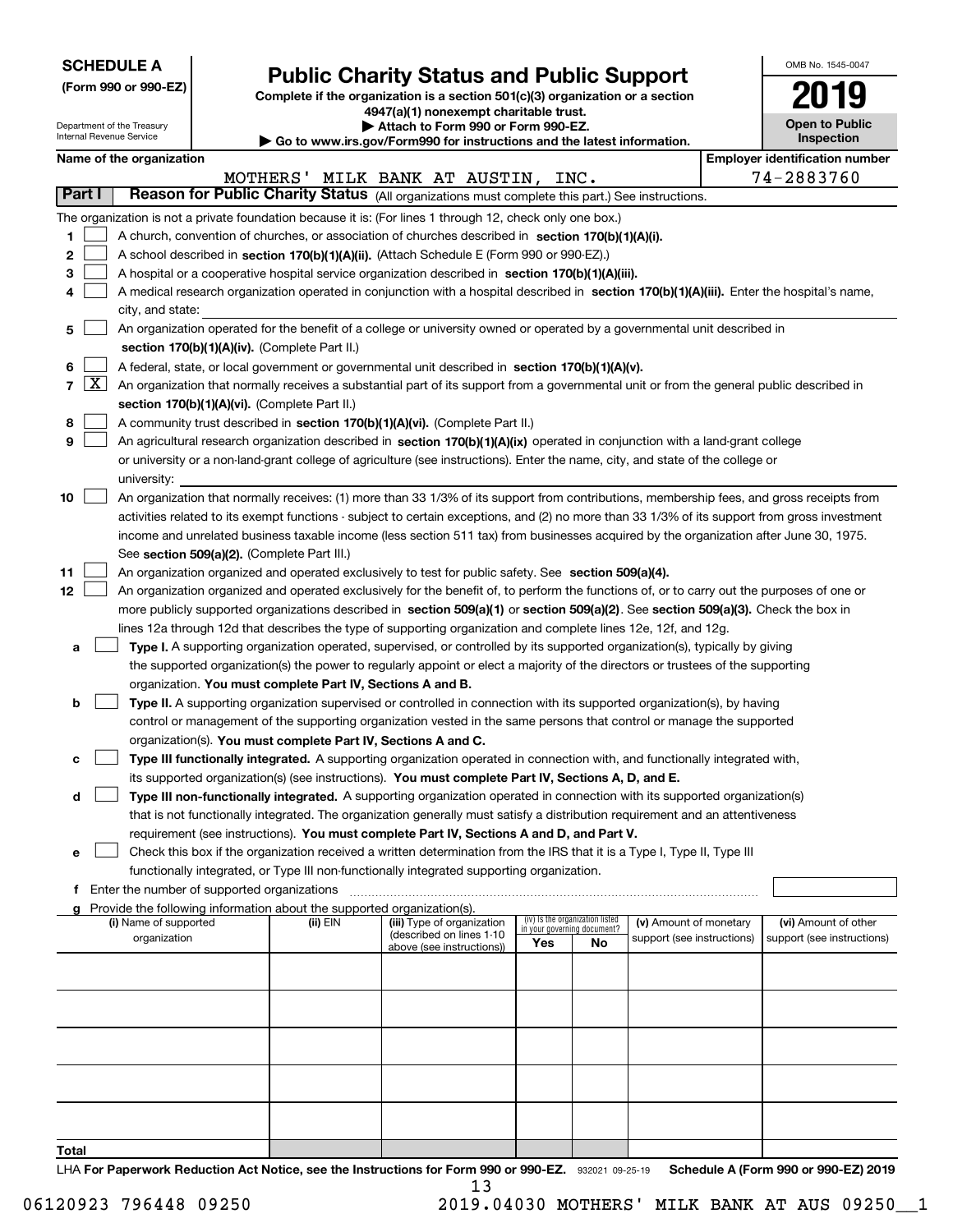# Schedule A (Form 990 or 990-EZ) 2019 Page MOTHERS' MILK BANK AT AUSTIN, INC. 74-2883760 **Part II Support Schedule for Organizations Described in Sections 170(b)(1)(A)(iv) and 170(b)(1)(A)(vi)**

(Complete only if you checked the box on line 5, 7, or 8 of Part I or if the organization failed to qualify under Part III. If the organization fails to qualify under the tests listed below, please complete Part III.)

|   | <b>Section A. Public Support</b>                                                                                                               |          |                      |            |            |                                      |                                          |
|---|------------------------------------------------------------------------------------------------------------------------------------------------|----------|----------------------|------------|------------|--------------------------------------|------------------------------------------|
|   | Calendar year (or fiscal year beginning in)                                                                                                    | (a) 2015 | $(b)$ 2016           | $(c)$ 2017 | $(d)$ 2018 | (e) 2019                             | (f) Total                                |
|   | 1 Gifts, grants, contributions, and                                                                                                            |          |                      |            |            |                                      |                                          |
|   | membership fees received. (Do not                                                                                                              |          |                      |            |            |                                      |                                          |
|   | include any "unusual grants.")                                                                                                                 | 424,720. | 715, 260.            | 368, 723.  | 943,329.   | 544, 405.                            | 2996437.                                 |
|   | 2 Tax revenues levied for the organ-                                                                                                           |          |                      |            |            |                                      |                                          |
|   | ization's benefit and either paid to                                                                                                           |          |                      |            |            |                                      |                                          |
|   | or expended on its behalf                                                                                                                      |          |                      |            |            |                                      |                                          |
|   | 3 The value of services or facilities                                                                                                          |          |                      |            |            |                                      |                                          |
|   | furnished by a governmental unit to                                                                                                            |          |                      |            |            |                                      |                                          |
|   | the organization without charge                                                                                                                |          |                      |            |            |                                      |                                          |
|   | 4 Total. Add lines 1 through 3                                                                                                                 | 424,720. | 715, 260.            | 368, 723.  | 943,329.   | 544,405.                             | 2996437.                                 |
| 5 | The portion of total contributions                                                                                                             |          |                      |            |            |                                      |                                          |
|   | by each person (other than a                                                                                                                   |          |                      |            |            |                                      |                                          |
|   | governmental unit or publicly                                                                                                                  |          |                      |            |            |                                      |                                          |
|   | supported organization) included                                                                                                               |          |                      |            |            |                                      |                                          |
|   | on line 1 that exceeds 2% of the                                                                                                               |          |                      |            |            |                                      |                                          |
|   | amount shown on line 11,                                                                                                                       |          |                      |            |            |                                      |                                          |
|   | column (f)                                                                                                                                     |          |                      |            |            |                                      | 217,284.                                 |
|   | 6 Public support. Subtract line 5 from line 4.                                                                                                 |          |                      |            |            |                                      | 2779153.                                 |
|   | <b>Section B. Total Support</b>                                                                                                                |          |                      |            |            |                                      |                                          |
|   | Calendar year (or fiscal year beginning in)                                                                                                    | (a) 2015 | $(b)$ 2016           | (c) 2017   | $(d)$ 2018 | (e) 2019                             | (f) Total                                |
|   | <b>7</b> Amounts from line 4                                                                                                                   | 424,720. | 715, 260.            | 368, 723.  | 943, 329.  | $\overline{544}$ , 405.              | 2996437.                                 |
| 8 | Gross income from interest,                                                                                                                    |          |                      |            |            |                                      |                                          |
|   | dividends, payments received on                                                                                                                |          |                      |            |            |                                      |                                          |
|   | securities loans, rents, royalties,                                                                                                            |          |                      |            |            |                                      |                                          |
|   | and income from similar sources                                                                                                                | 1,545.   | 1,966.               | 11, 206.   | 21,884.    | 42,889.                              | 79,490.                                  |
|   | <b>9</b> Net income from unrelated business                                                                                                    |          |                      |            |            |                                      |                                          |
|   | activities, whether or not the                                                                                                                 |          |                      |            |            |                                      |                                          |
|   | business is regularly carried on                                                                                                               |          |                      |            | 382.       | 0.                                   | 382.                                     |
|   | 10 Other income. Do not include gain                                                                                                           |          |                      |            |            |                                      |                                          |
|   | or loss from the sale of capital                                                                                                               |          |                      |            |            |                                      |                                          |
|   |                                                                                                                                                |          | $17, 144.$ 147, 923. | 52,740.    | 7,292.     | 16, 475.                             | 241,574.                                 |
|   | assets (Explain in Part VI.)<br>11 Total support. Add lines 7 through 10                                                                       |          |                      |            |            |                                      | 3317883.                                 |
|   | 12 Gross receipts from related activities, etc. (see instructions)                                                                             |          |                      |            |            | 12                                   | 15, 142, 674.                            |
|   | 13 First five years. If the Form 990 is for the organization's first, second, third, fourth, or fifth tax year as a section 501(c)(3)          |          |                      |            |            |                                      |                                          |
|   | organization, check this box and stop here                                                                                                     |          |                      |            |            |                                      |                                          |
|   | <b>Section C. Computation of Public Support Percentage</b>                                                                                     |          |                      |            |            |                                      |                                          |
|   | 14 Public support percentage for 2019 (line 6, column (f) divided by line 11, column (f) <i>manumeronominimi</i> ng                            |          |                      |            |            | 14                                   | 83.76<br>$\frac{9}{6}$                   |
|   |                                                                                                                                                |          |                      |            |            | 15                                   | 82.11<br>$\frac{9}{6}$                   |
|   | 16a 33 1/3% support test - 2019. If the organization did not check the box on line 13, and line 14 is 33 1/3% or more, check this box and      |          |                      |            |            |                                      |                                          |
|   | stop here. The organization qualifies as a publicly supported organization                                                                     |          |                      |            |            |                                      | $\blacktriangleright$ $\boxed{\text{X}}$ |
|   | b 33 1/3% support test - 2018. If the organization did not check a box on line 13 or 16a, and line 15 is 33 1/3% or more, check this box       |          |                      |            |            |                                      |                                          |
|   | and stop here. The organization qualifies as a publicly supported organization                                                                 |          |                      |            |            |                                      |                                          |
|   | 17a 10% -facts-and-circumstances test - 2019. If the organization did not check a box on line 13, 16a, or 16b, and line 14 is 10% or more,     |          |                      |            |            |                                      |                                          |
|   |                                                                                                                                                |          |                      |            |            |                                      |                                          |
|   | and if the organization meets the "facts-and-circumstances" test, check this box and stop here. Explain in Part VI how the organization        |          |                      |            |            |                                      |                                          |
|   | meets the "facts-and-circumstances" test. The organization qualifies as a publicly supported organization                                      |          |                      |            |            |                                      |                                          |
|   | <b>b 10% -facts-and-circumstances test - 2018.</b> If the organization did not check a box on line 13, 16a, 16b, or 17a, and line 15 is 10% or |          |                      |            |            |                                      |                                          |
|   | more, and if the organization meets the "facts-and-circumstances" test, check this box and stop here. Explain in Part VI how the               |          |                      |            |            |                                      |                                          |
|   | organization meets the "facts-and-circumstances" test. The organization qualifies as a publicly supported organization                         |          |                      |            |            |                                      |                                          |
|   | Private foundation. If the organization did not check a box on line 13, 16a, 16b, 17a, or 17b, check this box and see instructions             |          |                      |            |            | Schodule A (Form 990 or 990-F7) 2019 |                                          |

**Schedule A (Form 990 or 990-EZ) 2019**

932022 09-25-19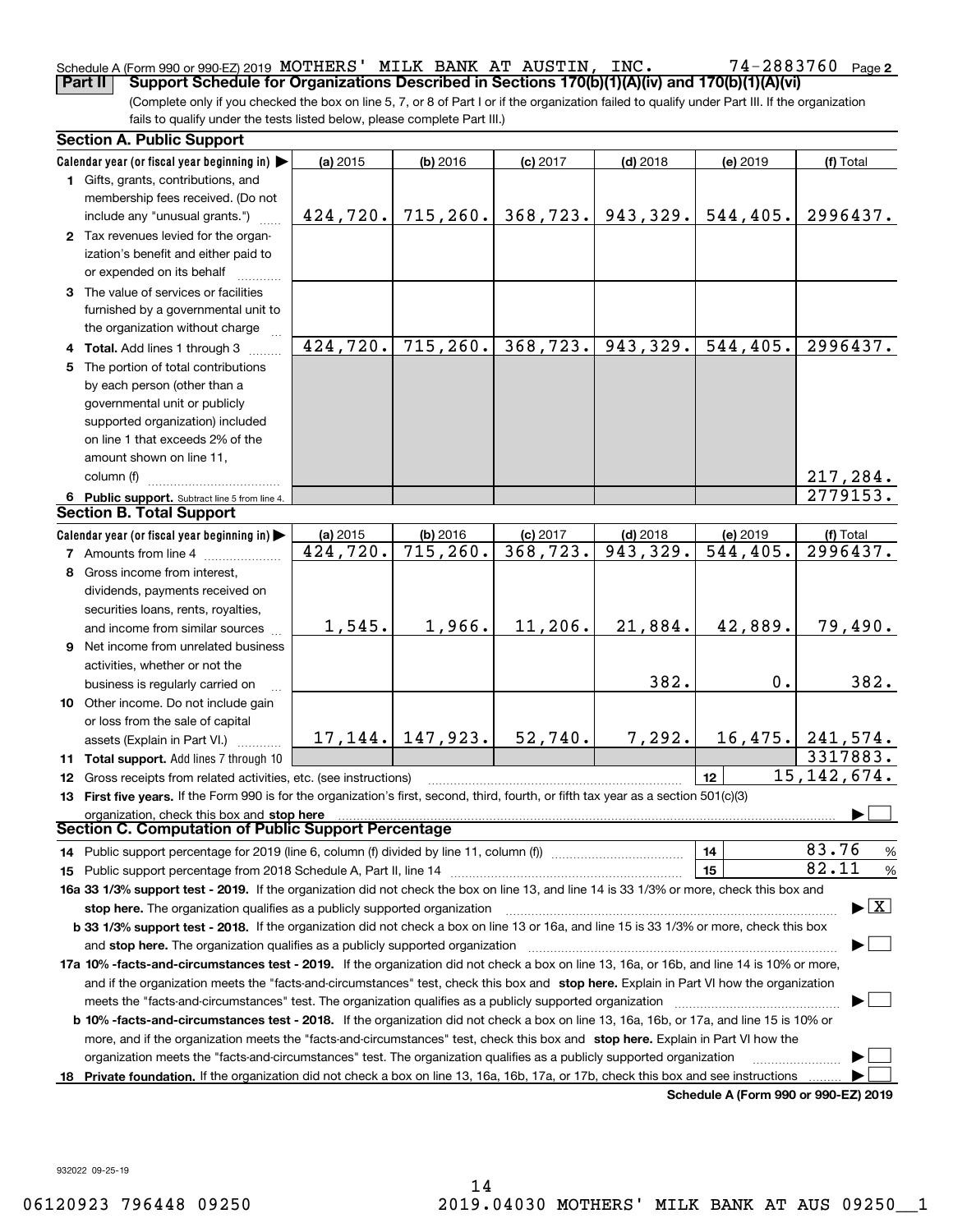# Schedule A (Form 990 or 990-EZ) 2019 Page MOTHERS' MILK BANK AT AUSTIN, INC. 74-2883760 **Part III | Support Schedule for Organizations Described in Section 509(a)(2)**

(Complete only if you checked the box on line 10 of Part I or if the organization failed to qualify under Part II. If the organization fails to qualify under the tests listed below, please complete Part II.)

|    | <b>Section A. Public Support</b>                                                                                                                                                                |          |          |                 |            |          |                                      |
|----|-------------------------------------------------------------------------------------------------------------------------------------------------------------------------------------------------|----------|----------|-----------------|------------|----------|--------------------------------------|
|    | Calendar year (or fiscal year beginning in) $\blacktriangleright$                                                                                                                               | (a) 2015 | (b) 2016 | <b>(c)</b> 2017 | $(d)$ 2018 | (e) 2019 | (f) Total                            |
|    | 1 Gifts, grants, contributions, and                                                                                                                                                             |          |          |                 |            |          |                                      |
|    | membership fees received. (Do not                                                                                                                                                               |          |          |                 |            |          |                                      |
|    | include any "unusual grants.")                                                                                                                                                                  |          |          |                 |            |          |                                      |
|    | <b>2</b> Gross receipts from admissions,<br>merchandise sold or services per-<br>formed, or facilities furnished in<br>any activity that is related to the<br>organization's tax-exempt purpose |          |          |                 |            |          |                                      |
| З  | Gross receipts from activities that                                                                                                                                                             |          |          |                 |            |          |                                      |
|    | are not an unrelated trade or bus-                                                                                                                                                              |          |          |                 |            |          |                                      |
|    | iness under section 513                                                                                                                                                                         |          |          |                 |            |          |                                      |
|    | 4 Tax revenues levied for the organ-<br>ization's benefit and either paid to                                                                                                                    |          |          |                 |            |          |                                      |
|    | or expended on its behalf                                                                                                                                                                       |          |          |                 |            |          |                                      |
| 5. | The value of services or facilities                                                                                                                                                             |          |          |                 |            |          |                                      |
|    | furnished by a governmental unit to                                                                                                                                                             |          |          |                 |            |          |                                      |
|    | the organization without charge                                                                                                                                                                 |          |          |                 |            |          |                                      |
|    | <b>6 Total.</b> Add lines 1 through 5 $\ldots$                                                                                                                                                  |          |          |                 |            |          |                                      |
|    | 7a Amounts included on lines 1, 2, and                                                                                                                                                          |          |          |                 |            |          |                                      |
|    | 3 received from disqualified persons                                                                                                                                                            |          |          |                 |            |          |                                      |
|    | <b>b</b> Amounts included on lines 2 and 3 received<br>from other than disqualified persons that<br>exceed the greater of \$5,000 or 1% of the<br>amount on line 13 for the year                |          |          |                 |            |          |                                      |
|    | c Add lines 7a and 7b                                                                                                                                                                           |          |          |                 |            |          |                                      |
|    | 8 Public support. (Subtract line 7c from line 6.)                                                                                                                                               |          |          |                 |            |          |                                      |
|    | <b>Section B. Total Support</b>                                                                                                                                                                 |          |          |                 |            |          |                                      |
|    | Calendar year (or fiscal year beginning in) $\blacktriangleright$                                                                                                                               | (a) 2015 | (b) 2016 | $(c)$ 2017      | $(d)$ 2018 | (e) 2019 | (f) Total                            |
|    | 9 Amounts from line 6                                                                                                                                                                           |          |          |                 |            |          |                                      |
|    | 10a Gross income from interest,<br>dividends, payments received on<br>securities loans, rents, royalties,<br>and income from similar sources                                                    |          |          |                 |            |          |                                      |
|    | <b>b</b> Unrelated business taxable income                                                                                                                                                      |          |          |                 |            |          |                                      |
|    | (less section 511 taxes) from businesses                                                                                                                                                        |          |          |                 |            |          |                                      |
|    | acquired after June 30, 1975                                                                                                                                                                    |          |          |                 |            |          |                                      |
|    | c Add lines 10a and 10b                                                                                                                                                                         |          |          |                 |            |          |                                      |
|    | <b>11</b> Net income from unrelated business<br>activities not included in line 10b,<br>whether or not the business is<br>regularly carried on                                                  |          |          |                 |            |          |                                      |
|    | <b>12</b> Other income. Do not include gain<br>or loss from the sale of capital<br>assets (Explain in Part VI.)                                                                                 |          |          |                 |            |          |                                      |
|    | 13 Total support. (Add lines 9, 10c, 11, and 12.)                                                                                                                                               |          |          |                 |            |          |                                      |
|    | 14 First five years. If the Form 990 is for the organization's first, second, third, fourth, or fifth tax year as a section 501(c)(3) organization,                                             |          |          |                 |            |          |                                      |
|    | check this box and stop here measurements are constructed as the state of the construction of the state of the                                                                                  |          |          |                 |            |          |                                      |
|    | <b>Section C. Computation of Public Support Percentage</b>                                                                                                                                      |          |          |                 |            |          |                                      |
|    |                                                                                                                                                                                                 |          |          |                 |            | 15       | %                                    |
|    | 16 Public support percentage from 2018 Schedule A, Part III, line 15                                                                                                                            |          |          |                 |            | 16       | %                                    |
|    | Section D. Computation of Investment Income Percentage                                                                                                                                          |          |          |                 |            |          |                                      |
|    |                                                                                                                                                                                                 |          |          |                 |            | 17       | %                                    |
|    | 18 Investment income percentage from 2018 Schedule A, Part III, line 17                                                                                                                         |          |          |                 |            | 18       | %                                    |
|    | 19a 33 1/3% support tests - 2019. If the organization did not check the box on line 14, and line 15 is more than 33 1/3%, and line 17 is not                                                    |          |          |                 |            |          |                                      |
|    | more than 33 1/3%, check this box and stop here. The organization qualifies as a publicly supported organization                                                                                |          |          |                 |            |          |                                      |
|    | b 33 1/3% support tests - 2018. If the organization did not check a box on line 14 or line 19a, and line 16 is more than 33 1/3%, and                                                           |          |          |                 |            |          |                                      |
|    | line 18 is not more than 33 1/3%, check this box and stop here. The organization qualifies as a publicly supported organization                                                                 |          |          |                 |            |          |                                      |
| 20 | <b>Private foundation.</b> If the organization did not check a box on line 14, 19a, or 19b, check this box and see instructions                                                                 |          |          |                 |            |          |                                      |
|    | 932023 09-25-19                                                                                                                                                                                 |          | 15       |                 |            |          | Schedule A (Form 990 or 990-EZ) 2019 |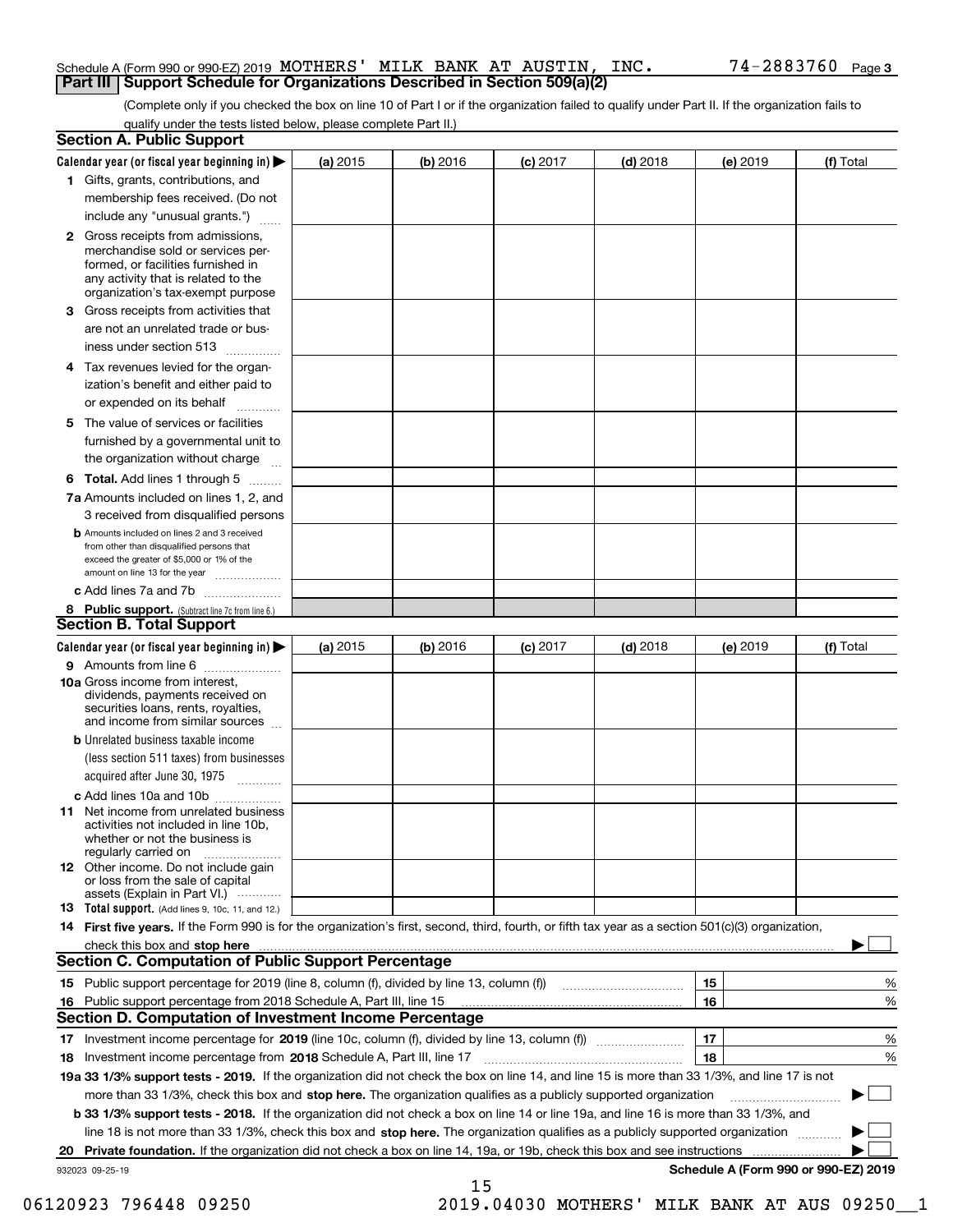# $74 - 2883760$  Page 4

**1**

**2**

**3a**

**3b**

**3c**

**4a**

**4b**

**4c**

**5a**

**5b 5c**

**6**

**7**

**8**

Yes | No

# **Part IV Supporting Organizations**

(Complete only if you checked a box in line 12 on Part I. If you checked 12a of Part I, complete Sections A and B. If you checked 12b of Part I, complete Sections A and C. If you checked 12c of Part I, complete Sections A, D, and E. If you checked 12d of Part I, complete Sections A and D, and complete Part V.)

## **Section A. All Supporting Organizations**

- **1** Are all of the organization's supported organizations listed by name in the organization's governing documents? If "No," describe in Part VI how the supported organizations are designated. If designated by *class or purpose, describe the designation. If historic and continuing relationship, explain.*
- **2** Did the organization have any supported organization that does not have an IRS determination of status under section 509(a)(1) or (2)? If "Yes," explain in Part VI how the organization determined that the supported *organization was described in section 509(a)(1) or (2).*
- **3a** Did the organization have a supported organization described in section 501(c)(4), (5), or (6)? If "Yes," answer *(b) and (c) below.*
- **b** Did the organization confirm that each supported organization qualified under section 501(c)(4), (5), or (6) and satisfied the public support tests under section 509(a)(2)? If "Yes," describe in Part VI when and how the *organization made the determination.*
- **c** Did the organization ensure that all support to such organizations was used exclusively for section 170(c)(2)(B) purposes? If "Yes," explain in Part VI what controls the organization put in place to ensure such use.
- **4 a** *If* Was any supported organization not organized in the United States ("foreign supported organization")? *"Yes," and if you checked 12a or 12b in Part I, answer (b) and (c) below.*
- **b** Did the organization have ultimate control and discretion in deciding whether to make grants to the foreign supported organization? If "Yes," describe in Part VI how the organization had such control and discretion *despite being controlled or supervised by or in connection with its supported organizations.*
- **c** Did the organization support any foreign supported organization that does not have an IRS determination under sections 501(c)(3) and 509(a)(1) or (2)? If "Yes," explain in Part VI what controls the organization used *to ensure that all support to the foreign supported organization was used exclusively for section 170(c)(2)(B) purposes.*
- **5a** Did the organization add, substitute, or remove any supported organizations during the tax year? If "Yes," answer (b) and (c) below (if applicable). Also, provide detail in **Part VI,** including (i) the names and EIN *numbers of the supported organizations added, substituted, or removed; (ii) the reasons for each such action; (iii) the authority under the organization's organizing document authorizing such action; and (iv) how the action was accomplished (such as by amendment to the organizing document).*
- **b Type I or Type II only.** Was any added or substituted supported organization part of a class already designated in the organization's organizing document?
- **c Substitutions only.**  Was the substitution the result of an event beyond the organization's control?
- **6** Did the organization provide support (whether in the form of grants or the provision of services or facilities) to **Part VI.** *If "Yes," provide detail in* support or benefit one or more of the filing organization's supported organizations? anyone other than (i) its supported organizations, (ii) individuals that are part of the charitable class benefited by one or more of its supported organizations, or (iii) other supporting organizations that also
- **7** Did the organization provide a grant, loan, compensation, or other similar payment to a substantial contributor regard to a substantial contributor? If "Yes," complete Part I of Schedule L (Form 990 or 990-EZ). (as defined in section 4958(c)(3)(C)), a family member of a substantial contributor, or a 35% controlled entity with
- **8** Did the organization make a loan to a disqualified person (as defined in section 4958) not described in line 7? *If "Yes," complete Part I of Schedule L (Form 990 or 990-EZ).*
- **9 a** Was the organization controlled directly or indirectly at any time during the tax year by one or more in section 509(a)(1) or (2))? If "Yes," provide detail in Part VI. disqualified persons as defined in section 4946 (other than foundation managers and organizations described
- **b** Did one or more disqualified persons (as defined in line 9a) hold a controlling interest in any entity in which the supporting organization had an interest? If "Yes," provide detail in Part VI.
- **c** Did a disqualified person (as defined in line 9a) have an ownership interest in, or derive any personal benefit from, assets in which the supporting organization also had an interest? If "Yes," provide detail in Part VI.
- **10 a** Was the organization subject to the excess business holdings rules of section 4943 because of section supporting organizations)? If "Yes," answer 10b below. 4943(f) (regarding certain Type II supporting organizations, and all Type III non-functionally integrated
- **b** Did the organization have any excess business holdings in the tax year? (Use Schedule C, Form 4720, to *determine whether the organization had excess business holdings.)*

932024 09-25-19



06120923 796448 09250 2019.04030 MOTHERS' MILK BANK AT AUS 09250\_1

16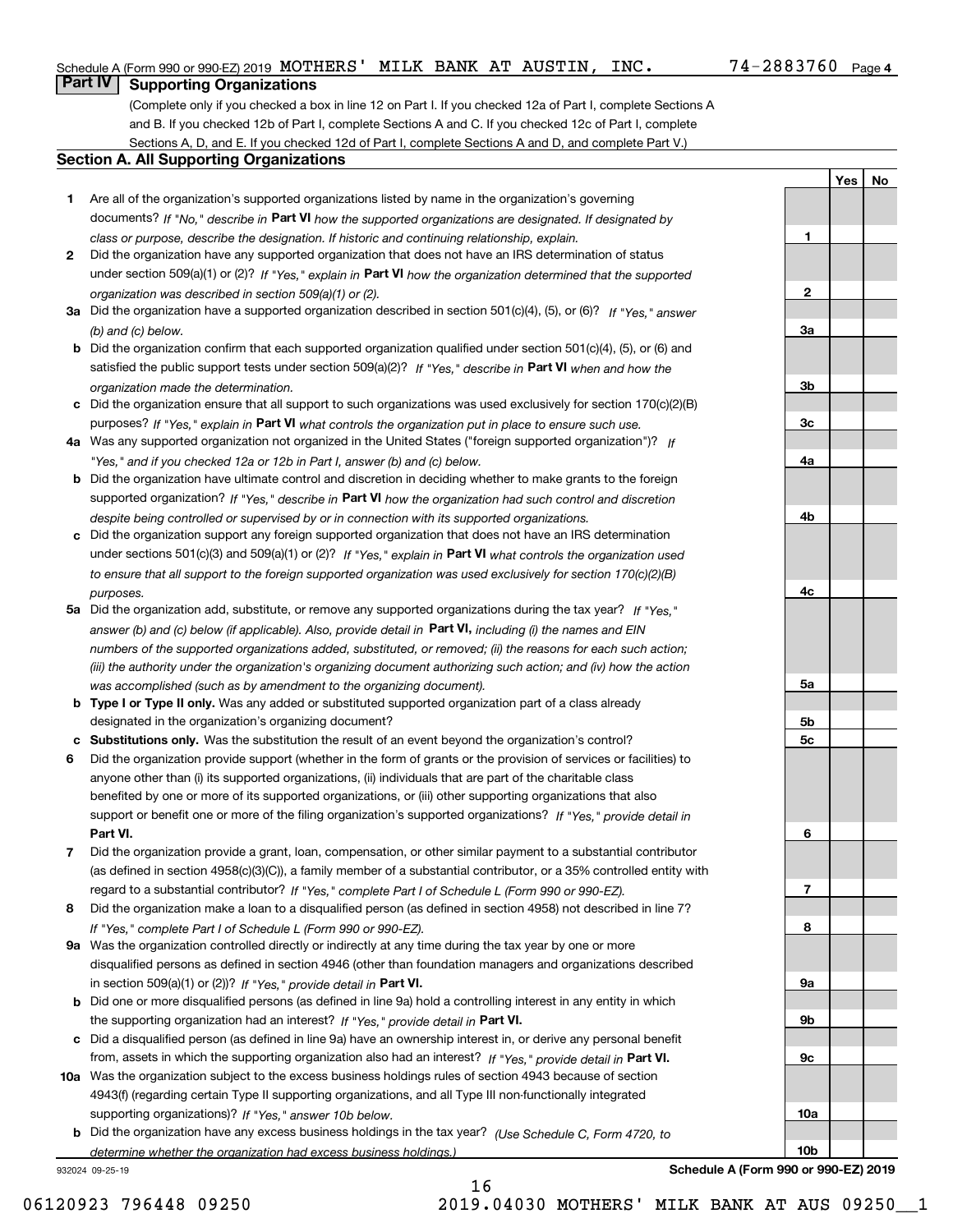# Schedule A (Form 990 or 990-EZ) 2019 MOTHERS' MILK BANK AT AUSTIN, INC.  $74-2883760$  Page 5 **Part IV Supporting Organizations** *(continued)*

|    |                                                                                                                                                                                                                                        |                 | Yes | No |
|----|----------------------------------------------------------------------------------------------------------------------------------------------------------------------------------------------------------------------------------------|-----------------|-----|----|
| 11 | Has the organization accepted a gift or contribution from any of the following persons?                                                                                                                                                |                 |     |    |
|    | a A person who directly or indirectly controls, either alone or together with persons described in (b) and (c)                                                                                                                         |                 |     |    |
|    | below, the governing body of a supported organization?                                                                                                                                                                                 | 11a             |     |    |
|    | <b>b</b> A family member of a person described in (a) above?                                                                                                                                                                           | 11 <sub>b</sub> |     |    |
|    | c A 35% controlled entity of a person described in (a) or (b) above? If "Yes" to a, b, or c, provide detail in Part VI.                                                                                                                | 11c             |     |    |
|    | <b>Section B. Type I Supporting Organizations</b>                                                                                                                                                                                      |                 |     |    |
|    |                                                                                                                                                                                                                                        |                 | Yes | No |
| 1  | Did the directors, trustees, or membership of one or more supported organizations have the power to                                                                                                                                    |                 |     |    |
|    | regularly appoint or elect at least a majority of the organization's directors or trustees at all times during the                                                                                                                     |                 |     |    |
|    | tax year? If "No," describe in Part VI how the supported organization(s) effectively operated, supervised, or                                                                                                                          |                 |     |    |
|    | controlled the organization's activities. If the organization had more than one supported organization,                                                                                                                                |                 |     |    |
|    | describe how the powers to appoint and/or remove directors or trustees were allocated among the supported                                                                                                                              |                 |     |    |
|    | organizations and what conditions or restrictions, if any, applied to such powers during the tax year.                                                                                                                                 | 1               |     |    |
| 2  | Did the organization operate for the benefit of any supported organization other than the supported                                                                                                                                    |                 |     |    |
|    | organization(s) that operated, supervised, or controlled the supporting organization? If "Yes," explain in                                                                                                                             |                 |     |    |
|    | Part VI how providing such benefit carried out the purposes of the supported organization(s) that operated,                                                                                                                            |                 |     |    |
|    | supervised, or controlled the supporting organization.                                                                                                                                                                                 | $\mathbf{2}$    |     |    |
|    | <b>Section C. Type II Supporting Organizations</b>                                                                                                                                                                                     |                 |     |    |
|    |                                                                                                                                                                                                                                        |                 | Yes | No |
| 1. | Were a majority of the organization's directors or trustees during the tax year also a majority of the directors                                                                                                                       |                 |     |    |
|    | or trustees of each of the organization's supported organization(s)? If "No," describe in Part VI how control                                                                                                                          |                 |     |    |
|    | or management of the supporting organization was vested in the same persons that controlled or managed                                                                                                                                 |                 |     |    |
|    | the supported organization(s).<br><b>Section D. All Type III Supporting Organizations</b>                                                                                                                                              |                 |     |    |
|    |                                                                                                                                                                                                                                        |                 |     |    |
|    |                                                                                                                                                                                                                                        |                 | Yes | No |
| 1  | Did the organization provide to each of its supported organizations, by the last day of the fifth month of the                                                                                                                         |                 |     |    |
|    | organization's tax year, (i) a written notice describing the type and amount of support provided during the prior tax                                                                                                                  |                 |     |    |
|    | year, (ii) a copy of the Form 990 that was most recently filed as of the date of notification, and (iii) copies of the                                                                                                                 |                 |     |    |
|    | organization's governing documents in effect on the date of notification, to the extent not previously provided?                                                                                                                       | 1               |     |    |
| 2  | Were any of the organization's officers, directors, or trustees either (i) appointed or elected by the supported<br>organization(s) or (ii) serving on the governing body of a supported organization? If "No," explain in Part VI how |                 |     |    |
|    |                                                                                                                                                                                                                                        | 2               |     |    |
| 3  | the organization maintained a close and continuous working relationship with the supported organization(s).<br>By reason of the relationship described in (2), did the organization's supported organizations have a                   |                 |     |    |
|    | significant voice in the organization's investment policies and in directing the use of the organization's                                                                                                                             |                 |     |    |
|    | income or assets at all times during the tax year? If "Yes," describe in Part VI the role the organization's                                                                                                                           |                 |     |    |
|    | supported organizations played in this regard.                                                                                                                                                                                         | з               |     |    |
|    | Section E. Type III Functionally Integrated Supporting Organizations                                                                                                                                                                   |                 |     |    |
| 1  | Check the box next to the method that the organization used to satisfy the Integral Part Test during the year (see instructions).                                                                                                      |                 |     |    |
| a  | The organization satisfied the Activities Test. Complete line 2 below.                                                                                                                                                                 |                 |     |    |
| b  | The organization is the parent of each of its supported organizations. Complete line 3 below.                                                                                                                                          |                 |     |    |
| c  | The organization supported a governmental entity. Describe in Part VI how you supported a government entity (see instructions),                                                                                                        |                 |     |    |
| 2  | Activities Test. Answer (a) and (b) below.                                                                                                                                                                                             |                 | Yes | No |
| а  | Did substantially all of the organization's activities during the tax year directly further the exempt purposes of                                                                                                                     |                 |     |    |
|    | the supported organization(s) to which the organization was responsive? If "Yes," then in Part VI identify                                                                                                                             |                 |     |    |
|    | those supported organizations and explain how these activities directly furthered their exempt purposes,                                                                                                                               |                 |     |    |
|    | how the organization was responsive to those supported organizations, and how the organization determined                                                                                                                              |                 |     |    |
|    | that these activities constituted substantially all of its activities.                                                                                                                                                                 | 2a              |     |    |
|    | <b>b</b> Did the activities described in (a) constitute activities that, but for the organization's involvement, one or more                                                                                                           |                 |     |    |
|    | of the organization's supported organization(s) would have been engaged in? If "Yes," explain in Part VI the                                                                                                                           |                 |     |    |
|    | reasons for the organization's position that its supported organization(s) would have engaged in these                                                                                                                                 |                 |     |    |
|    | activities but for the organization's involvement.                                                                                                                                                                                     | 2b              |     |    |
| з  | Parent of Supported Organizations. Answer (a) and (b) below.                                                                                                                                                                           |                 |     |    |
| а  | Did the organization have the power to regularly appoint or elect a majority of the officers, directors, or                                                                                                                            |                 |     |    |
|    | trustees of each of the supported organizations? Provide details in Part VI.                                                                                                                                                           | За              |     |    |
|    | <b>b</b> Did the organization exercise a substantial degree of direction over the policies, programs, and activities of each                                                                                                           |                 |     |    |
|    | of its supported organizations? If "Yes." describe in Part VI the role played by the organization in this regard.                                                                                                                      | 3b              |     |    |

932025 09-25-19

**Schedule A (Form 990 or 990-EZ) 2019**

17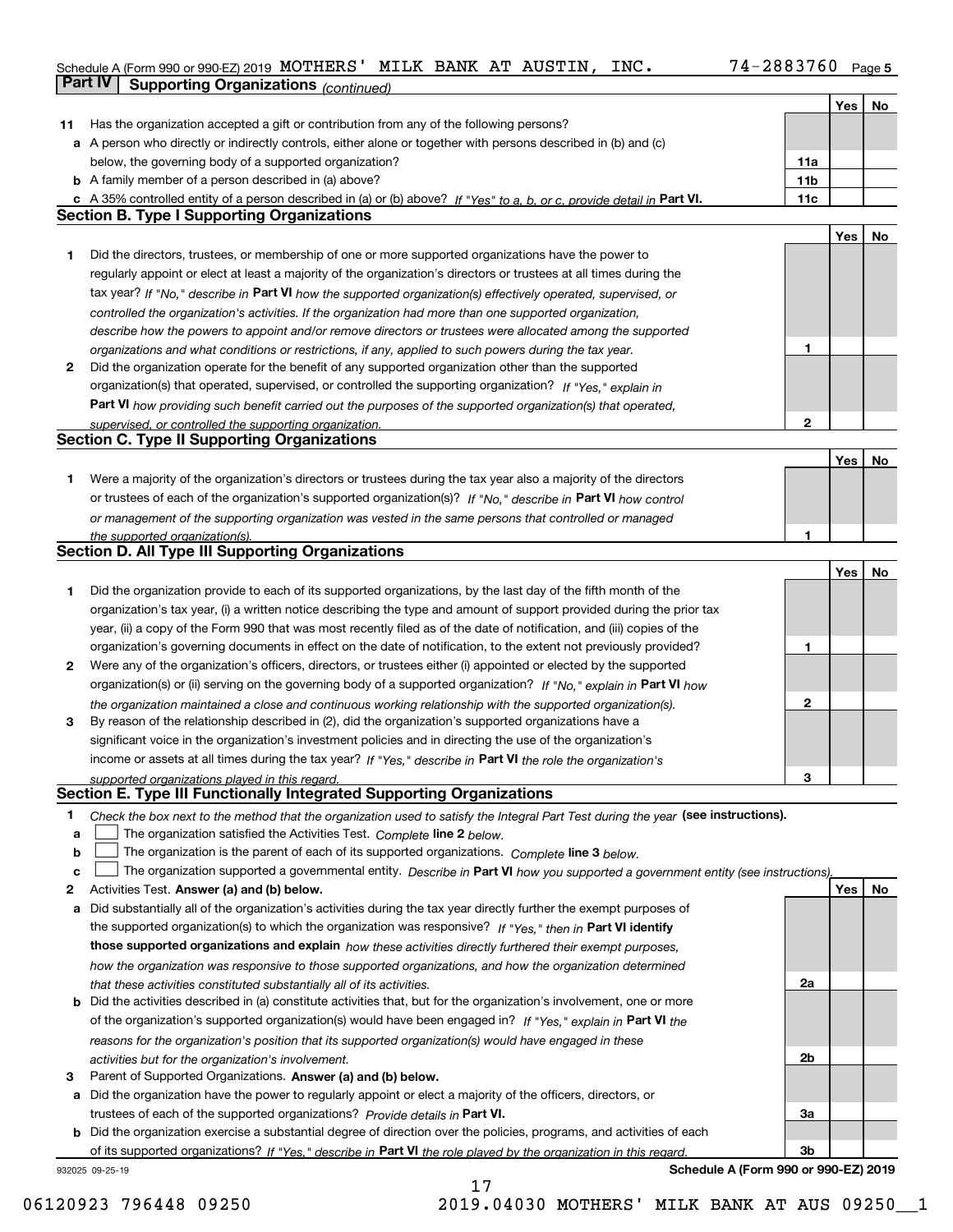| <b>Part V</b>   Type III Non-Functionally Integrated 509(a)(3) Supporting Organizations |  |  |  |                       |  |
|-----------------------------------------------------------------------------------------|--|--|--|-----------------------|--|
| Schedule A (Form 990 or 990-EZ) 2019 MOTHERS' MILK BANK AT AUSTIN, INC.                 |  |  |  | $74 - 2883760$ Page 6 |  |

1 **1** Check here if the organization satisfied the Integral Part Test as a qualifying trust on Nov. 20, 1970 (explain in Part VI). See instructions. All other Type III non-functionally integrated supporting organizations must complete Sections A through E.

|                | Section A - Adjusted Net Income                                                                                                   | (A) Prior Year | (B) Current Year<br>(optional) |                                |
|----------------|-----------------------------------------------------------------------------------------------------------------------------------|----------------|--------------------------------|--------------------------------|
| 1              | Net short-term capital gain                                                                                                       | 1              |                                |                                |
| 2              | Recoveries of prior-year distributions                                                                                            | $\overline{2}$ |                                |                                |
| 3              | Other gross income (see instructions)                                                                                             | 3              |                                |                                |
| 4              | Add lines 1 through 3.                                                                                                            | 4              |                                |                                |
| 5              | Depreciation and depletion                                                                                                        | 5              |                                |                                |
| 6              | Portion of operating expenses paid or incurred for production or                                                                  |                |                                |                                |
|                | collection of gross income or for management, conservation, or                                                                    |                |                                |                                |
|                | maintenance of property held for production of income (see instructions)                                                          | 6              |                                |                                |
| 7              | Other expenses (see instructions)                                                                                                 | 7              |                                |                                |
| 8              | <b>Adjusted Net Income</b> (subtract lines 5, 6, and 7 from line 4)                                                               | 8              |                                |                                |
|                | <b>Section B - Minimum Asset Amount</b>                                                                                           |                | (A) Prior Year                 | (B) Current Year<br>(optional) |
| 1              | Aggregate fair market value of all non-exempt-use assets (see                                                                     |                |                                |                                |
|                | instructions for short tax year or assets held for part of year):                                                                 |                |                                |                                |
|                | <b>a</b> Average monthly value of securities                                                                                      | 1a             |                                |                                |
|                | <b>b</b> Average monthly cash balances                                                                                            | 1b             |                                |                                |
|                | c Fair market value of other non-exempt-use assets                                                                                | 1c             |                                |                                |
|                | <b>d</b> Total (add lines 1a, 1b, and 1c)                                                                                         | 1d             |                                |                                |
|                | e Discount claimed for blockage or other                                                                                          |                |                                |                                |
|                | factors (explain in detail in Part VI):                                                                                           |                |                                |                                |
| $\mathbf{2}$   | Acquisition indebtedness applicable to non-exempt-use assets                                                                      | $\mathbf 2$    |                                |                                |
| 3              | Subtract line 2 from line 1d.                                                                                                     | 3              |                                |                                |
| 4              | Cash deemed held for exempt use. Enter 1-1/2% of line 3 (for greater amount,                                                      |                |                                |                                |
|                | see instructions).                                                                                                                | 4              |                                |                                |
| 5              | Net value of non-exempt-use assets (subtract line 4 from line 3)                                                                  | 5              |                                |                                |
| 6              | Multiply line 5 by .035.                                                                                                          | 6              |                                |                                |
| 7              | Recoveries of prior-year distributions                                                                                            | $\overline{7}$ |                                |                                |
| 8              | Minimum Asset Amount (add line 7 to line 6)                                                                                       | 8              |                                |                                |
|                | <b>Section C - Distributable Amount</b>                                                                                           |                |                                | <b>Current Year</b>            |
| 1              | Adjusted net income for prior year (from Section A, line 8, Column A)                                                             | $\mathbf{1}$   |                                |                                |
| 2              | Enter 85% of line 1.                                                                                                              | $\overline{2}$ |                                |                                |
| 3              | Minimum asset amount for prior year (from Section B, line 8, Column A)                                                            | 3              |                                |                                |
| 4              | Enter greater of line 2 or line 3.                                                                                                | 4              |                                |                                |
| 5              | Income tax imposed in prior year                                                                                                  | 5              |                                |                                |
| 6              | <b>Distributable Amount.</b> Subtract line 5 from line 4, unless subject to                                                       |                |                                |                                |
|                | emergency temporary reduction (see instructions).                                                                                 | 6              |                                |                                |
| $\overline{7}$ | Check here if the current year is the organization's first as a non-functionally integrated Type III supporting organization (see |                |                                |                                |

instructions).

**Schedule A (Form 990 or 990-EZ) 2019**

932026 09-25-19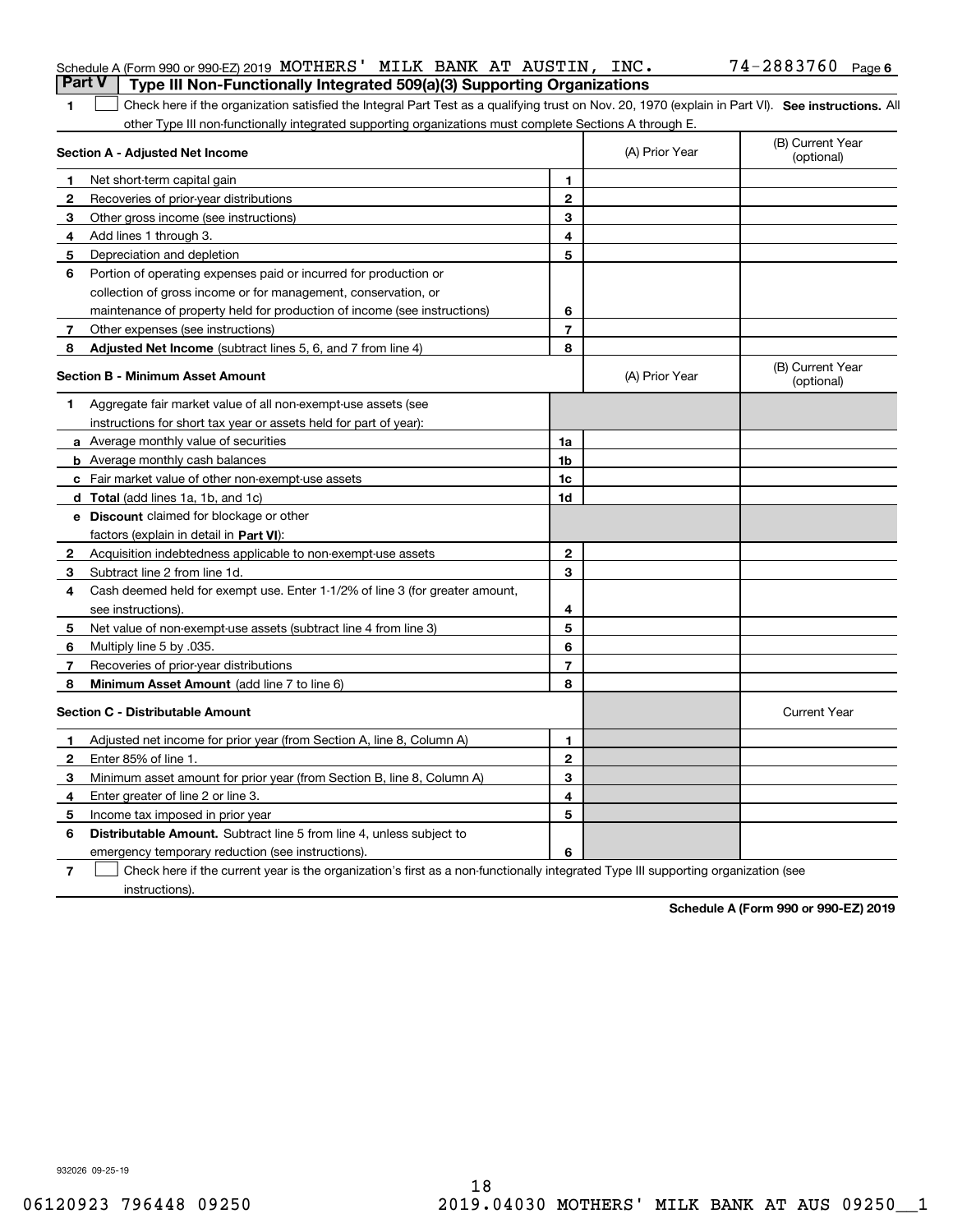### Schedule A (Form 990 or 990-EZ) 2019 MOTHERS MILK BANK AT AUSTIN,INC。 74-2883760 Page MOTHERS' MILK BANK AT AUSTIN, INC. 74-2883760

| <b>Part V</b> | Type III Non-Functionally Integrated 509(a)(3) Supporting Organizations                    |                                    | (continued)                        |                               |  |  |  |  |
|---------------|--------------------------------------------------------------------------------------------|------------------------------------|------------------------------------|-------------------------------|--|--|--|--|
|               | <b>Section D - Distributions</b>                                                           |                                    |                                    | <b>Current Year</b>           |  |  |  |  |
| 1.            | Amounts paid to supported organizations to accomplish exempt purposes                      |                                    |                                    |                               |  |  |  |  |
| 2             | Amounts paid to perform activity that directly furthers exempt purposes of supported       |                                    |                                    |                               |  |  |  |  |
|               | organizations, in excess of income from activity                                           |                                    |                                    |                               |  |  |  |  |
| 3             | Administrative expenses paid to accomplish exempt purposes of supported organizations      |                                    |                                    |                               |  |  |  |  |
| 4             | Amounts paid to acquire exempt-use assets                                                  |                                    |                                    |                               |  |  |  |  |
| 5             | Qualified set-aside amounts (prior IRS approval required)                                  |                                    |                                    |                               |  |  |  |  |
| 6             | Other distributions (describe in Part VI). See instructions.                               |                                    |                                    |                               |  |  |  |  |
| 7             | <b>Total annual distributions.</b> Add lines 1 through 6.                                  |                                    |                                    |                               |  |  |  |  |
| 8             | Distributions to attentive supported organizations to which the organization is responsive |                                    |                                    |                               |  |  |  |  |
|               | (provide details in Part VI). See instructions.                                            |                                    |                                    |                               |  |  |  |  |
| 9             | Distributable amount for 2019 from Section C, line 6                                       |                                    |                                    |                               |  |  |  |  |
| 10            | Line 8 amount divided by line 9 amount                                                     |                                    |                                    |                               |  |  |  |  |
|               | <b>Section E - Distribution Allocations</b> (see instructions)                             | (i)<br><b>Excess Distributions</b> | (iii)<br><b>Underdistributions</b> | (iii)<br><b>Distributable</b> |  |  |  |  |
|               |                                                                                            |                                    | Pre-2019                           | <b>Amount for 2019</b>        |  |  |  |  |
| 1.            | Distributable amount for 2019 from Section C, line 6                                       |                                    |                                    |                               |  |  |  |  |
| 2             | Underdistributions, if any, for years prior to 2019 (reason-                               |                                    |                                    |                               |  |  |  |  |
|               | able cause required- explain in Part VI). See instructions.                                |                                    |                                    |                               |  |  |  |  |
| 3             | Excess distributions carryover, if any, to 2019                                            |                                    |                                    |                               |  |  |  |  |
|               | <b>a</b> From 2014                                                                         |                                    |                                    |                               |  |  |  |  |
|               | <b>b</b> From $2015$                                                                       |                                    |                                    |                               |  |  |  |  |
|               | c From 2016                                                                                |                                    |                                    |                               |  |  |  |  |
|               | <b>d</b> From 2017                                                                         |                                    |                                    |                               |  |  |  |  |
|               | e From 2018                                                                                |                                    |                                    |                               |  |  |  |  |
|               | f Total of lines 3a through e                                                              |                                    |                                    |                               |  |  |  |  |
|               | <b>g</b> Applied to underdistributions of prior years                                      |                                    |                                    |                               |  |  |  |  |
|               | <b>h</b> Applied to 2019 distributable amount                                              |                                    |                                    |                               |  |  |  |  |
| л.            | Carryover from 2014 not applied (see instructions)                                         |                                    |                                    |                               |  |  |  |  |
|               | Remainder. Subtract lines 3g, 3h, and 3i from 3f.                                          |                                    |                                    |                               |  |  |  |  |
| 4             | Distributions for 2019 from Section D,                                                     |                                    |                                    |                               |  |  |  |  |
|               | line 7:                                                                                    |                                    |                                    |                               |  |  |  |  |
|               | <b>a</b> Applied to underdistributions of prior years                                      |                                    |                                    |                               |  |  |  |  |
|               | <b>b</b> Applied to 2019 distributable amount                                              |                                    |                                    |                               |  |  |  |  |
| c             | Remainder. Subtract lines 4a and 4b from 4.                                                |                                    |                                    |                               |  |  |  |  |
| 5             | Remaining underdistributions for years prior to 2019, if                                   |                                    |                                    |                               |  |  |  |  |
|               | any. Subtract lines 3g and 4a from line 2. For result greater                              |                                    |                                    |                               |  |  |  |  |
|               | than zero, explain in Part VI. See instructions.                                           |                                    |                                    |                               |  |  |  |  |
| 6             | Remaining underdistributions for 2019. Subtract lines 3h                                   |                                    |                                    |                               |  |  |  |  |
|               | and 4b from line 1. For result greater than zero, explain in                               |                                    |                                    |                               |  |  |  |  |
|               | Part VI. See instructions.                                                                 |                                    |                                    |                               |  |  |  |  |
| 7             | Excess distributions carryover to 2020. Add lines 3j                                       |                                    |                                    |                               |  |  |  |  |
|               | and 4c.                                                                                    |                                    |                                    |                               |  |  |  |  |
| 8             | Breakdown of line 7:                                                                       |                                    |                                    |                               |  |  |  |  |
|               | a Excess from 2015                                                                         |                                    |                                    |                               |  |  |  |  |
|               | <b>b</b> Excess from 2016                                                                  |                                    |                                    |                               |  |  |  |  |
|               | c Excess from 2017                                                                         |                                    |                                    |                               |  |  |  |  |
|               | d Excess from 2018                                                                         |                                    |                                    |                               |  |  |  |  |
|               | e Excess from 2019                                                                         |                                    |                                    |                               |  |  |  |  |

**Schedule A (Form 990 or 990-EZ) 2019**

932027 09-25-19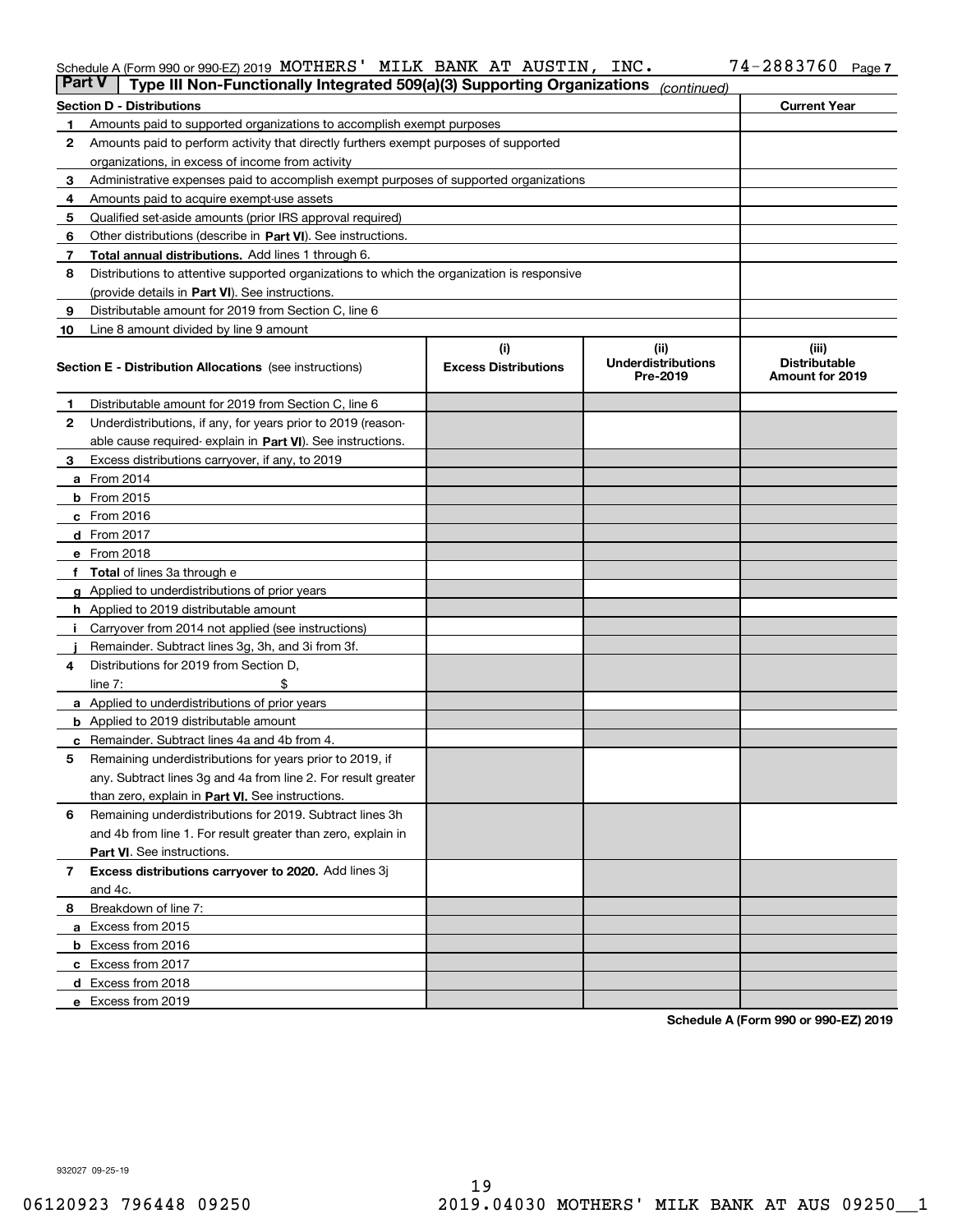|                 | Schedule A (Form 990 or 990-EZ) 2019 MOTHERS' MILK BANK AT AUSTIN, INC. |  |    |  | $74 - 2883760$ Page 8                                                                                                                                                                                                                                                                                                                                                                                                                                                                                                                                                |
|-----------------|-------------------------------------------------------------------------|--|----|--|----------------------------------------------------------------------------------------------------------------------------------------------------------------------------------------------------------------------------------------------------------------------------------------------------------------------------------------------------------------------------------------------------------------------------------------------------------------------------------------------------------------------------------------------------------------------|
| <b>Part VI</b>  | (See instructions.)                                                     |  |    |  | Supplemental Information. Provide the explanations required by Part II, line 10; Part II, line 17a or 17b; Part III, line 12;<br>Part IV, Section A, lines 1, 2, 3b, 3c, 4b, 4c, 5a, 6, 9a, 9b, 9c, 11a, 11b, and 11c; Part IV, Section B, lines 1 and 2; Part IV, Section C,<br>line 1; Part IV, Section D, lines 2 and 3; Part IV, Section E, lines 1c, 2a, 2b, 3a, and 3b; Part V, line 1; Part V, Section B, line 1e; Part V,<br>Section D, lines 5, 6, and 8; and Part V, Section E, lines 2, 5, and 6. Also complete this part for any additional information. |
|                 |                                                                         |  |    |  |                                                                                                                                                                                                                                                                                                                                                                                                                                                                                                                                                                      |
|                 |                                                                         |  |    |  |                                                                                                                                                                                                                                                                                                                                                                                                                                                                                                                                                                      |
|                 |                                                                         |  |    |  |                                                                                                                                                                                                                                                                                                                                                                                                                                                                                                                                                                      |
|                 |                                                                         |  |    |  |                                                                                                                                                                                                                                                                                                                                                                                                                                                                                                                                                                      |
|                 |                                                                         |  |    |  |                                                                                                                                                                                                                                                                                                                                                                                                                                                                                                                                                                      |
|                 |                                                                         |  |    |  |                                                                                                                                                                                                                                                                                                                                                                                                                                                                                                                                                                      |
|                 |                                                                         |  |    |  |                                                                                                                                                                                                                                                                                                                                                                                                                                                                                                                                                                      |
|                 |                                                                         |  |    |  |                                                                                                                                                                                                                                                                                                                                                                                                                                                                                                                                                                      |
|                 |                                                                         |  |    |  |                                                                                                                                                                                                                                                                                                                                                                                                                                                                                                                                                                      |
|                 |                                                                         |  |    |  |                                                                                                                                                                                                                                                                                                                                                                                                                                                                                                                                                                      |
|                 |                                                                         |  |    |  |                                                                                                                                                                                                                                                                                                                                                                                                                                                                                                                                                                      |
|                 |                                                                         |  |    |  |                                                                                                                                                                                                                                                                                                                                                                                                                                                                                                                                                                      |
|                 |                                                                         |  |    |  |                                                                                                                                                                                                                                                                                                                                                                                                                                                                                                                                                                      |
|                 |                                                                         |  |    |  |                                                                                                                                                                                                                                                                                                                                                                                                                                                                                                                                                                      |
|                 |                                                                         |  |    |  |                                                                                                                                                                                                                                                                                                                                                                                                                                                                                                                                                                      |
|                 |                                                                         |  |    |  |                                                                                                                                                                                                                                                                                                                                                                                                                                                                                                                                                                      |
|                 |                                                                         |  |    |  |                                                                                                                                                                                                                                                                                                                                                                                                                                                                                                                                                                      |
|                 |                                                                         |  |    |  |                                                                                                                                                                                                                                                                                                                                                                                                                                                                                                                                                                      |
|                 |                                                                         |  |    |  |                                                                                                                                                                                                                                                                                                                                                                                                                                                                                                                                                                      |
|                 |                                                                         |  |    |  |                                                                                                                                                                                                                                                                                                                                                                                                                                                                                                                                                                      |
|                 |                                                                         |  |    |  |                                                                                                                                                                                                                                                                                                                                                                                                                                                                                                                                                                      |
|                 |                                                                         |  |    |  |                                                                                                                                                                                                                                                                                                                                                                                                                                                                                                                                                                      |
|                 |                                                                         |  |    |  |                                                                                                                                                                                                                                                                                                                                                                                                                                                                                                                                                                      |
|                 |                                                                         |  |    |  |                                                                                                                                                                                                                                                                                                                                                                                                                                                                                                                                                                      |
|                 |                                                                         |  |    |  |                                                                                                                                                                                                                                                                                                                                                                                                                                                                                                                                                                      |
|                 |                                                                         |  |    |  |                                                                                                                                                                                                                                                                                                                                                                                                                                                                                                                                                                      |
|                 |                                                                         |  |    |  |                                                                                                                                                                                                                                                                                                                                                                                                                                                                                                                                                                      |
|                 |                                                                         |  |    |  |                                                                                                                                                                                                                                                                                                                                                                                                                                                                                                                                                                      |
|                 |                                                                         |  |    |  |                                                                                                                                                                                                                                                                                                                                                                                                                                                                                                                                                                      |
|                 |                                                                         |  |    |  |                                                                                                                                                                                                                                                                                                                                                                                                                                                                                                                                                                      |
|                 |                                                                         |  |    |  |                                                                                                                                                                                                                                                                                                                                                                                                                                                                                                                                                                      |
| 932028 09-25-19 |                                                                         |  | 20 |  | Schedule A (Form 990 or 990-EZ) 2019                                                                                                                                                                                                                                                                                                                                                                                                                                                                                                                                 |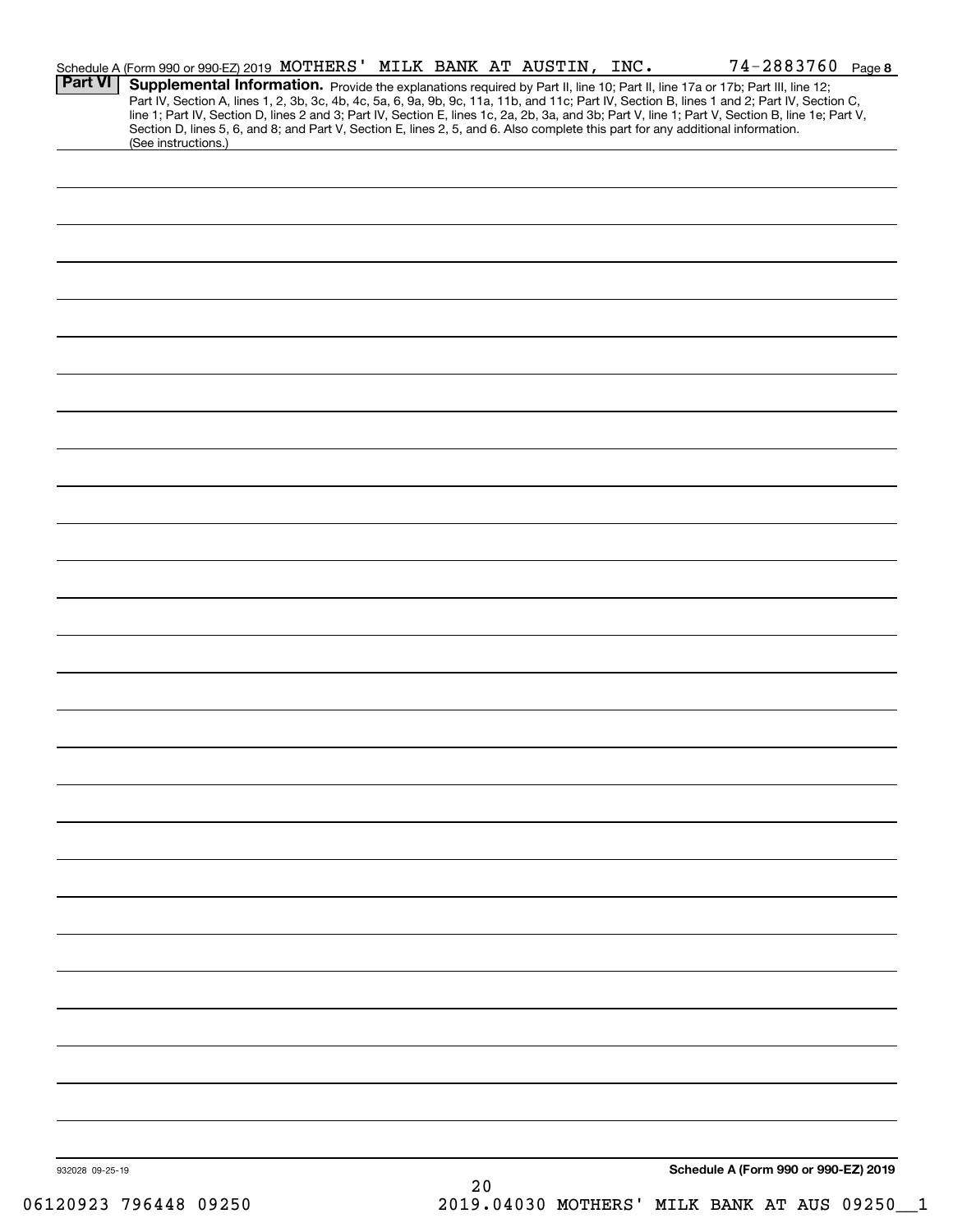# **Identification of Excess Contributions IDENTIFY Schedule A IDENTIFY Schedule A Included on Part II, Line 5 2019**

# **\*\* Do Not File \*\* \*\*\* Not Open to Public Inspection \*\*\***

| <b>Contributor's Name</b>                                 | <b>Total</b><br><b>Contributions</b> | <b>Excess</b><br><b>Contributions</b> |  |  |
|-----------------------------------------------------------|--------------------------------------|---------------------------------------|--|--|
| RGK FOUNDATION                                            | 200,000.                             | 133,642.                              |  |  |
| PEDIATRIX MEDICAL GROUP                                   | 150,000.                             | 83,642.                               |  |  |
|                                                           |                                      |                                       |  |  |
|                                                           |                                      |                                       |  |  |
|                                                           |                                      |                                       |  |  |
|                                                           |                                      |                                       |  |  |
|                                                           |                                      |                                       |  |  |
|                                                           |                                      |                                       |  |  |
|                                                           |                                      |                                       |  |  |
|                                                           |                                      |                                       |  |  |
|                                                           |                                      |                                       |  |  |
|                                                           |                                      |                                       |  |  |
|                                                           |                                      |                                       |  |  |
|                                                           |                                      |                                       |  |  |
|                                                           |                                      |                                       |  |  |
|                                                           |                                      |                                       |  |  |
|                                                           |                                      |                                       |  |  |
|                                                           |                                      |                                       |  |  |
|                                                           |                                      |                                       |  |  |
|                                                           |                                      |                                       |  |  |
|                                                           |                                      |                                       |  |  |
|                                                           |                                      |                                       |  |  |
|                                                           |                                      |                                       |  |  |
|                                                           |                                      |                                       |  |  |
| Total Excess Contributions to Schedule A, Part II, Line 5 |                                      | 217, 284.                             |  |  |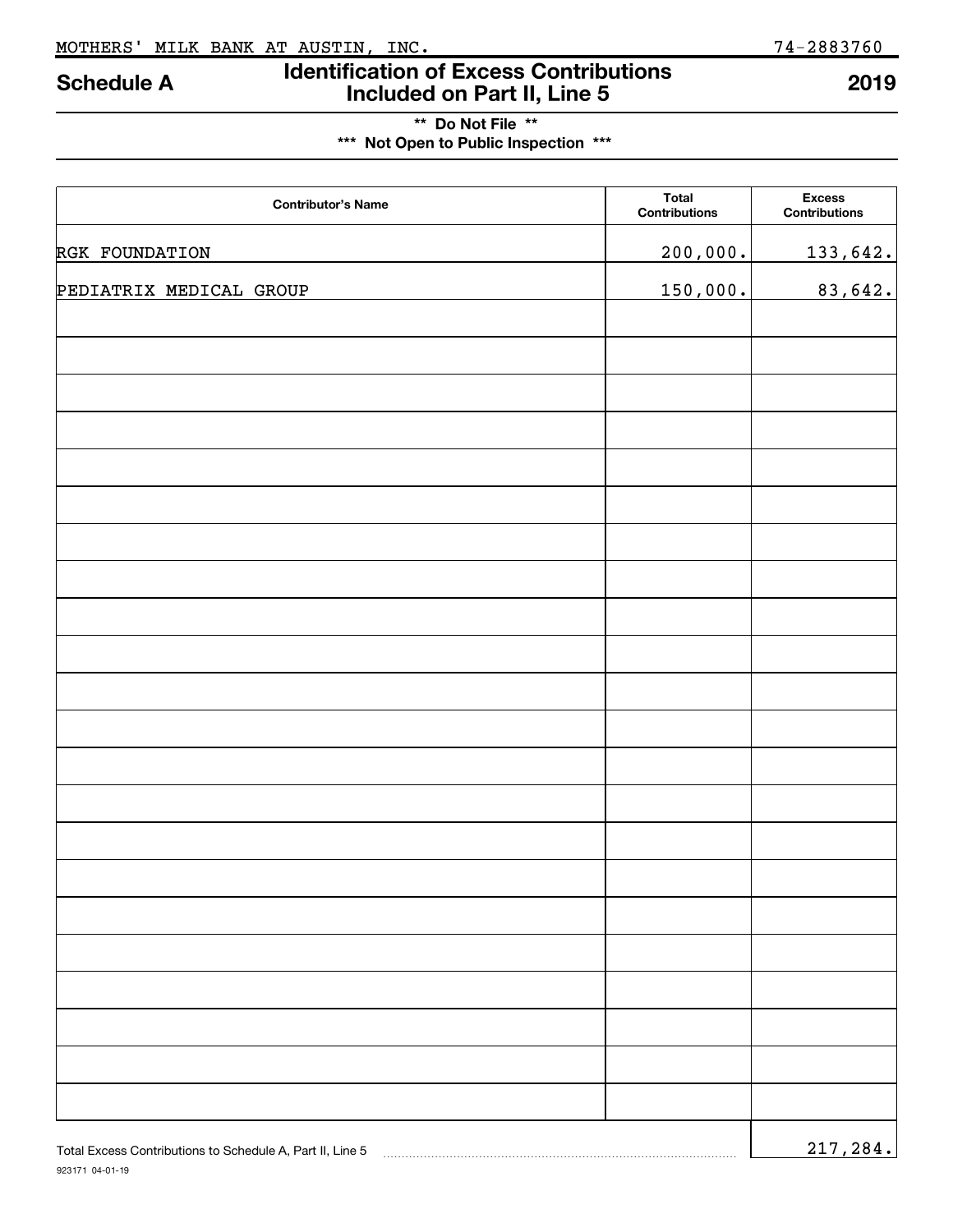Department of the Treasury Internal Revenue Service **(Form 990, 990-EZ,** Name of the organization

# **Schedule B Schedule of Contributors**

**or 990-PF) | Attach to Form 990, Form 990-EZ, or Form 990-PF. | Go to www.irs.gov/Form990 for the latest information.** OMB No. 1545-0047

**2019**

**Employer identification number**

|                                       | MOTHERS' MILK BANK AT AUSTIN, INC.                                        | 74-2883760 |  |  |  |  |  |  |  |
|---------------------------------------|---------------------------------------------------------------------------|------------|--|--|--|--|--|--|--|
| <b>Organization type (check one):</b> |                                                                           |            |  |  |  |  |  |  |  |
| Filers of:                            | Section:                                                                  |            |  |  |  |  |  |  |  |
| Form 990 or 990-EZ                    | $\lfloor x \rfloor$ 501(c)( 3) (enter number) organization                |            |  |  |  |  |  |  |  |
|                                       | 4947(a)(1) nonexempt charitable trust not treated as a private foundation |            |  |  |  |  |  |  |  |
|                                       | 527 political organization                                                |            |  |  |  |  |  |  |  |
| Form 990-PF                           | 501(c)(3) exempt private foundation                                       |            |  |  |  |  |  |  |  |
|                                       | 4947(a)(1) nonexempt charitable trust treated as a private foundation     |            |  |  |  |  |  |  |  |
|                                       | 501(c)(3) taxable private foundation                                      |            |  |  |  |  |  |  |  |
|                                       |                                                                           |            |  |  |  |  |  |  |  |

Check if your organization is covered by the General Rule or a Special Rule. **Note:**  Only a section 501(c)(7), (8), or (10) organization can check boxes for both the General Rule and a Special Rule. See instructions.

## **General Rule**

 $\begin{array}{c} \hline \end{array}$ 

For an organization filing Form 990, 990-EZ, or 990-PF that received, during the year, contributions totaling \$5,000 or more (in money or property) from any one contributor. Complete Parts I and II. See instructions for determining a contributor's total contributions.

### **Special Rules**

any one contributor, during the year, total contributions of the greater of  $\,$  (1) \$5,000; or (2) 2% of the amount on (i) Form 990, Part VIII, line 1h;  $\boxed{\textbf{X}}$  For an organization described in section 501(c)(3) filing Form 990 or 990-EZ that met the 33 1/3% support test of the regulations under sections 509(a)(1) and 170(b)(1)(A)(vi), that checked Schedule A (Form 990 or 990-EZ), Part II, line 13, 16a, or 16b, and that received from or (ii) Form 990-EZ, line 1. Complete Parts I and II.

year, total contributions of more than \$1,000 *exclusively* for religious, charitable, scientific, literary, or educational purposes, or for the For an organization described in section 501(c)(7), (8), or (10) filing Form 990 or 990-EZ that received from any one contributor, during the prevention of cruelty to children or animals. Complete Parts I, II, and III.  $\begin{array}{c} \hline \end{array}$ 

purpose. Don't complete any of the parts unless the General Rule applies to this organization because it received *nonexclusively* year, contributions <sub>exclusively</sub> for religious, charitable, etc., purposes, but no such contributions totaled more than \$1,000. If this box is checked, enter here the total contributions that were received during the year for an *exclusively* religious, charitable, etc., For an organization described in section 501(c)(7), (8), or (10) filing Form 990 or 990-EZ that received from any one contributor, during the religious, charitable, etc., contributions totaling \$5,000 or more during the year  $\Box$ — $\Box$  =  $\Box$  $\begin{array}{c} \hline \end{array}$ 

**Caution:**  An organization that isn't covered by the General Rule and/or the Special Rules doesn't file Schedule B (Form 990, 990-EZ, or 990-PF),  **must** but it answer "No" on Part IV, line 2, of its Form 990; or check the box on line H of its Form 990-EZ or on its Form 990-PF, Part I, line 2, to certify that it doesn't meet the filing requirements of Schedule B (Form 990, 990-EZ, or 990-PF).

**For Paperwork Reduction Act Notice, see the instructions for Form 990, 990-EZ, or 990-PF. Schedule B (Form 990, 990-EZ, or 990-PF) (2019)** LHA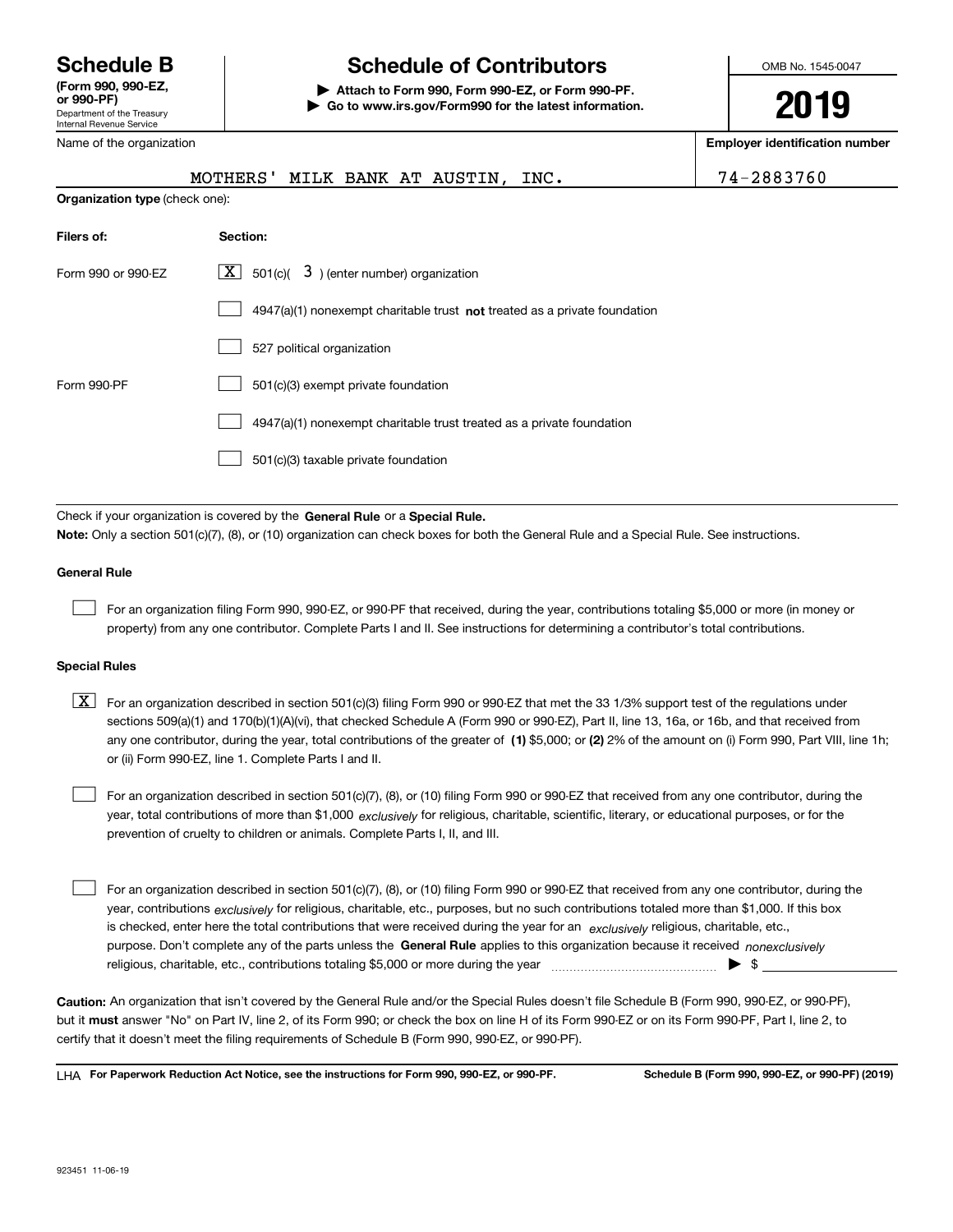# Schedule B (Form 990, 990-EZ, or 990-PF) (2019)

Name of organization

**Employer identification number**

# MOTHERS' MILK BANK AT AUSTIN, INC. 74-2883760

**Part I** Contributors (see instructions). Use duplicate copies of Part I if additional space is needed.

| (a) | (b)                                                                         | (c)                        | (d)                                                                                                         |
|-----|-----------------------------------------------------------------------------|----------------------------|-------------------------------------------------------------------------------------------------------------|
| No. | Name, address, and $ZIP + 4$                                                | <b>Total contributions</b> | Type of contribution                                                                                        |
| 1   | AUSTIN COMMUNITY FOUNDATION<br>4315 GUADALUPE<br>AUSTIN, TX 78751           | 25,000.<br>$\frac{1}{2}$   | x<br>Person<br><b>Payroll</b><br><b>Noncash</b><br>(Complete Part II for<br>noncash contributions.)         |
| (a) | (b)                                                                         | (c)                        | (d)                                                                                                         |
| No. | Name, address, and $ZIP + 4$                                                | <b>Total contributions</b> | Type of contribution                                                                                        |
| 2   | THE ANDERSON FOUNDATION<br>114 W. 7TH ST<br><b>AUSTIN, TX 78701</b>         | 20,000.<br>$\frac{1}{2}$   | x<br>Person<br><b>Payroll</b><br><b>Noncash</b><br>(Complete Part II for<br>noncash contributions.)         |
| (a) | (b)                                                                         | (c)                        | (d)                                                                                                         |
| No. | Name, address, and $ZIP + 4$                                                | <b>Total contributions</b> | Type of contribution                                                                                        |
| 3   | LOLA WRIGHT FOUNDATION<br>515 CONGRESS AVE.<br>AUSTIN, TX 78701             | 15,000.<br>$\mathbb{S}$    | x<br>Person<br><b>Payroll</b><br><b>Noncash</b><br>(Complete Part II for<br>noncash contributions.)         |
| (a) | (b)                                                                         | (c)                        | (d)                                                                                                         |
| No. | Name, address, and $ZIP + 4$                                                | <b>Total contributions</b> | Type of contribution                                                                                        |
| 4   | ST. DAVID'S FOUNDATION<br>1303 SAN ANTONIO ST., STE 500<br>AUSTIN, TX 78701 | 290,000.<br>$\mathsf{\$}$  | x<br>Person<br><b>Payroll</b><br><b>Noncash</b><br>(Complete Part II for<br>noncash contributions.)         |
| (a) | (b)                                                                         | (c)                        | (d)                                                                                                         |
| No. | Name, address, and $ZIP + 4$                                                | <b>Total contributions</b> | Type of contribution                                                                                        |
| 5   | <b>JUNIOR LEAGUE</b><br>5330 BLUFFSTONE LANE<br>AUSTIN, TX 78759            | 16,000.<br>$$^{\circ}$     | $\overline{\mathbf{X}}$<br>Person<br>Payroll<br>Noncash<br>(Complete Part II for<br>noncash contributions.) |
| (a) | (b)                                                                         | (c)                        | (d)                                                                                                         |
| No. | Name, address, and ZIP + 4                                                  | <b>Total contributions</b> | Type of contribution                                                                                        |
| 6   | AUDELIO RIVERA<br>CERVINUS RUN<br>6025<br><b>AUSTIN, TX 78735</b>           | 12,500.<br>$\frac{1}{2}$   | $\mathbf{X}$<br>Person<br>Payroll<br>Noncash<br>(Complete Part II for<br>noncash contributions.)            |

23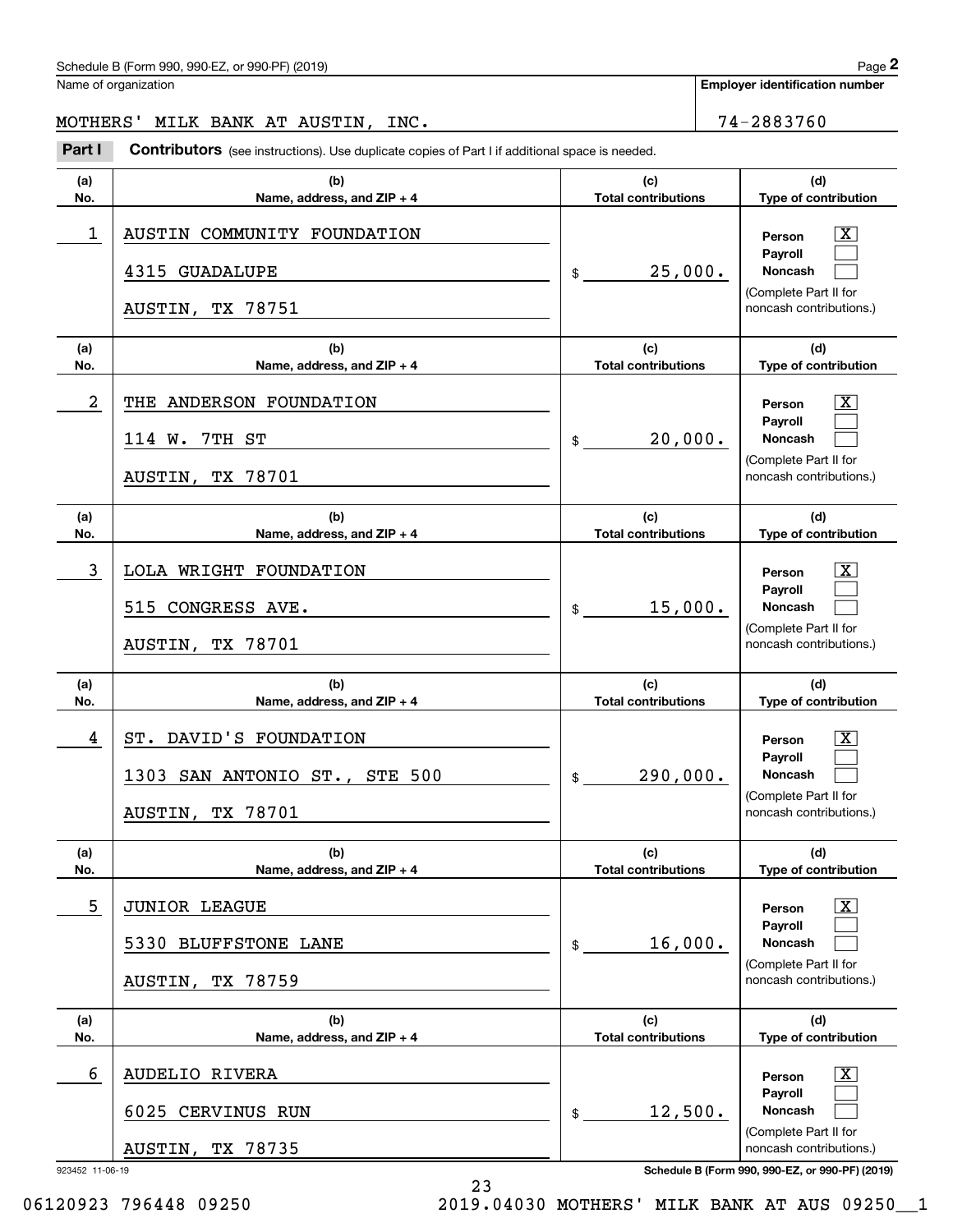**3**

**Employer identification number**

MOTHERS' MILK BANK AT AUSTIN, INC. 74-2883760

Part II Noncash Property (see instructions). Use duplicate copies of Part II if additional space is needed.

| (a)<br>No.<br>from<br>Part I | (b)<br>Description of noncash property given | (c)<br>FMV (or estimate)<br>(See instructions.) | (d)<br>Date received |
|------------------------------|----------------------------------------------|-------------------------------------------------|----------------------|
|                              |                                              |                                                 |                      |
|                              |                                              | \$                                              |                      |
| (a)<br>No.<br>from<br>Part I | (b)<br>Description of noncash property given | (c)<br>FMV (or estimate)<br>(See instructions.) | (d)<br>Date received |
|                              |                                              | $\frac{1}{2}$                                   |                      |
| (a)<br>No.<br>from<br>Part I | (b)<br>Description of noncash property given | (c)<br>FMV (or estimate)<br>(See instructions.) | (d)<br>Date received |
|                              |                                              | $\frac{1}{2}$                                   |                      |
| (a)<br>No.<br>from<br>Part I | (b)<br>Description of noncash property given | (c)<br>FMV (or estimate)<br>(See instructions.) | (d)<br>Date received |
|                              |                                              | $$\circ$$                                       |                      |
| (a)<br>No.<br>from<br>Part I | (b)<br>Description of noncash property given | (c)<br>FMV (or estimate)<br>(See instructions.) | (d)<br>Date received |
|                              |                                              | \$                                              |                      |
| (a)<br>No.<br>from<br>Part I | (b)<br>Description of noncash property given | (c)<br>FMV (or estimate)<br>(See instructions.) | (d)<br>Date received |
|                              |                                              |                                                 |                      |

24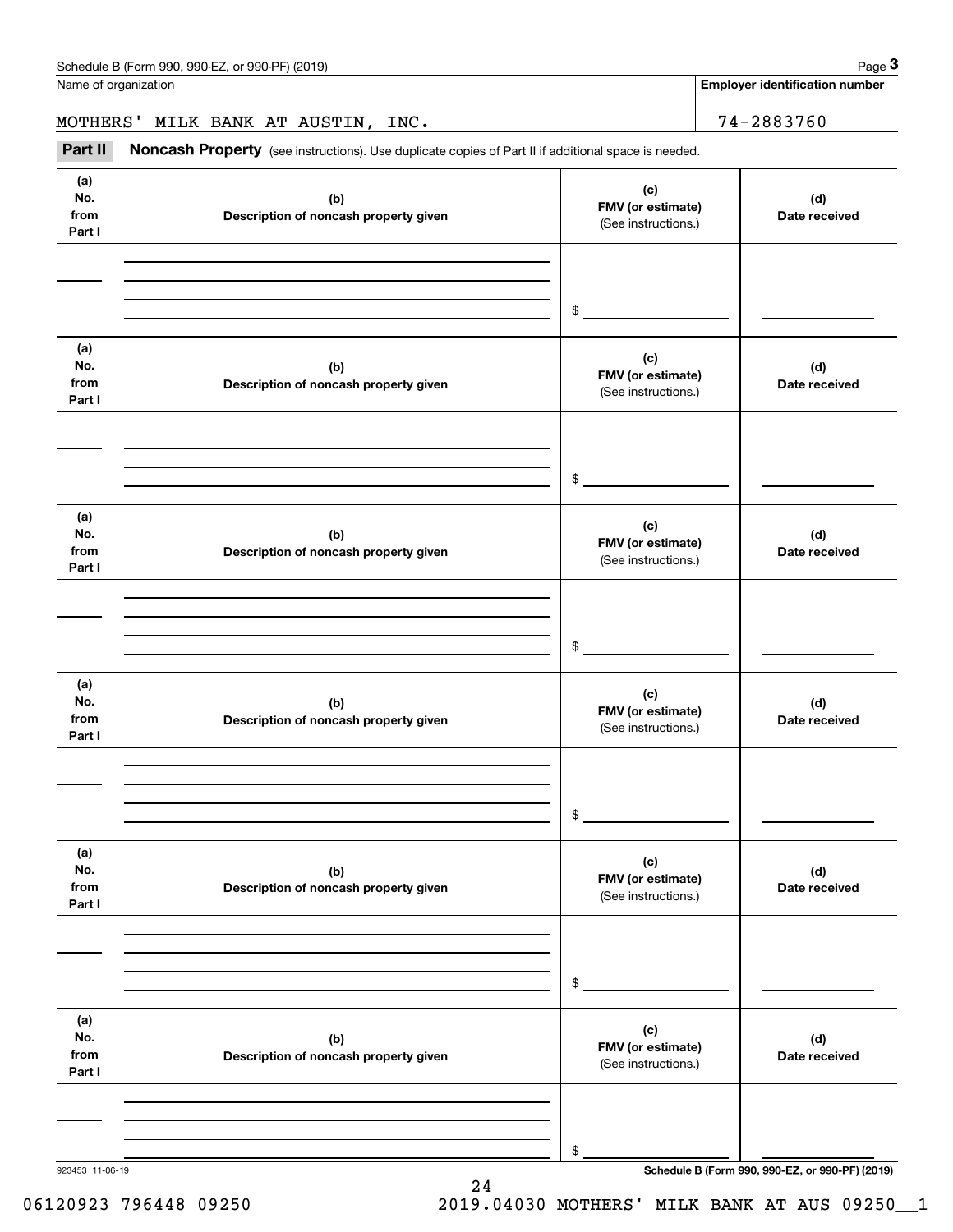|                           | Schedule B (Form 990, 990-EZ, or 990-PF) (2019)                                                                                                                                                                                                                              |                      |                                          | Page 4                                          |  |  |  |  |  |  |  |
|---------------------------|------------------------------------------------------------------------------------------------------------------------------------------------------------------------------------------------------------------------------------------------------------------------------|----------------------|------------------------------------------|-------------------------------------------------|--|--|--|--|--|--|--|
|                           | Name of organization                                                                                                                                                                                                                                                         |                      |                                          | <b>Employer identification number</b>           |  |  |  |  |  |  |  |
| <b>MOTHERS'</b>           | MILK BANK AT AUSTIN, INC.                                                                                                                                                                                                                                                    |                      |                                          | 74-2883760                                      |  |  |  |  |  |  |  |
| Part III                  | Exclusively religious, charitable, etc., contributions to organizations described in section 501(c)(7), (8), or (10) that total more than \$1,000 for the year<br>from any one contributor. Complete columns (a) through (e) and the following line entry. For organizations |                      |                                          |                                                 |  |  |  |  |  |  |  |
|                           | completing Part III, enter the total of exclusively religious, charitable, etc., contributions of \$1,000 or less for the year. (Enter this info. once.) $\triangleright$ \$                                                                                                 |                      |                                          |                                                 |  |  |  |  |  |  |  |
| (a) No.                   | Use duplicate copies of Part III if additional space is needed.                                                                                                                                                                                                              |                      |                                          |                                                 |  |  |  |  |  |  |  |
| from<br>Part I            | (b) Purpose of gift                                                                                                                                                                                                                                                          | (c) Use of gift      |                                          | (d) Description of how gift is held             |  |  |  |  |  |  |  |
|                           |                                                                                                                                                                                                                                                                              |                      |                                          |                                                 |  |  |  |  |  |  |  |
|                           |                                                                                                                                                                                                                                                                              |                      |                                          |                                                 |  |  |  |  |  |  |  |
|                           |                                                                                                                                                                                                                                                                              |                      |                                          |                                                 |  |  |  |  |  |  |  |
|                           |                                                                                                                                                                                                                                                                              | (e) Transfer of gift |                                          |                                                 |  |  |  |  |  |  |  |
|                           |                                                                                                                                                                                                                                                                              |                      |                                          |                                                 |  |  |  |  |  |  |  |
|                           | Transferee's name, address, and $ZIP + 4$                                                                                                                                                                                                                                    |                      | Relationship of transferor to transferee |                                                 |  |  |  |  |  |  |  |
|                           |                                                                                                                                                                                                                                                                              |                      |                                          |                                                 |  |  |  |  |  |  |  |
|                           |                                                                                                                                                                                                                                                                              |                      |                                          |                                                 |  |  |  |  |  |  |  |
| (a) No.                   |                                                                                                                                                                                                                                                                              |                      |                                          |                                                 |  |  |  |  |  |  |  |
| from<br>Part I            | (b) Purpose of gift                                                                                                                                                                                                                                                          | (c) Use of gift      |                                          | (d) Description of how gift is held             |  |  |  |  |  |  |  |
|                           |                                                                                                                                                                                                                                                                              |                      |                                          |                                                 |  |  |  |  |  |  |  |
|                           |                                                                                                                                                                                                                                                                              |                      |                                          |                                                 |  |  |  |  |  |  |  |
|                           |                                                                                                                                                                                                                                                                              |                      |                                          |                                                 |  |  |  |  |  |  |  |
|                           | (e) Transfer of gift                                                                                                                                                                                                                                                         |                      |                                          |                                                 |  |  |  |  |  |  |  |
|                           | Transferee's name, address, and $ZIP + 4$                                                                                                                                                                                                                                    |                      | Relationship of transferor to transferee |                                                 |  |  |  |  |  |  |  |
|                           |                                                                                                                                                                                                                                                                              |                      |                                          |                                                 |  |  |  |  |  |  |  |
|                           |                                                                                                                                                                                                                                                                              |                      |                                          |                                                 |  |  |  |  |  |  |  |
|                           |                                                                                                                                                                                                                                                                              |                      |                                          |                                                 |  |  |  |  |  |  |  |
| (a) No.<br>from           | (b) Purpose of gift                                                                                                                                                                                                                                                          | (c) Use of gift      |                                          | (d) Description of how gift is held             |  |  |  |  |  |  |  |
| Part I                    |                                                                                                                                                                                                                                                                              |                      |                                          |                                                 |  |  |  |  |  |  |  |
|                           |                                                                                                                                                                                                                                                                              |                      |                                          |                                                 |  |  |  |  |  |  |  |
|                           |                                                                                                                                                                                                                                                                              |                      |                                          |                                                 |  |  |  |  |  |  |  |
|                           |                                                                                                                                                                                                                                                                              | (e) Transfer of gift |                                          |                                                 |  |  |  |  |  |  |  |
|                           |                                                                                                                                                                                                                                                                              |                      |                                          |                                                 |  |  |  |  |  |  |  |
|                           | Transferee's name, address, and $ZIP + 4$                                                                                                                                                                                                                                    |                      | Relationship of transferor to transferee |                                                 |  |  |  |  |  |  |  |
|                           |                                                                                                                                                                                                                                                                              |                      |                                          |                                                 |  |  |  |  |  |  |  |
|                           |                                                                                                                                                                                                                                                                              |                      |                                          |                                                 |  |  |  |  |  |  |  |
|                           |                                                                                                                                                                                                                                                                              |                      |                                          |                                                 |  |  |  |  |  |  |  |
| (a) No.<br>from<br>Part I | (b) Purpose of gift                                                                                                                                                                                                                                                          | (c) Use of gift      |                                          | (d) Description of how gift is held             |  |  |  |  |  |  |  |
|                           |                                                                                                                                                                                                                                                                              |                      |                                          |                                                 |  |  |  |  |  |  |  |
|                           |                                                                                                                                                                                                                                                                              |                      |                                          |                                                 |  |  |  |  |  |  |  |
|                           |                                                                                                                                                                                                                                                                              |                      |                                          |                                                 |  |  |  |  |  |  |  |
|                           |                                                                                                                                                                                                                                                                              | (e) Transfer of gift |                                          |                                                 |  |  |  |  |  |  |  |
|                           |                                                                                                                                                                                                                                                                              |                      |                                          |                                                 |  |  |  |  |  |  |  |
|                           | Transferee's name, address, and ZIP + 4                                                                                                                                                                                                                                      |                      | Relationship of transferor to transferee |                                                 |  |  |  |  |  |  |  |
|                           |                                                                                                                                                                                                                                                                              |                      |                                          |                                                 |  |  |  |  |  |  |  |
|                           |                                                                                                                                                                                                                                                                              |                      |                                          |                                                 |  |  |  |  |  |  |  |
| 923454 11-06-19           |                                                                                                                                                                                                                                                                              |                      |                                          | Schedule B (Form 990, 990-EZ, or 990-PF) (2019) |  |  |  |  |  |  |  |
|                           |                                                                                                                                                                                                                                                                              | 25                   |                                          |                                                 |  |  |  |  |  |  |  |

06120923 796448 09250 2019.04030 MOTHERS' MILK BANK AT AUS 09250\_\_1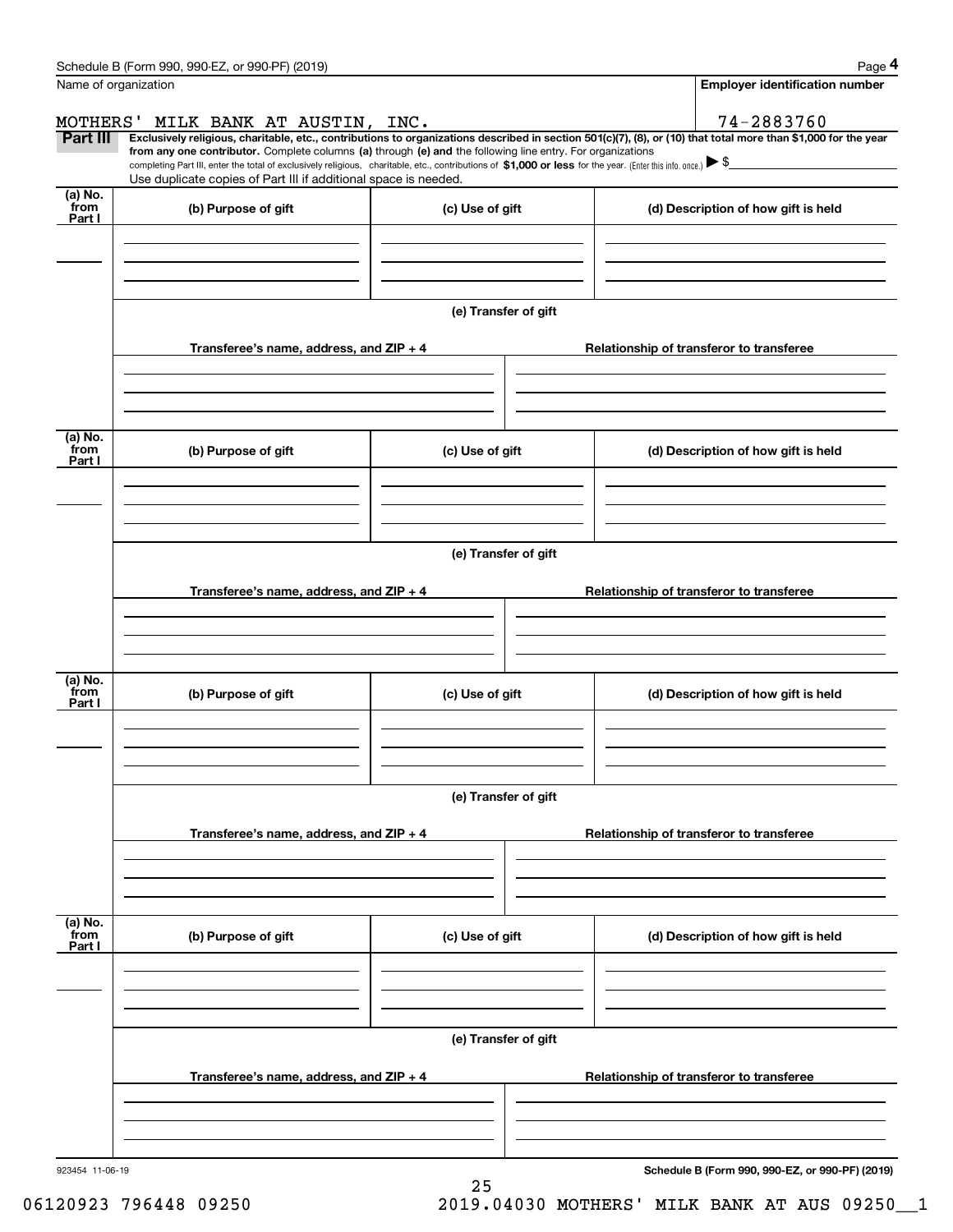|                                                                                                                           |                                                               |                                                                                                                                                                                                                                                                      |                                                                                                                       |                         |  |    | OMB No. 1545-0047                                  |
|---------------------------------------------------------------------------------------------------------------------------|---------------------------------------------------------------|----------------------------------------------------------------------------------------------------------------------------------------------------------------------------------------------------------------------------------------------------------------------|-----------------------------------------------------------------------------------------------------------------------|-------------------------|--|----|----------------------------------------------------|
| <b>Supplemental Financial Statements</b><br><b>SCHEDULE D</b><br>Complete if the organization answered "Yes" on Form 990, |                                                               |                                                                                                                                                                                                                                                                      |                                                                                                                       |                         |  |    |                                                    |
|                                                                                                                           | (Form 990)                                                    | Part IV, line 6, 7, 8, 9, 10, 11a, 11b, 11c, 11d, 11e, 11f, 12a, or 12b.                                                                                                                                                                                             |                                                                                                                       |                         |  |    |                                                    |
|                                                                                                                           | Department of the Treasury<br><b>Internal Revenue Service</b> | Go to www.irs.gov/Form990 for instructions and the latest information.                                                                                                                                                                                               | Attach to Form 990.                                                                                                   |                         |  |    | <b>Open to Public</b><br><b>Inspection</b>         |
|                                                                                                                           | Name of the organization                                      |                                                                                                                                                                                                                                                                      |                                                                                                                       |                         |  |    | <b>Employer identification number</b>              |
|                                                                                                                           |                                                               | MOTHERS' MILK BANK AT AUSTIN, INC.                                                                                                                                                                                                                                   |                                                                                                                       |                         |  |    | 74-2883760                                         |
| Part I                                                                                                                    |                                                               | Organizations Maintaining Donor Advised Funds or Other Similar Funds or Accounts. Complete if the                                                                                                                                                                    |                                                                                                                       |                         |  |    |                                                    |
|                                                                                                                           |                                                               | organization answered "Yes" on Form 990, Part IV, line 6.                                                                                                                                                                                                            |                                                                                                                       |                         |  |    |                                                    |
|                                                                                                                           |                                                               |                                                                                                                                                                                                                                                                      |                                                                                                                       | (a) Donor advised funds |  |    | (b) Funds and other accounts                       |
| 1                                                                                                                         |                                                               |                                                                                                                                                                                                                                                                      |                                                                                                                       |                         |  |    |                                                    |
| 2                                                                                                                         |                                                               | Aggregate value of contributions to (during year)                                                                                                                                                                                                                    |                                                                                                                       |                         |  |    |                                                    |
| з                                                                                                                         |                                                               |                                                                                                                                                                                                                                                                      | <u> 1989 - Johann Barn, mars ann an t-Amhainn an t-Amhainn an t-Amhainn an t-Amhainn an t-Amhainn an t-Amhainn an</u> |                         |  |    |                                                    |
| 4                                                                                                                         | Aggregate value at end of year                                |                                                                                                                                                                                                                                                                      |                                                                                                                       |                         |  |    |                                                    |
| 5                                                                                                                         |                                                               | Did the organization inform all donors and donor advisors in writing that the assets held in donor advised funds                                                                                                                                                     |                                                                                                                       |                         |  |    | Yes<br>No                                          |
| 6                                                                                                                         |                                                               | Did the organization inform all grantees, donors, and donor advisors in writing that grant funds can be used only                                                                                                                                                    |                                                                                                                       |                         |  |    |                                                    |
|                                                                                                                           |                                                               | for charitable purposes and not for the benefit of the donor or donor advisor, or for any other purpose conferring                                                                                                                                                   |                                                                                                                       |                         |  |    |                                                    |
|                                                                                                                           | impermissible private benefit?                                |                                                                                                                                                                                                                                                                      |                                                                                                                       |                         |  |    | <b>Yes</b><br>No                                   |
| Part II                                                                                                                   |                                                               | Conservation Easements. Complete if the organization answered "Yes" on Form 990, Part IV, line 7.                                                                                                                                                                    |                                                                                                                       |                         |  |    |                                                    |
| 1                                                                                                                         |                                                               | Purpose(s) of conservation easements held by the organization (check all that apply).                                                                                                                                                                                |                                                                                                                       |                         |  |    |                                                    |
|                                                                                                                           |                                                               | Preservation of land for public use (for example, recreation or education)                                                                                                                                                                                           |                                                                                                                       |                         |  |    | Preservation of a historically important land area |
|                                                                                                                           |                                                               | Protection of natural habitat                                                                                                                                                                                                                                        |                                                                                                                       |                         |  |    | Preservation of a certified historic structure     |
|                                                                                                                           |                                                               | Preservation of open space                                                                                                                                                                                                                                           |                                                                                                                       |                         |  |    |                                                    |
| 2                                                                                                                         |                                                               | Complete lines 2a through 2d if the organization held a qualified conservation contribution in the form of a conservation easement on the last                                                                                                                       |                                                                                                                       |                         |  |    |                                                    |
|                                                                                                                           | day of the tax year.                                          |                                                                                                                                                                                                                                                                      |                                                                                                                       |                         |  |    | Held at the End of the Tax Year                    |
| a                                                                                                                         |                                                               | Total number of conservation easements                                                                                                                                                                                                                               |                                                                                                                       |                         |  | 2a |                                                    |
| b                                                                                                                         |                                                               | Total acreage restricted by conservation easements                                                                                                                                                                                                                   |                                                                                                                       |                         |  | 2b |                                                    |
| c                                                                                                                         |                                                               |                                                                                                                                                                                                                                                                      |                                                                                                                       |                         |  | 2c |                                                    |
| d                                                                                                                         |                                                               | Number of conservation easements included in (c) acquired after 7/25/06, and not on a historic structure                                                                                                                                                             |                                                                                                                       |                         |  |    |                                                    |
|                                                                                                                           |                                                               | listed in the National Register [111] Marshall Register [11] Marshall Register [11] Marshall Register [11] Marshall Register [11] Marshall Register [11] Marshall Register [11] Marshall Register [11] Marshall Register [11]                                        |                                                                                                                       |                         |  | 2d |                                                    |
| З.                                                                                                                        | $year \triangleright$                                         | Number of conservation easements modified, transferred, released, extinguished, or terminated by the organization during the tax                                                                                                                                     |                                                                                                                       |                         |  |    |                                                    |
| 4                                                                                                                         |                                                               | Number of states where property subject to conservation easement is located                                                                                                                                                                                          |                                                                                                                       |                         |  |    |                                                    |
| 5                                                                                                                         |                                                               | Does the organization have a written policy regarding the periodic monitoring, inspection, handling of                                                                                                                                                               |                                                                                                                       |                         |  |    |                                                    |
|                                                                                                                           |                                                               | violations, and enforcement of the conservation easements it holds?                                                                                                                                                                                                  |                                                                                                                       |                         |  |    | Yes<br>No                                          |
| 6                                                                                                                         |                                                               | Staff and volunteer hours devoted to monitoring, inspecting, handling of violations, and enforcing conservation easements during the year                                                                                                                            |                                                                                                                       |                         |  |    |                                                    |
|                                                                                                                           |                                                               |                                                                                                                                                                                                                                                                      |                                                                                                                       |                         |  |    |                                                    |
| 7                                                                                                                         |                                                               | Amount of expenses incurred in monitoring, inspecting, handling of violations, and enforcing conservation easements during the year                                                                                                                                  |                                                                                                                       |                         |  |    |                                                    |
|                                                                                                                           | $\blacktriangleright$ \$                                      |                                                                                                                                                                                                                                                                      |                                                                                                                       |                         |  |    |                                                    |
| 8                                                                                                                         |                                                               | Does each conservation easement reported on line 2(d) above satisfy the requirements of section 170(h)(4)(B)(i)                                                                                                                                                      |                                                                                                                       |                         |  |    |                                                    |
|                                                                                                                           | and section $170(h)(4)(B)(ii)$ ?                              |                                                                                                                                                                                                                                                                      |                                                                                                                       |                         |  |    | Yes<br>No                                          |
| 9                                                                                                                         |                                                               | In Part XIII, describe how the organization reports conservation easements in its revenue and expense statement and                                                                                                                                                  |                                                                                                                       |                         |  |    |                                                    |
|                                                                                                                           |                                                               | balance sheet, and include, if applicable, the text of the footnote to the organization's financial statements that describes the                                                                                                                                    |                                                                                                                       |                         |  |    |                                                    |
|                                                                                                                           |                                                               | organization's accounting for conservation easements.                                                                                                                                                                                                                |                                                                                                                       |                         |  |    |                                                    |
|                                                                                                                           | Part III                                                      | Organizations Maintaining Collections of Art, Historical Treasures, or Other Similar Assets.<br>Complete if the organization answered "Yes" on Form 990, Part IV, line 8.                                                                                            |                                                                                                                       |                         |  |    |                                                    |
|                                                                                                                           |                                                               |                                                                                                                                                                                                                                                                      |                                                                                                                       |                         |  |    |                                                    |
|                                                                                                                           |                                                               | 1a If the organization elected, as permitted under FASB ASC 958, not to report in its revenue statement and balance sheet works<br>of art, historical treasures, or other similar assets held for public exhibition, education, or research in furtherance of public |                                                                                                                       |                         |  |    |                                                    |
|                                                                                                                           |                                                               | service, provide in Part XIII the text of the footnote to its financial statements that describes these items.                                                                                                                                                       |                                                                                                                       |                         |  |    |                                                    |
| b                                                                                                                         |                                                               | If the organization elected, as permitted under FASB ASC 958, to report in its revenue statement and balance sheet works of                                                                                                                                          |                                                                                                                       |                         |  |    |                                                    |
|                                                                                                                           |                                                               | art, historical treasures, or other similar assets held for public exhibition, education, or research in furtherance of public service,                                                                                                                              |                                                                                                                       |                         |  |    |                                                    |
|                                                                                                                           |                                                               | provide the following amounts relating to these items:                                                                                                                                                                                                               |                                                                                                                       |                         |  |    |                                                    |
|                                                                                                                           |                                                               |                                                                                                                                                                                                                                                                      |                                                                                                                       |                         |  |    |                                                    |
|                                                                                                                           |                                                               | (ii) Assets included in Form 990, Part X                                                                                                                                                                                                                             |                                                                                                                       |                         |  |    |                                                    |
| 2                                                                                                                         |                                                               | If the organization received or held works of art, historical treasures, or other similar assets for financial gain, provide                                                                                                                                         |                                                                                                                       |                         |  |    |                                                    |
|                                                                                                                           |                                                               | the following amounts required to be reported under FASB ASC 958 relating to these items:                                                                                                                                                                            |                                                                                                                       |                         |  |    |                                                    |

**a** Revenue included on Form 990, Part VIII, line 1 ~~~~~~~~~~~~~~~~~~~~~~~~~~~~~~ | \$ **b** Assets included in Form 990, Part X **For Paperwork Reduction Act Notice, see the Instructions for Form 990. Schedule D (Form 990) 2019** LHA | \$

932051 10-02-19

26

06120923 796448 09250 2019.04030 MOTHERS' MILK BANK AT AUS 09250\_\_1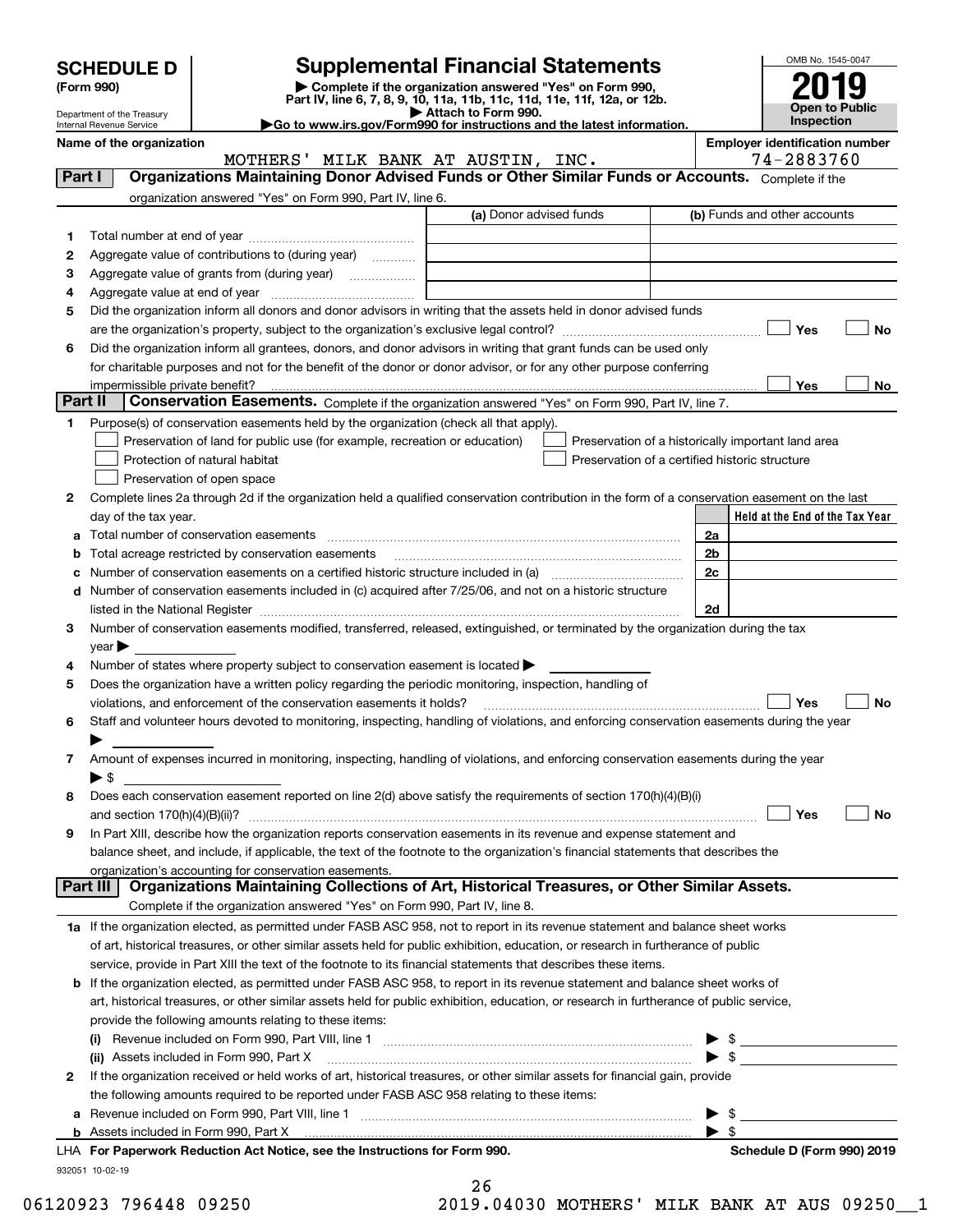|               | Schedule D (Form 990) 2019                                                                                                                                                                                                    | MOTHERS' MILK BANK AT AUSTIN, INC.      |   |                |                                                                                                                                                                                                                               |                                 |   | 74-2883760                 | Page $2$  |    |
|---------------|-------------------------------------------------------------------------------------------------------------------------------------------------------------------------------------------------------------------------------|-----------------------------------------|---|----------------|-------------------------------------------------------------------------------------------------------------------------------------------------------------------------------------------------------------------------------|---------------------------------|---|----------------------------|-----------|----|
|               | Part III<br>Organizations Maintaining Collections of Art, Historical Treasures, or Other Similar Assets (continued)                                                                                                           |                                         |   |                |                                                                                                                                                                                                                               |                                 |   |                            |           |    |
| 3             | Using the organization's acquisition, accession, and other records, check any of the following that make significant use of its                                                                                               |                                         |   |                |                                                                                                                                                                                                                               |                                 |   |                            |           |    |
|               | collection items (check all that apply):                                                                                                                                                                                      |                                         |   |                |                                                                                                                                                                                                                               |                                 |   |                            |           |    |
| a             | Public exhibition                                                                                                                                                                                                             |                                         |   |                | Loan or exchange program                                                                                                                                                                                                      |                                 |   |                            |           |    |
| b             | Scholarly research                                                                                                                                                                                                            |                                         |   |                | Other and the contract of the contract of the contract of the contract of the contract of the contract of the contract of the contract of the contract of the contract of the contract of the contract of the contract of the |                                 |   |                            |           |    |
| с             | Preservation for future generations                                                                                                                                                                                           |                                         |   |                |                                                                                                                                                                                                                               |                                 |   |                            |           |    |
| 4             | Provide a description of the organization's collections and explain how they further the organization's exempt purpose in Part XIII.                                                                                          |                                         |   |                |                                                                                                                                                                                                                               |                                 |   |                            |           |    |
| 5             | During the year, did the organization solicit or receive donations of art, historical treasures, or other similar assets                                                                                                      |                                         |   |                |                                                                                                                                                                                                                               |                                 |   |                            |           |    |
|               | to be sold to raise funds rather than to be maintained as part of the organization's collection?                                                                                                                              |                                         |   |                |                                                                                                                                                                                                                               |                                 |   | Yes                        |           | No |
|               | Escrow and Custodial Arrangements. Complete if the organization answered "Yes" on Form 990, Part IV, line 9, or<br><b>Part IV</b><br>reported an amount on Form 990, Part X, line 21.                                         |                                         |   |                |                                                                                                                                                                                                                               |                                 |   |                            |           |    |
|               |                                                                                                                                                                                                                               |                                         |   |                |                                                                                                                                                                                                                               |                                 |   |                            |           |    |
|               | 1a Is the organization an agent, trustee, custodian or other intermediary for contributions or other assets not included                                                                                                      |                                         |   |                |                                                                                                                                                                                                                               |                                 |   |                            |           |    |
|               | on Form 990, Part X? [11] matter contracts and contracts and contracts are contracted as a form 990, Part X?<br><b>b</b> If "Yes," explain the arrangement in Part XIII and complete the following table:                     |                                         |   |                |                                                                                                                                                                                                                               |                                 |   | Yes                        |           | No |
|               |                                                                                                                                                                                                                               |                                         |   |                |                                                                                                                                                                                                                               |                                 |   | Amount                     |           |    |
| c             | Beginning balance <u>www.marent.com married was contracted</u> and the contracted and the contracted and the contracted                                                                                                       |                                         |   |                |                                                                                                                                                                                                                               | 1c                              |   |                            |           |    |
|               | d Additions during the year manufactured and an according to Additions during the year manufactured and according the year manufactured and according the year manufactured and according the year manufactured and according |                                         |   |                |                                                                                                                                                                                                                               | 1d                              |   |                            |           |    |
|               | e Distributions during the year manufactured and an according to the year manufactured and the year manufactur                                                                                                                |                                         |   |                |                                                                                                                                                                                                                               | 1e                              |   |                            |           |    |
|               |                                                                                                                                                                                                                               |                                         |   |                |                                                                                                                                                                                                                               | 1f                              |   |                            |           |    |
|               | 2a Did the organization include an amount on Form 990, Part X, line 21, for escrow or custodial account liability?                                                                                                            |                                         |   |                |                                                                                                                                                                                                                               |                                 | . | Yes                        |           | No |
|               | <b>b</b> If "Yes," explain the arrangement in Part XIII. Check here if the explanation has been provided on Part XIII                                                                                                         |                                         |   |                |                                                                                                                                                                                                                               |                                 |   |                            |           |    |
| <b>Part V</b> | Endowment Funds. Complete if the organization answered "Yes" on Form 990, Part IV, line 10.                                                                                                                                   |                                         |   |                |                                                                                                                                                                                                                               |                                 |   |                            |           |    |
|               |                                                                                                                                                                                                                               | (a) Current year                        |   | (b) Prior year | (c) Two years back $\vert$ (d) Three years back $\vert$                                                                                                                                                                       |                                 |   | (e) Four years back        |           |    |
|               | 1a Beginning of year balance                                                                                                                                                                                                  |                                         |   |                |                                                                                                                                                                                                                               |                                 |   |                            |           |    |
| b             |                                                                                                                                                                                                                               |                                         |   |                |                                                                                                                                                                                                                               |                                 |   |                            |           |    |
|               | Net investment earnings, gains, and losses                                                                                                                                                                                    |                                         |   |                |                                                                                                                                                                                                                               |                                 |   |                            |           |    |
|               |                                                                                                                                                                                                                               |                                         |   |                |                                                                                                                                                                                                                               |                                 |   |                            |           |    |
|               | e Other expenditures for facilities                                                                                                                                                                                           |                                         |   |                |                                                                                                                                                                                                                               |                                 |   |                            |           |    |
|               |                                                                                                                                                                                                                               |                                         |   |                |                                                                                                                                                                                                                               |                                 |   |                            |           |    |
|               | f Administrative expenses                                                                                                                                                                                                     |                                         |   |                |                                                                                                                                                                                                                               |                                 |   |                            |           |    |
| g             | End of year balance <i>manually contained</i>                                                                                                                                                                                 |                                         |   |                |                                                                                                                                                                                                                               |                                 |   |                            |           |    |
| 2             | Provide the estimated percentage of the current year end balance (line 1g, column (a)) held as:                                                                                                                               |                                         |   |                |                                                                                                                                                                                                                               |                                 |   |                            |           |    |
| а             | Board designated or quasi-endowment                                                                                                                                                                                           |                                         | % |                |                                                                                                                                                                                                                               |                                 |   |                            |           |    |
| b             | Permanent endowment >                                                                                                                                                                                                         | %                                       |   |                |                                                                                                                                                                                                                               |                                 |   |                            |           |    |
|               | <b>c</b> Term endowment $\blacktriangleright$                                                                                                                                                                                 | %                                       |   |                |                                                                                                                                                                                                                               |                                 |   |                            |           |    |
|               | The percentages on lines 2a, 2b, and 2c should equal 100%.                                                                                                                                                                    |                                         |   |                |                                                                                                                                                                                                                               |                                 |   |                            |           |    |
|               | 3a Are there endowment funds not in the possession of the organization that are held and administered for the organization                                                                                                    |                                         |   |                |                                                                                                                                                                                                                               |                                 |   |                            | Yes       | No |
|               | by:<br>(i)                                                                                                                                                                                                                    |                                         |   |                |                                                                                                                                                                                                                               |                                 |   | 3a(i)                      |           |    |
|               |                                                                                                                                                                                                                               |                                         |   |                |                                                                                                                                                                                                                               |                                 |   | 3a(ii)                     |           |    |
|               |                                                                                                                                                                                                                               |                                         |   |                |                                                                                                                                                                                                                               |                                 |   | 3b                         |           |    |
| 4             | Describe in Part XIII the intended uses of the organization's endowment funds.                                                                                                                                                |                                         |   |                |                                                                                                                                                                                                                               |                                 |   |                            |           |    |
|               | Land, Buildings, and Equipment.<br><b>Part VI</b>                                                                                                                                                                             |                                         |   |                |                                                                                                                                                                                                                               |                                 |   |                            |           |    |
|               | Complete if the organization answered "Yes" on Form 990, Part IV, line 11a. See Form 990, Part X, line 10.                                                                                                                    |                                         |   |                |                                                                                                                                                                                                                               |                                 |   |                            |           |    |
|               | Description of property                                                                                                                                                                                                       | (a) Cost or other<br>basis (investment) |   |                | (b) Cost or other<br>basis (other)                                                                                                                                                                                            | (c) Accumulated<br>depreciation |   | (d) Book value             |           |    |
|               |                                                                                                                                                                                                                               |                                         |   |                | 1,605,060.                                                                                                                                                                                                                    |                                 |   | 1,605,060.                 |           |    |
| b             |                                                                                                                                                                                                                               |                                         |   |                | 5, 179, 555.                                                                                                                                                                                                                  | 425,492.                        |   | $\overline{4}$ , 754, 063. |           |    |
|               |                                                                                                                                                                                                                               |                                         |   |                |                                                                                                                                                                                                                               |                                 |   |                            |           |    |
|               |                                                                                                                                                                                                                               |                                         |   |                | 646,215.                                                                                                                                                                                                                      | 345,840.                        |   |                            | 300, 375. |    |
|               |                                                                                                                                                                                                                               |                                         |   |                |                                                                                                                                                                                                                               |                                 |   |                            |           |    |
|               |                                                                                                                                                                                                                               |                                         |   |                |                                                                                                                                                                                                                               |                                 |   | 6,659,498.                 |           |    |

**Schedule D (Form 990) 2019**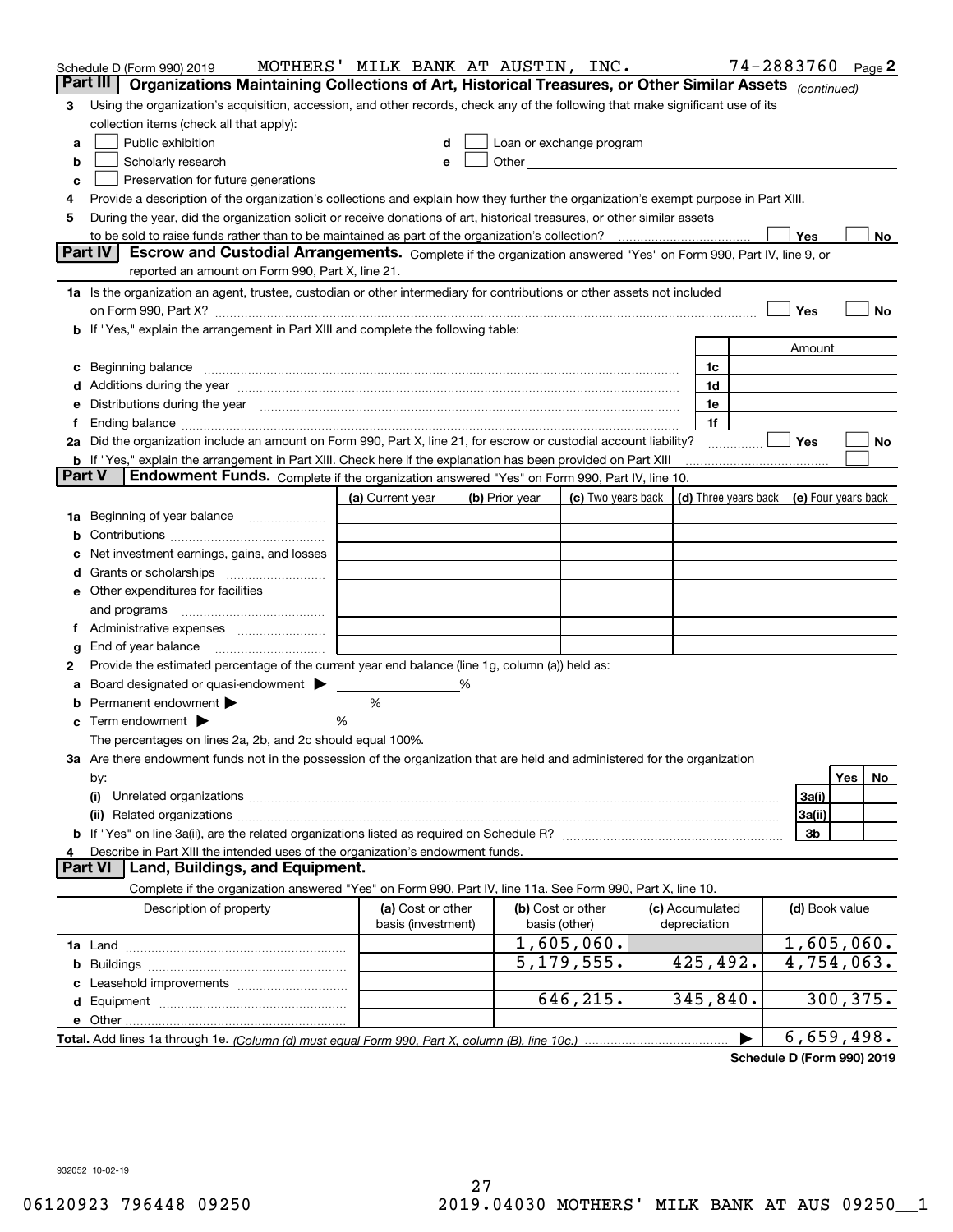|             | Schedule D (Form 990) 2019                                                                                                                          | MOTHERS' MILK BANK AT AUSTIN, INC.                                                                                |                 |  |  | 74-2883760                                                | Page $3$ |
|-------------|-----------------------------------------------------------------------------------------------------------------------------------------------------|-------------------------------------------------------------------------------------------------------------------|-----------------|--|--|-----------------------------------------------------------|----------|
|             | Part VII Investments - Other Securities.                                                                                                            |                                                                                                                   |                 |  |  |                                                           |          |
|             |                                                                                                                                                     | Complete if the organization answered "Yes" on Form 990, Part IV, line 11b. See Form 990, Part X, line 12.        |                 |  |  |                                                           |          |
|             | (a) Description of security or category (including name of security)                                                                                |                                                                                                                   | (b) Book value  |  |  | (c) Method of valuation: Cost or end-of-year market value |          |
|             | (1) Financial derivatives                                                                                                                           |                                                                                                                   |                 |  |  |                                                           |          |
|             |                                                                                                                                                     |                                                                                                                   |                 |  |  |                                                           |          |
| $(3)$ Other |                                                                                                                                                     |                                                                                                                   |                 |  |  |                                                           |          |
| (A)         |                                                                                                                                                     |                                                                                                                   |                 |  |  |                                                           |          |
| (B)         |                                                                                                                                                     |                                                                                                                   |                 |  |  |                                                           |          |
| (C)         |                                                                                                                                                     |                                                                                                                   |                 |  |  |                                                           |          |
| (D)         |                                                                                                                                                     |                                                                                                                   |                 |  |  |                                                           |          |
| (E)         |                                                                                                                                                     |                                                                                                                   |                 |  |  |                                                           |          |
| (F)         |                                                                                                                                                     |                                                                                                                   |                 |  |  |                                                           |          |
| (G)         |                                                                                                                                                     |                                                                                                                   |                 |  |  |                                                           |          |
| (H)         |                                                                                                                                                     |                                                                                                                   |                 |  |  |                                                           |          |
|             | Total. (Col. (b) must equal Form 990, Part X, col. (B) line 12.)                                                                                    |                                                                                                                   |                 |  |  |                                                           |          |
|             | Part VIII Investments - Program Related.                                                                                                            |                                                                                                                   |                 |  |  |                                                           |          |
|             |                                                                                                                                                     | Complete if the organization answered "Yes" on Form 990, Part IV, line 11c. See Form 990, Part X, line 13.        |                 |  |  |                                                           |          |
|             | (a) Description of investment                                                                                                                       |                                                                                                                   | (b) Book value  |  |  | (c) Method of valuation: Cost or end-of-year market value |          |
| (1)         |                                                                                                                                                     |                                                                                                                   |                 |  |  |                                                           |          |
| (2)         |                                                                                                                                                     |                                                                                                                   |                 |  |  |                                                           |          |
| (3)         |                                                                                                                                                     |                                                                                                                   |                 |  |  |                                                           |          |
| (4)         |                                                                                                                                                     |                                                                                                                   |                 |  |  |                                                           |          |
| (5)         |                                                                                                                                                     |                                                                                                                   |                 |  |  |                                                           |          |
| (6)         |                                                                                                                                                     |                                                                                                                   |                 |  |  |                                                           |          |
| (7)         |                                                                                                                                                     |                                                                                                                   |                 |  |  |                                                           |          |
| (8)         |                                                                                                                                                     |                                                                                                                   |                 |  |  |                                                           |          |
| (9)         |                                                                                                                                                     |                                                                                                                   |                 |  |  |                                                           |          |
|             | Total. (Col. (b) must equal Form 990, Part X, col. (B) line 13.)                                                                                    |                                                                                                                   |                 |  |  |                                                           |          |
| Part IX     | <b>Other Assets.</b>                                                                                                                                |                                                                                                                   |                 |  |  |                                                           |          |
|             |                                                                                                                                                     | Complete if the organization answered "Yes" on Form 990, Part IV, line 11d. See Form 990, Part X, line 15.        |                 |  |  |                                                           |          |
|             |                                                                                                                                                     |                                                                                                                   | (a) Description |  |  | (b) Book value                                            |          |
| (1)         |                                                                                                                                                     |                                                                                                                   |                 |  |  |                                                           |          |
| (2)         |                                                                                                                                                     |                                                                                                                   |                 |  |  |                                                           |          |
| (3)         |                                                                                                                                                     |                                                                                                                   |                 |  |  |                                                           |          |
| (4)         |                                                                                                                                                     |                                                                                                                   |                 |  |  |                                                           |          |
| (5)         |                                                                                                                                                     |                                                                                                                   |                 |  |  |                                                           |          |
| (6)         |                                                                                                                                                     |                                                                                                                   |                 |  |  |                                                           |          |
| (7)         |                                                                                                                                                     |                                                                                                                   |                 |  |  |                                                           |          |
| (8)         |                                                                                                                                                     |                                                                                                                   |                 |  |  |                                                           |          |
| (9)         |                                                                                                                                                     |                                                                                                                   |                 |  |  |                                                           |          |
|             | Total. (Column (b) must equal Form 990. Part X, col. (B) line 15.)                                                                                  |                                                                                                                   |                 |  |  |                                                           |          |
| Part X      | <b>Other Liabilities.</b>                                                                                                                           |                                                                                                                   |                 |  |  |                                                           |          |
|             |                                                                                                                                                     | Complete if the organization answered "Yes" on Form 990, Part IV, line 11e or 11f. See Form 990, Part X, line 25. |                 |  |  |                                                           |          |
| 1.          |                                                                                                                                                     | (a) Description of liability                                                                                      |                 |  |  | (b) Book value                                            |          |
| (1)         | Federal income taxes                                                                                                                                |                                                                                                                   |                 |  |  |                                                           |          |
| (2)         | <b>ACCRUED VACATION</b>                                                                                                                             |                                                                                                                   |                 |  |  |                                                           | 47,442.  |
| (3)         | SECURITY DEPOSITS                                                                                                                                   |                                                                                                                   |                 |  |  |                                                           | 7,656.   |
| (4)         |                                                                                                                                                     |                                                                                                                   |                 |  |  |                                                           |          |
| (5)         |                                                                                                                                                     |                                                                                                                   |                 |  |  |                                                           |          |
| (6)         |                                                                                                                                                     |                                                                                                                   |                 |  |  |                                                           |          |
| (7)         |                                                                                                                                                     |                                                                                                                   |                 |  |  |                                                           |          |
| (8)         |                                                                                                                                                     |                                                                                                                   |                 |  |  |                                                           |          |
| (9)         |                                                                                                                                                     |                                                                                                                   |                 |  |  |                                                           |          |
|             | Total. (Column (b) must equal Form 990. Part X, col. (B) line 25.)                                                                                  |                                                                                                                   |                 |  |  |                                                           | 55,098.  |
|             | 2. Lightlity for uncertain tax positions, In Part YIII, provide the text of the feetpete to the examization's financial statements that reports the |                                                                                                                   |                 |  |  |                                                           |          |

**2.** Liability for uncertain tax positions. In Part XIII, provide the text of the footnote to the organization's financial statements that reports the organization's liability for uncertain tax positions under FASB ASC 740. Check here if the text of the footnote has been provided in Part XIII  $\boxed{\text{X}}$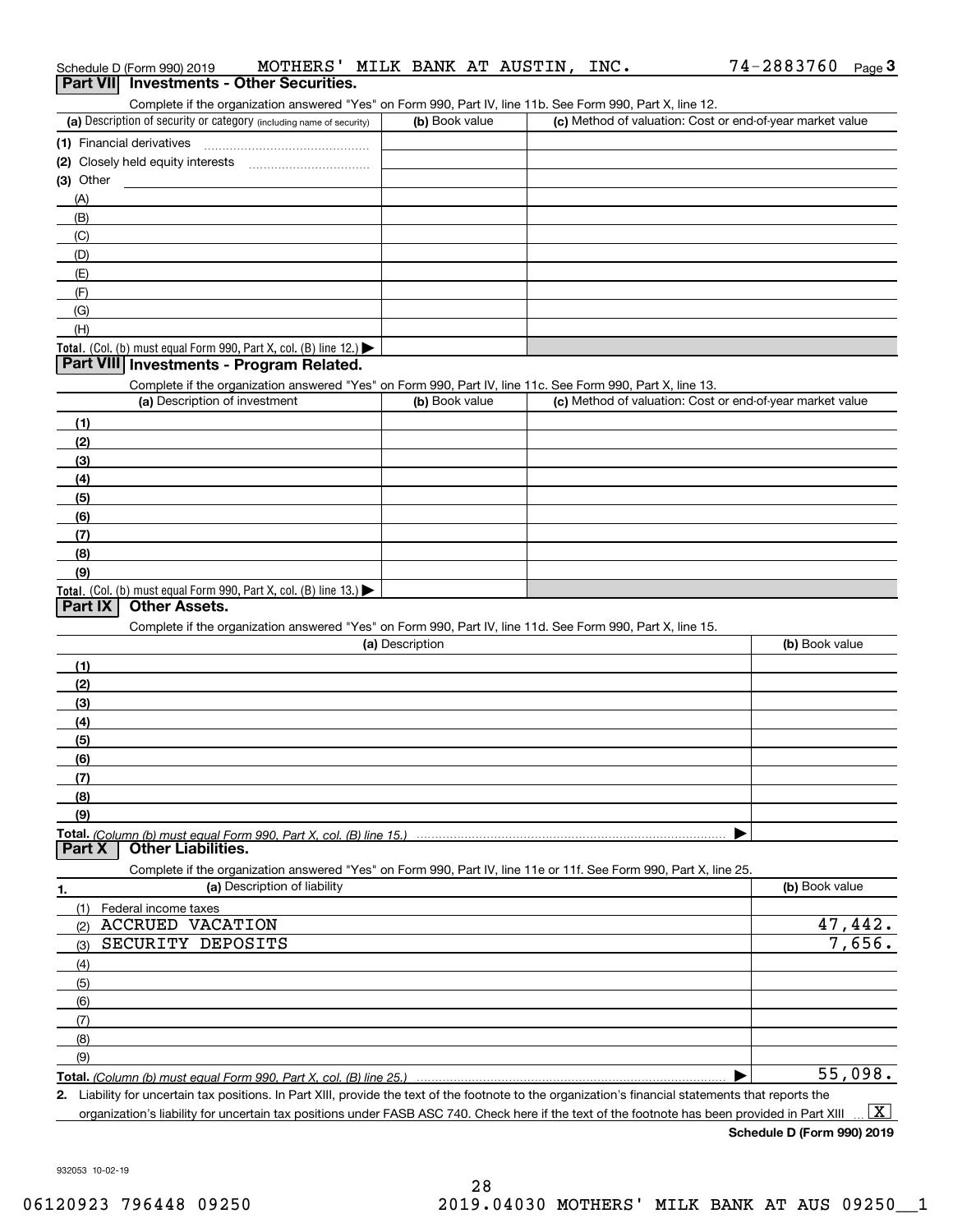|    | MOTHERS' MILK BANK AT AUSTIN, INC.<br>Schedule D (Form 990) 2019                                                                                                                                                                    |                |                 |              | 74-2883760<br>Page 4         |  |  |  |  |  |
|----|-------------------------------------------------------------------------------------------------------------------------------------------------------------------------------------------------------------------------------------|----------------|-----------------|--------------|------------------------------|--|--|--|--|--|
|    | Reconciliation of Revenue per Audited Financial Statements With Revenue per Return.<br>Part XI                                                                                                                                      |                |                 |              |                              |  |  |  |  |  |
|    | Complete if the organization answered "Yes" on Form 990, Part IV, line 12a.                                                                                                                                                         |                |                 |              |                              |  |  |  |  |  |
| 1  | Total revenue, gains, and other support per audited financial statements                                                                                                                                                            |                |                 | $\mathbf{1}$ | 4,671,617.                   |  |  |  |  |  |
| 2  | Amounts included on line 1 but not on Form 990, Part VIII, line 12:                                                                                                                                                                 |                |                 |              |                              |  |  |  |  |  |
| а  | Net unrealized gains (losses) on investments [11] matter contracts and the unrealized gains (losses) on investments                                                                                                                 | 2a             |                 |              |                              |  |  |  |  |  |
| b  |                                                                                                                                                                                                                                     | 2 <sub>b</sub> | 42,875.         |              |                              |  |  |  |  |  |
| с  |                                                                                                                                                                                                                                     | 2c             |                 |              |                              |  |  |  |  |  |
| d  |                                                                                                                                                                                                                                     | 2d             |                 |              |                              |  |  |  |  |  |
| e  | Add lines 2a through 2d <b>contained a contained a contained a contained a</b> contained a contained a contained a contained a contact a contact a contact a contact a contact a contact a contact a contact a contact a contact a  |                |                 | <b>2e</b>    | $\frac{42,875.}{4,628,742.}$ |  |  |  |  |  |
| 3  |                                                                                                                                                                                                                                     |                |                 | 3            |                              |  |  |  |  |  |
| 4  | Amounts included on Form 990, Part VIII, line 12, but not on line 1:                                                                                                                                                                |                |                 |              |                              |  |  |  |  |  |
| a  | Investment expenses not included on Form 990, Part VIII, line 7b                                                                                                                                                                    | 4a             |                 |              |                              |  |  |  |  |  |
| b  | Other (Describe in Part XIII.) <b>Construction Contract Construction</b> Chemistry Chemistry Chemistry Chemistry Chemistry                                                                                                          | 4 <sub>b</sub> | $-282,588.$     |              |                              |  |  |  |  |  |
| c. | Add lines 4a and 4b                                                                                                                                                                                                                 |                |                 | 4c           | $-282,588.$                  |  |  |  |  |  |
| 5. |                                                                                                                                                                                                                                     |                | $5\overline{5}$ | 4,346,154.   |                              |  |  |  |  |  |
|    | Part XII Reconciliation of Expenses per Audited Financial Statements With Expenses per Return.                                                                                                                                      |                |                 |              |                              |  |  |  |  |  |
|    | Complete if the organization answered "Yes" on Form 990, Part IV, line 12a.                                                                                                                                                         |                |                 |              |                              |  |  |  |  |  |
| 1  | Total expenses and losses per audited financial statements                                                                                                                                                                          |                |                 | $\mathbf{1}$ | 3,289,002.                   |  |  |  |  |  |
| 2  | Amounts included on line 1 but not on Form 990, Part IX, line 25:                                                                                                                                                                   |                |                 |              |                              |  |  |  |  |  |
| a  |                                                                                                                                                                                                                                     | 2a             | 42,875.         |              |                              |  |  |  |  |  |
| b  |                                                                                                                                                                                                                                     | 2 <sub>b</sub> |                 |              |                              |  |  |  |  |  |
| c  |                                                                                                                                                                                                                                     | 2c             |                 |              |                              |  |  |  |  |  |
| d  |                                                                                                                                                                                                                                     | 2d             | 282,588.        |              |                              |  |  |  |  |  |
| е  | Add lines 2a through 2d <b>contained a contained a contained a contained a</b> contained a contact the state of the state of the state of the state of the state of the state of the state of the state of the state of the state o |                |                 | 2e           | <u>325,463.</u>              |  |  |  |  |  |
| 3  |                                                                                                                                                                                                                                     |                |                 | $\mathbf{3}$ | 2,963,539.                   |  |  |  |  |  |
| 4  | Amounts included on Form 990, Part IX, line 25, but not on line 1:                                                                                                                                                                  |                |                 |              |                              |  |  |  |  |  |
| a  |                                                                                                                                                                                                                                     | 4a             |                 |              |                              |  |  |  |  |  |
| b  | Other (Describe in Part XIII.) <b>Construction Contract Construction</b> Chemical Construction Chemical Chemical Chemical Chemical Chemical Chemical Chemical Chemical Chemical Chemical Chemical Chemical Chemical Chemical Chemic | 4 <sub>h</sub> |                 |              |                              |  |  |  |  |  |
|    | Add lines 4a and 4b                                                                                                                                                                                                                 |                |                 | 4с           |                              |  |  |  |  |  |
| 5. |                                                                                                                                                                                                                                     |                |                 | 5            | 2,963,539.                   |  |  |  |  |  |
|    | Part XIII Supplemental Information.                                                                                                                                                                                                 |                |                 |              |                              |  |  |  |  |  |
|    | Provide the descriptions required for Part II, lines 3, 5, and 9; Part III, lines 1a and 4; Part IV, lines 1b and 2b; Part V, line 4; Part X, line 2; Part XI,                                                                      |                |                 |              |                              |  |  |  |  |  |
|    | lines 2d and 4b; and Part XII, lines 2d and 4b. Also complete this part to provide any additional information.                                                                                                                      |                |                 |              |                              |  |  |  |  |  |

PART X, LINE 2:

THE ORGANIZATION HAS ADOPTED FASB ASC 740-10, WHICH PRESCRIBES A

COMPREHENSIVE MODEL FOR HOW AN ORGANIZATION SHOULD MEASURE, RECOGNIZE,

PRESENT, AND DISCLOSE IN ITS FINANCIAL STATEMENTS UNCERTAIN TAX POSITIONS

THAT AN ORGANIZATION HAS TAKEN OR EXPECTS TO TAKE ON A TAX RETURN.

| PART XI, LINE 4B - OTHER ADJUSTMENTS:       |              |
|---------------------------------------------|--------------|
| BOTTLE REVENUE EXPENSES INCLUDED IN REVENUE | $-75, 165.$  |
| <b>FUNDRAISING EXPENSES</b>                 | $-54, 138.$  |
| RENTAL EXPENSES INCLUDED IN REVENUES        | $-153, 285.$ |
| TOTAL TO SCHEDULE D, PART XI, LINE 4B       | $-282,588.$  |
|                                             |              |

29

932054 10-02-19

06120923 796448 09250 2019.04030 MOTHERS' MILK BANK AT AUS 09250\_\_1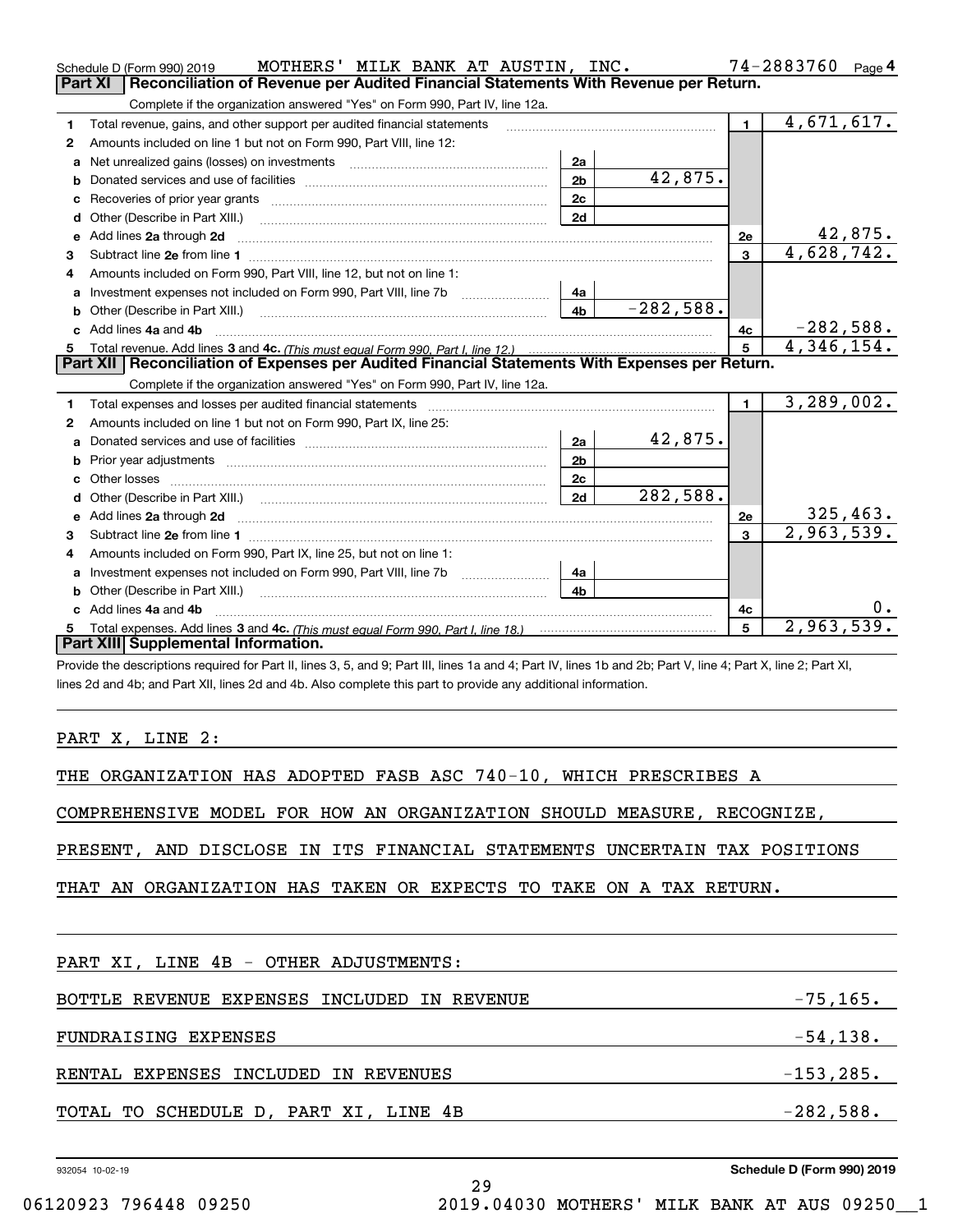| MOTHERS' MILK BANK AT AUSTIN, INC.<br>Schedule D (Form 990) 2019 MOTHERS ' MINGLERS IN THE Part XIII   Supplemental Information (continued) | 74-2883760 Page 5          |
|---------------------------------------------------------------------------------------------------------------------------------------------|----------------------------|
| PART XII, LINE 2D - OTHER ADJUSTMENTS:                                                                                                      |                            |
| BOTTLE REVENUE EXPENSES INCLUDED IN REVENUE                                                                                                 | 75, 165.                   |
| FUNDRAISING EXPENSES                                                                                                                        | 54, 138.                   |
| EXCLUDED RENTAL EXPENSES                                                                                                                    | 153,285.                   |
| TOTAL TO SCHEDULE D, PART XII, LINE 2D                                                                                                      | 282,588.                   |
|                                                                                                                                             |                            |
|                                                                                                                                             |                            |
|                                                                                                                                             |                            |
|                                                                                                                                             |                            |
|                                                                                                                                             |                            |
|                                                                                                                                             |                            |
|                                                                                                                                             |                            |
|                                                                                                                                             |                            |
|                                                                                                                                             |                            |
|                                                                                                                                             |                            |
|                                                                                                                                             |                            |
|                                                                                                                                             |                            |
|                                                                                                                                             |                            |
|                                                                                                                                             |                            |
|                                                                                                                                             |                            |
|                                                                                                                                             |                            |
|                                                                                                                                             |                            |
|                                                                                                                                             |                            |
|                                                                                                                                             |                            |
|                                                                                                                                             |                            |
|                                                                                                                                             |                            |
|                                                                                                                                             |                            |
|                                                                                                                                             | Schedule D (Form 990) 2019 |

932055 10-02-19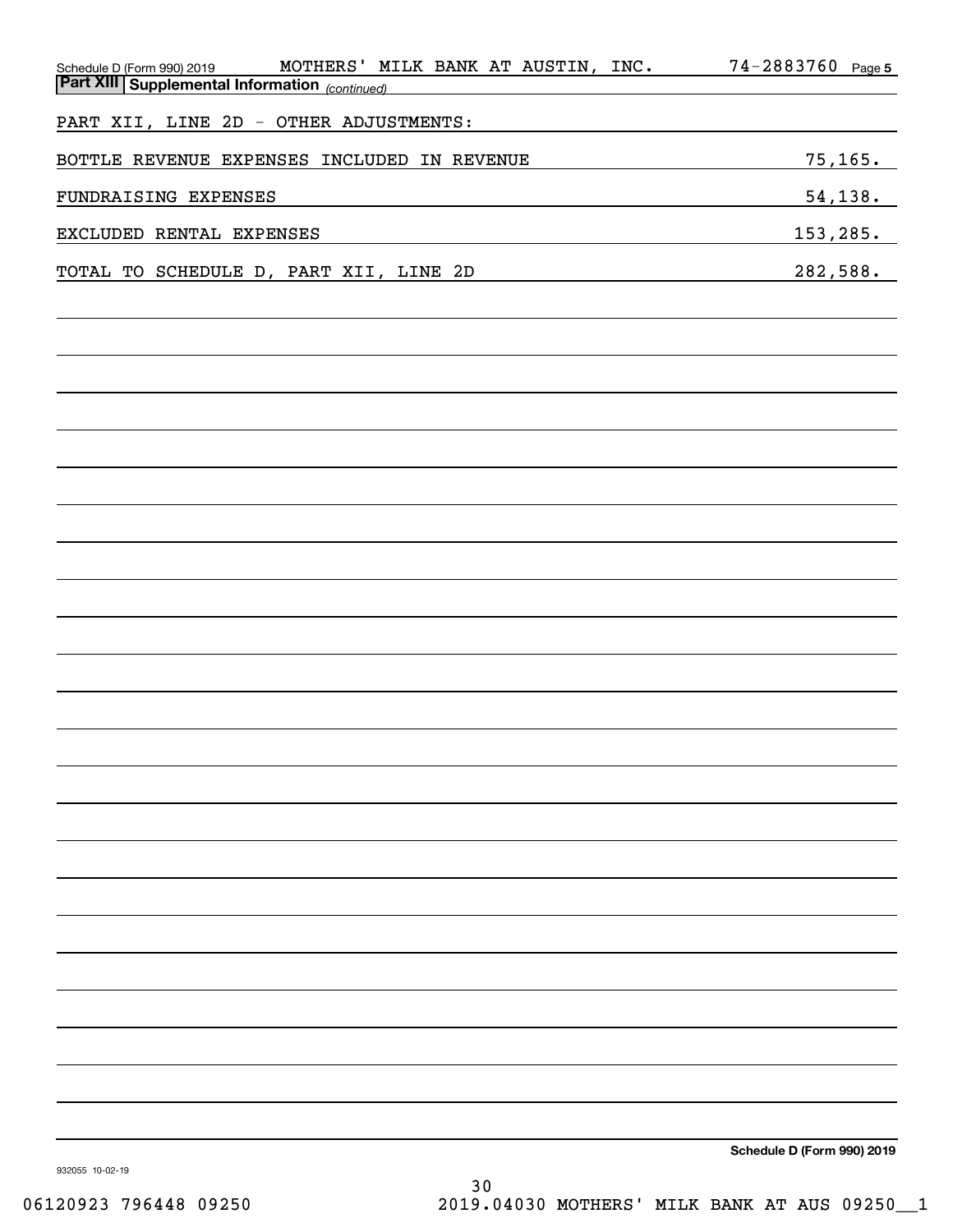| <b>Supplemental Information Regarding Fundraising or Gaming Activities</b><br><b>SCHEDULE G</b>                                                    |                                                                                                                                                                     |                               |                                                                                                                                              |                                         |           |                                       |  |                                        | OMB No. 1545-0047                       |  |
|----------------------------------------------------------------------------------------------------------------------------------------------------|---------------------------------------------------------------------------------------------------------------------------------------------------------------------|-------------------------------|----------------------------------------------------------------------------------------------------------------------------------------------|-----------------------------------------|-----------|---------------------------------------|--|----------------------------------------|-----------------------------------------|--|
| (Form 990 or 990-EZ)                                                                                                                               | Complete if the organization answered "Yes" on Form 990, Part IV, line 17, 18, or 19, or if the<br>organization entered more than \$15,000 on Form 990-EZ, line 6a. |                               |                                                                                                                                              |                                         |           |                                       |  |                                        |                                         |  |
|                                                                                                                                                    |                                                                                                                                                                     | 2019<br><b>Open to Public</b> |                                                                                                                                              |                                         |           |                                       |  |                                        |                                         |  |
| Department of the Treasury<br><b>Internal Revenue Service</b>                                                                                      | ► Go to www.irs.gov/Form990 for instructions and the latest information.                                                                                            |                               | Inspection                                                                                                                                   |                                         |           |                                       |  |                                        |                                         |  |
| Name of the organization                                                                                                                           |                                                                                                                                                                     |                               | MOTHERS' MILK BANK AT AUSTIN, INC.                                                                                                           |                                         |           |                                       |  |                                        | <b>Employer identification number</b>   |  |
| Part I                                                                                                                                             | 74-2883760                                                                                                                                                          |                               |                                                                                                                                              |                                         |           |                                       |  |                                        |                                         |  |
|                                                                                                                                                    | required to complete this part.                                                                                                                                     |                               | Fundraising Activities. Complete if the organization answered "Yes" on Form 990, Part IV, line 17. Form 990-EZ filers are not                |                                         |           |                                       |  |                                        |                                         |  |
| 1 Indicate whether the organization raised funds through any of the following activities. Check all that apply.                                    |                                                                                                                                                                     |                               |                                                                                                                                              |                                         |           |                                       |  |                                        |                                         |  |
| Mail solicitations<br>a                                                                                                                            |                                                                                                                                                                     |                               | e l                                                                                                                                          |                                         |           | Solicitation of non-government grants |  |                                        |                                         |  |
| b<br>с                                                                                                                                             | Solicitation of government grants<br>Internet and email solicitations<br>f                                                                                          |                               |                                                                                                                                              |                                         |           |                                       |  |                                        |                                         |  |
| d                                                                                                                                                  | Phone solicitations<br>Special fundraising events<br>g<br>In-person solicitations                                                                                   |                               |                                                                                                                                              |                                         |           |                                       |  |                                        |                                         |  |
| 2 a Did the organization have a written or oral agreement with any individual (including officers, directors, trustees, or                         |                                                                                                                                                                     |                               |                                                                                                                                              |                                         |           |                                       |  |                                        |                                         |  |
|                                                                                                                                                    |                                                                                                                                                                     |                               | key employees listed in Form 990, Part VII) or entity in connection with professional fundraising services?                                  |                                         |           |                                       |  | Yes                                    | No                                      |  |
| compensated at least \$5,000 by the organization.                                                                                                  |                                                                                                                                                                     |                               | <b>b</b> If "Yes," list the 10 highest paid individuals or entities (fundraisers) pursuant to agreements under which the fundraiser is to be |                                         |           |                                       |  |                                        |                                         |  |
|                                                                                                                                                    |                                                                                                                                                                     |                               |                                                                                                                                              |                                         |           |                                       |  |                                        |                                         |  |
| (i) Name and address of individual                                                                                                                 |                                                                                                                                                                     |                               | (ii) Activity                                                                                                                                | (iii) Did<br>fundraiser<br>have custody |           | (iv) Gross receipts                   |  | (v) Amount paid<br>to (or retained by) | (vi) Amount paid<br>to (or retained by) |  |
| or entity (fundraiser)                                                                                                                             |                                                                                                                                                                     |                               |                                                                                                                                              | or control of<br>contributions?         |           | from activity                         |  | fundraiser<br>listed in col. (i)       | organization                            |  |
|                                                                                                                                                    |                                                                                                                                                                     |                               |                                                                                                                                              | Yes                                     | <b>No</b> |                                       |  |                                        |                                         |  |
|                                                                                                                                                    |                                                                                                                                                                     |                               |                                                                                                                                              |                                         |           |                                       |  |                                        |                                         |  |
|                                                                                                                                                    |                                                                                                                                                                     |                               |                                                                                                                                              |                                         |           |                                       |  |                                        |                                         |  |
|                                                                                                                                                    |                                                                                                                                                                     |                               |                                                                                                                                              |                                         |           |                                       |  |                                        |                                         |  |
|                                                                                                                                                    |                                                                                                                                                                     |                               |                                                                                                                                              |                                         |           |                                       |  |                                        |                                         |  |
|                                                                                                                                                    |                                                                                                                                                                     |                               |                                                                                                                                              |                                         |           |                                       |  |                                        |                                         |  |
|                                                                                                                                                    |                                                                                                                                                                     |                               |                                                                                                                                              |                                         |           |                                       |  |                                        |                                         |  |
|                                                                                                                                                    |                                                                                                                                                                     |                               |                                                                                                                                              |                                         |           |                                       |  |                                        |                                         |  |
|                                                                                                                                                    |                                                                                                                                                                     |                               |                                                                                                                                              |                                         |           |                                       |  |                                        |                                         |  |
|                                                                                                                                                    |                                                                                                                                                                     |                               |                                                                                                                                              |                                         |           |                                       |  |                                        |                                         |  |
|                                                                                                                                                    |                                                                                                                                                                     |                               |                                                                                                                                              |                                         |           |                                       |  |                                        |                                         |  |
|                                                                                                                                                    |                                                                                                                                                                     |                               |                                                                                                                                              |                                         |           |                                       |  |                                        |                                         |  |
|                                                                                                                                                    |                                                                                                                                                                     |                               |                                                                                                                                              |                                         |           |                                       |  |                                        |                                         |  |
|                                                                                                                                                    |                                                                                                                                                                     |                               |                                                                                                                                              |                                         |           |                                       |  |                                        |                                         |  |
|                                                                                                                                                    |                                                                                                                                                                     |                               |                                                                                                                                              |                                         |           |                                       |  |                                        |                                         |  |
|                                                                                                                                                    |                                                                                                                                                                     |                               |                                                                                                                                              |                                         |           |                                       |  |                                        |                                         |  |
|                                                                                                                                                    |                                                                                                                                                                     |                               |                                                                                                                                              |                                         |           |                                       |  |                                        |                                         |  |
| Total                                                                                                                                              |                                                                                                                                                                     |                               |                                                                                                                                              |                                         |           |                                       |  |                                        |                                         |  |
| 3 List all states in which the organization is registered or licensed to solicit contributions or has been notified it is exempt from registration |                                                                                                                                                                     |                               |                                                                                                                                              |                                         |           |                                       |  |                                        |                                         |  |
| or licensing.                                                                                                                                      |                                                                                                                                                                     |                               |                                                                                                                                              |                                         |           |                                       |  |                                        |                                         |  |
|                                                                                                                                                    |                                                                                                                                                                     |                               |                                                                                                                                              |                                         |           |                                       |  |                                        |                                         |  |
|                                                                                                                                                    |                                                                                                                                                                     |                               |                                                                                                                                              |                                         |           |                                       |  |                                        |                                         |  |
|                                                                                                                                                    |                                                                                                                                                                     |                               |                                                                                                                                              |                                         |           |                                       |  |                                        |                                         |  |
|                                                                                                                                                    |                                                                                                                                                                     |                               |                                                                                                                                              |                                         |           |                                       |  |                                        |                                         |  |
|                                                                                                                                                    |                                                                                                                                                                     |                               |                                                                                                                                              |                                         |           |                                       |  |                                        |                                         |  |
|                                                                                                                                                    |                                                                                                                                                                     |                               |                                                                                                                                              |                                         |           |                                       |  |                                        |                                         |  |
|                                                                                                                                                    |                                                                                                                                                                     |                               |                                                                                                                                              |                                         |           |                                       |  |                                        |                                         |  |
|                                                                                                                                                    |                                                                                                                                                                     |                               |                                                                                                                                              |                                         |           |                                       |  |                                        |                                         |  |
| LHA For Paperwork Reduction Act Notice, see the Instructions for Form 990 or 990-EZ.                                                               |                                                                                                                                                                     |                               |                                                                                                                                              |                                         |           |                                       |  |                                        | Schedule G (Form 990 or 990-EZ) 2019    |  |
|                                                                                                                                                    |                                                                                                                                                                     |                               |                                                                                                                                              |                                         |           |                                       |  |                                        |                                         |  |

932081 09-11-19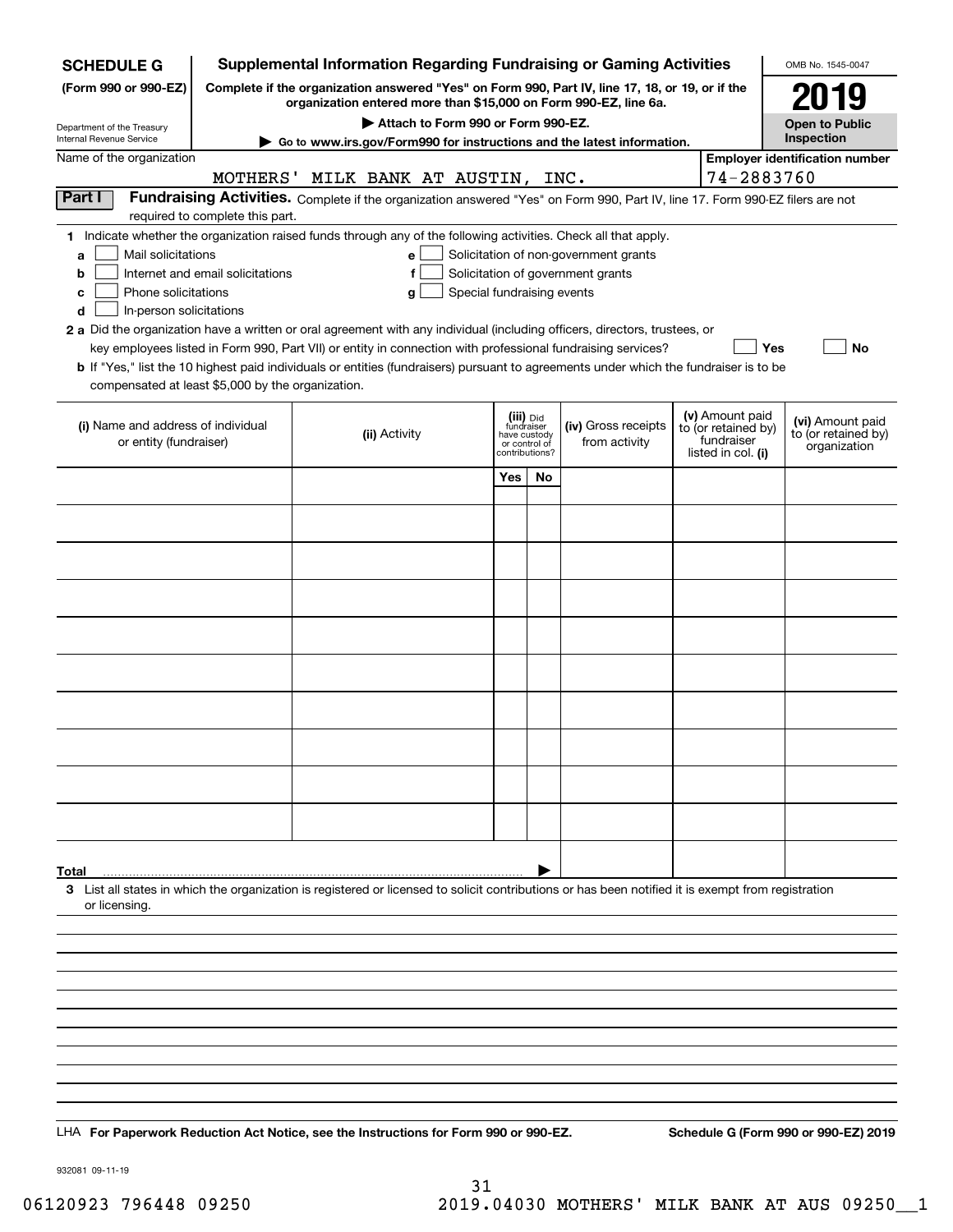Schedule G (Form 990 or 990-EZ) 2019 Page MOTHERS' MILK BANK AT AUSTIN, INC. 74-2883760

74-2883760 Page 2

Part II | Fundraising Events. Complete if the organization answered "Yes" on Form 990, Part IV, line 18, or reported more than \$15,000

|                 |          | of fundraising event contributions and gross income on Form 990-EZ, lines 1 and 6b. List events with gross receipts greater than \$5,000. |                |                         |                  |                            |
|-----------------|----------|-------------------------------------------------------------------------------------------------------------------------------------------|----------------|-------------------------|------------------|----------------------------|
|                 |          |                                                                                                                                           | (a) Event $#1$ | (b) Event #2            | (c) Other events | (d) Total events           |
|                 |          |                                                                                                                                           | UNDER THE      |                         | <b>NONE</b>      | (add col. (a) through      |
|                 |          |                                                                                                                                           | MILKY WAY      |                         |                  | col. (c)                   |
|                 |          |                                                                                                                                           | (event type)   | (event type)            | (total number)   |                            |
| Revenue         |          |                                                                                                                                           |                |                         |                  |                            |
|                 |          |                                                                                                                                           | 91,757.        |                         |                  | <u>91,757.</u>             |
|                 |          |                                                                                                                                           |                |                         |                  |                            |
|                 |          |                                                                                                                                           | 54,589.        |                         |                  | 54,589.                    |
|                 |          |                                                                                                                                           |                |                         |                  |                            |
|                 | 3        | Gross income (line 1 minus line 2)                                                                                                        | 37,168.        |                         |                  | 37,168.                    |
|                 |          |                                                                                                                                           |                |                         |                  |                            |
|                 |          |                                                                                                                                           |                |                         |                  |                            |
|                 |          |                                                                                                                                           |                |                         |                  |                            |
|                 | 5        |                                                                                                                                           | 10,773.        |                         |                  | <u>10,773.</u>             |
|                 |          |                                                                                                                                           |                |                         |                  |                            |
|                 |          |                                                                                                                                           | 18,840.        |                         |                  | 18,840.                    |
| Direct Expenses |          |                                                                                                                                           |                |                         |                  |                            |
|                 |          | 7 Food and beverages                                                                                                                      | 650.           |                         |                  | 650.                       |
|                 |          |                                                                                                                                           |                |                         |                  |                            |
|                 | 8        |                                                                                                                                           | 12,980.        |                         |                  | 12,980.                    |
|                 | 9        |                                                                                                                                           | 10,895.        |                         |                  | 10,895.                    |
|                 | 10       | Direct expense summary. Add lines 4 through 9 in column (d)                                                                               |                |                         |                  | 54, 138.                   |
|                 |          | 11 Net income summary. Subtract line 10 from line 3, column (d)                                                                           |                |                         |                  | $-16,970.$                 |
|                 | Part III | Gaming. Complete if the organization answered "Yes" on Form 990, Part IV, line 19, or reported more than                                  |                |                         |                  |                            |
|                 |          | \$15,000 on Form 990-EZ, line 6a.                                                                                                         |                |                         |                  |                            |
|                 |          |                                                                                                                                           | (a) Bingo      | (b) Pull tabs/instant   | (c) Other gaming | (d) Total gaming (add      |
| Revenue         |          |                                                                                                                                           |                | bingo/progressive bingo |                  | col. (a) through col. (c)) |
|                 |          |                                                                                                                                           |                |                         |                  |                            |
|                 | 1        |                                                                                                                                           |                |                         |                  |                            |
|                 |          |                                                                                                                                           |                |                         |                  |                            |
|                 |          |                                                                                                                                           |                |                         |                  |                            |
| Expenses        |          |                                                                                                                                           |                |                         |                  |                            |
|                 | 3        |                                                                                                                                           |                |                         |                  |                            |
|                 |          |                                                                                                                                           |                |                         |                  |                            |
| <b>Direct</b>   |          |                                                                                                                                           |                |                         |                  |                            |
|                 |          |                                                                                                                                           |                |                         |                  |                            |
|                 |          | 5 Other direct expenses                                                                                                                   |                |                         |                  |                            |
|                 |          |                                                                                                                                           | %<br>Yes       | %<br>Yes                | Yes<br>%         |                            |
|                 |          |                                                                                                                                           |                |                         | No               |                            |
|                 |          | 6 Volunteer labor                                                                                                                         | No             | No                      |                  |                            |
|                 |          |                                                                                                                                           |                |                         |                  |                            |
|                 | 7        | Direct expense summary. Add lines 2 through 5 in column (d)                                                                               |                |                         |                  |                            |
|                 |          |                                                                                                                                           |                |                         |                  |                            |
|                 |          |                                                                                                                                           |                |                         |                  |                            |
|                 |          |                                                                                                                                           |                |                         |                  |                            |
|                 |          | <b>9</b> Enter the state(s) in which the organization conducts gaming activities:                                                         |                |                         |                  |                            |
|                 |          |                                                                                                                                           |                |                         |                  | Yes<br>No                  |
|                 |          |                                                                                                                                           |                |                         |                  |                            |
|                 |          |                                                                                                                                           |                |                         |                  |                            |
|                 |          |                                                                                                                                           |                |                         |                  |                            |
|                 |          |                                                                                                                                           |                |                         |                  | Yes<br>No                  |
|                 |          |                                                                                                                                           |                |                         |                  |                            |
|                 |          |                                                                                                                                           |                |                         |                  |                            |

932082 09-11-19

**Schedule G (Form 990 or 990-EZ) 2019**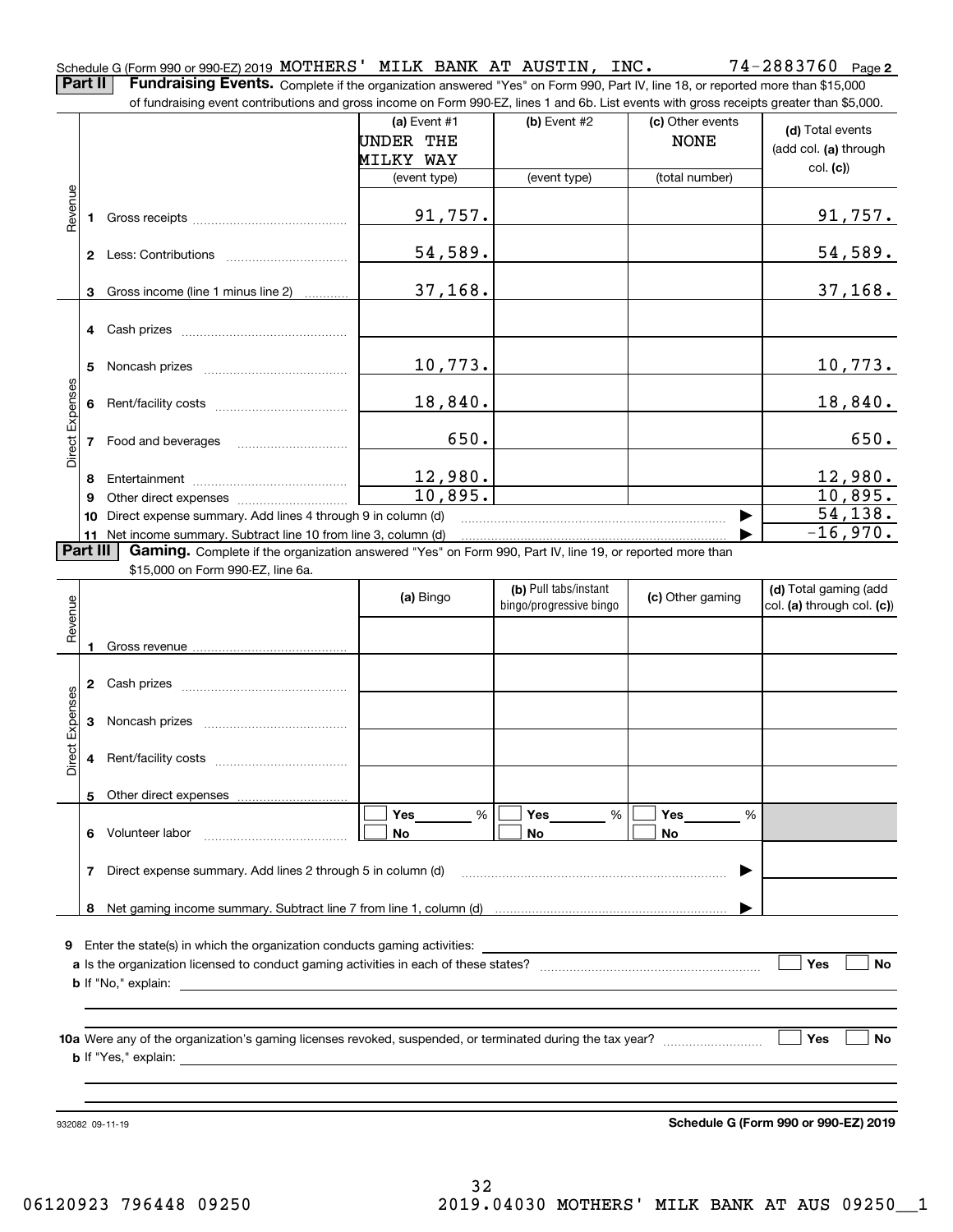| Schedule G (Form 990 or 990-EZ) 2019 MOTHERS ' MILK BANK AT AUSTIN, INC.                                                                                                                                                                   | 74-2883760      | Page 3    |
|--------------------------------------------------------------------------------------------------------------------------------------------------------------------------------------------------------------------------------------------|-----------------|-----------|
| 12 Is the organization a grantor, beneficiary or trustee of a trust, or a member of a partnership or other entity formed                                                                                                                   | Yes             | No        |
|                                                                                                                                                                                                                                            | Yes             | <b>No</b> |
| 13 Indicate the percentage of gaming activity conducted in:                                                                                                                                                                                |                 |           |
|                                                                                                                                                                                                                                            | <u>13a</u>      | %         |
| <b>b</b> An outside facility <i>www.communicality www.communicality.communicality www.communicality www.communicality.communicality www.communicality.com</i>                                                                              | 13 <sub>b</sub> | %         |
| 14 Enter the name and address of the person who prepares the organization's gaming/special events books and records:                                                                                                                       |                 |           |
|                                                                                                                                                                                                                                            |                 |           |
|                                                                                                                                                                                                                                            |                 |           |
|                                                                                                                                                                                                                                            |                 |           |
|                                                                                                                                                                                                                                            |                 |           |
| 15a Does the organization have a contract with a third party from whom the organization receives gaming revenue?                                                                                                                           | Yes             | No        |
|                                                                                                                                                                                                                                            |                 |           |
| <b>b</b> If "Yes," enter the amount of gaming revenue received by the organization $\triangleright$ \$ ____________________ and the amount                                                                                                 |                 |           |
|                                                                                                                                                                                                                                            |                 |           |
| c If "Yes," enter name and address of the third party:                                                                                                                                                                                     |                 |           |
|                                                                                                                                                                                                                                            |                 |           |
| Name $\blacktriangleright$ $\_\_\_\_\_\_\_\_\_\$                                                                                                                                                                                           |                 |           |
|                                                                                                                                                                                                                                            |                 |           |
|                                                                                                                                                                                                                                            |                 |           |
| 16 Gaming manager information:                                                                                                                                                                                                             |                 |           |
|                                                                                                                                                                                                                                            |                 |           |
| Name $\triangleright$ $\square$                                                                                                                                                                                                            |                 |           |
| Gaming manager compensation > \$                                                                                                                                                                                                           |                 |           |
|                                                                                                                                                                                                                                            |                 |           |
|                                                                                                                                                                                                                                            |                 |           |
|                                                                                                                                                                                                                                            |                 |           |
|                                                                                                                                                                                                                                            |                 |           |
|                                                                                                                                                                                                                                            |                 |           |
| Director/officer<br>Employee<br>Independent contractor                                                                                                                                                                                     |                 |           |
| 17 Mandatory distributions:                                                                                                                                                                                                                |                 |           |
| a Is the organization required under state law to make charitable distributions from the gaming proceeds to                                                                                                                                |                 |           |
| $\Box$ Yes $\Box$ No<br>retain the state gaming license?                                                                                                                                                                                   |                 |           |
| <b>b</b> Enter the amount of distributions required under state law to be distributed to other exempt organizations or spent in the                                                                                                        |                 |           |
| organization's own exempt activities during the tax year $\triangleright$ \$<br><b>Part IV</b>                                                                                                                                             |                 |           |
| Supplemental Information. Provide the explanations required by Part I, line 2b, columns (iii) and (v); and Part III, lines 9, 9b, 10b,<br>15b, 15c, 16, and 17b, as applicable. Also provide any additional information. See instructions. |                 |           |
|                                                                                                                                                                                                                                            |                 |           |
|                                                                                                                                                                                                                                            |                 |           |
|                                                                                                                                                                                                                                            |                 |           |
|                                                                                                                                                                                                                                            |                 |           |
|                                                                                                                                                                                                                                            |                 |           |
|                                                                                                                                                                                                                                            |                 |           |
|                                                                                                                                                                                                                                            |                 |           |
|                                                                                                                                                                                                                                            |                 |           |
|                                                                                                                                                                                                                                            |                 |           |
|                                                                                                                                                                                                                                            |                 |           |
|                                                                                                                                                                                                                                            |                 |           |
|                                                                                                                                                                                                                                            |                 |           |
|                                                                                                                                                                                                                                            |                 |           |
|                                                                                                                                                                                                                                            |                 |           |
|                                                                                                                                                                                                                                            |                 |           |
| Schedule G (Form 990 or 990-EZ) 2019<br>932083 09-11-19                                                                                                                                                                                    |                 |           |
| 33                                                                                                                                                                                                                                         |                 |           |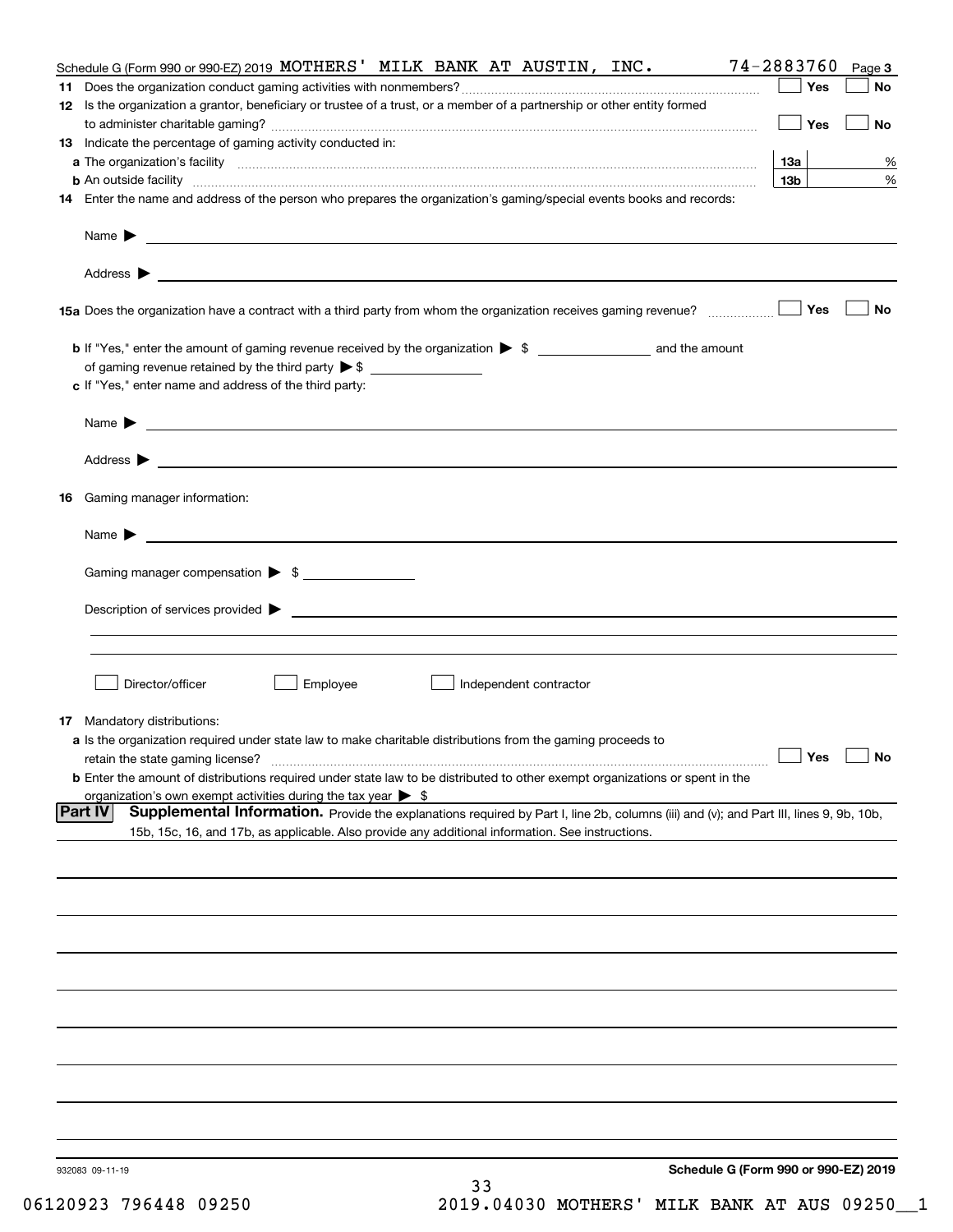| Schedule G (Form 990 or 990-EZ) MOTHERS' MILK BANK AT AUSTIN, INC.<br><b>Part IV</b> Supplemental Information <sub>(continued)</sub> |  |  |  | 74-2883760 Page 4               |  |
|--------------------------------------------------------------------------------------------------------------------------------------|--|--|--|---------------------------------|--|
|                                                                                                                                      |  |  |  |                                 |  |
|                                                                                                                                      |  |  |  |                                 |  |
|                                                                                                                                      |  |  |  |                                 |  |
|                                                                                                                                      |  |  |  |                                 |  |
|                                                                                                                                      |  |  |  |                                 |  |
|                                                                                                                                      |  |  |  |                                 |  |
|                                                                                                                                      |  |  |  |                                 |  |
|                                                                                                                                      |  |  |  |                                 |  |
|                                                                                                                                      |  |  |  |                                 |  |
|                                                                                                                                      |  |  |  |                                 |  |
|                                                                                                                                      |  |  |  |                                 |  |
|                                                                                                                                      |  |  |  |                                 |  |
|                                                                                                                                      |  |  |  |                                 |  |
|                                                                                                                                      |  |  |  |                                 |  |
|                                                                                                                                      |  |  |  |                                 |  |
|                                                                                                                                      |  |  |  |                                 |  |
|                                                                                                                                      |  |  |  |                                 |  |
|                                                                                                                                      |  |  |  |                                 |  |
|                                                                                                                                      |  |  |  |                                 |  |
|                                                                                                                                      |  |  |  |                                 |  |
|                                                                                                                                      |  |  |  |                                 |  |
|                                                                                                                                      |  |  |  |                                 |  |
|                                                                                                                                      |  |  |  |                                 |  |
|                                                                                                                                      |  |  |  |                                 |  |
|                                                                                                                                      |  |  |  |                                 |  |
|                                                                                                                                      |  |  |  |                                 |  |
|                                                                                                                                      |  |  |  |                                 |  |
|                                                                                                                                      |  |  |  |                                 |  |
|                                                                                                                                      |  |  |  |                                 |  |
|                                                                                                                                      |  |  |  |                                 |  |
|                                                                                                                                      |  |  |  |                                 |  |
|                                                                                                                                      |  |  |  |                                 |  |
|                                                                                                                                      |  |  |  |                                 |  |
|                                                                                                                                      |  |  |  |                                 |  |
|                                                                                                                                      |  |  |  |                                 |  |
|                                                                                                                                      |  |  |  |                                 |  |
|                                                                                                                                      |  |  |  |                                 |  |
|                                                                                                                                      |  |  |  |                                 |  |
|                                                                                                                                      |  |  |  |                                 |  |
|                                                                                                                                      |  |  |  |                                 |  |
|                                                                                                                                      |  |  |  |                                 |  |
|                                                                                                                                      |  |  |  |                                 |  |
|                                                                                                                                      |  |  |  |                                 |  |
|                                                                                                                                      |  |  |  |                                 |  |
|                                                                                                                                      |  |  |  |                                 |  |
|                                                                                                                                      |  |  |  |                                 |  |
|                                                                                                                                      |  |  |  |                                 |  |
|                                                                                                                                      |  |  |  |                                 |  |
|                                                                                                                                      |  |  |  |                                 |  |
|                                                                                                                                      |  |  |  | Schedule G (Form 990 or 990-EZ) |  |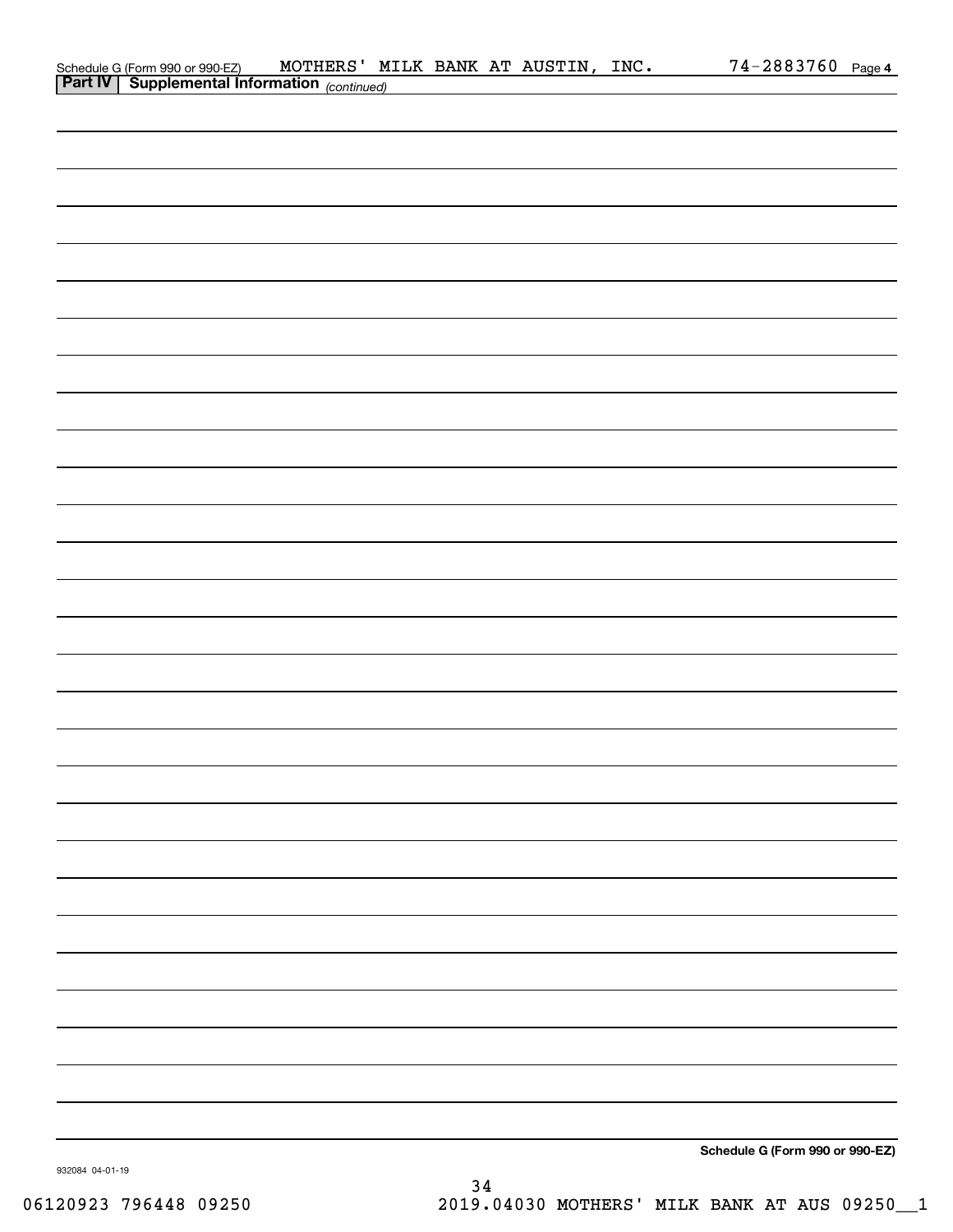|    | <b>SCHEDULE J</b>                       | <b>Compensation Information</b>                                                                                                                                                                                                    |                                       | OMB No. 1545-0047     |            |                         |
|----|-----------------------------------------|------------------------------------------------------------------------------------------------------------------------------------------------------------------------------------------------------------------------------------|---------------------------------------|-----------------------|------------|-------------------------|
|    | (Form 990)                              | For certain Officers, Directors, Trustees, Key Employees, and Highest                                                                                                                                                              |                                       |                       |            |                         |
|    |                                         | <b>Compensated Employees</b>                                                                                                                                                                                                       |                                       | 2019                  |            |                         |
|    | Department of the Treasury              | Complete if the organization answered "Yes" on Form 990, Part IV, line 23.<br>Attach to Form 990.                                                                                                                                  |                                       | <b>Open to Public</b> |            |                         |
|    | Internal Revenue Service                | Go to www.irs.gov/Form990 for instructions and the latest information.                                                                                                                                                             |                                       | Inspection            |            |                         |
|    | Name of the organization                |                                                                                                                                                                                                                                    | <b>Employer identification number</b> |                       |            |                         |
|    |                                         | MOTHERS'<br>MILK BANK AT AUSTIN,<br>INC.                                                                                                                                                                                           |                                       | 74-2883760            |            |                         |
|    | Part I                                  | <b>Questions Regarding Compensation</b>                                                                                                                                                                                            |                                       |                       |            |                         |
|    |                                         |                                                                                                                                                                                                                                    |                                       |                       | <b>Yes</b> | No                      |
|    |                                         | <b>1a</b> Check the appropriate box(es) if the organization provided any of the following to or for a person listed on Form 990,                                                                                                   |                                       |                       |            |                         |
|    |                                         | Part VII, Section A, line 1a. Complete Part III to provide any relevant information regarding these items.                                                                                                                         |                                       |                       |            |                         |
|    | First-class or charter travel           | Housing allowance or residence for personal use                                                                                                                                                                                    |                                       |                       |            |                         |
|    | Travel for companions                   | Payments for business use of personal residence                                                                                                                                                                                    |                                       |                       |            |                         |
|    |                                         | Tax indemnification and gross-up payments<br>Health or social club dues or initiation fees                                                                                                                                         |                                       |                       |            |                         |
|    |                                         | Discretionary spending account<br>Personal services (such as maid, chauffeur, chef)                                                                                                                                                |                                       |                       |            |                         |
|    |                                         |                                                                                                                                                                                                                                    |                                       |                       |            |                         |
|    |                                         | <b>b</b> If any of the boxes on line 1a are checked, did the organization follow a written policy regarding payment or<br>reimbursement or provision of all of the expenses described above? If "No," complete Part III to explain |                                       | 1b                    |            |                         |
| 2  |                                         | Did the organization require substantiation prior to reimbursing or allowing expenses incurred by all directors,                                                                                                                   |                                       |                       |            |                         |
|    |                                         |                                                                                                                                                                                                                                    |                                       | $\mathbf{2}$          |            |                         |
|    |                                         |                                                                                                                                                                                                                                    |                                       |                       |            |                         |
| з  |                                         | Indicate which, if any, of the following the organization used to establish the compensation of the organization's                                                                                                                 |                                       |                       |            |                         |
|    |                                         | CEO/Executive Director. Check all that apply. Do not check any boxes for methods used by a related organization to                                                                                                                 |                                       |                       |            |                         |
|    |                                         | establish compensation of the CEO/Executive Director, but explain in Part III.                                                                                                                                                     |                                       |                       |            |                         |
|    | Compensation committee                  | $X$ Written employment contract                                                                                                                                                                                                    |                                       |                       |            |                         |
|    |                                         | Independent compensation consultant<br>Compensation survey or study                                                                                                                                                                |                                       |                       |            |                         |
|    |                                         | Approval by the board or compensation committee<br>Form 990 of other organizations                                                                                                                                                 |                                       |                       |            |                         |
|    |                                         |                                                                                                                                                                                                                                    |                                       |                       |            |                         |
|    |                                         | During the year, did any person listed on Form 990, Part VII, Section A, line 1a, with respect to the filing                                                                                                                       |                                       |                       |            |                         |
|    | organization or a related organization: |                                                                                                                                                                                                                                    |                                       |                       |            |                         |
|    |                                         | Receive a severance payment or change-of-control payment?                                                                                                                                                                          |                                       | 4a                    |            | x                       |
|    |                                         |                                                                                                                                                                                                                                    |                                       | 4b                    |            | $\overline{\mathbf{x}}$ |
|    |                                         |                                                                                                                                                                                                                                    |                                       | 4c                    |            | $\overline{\mathbf{x}}$ |
|    |                                         | If "Yes" to any of lines 4a-c, list the persons and provide the applicable amounts for each item in Part III.                                                                                                                      |                                       |                       |            |                         |
|    |                                         |                                                                                                                                                                                                                                    |                                       |                       |            |                         |
|    |                                         | Only section 501(c)(3), 501(c)(4), and 501(c)(29) organizations must complete lines 5-9.                                                                                                                                           |                                       |                       |            |                         |
| 5. |                                         | For persons listed on Form 990, Part VII, Section A, line 1a, did the organization pay or accrue any compensation                                                                                                                  |                                       |                       |            |                         |
|    | contingent on the revenues of:          |                                                                                                                                                                                                                                    |                                       |                       |            | <u>x</u>                |
|    |                                         | a The organization? <b>Manual Community Community</b> Community Community Community Community Community Community Community                                                                                                        |                                       | 5a<br>5b              |            | $\overline{\mathbf{x}}$ |
|    |                                         | If "Yes" on line 5a or 5b, describe in Part III.                                                                                                                                                                                   |                                       |                       |            |                         |
| 6. |                                         | For persons listed on Form 990, Part VII, Section A, line 1a, did the organization pay or accrue any compensation                                                                                                                  |                                       |                       |            |                         |
|    | contingent on the net earnings of:      |                                                                                                                                                                                                                                    |                                       |                       |            |                         |
|    |                                         |                                                                                                                                                                                                                                    |                                       | 6a                    |            | <u>x</u>                |
|    |                                         |                                                                                                                                                                                                                                    |                                       | 6b                    |            | $\overline{\mathbf{x}}$ |
|    |                                         | If "Yes" on line 6a or 6b, describe in Part III.                                                                                                                                                                                   |                                       |                       |            |                         |
|    |                                         | 7 For persons listed on Form 990, Part VII, Section A, line 1a, did the organization provide any nonfixed payments                                                                                                                 |                                       |                       |            |                         |
|    |                                         |                                                                                                                                                                                                                                    |                                       | $\overline{7}$        |            | х                       |
| 8  |                                         | Were any amounts reported on Form 990, Part VII, paid or accrued pursuant to a contract that was subject to the                                                                                                                    |                                       |                       |            |                         |
|    |                                         |                                                                                                                                                                                                                                    |                                       | 8                     |            | х                       |
| 9  |                                         | If "Yes" on line 8, did the organization also follow the rebuttable presumption procedure described in                                                                                                                             |                                       |                       |            |                         |
|    |                                         |                                                                                                                                                                                                                                    |                                       | 9                     |            |                         |
|    |                                         | uli Dedication Ast Notice, and the Instructions for Form 000                                                                                                                                                                       |                                       | $\overline{10}$       |            |                         |

LHA For Paperwork Reduction Act Notice, see the Instructions for Form 990. Schedule J (Form 990) 2019

932111 10-21-19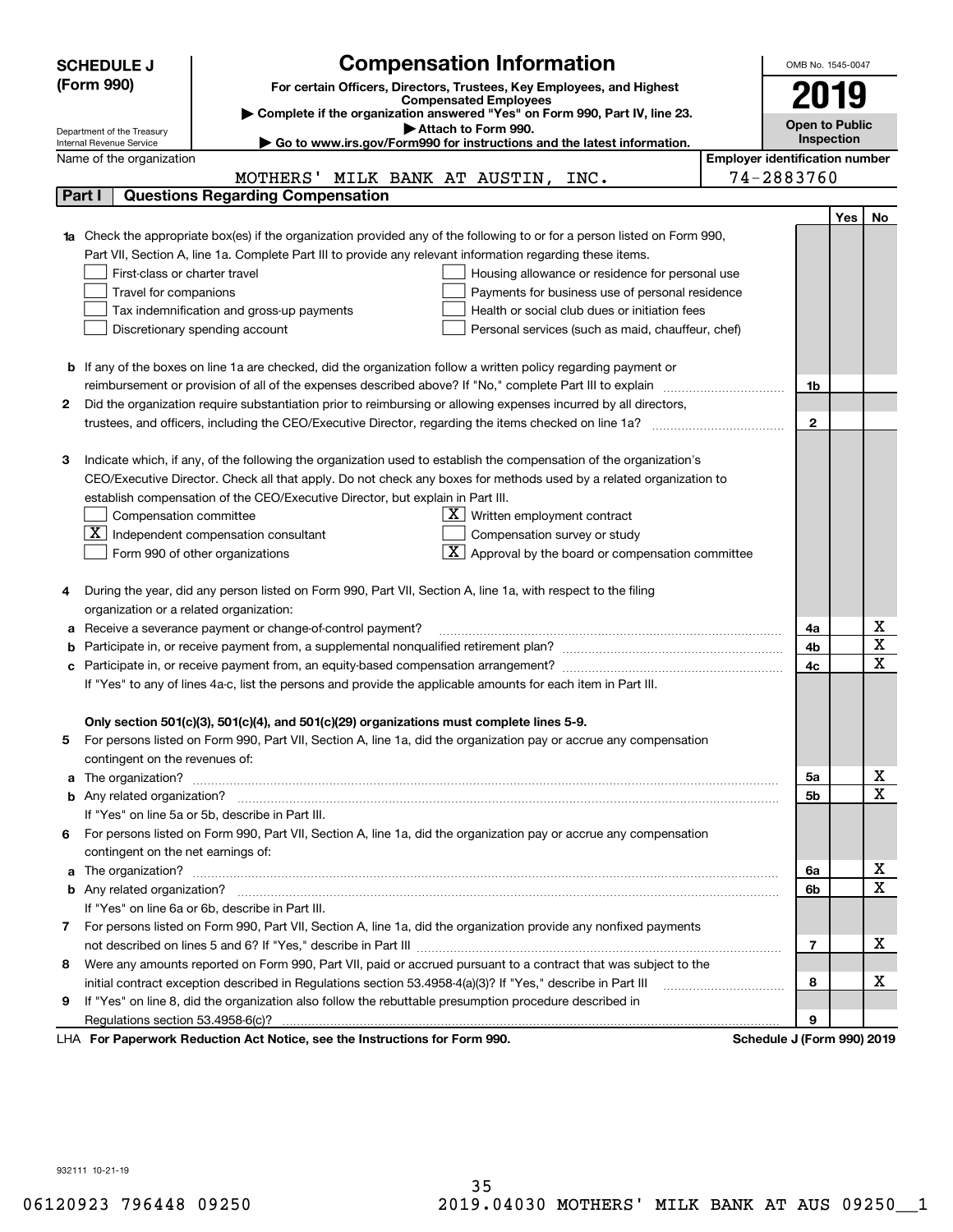**Schedule J (Form 990) 2019**

# Schedule J (Form 990) 2019 Page MOTHERS' MILK BANK AT AUSTIN, INC.

### Part II | Officers, Directors, Trustees, Key Employees, and Highest Compensated Employees. Use duplicate copies if additional space is needed.

For each individual whose compensation must be reported on Schedule J, report compensation from the organization on row (i) and from related organizations, described in the instructions, on row (ii). Do not list any individuals that aren't listed on Form 990, Part VII.

Note: The sum of columns (B)(i)-(iii) for each listed individual must equal the total amount of Form 990, Part VII, Section A, line 1a, applicable column (D) and (E) amounts for that individual.

|                                           |                          | (B) Breakdown of W-2 and/or 1099-MISC compensation |                                           | (C) Retirement and<br>other deferred | (D) Nontaxable   | (E) Total of columns | (F) Compensation                                           |
|-------------------------------------------|--------------------------|----------------------------------------------------|-------------------------------------------|--------------------------------------|------------------|----------------------|------------------------------------------------------------|
| (A) Name and Title                        | (i) Base<br>compensation | (ii) Bonus &<br>incentive<br>compensation          | (iii) Other<br>reportable<br>compensation | compensation                         | benefits         | $(B)(i)-(D)$         | in column (B)<br>reported as deferred<br>on prior Form 990 |
| $(1)$ KIMBERLY UPDEGROVE, CNM, MSN, M (i) | 140,000.                 | $\overline{0}$ .                                   | $\overline{0}$ .                          | 5,600.                               | 8,090.           | 153,690.             | 0.                                                         |
| EXECUTIVE DIRECTOR<br>(ii)                | $\overline{0}$ .         | $\overline{0}$ .                                   | 0.                                        | $\overline{0}$ .                     | $\overline{0}$ . | $\overline{0}$ .     | $\overline{0}$ .                                           |
| (i)                                       |                          |                                                    |                                           |                                      |                  |                      |                                                            |
| (i)                                       |                          |                                                    |                                           |                                      |                  |                      |                                                            |
| (i)                                       |                          |                                                    |                                           |                                      |                  |                      |                                                            |
| (ii)                                      |                          |                                                    |                                           |                                      |                  |                      |                                                            |
| $\qquad \qquad \textbf{(i)}$              |                          |                                                    |                                           |                                      |                  |                      |                                                            |
| (ii)                                      |                          |                                                    |                                           |                                      |                  |                      |                                                            |
| $(\sf{i})$                                |                          |                                                    |                                           |                                      |                  |                      |                                                            |
| (ii)                                      |                          |                                                    |                                           |                                      |                  |                      |                                                            |
| $\qquad \qquad \textbf{(i)}$              |                          |                                                    |                                           |                                      |                  |                      |                                                            |
| (ii)                                      |                          |                                                    |                                           |                                      |                  |                      |                                                            |
| $\qquad \qquad \textbf{(i)}$              |                          |                                                    |                                           |                                      |                  |                      |                                                            |
| (ii)                                      |                          |                                                    |                                           |                                      |                  |                      |                                                            |
| $(\sf{i})$                                |                          |                                                    |                                           |                                      |                  |                      |                                                            |
| (ii)<br>$\qquad \qquad \textbf{(i)}$      |                          |                                                    |                                           |                                      |                  |                      |                                                            |
| (ii)                                      |                          |                                                    |                                           |                                      |                  |                      |                                                            |
| $(\sf{i})$                                |                          |                                                    |                                           |                                      |                  |                      |                                                            |
| (ii)                                      |                          |                                                    |                                           |                                      |                  |                      |                                                            |
| $\qquad \qquad \textbf{(i)}$              |                          |                                                    |                                           |                                      |                  |                      |                                                            |
| (ii)                                      |                          |                                                    |                                           |                                      |                  |                      |                                                            |
| $(\sf{i})$                                |                          |                                                    |                                           |                                      |                  |                      |                                                            |
| (ii)                                      |                          |                                                    |                                           |                                      |                  |                      |                                                            |
| (i)                                       |                          |                                                    |                                           |                                      |                  |                      |                                                            |
| (ii)                                      |                          |                                                    |                                           |                                      |                  |                      |                                                            |
| (i)                                       |                          |                                                    |                                           |                                      |                  |                      |                                                            |
| (ii)                                      |                          |                                                    |                                           |                                      |                  |                      |                                                            |
| (i)                                       |                          |                                                    |                                           |                                      |                  |                      |                                                            |
| (ii)                                      |                          |                                                    |                                           |                                      |                  |                      |                                                            |
| (i)                                       |                          |                                                    |                                           |                                      |                  |                      |                                                            |
| (ii)                                      |                          |                                                    |                                           |                                      |                  |                      |                                                            |

36

## 74-2883760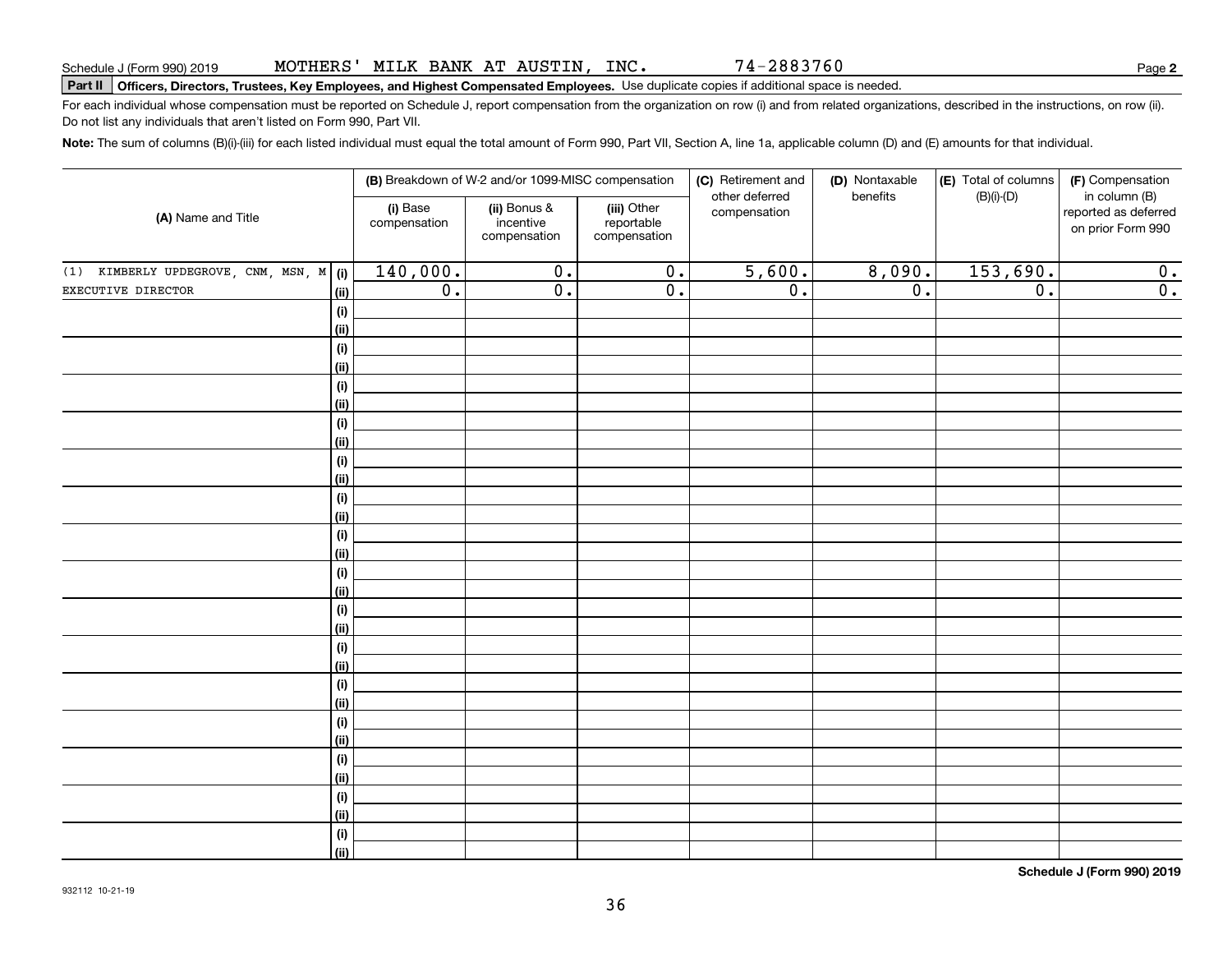# **Part III Supplemental Information**

Provide the information, explanation, or descriptions required for Part I, lines 1a, 1b, 3, 4a, 4b, 4c, 5a, 5b, 6a, 6b, 7, and 8, and for Part II. Also complete this part for any additional information.

**Schedule J (Form 990) 2019**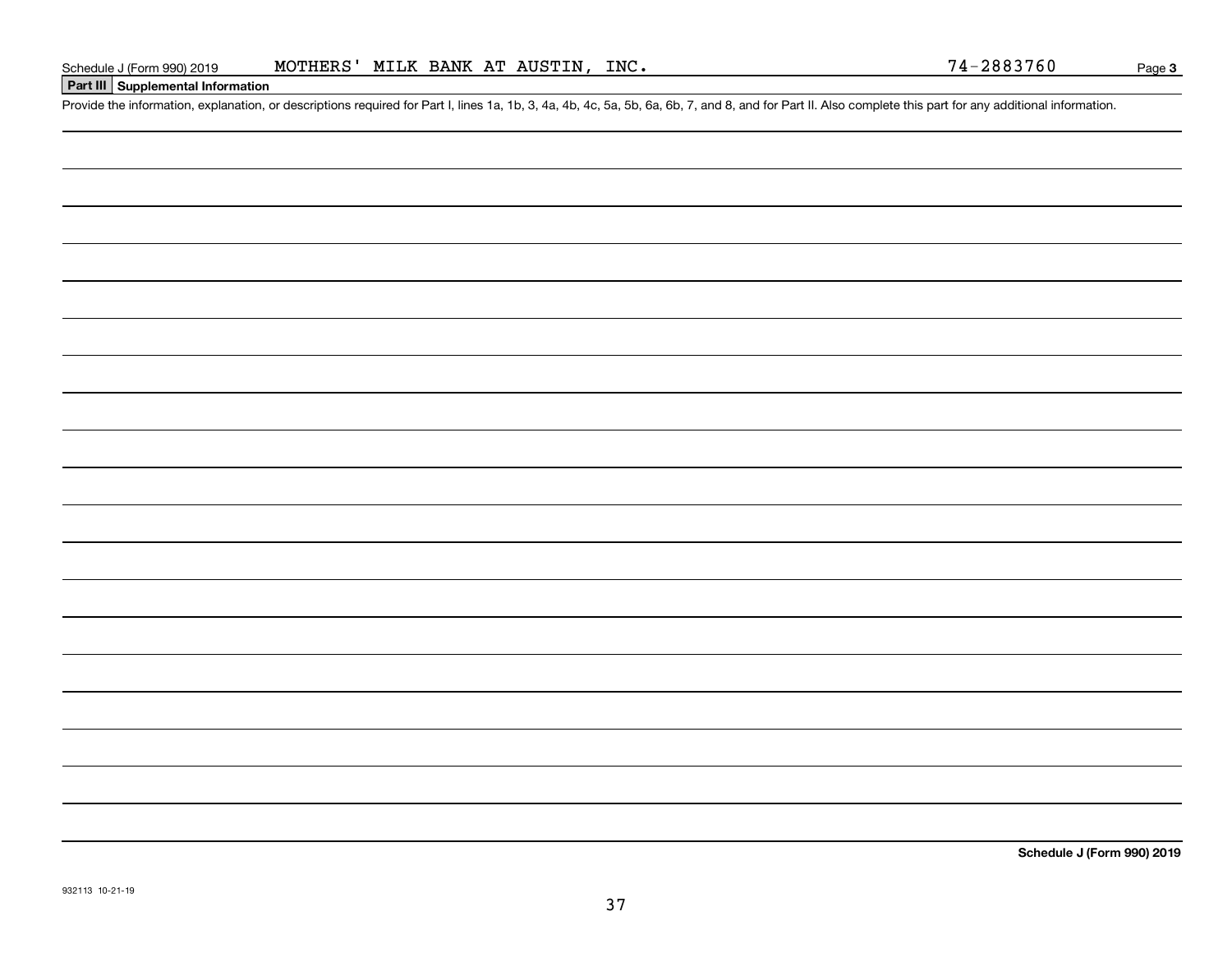| <b>SCHEDULE L</b>                                                                                                                                                                                                                                                                                                                                                                                                                                                                                                                                                                                                                                                                                                                                                                                                                                                                                                                                                                                                                                                                                                                                                                                                                                                                                                                                                                  |  |             |  | <b>Transactions With Interested Persons</b>           |                                                                                               |     |          |                                                     | OMB No. 1545-0047            |     |                |
|------------------------------------------------------------------------------------------------------------------------------------------------------------------------------------------------------------------------------------------------------------------------------------------------------------------------------------------------------------------------------------------------------------------------------------------------------------------------------------------------------------------------------------------------------------------------------------------------------------------------------------------------------------------------------------------------------------------------------------------------------------------------------------------------------------------------------------------------------------------------------------------------------------------------------------------------------------------------------------------------------------------------------------------------------------------------------------------------------------------------------------------------------------------------------------------------------------------------------------------------------------------------------------------------------------------------------------------------------------------------------------|--|-------------|--|-------------------------------------------------------|-----------------------------------------------------------------------------------------------|-----|----------|-----------------------------------------------------|------------------------------|-----|----------------|
| (Form 990 or 990-EZ)                                                                                                                                                                                                                                                                                                                                                                                                                                                                                                                                                                                                                                                                                                                                                                                                                                                                                                                                                                                                                                                                                                                                                                                                                                                                                                                                                               |  |             |  | 28b, or 28c, or Form 990-EZ, Part V, line 38a or 40b. | Complete if the organization answered "Yes" on Form 990, Part IV, line 25a, 25b, 26, 27, 28a, |     |          |                                                     |                              |     |                |
| Department of the Treasury                                                                                                                                                                                                                                                                                                                                                                                                                                                                                                                                                                                                                                                                                                                                                                                                                                                                                                                                                                                                                                                                                                                                                                                                                                                                                                                                                         |  |             |  | Attach to Form 990 or Form 990-EZ.                    |                                                                                               |     |          |                                                     | <b>Open To Public</b>        |     |                |
| Internal Revenue Service                                                                                                                                                                                                                                                                                                                                                                                                                                                                                                                                                                                                                                                                                                                                                                                                                                                                                                                                                                                                                                                                                                                                                                                                                                                                                                                                                           |  |             |  |                                                       |                                                                                               |     |          |                                                     | Inspection                   |     |                |
|                                                                                                                                                                                                                                                                                                                                                                                                                                                                                                                                                                                                                                                                                                                                                                                                                                                                                                                                                                                                                                                                                                                                                                                                                                                                                                                                                                                    |  |             |  |                                                       |                                                                                               |     |          | <b>Employer identification number</b><br>74-2883760 |                              |     |                |
| Part I                                                                                                                                                                                                                                                                                                                                                                                                                                                                                                                                                                                                                                                                                                                                                                                                                                                                                                                                                                                                                                                                                                                                                                                                                                                                                                                                                                             |  |             |  |                                                       |                                                                                               |     |          |                                                     |                              |     |                |
|                                                                                                                                                                                                                                                                                                                                                                                                                                                                                                                                                                                                                                                                                                                                                                                                                                                                                                                                                                                                                                                                                                                                                                                                                                                                                                                                                                                    |  |             |  |                                                       |                                                                                               |     |          |                                                     |                              |     |                |
| 1                                                                                                                                                                                                                                                                                                                                                                                                                                                                                                                                                                                                                                                                                                                                                                                                                                                                                                                                                                                                                                                                                                                                                                                                                                                                                                                                                                                  |  |             |  |                                                       |                                                                                               |     |          |                                                     |                              |     | (d) Corrected? |
|                                                                                                                                                                                                                                                                                                                                                                                                                                                                                                                                                                                                                                                                                                                                                                                                                                                                                                                                                                                                                                                                                                                                                                                                                                                                                                                                                                                    |  |             |  |                                                       |                                                                                               |     |          |                                                     |                              | Yes | No.            |
|                                                                                                                                                                                                                                                                                                                                                                                                                                                                                                                                                                                                                                                                                                                                                                                                                                                                                                                                                                                                                                                                                                                                                                                                                                                                                                                                                                                    |  |             |  |                                                       |                                                                                               |     |          |                                                     |                              |     |                |
|                                                                                                                                                                                                                                                                                                                                                                                                                                                                                                                                                                                                                                                                                                                                                                                                                                                                                                                                                                                                                                                                                                                                                                                                                                                                                                                                                                                    |  |             |  |                                                       |                                                                                               |     |          |                                                     |                              |     |                |
|                                                                                                                                                                                                                                                                                                                                                                                                                                                                                                                                                                                                                                                                                                                                                                                                                                                                                                                                                                                                                                                                                                                                                                                                                                                                                                                                                                                    |  |             |  |                                                       |                                                                                               |     |          |                                                     |                              |     |                |
|                                                                                                                                                                                                                                                                                                                                                                                                                                                                                                                                                                                                                                                                                                                                                                                                                                                                                                                                                                                                                                                                                                                                                                                                                                                                                                                                                                                    |  |             |  |                                                       |                                                                                               |     |          |                                                     |                              |     |                |
|                                                                                                                                                                                                                                                                                                                                                                                                                                                                                                                                                                                                                                                                                                                                                                                                                                                                                                                                                                                                                                                                                                                                                                                                                                                                                                                                                                                    |  |             |  |                                                       |                                                                                               |     |          |                                                     |                              |     |                |
|                                                                                                                                                                                                                                                                                                                                                                                                                                                                                                                                                                                                                                                                                                                                                                                                                                                                                                                                                                                                                                                                                                                                                                                                                                                                                                                                                                                    |  |             |  |                                                       |                                                                                               |     |          |                                                     |                              |     |                |
|                                                                                                                                                                                                                                                                                                                                                                                                                                                                                                                                                                                                                                                                                                                                                                                                                                                                                                                                                                                                                                                                                                                                                                                                                                                                                                                                                                                    |  |             |  |                                                       |                                                                                               |     |          | $\triangleright$ \$                                 |                              |     |                |
|                                                                                                                                                                                                                                                                                                                                                                                                                                                                                                                                                                                                                                                                                                                                                                                                                                                                                                                                                                                                                                                                                                                                                                                                                                                                                                                                                                                    |  |             |  |                                                       |                                                                                               |     |          | $\blacktriangleright$ \$                            |                              |     |                |
| Part II                                                                                                                                                                                                                                                                                                                                                                                                                                                                                                                                                                                                                                                                                                                                                                                                                                                                                                                                                                                                                                                                                                                                                                                                                                                                                                                                                                            |  |             |  |                                                       |                                                                                               |     |          |                                                     |                              |     |                |
|                                                                                                                                                                                                                                                                                                                                                                                                                                                                                                                                                                                                                                                                                                                                                                                                                                                                                                                                                                                                                                                                                                                                                                                                                                                                                                                                                                                    |  |             |  |                                                       |                                                                                               |     |          |                                                     |                              |     |                |
|                                                                                                                                                                                                                                                                                                                                                                                                                                                                                                                                                                                                                                                                                                                                                                                                                                                                                                                                                                                                                                                                                                                                                                                                                                                                                                                                                                                    |  |             |  |                                                       |                                                                                               |     |          |                                                     |                              |     |                |
| (a) Name of                                                                                                                                                                                                                                                                                                                                                                                                                                                                                                                                                                                                                                                                                                                                                                                                                                                                                                                                                                                                                                                                                                                                                                                                                                                                                                                                                                        |  | (c) Purpose |  | (e) Original                                          | (f) Balance due                                                                               |     | $(g)$ In | (h) Approved<br>by board or                         |                              |     | (i) Written    |
|                                                                                                                                                                                                                                                                                                                                                                                                                                                                                                                                                                                                                                                                                                                                                                                                                                                                                                                                                                                                                                                                                                                                                                                                                                                                                                                                                                                    |  |             |  |                                                       |                                                                                               |     | default? | committee?                                          |                              |     | agreement?     |
|                                                                                                                                                                                                                                                                                                                                                                                                                                                                                                                                                                                                                                                                                                                                                                                                                                                                                                                                                                                                                                                                                                                                                                                                                                                                                                                                                                                    |  |             |  |                                                       |                                                                                               | Yes | No.      | Yes                                                 | No.                          | Yes | No             |
|                                                                                                                                                                                                                                                                                                                                                                                                                                                                                                                                                                                                                                                                                                                                                                                                                                                                                                                                                                                                                                                                                                                                                                                                                                                                                                                                                                                    |  |             |  |                                                       |                                                                                               |     |          |                                                     |                              |     |                |
|                                                                                                                                                                                                                                                                                                                                                                                                                                                                                                                                                                                                                                                                                                                                                                                                                                                                                                                                                                                                                                                                                                                                                                                                                                                                                                                                                                                    |  |             |  |                                                       |                                                                                               |     |          |                                                     |                              |     |                |
|                                                                                                                                                                                                                                                                                                                                                                                                                                                                                                                                                                                                                                                                                                                                                                                                                                                                                                                                                                                                                                                                                                                                                                                                                                                                                                                                                                                    |  |             |  |                                                       |                                                                                               |     |          |                                                     |                              |     |                |
|                                                                                                                                                                                                                                                                                                                                                                                                                                                                                                                                                                                                                                                                                                                                                                                                                                                                                                                                                                                                                                                                                                                                                                                                                                                                                                                                                                                    |  |             |  |                                                       |                                                                                               |     |          |                                                     |                              |     |                |
|                                                                                                                                                                                                                                                                                                                                                                                                                                                                                                                                                                                                                                                                                                                                                                                                                                                                                                                                                                                                                                                                                                                                                                                                                                                                                                                                                                                    |  |             |  |                                                       |                                                                                               |     |          |                                                     |                              |     |                |
|                                                                                                                                                                                                                                                                                                                                                                                                                                                                                                                                                                                                                                                                                                                                                                                                                                                                                                                                                                                                                                                                                                                                                                                                                                                                                                                                                                                    |  |             |  |                                                       |                                                                                               |     |          |                                                     |                              |     |                |
|                                                                                                                                                                                                                                                                                                                                                                                                                                                                                                                                                                                                                                                                                                                                                                                                                                                                                                                                                                                                                                                                                                                                                                                                                                                                                                                                                                                    |  |             |  |                                                       |                                                                                               |     |          |                                                     |                              |     |                |
|                                                                                                                                                                                                                                                                                                                                                                                                                                                                                                                                                                                                                                                                                                                                                                                                                                                                                                                                                                                                                                                                                                                                                                                                                                                                                                                                                                                    |  |             |  |                                                       |                                                                                               |     |          |                                                     |                              |     |                |
|                                                                                                                                                                                                                                                                                                                                                                                                                                                                                                                                                                                                                                                                                                                                                                                                                                                                                                                                                                                                                                                                                                                                                                                                                                                                                                                                                                                    |  |             |  |                                                       |                                                                                               |     |          |                                                     |                              |     |                |
| Go to www.irs.gov/Form990 for instructions and the latest information.<br>Name of the organization<br>MOTHERS' MILK BANK AT AUSTIN, INC.<br>Excess Benefit Transactions (section 501(c)(3), section 501(c)(4), and section 501(c)(29) organizations only).<br>Complete if the organization answered "Yes" on Form 990, Part IV, line 25a or 25b, or Form 990-EZ, Part V, line 40b.<br>(b) Relationship between disqualified<br>(a) Name of disqualified person<br>(c) Description of transaction<br>person and organization<br>2 Enter the amount of tax incurred by the organization managers or disqualified persons during the year under<br>section 4958<br>Loans to and/or From Interested Persons.<br>Complete if the organization answered "Yes" on Form 990-EZ, Part V, line 38a or Form 990, Part IV, line 26; or if the organization<br>reported an amount on Form 990, Part X, line 5, 6, or 22.<br>(d) Loan to or<br>(b) Relationship<br>from the<br>interested person<br>with organization<br>of loan<br>principal amount<br>organization?<br>To From<br>\$<br>Total<br><b>Grants or Assistance Benefiting Interested Persons.</b><br>Part III<br>Complete if the organization answered "Yes" on Form 990, Part IV, line 27.<br>(a) Name of interested person<br>(c) Amount of<br>(b) Relationship between<br>assistance<br>interested person and<br>the organization |  |             |  |                                                       |                                                                                               |     |          |                                                     |                              |     |                |
|                                                                                                                                                                                                                                                                                                                                                                                                                                                                                                                                                                                                                                                                                                                                                                                                                                                                                                                                                                                                                                                                                                                                                                                                                                                                                                                                                                                    |  |             |  |                                                       |                                                                                               |     |          |                                                     |                              |     |                |
|                                                                                                                                                                                                                                                                                                                                                                                                                                                                                                                                                                                                                                                                                                                                                                                                                                                                                                                                                                                                                                                                                                                                                                                                                                                                                                                                                                                    |  |             |  |                                                       | (d) Type of<br>assistance                                                                     |     |          |                                                     | (e) Purpose of<br>assistance |     |                |
|                                                                                                                                                                                                                                                                                                                                                                                                                                                                                                                                                                                                                                                                                                                                                                                                                                                                                                                                                                                                                                                                                                                                                                                                                                                                                                                                                                                    |  |             |  |                                                       |                                                                                               |     |          |                                                     |                              |     |                |
|                                                                                                                                                                                                                                                                                                                                                                                                                                                                                                                                                                                                                                                                                                                                                                                                                                                                                                                                                                                                                                                                                                                                                                                                                                                                                                                                                                                    |  |             |  |                                                       |                                                                                               |     |          |                                                     |                              |     |                |
|                                                                                                                                                                                                                                                                                                                                                                                                                                                                                                                                                                                                                                                                                                                                                                                                                                                                                                                                                                                                                                                                                                                                                                                                                                                                                                                                                                                    |  |             |  |                                                       |                                                                                               |     |          |                                                     |                              |     |                |
|                                                                                                                                                                                                                                                                                                                                                                                                                                                                                                                                                                                                                                                                                                                                                                                                                                                                                                                                                                                                                                                                                                                                                                                                                                                                                                                                                                                    |  |             |  |                                                       |                                                                                               |     |          |                                                     |                              |     |                |
|                                                                                                                                                                                                                                                                                                                                                                                                                                                                                                                                                                                                                                                                                                                                                                                                                                                                                                                                                                                                                                                                                                                                                                                                                                                                                                                                                                                    |  |             |  |                                                       |                                                                                               |     |          |                                                     |                              |     |                |
|                                                                                                                                                                                                                                                                                                                                                                                                                                                                                                                                                                                                                                                                                                                                                                                                                                                                                                                                                                                                                                                                                                                                                                                                                                                                                                                                                                                    |  |             |  |                                                       |                                                                                               |     |          |                                                     |                              |     |                |
|                                                                                                                                                                                                                                                                                                                                                                                                                                                                                                                                                                                                                                                                                                                                                                                                                                                                                                                                                                                                                                                                                                                                                                                                                                                                                                                                                                                    |  |             |  |                                                       |                                                                                               |     |          |                                                     |                              |     |                |
|                                                                                                                                                                                                                                                                                                                                                                                                                                                                                                                                                                                                                                                                                                                                                                                                                                                                                                                                                                                                                                                                                                                                                                                                                                                                                                                                                                                    |  |             |  |                                                       |                                                                                               |     |          |                                                     |                              |     |                |
|                                                                                                                                                                                                                                                                                                                                                                                                                                                                                                                                                                                                                                                                                                                                                                                                                                                                                                                                                                                                                                                                                                                                                                                                                                                                                                                                                                                    |  |             |  |                                                       |                                                                                               |     |          |                                                     |                              |     |                |

LHA For Paperwork Reduction Act Notice, see the Instructions for Form 990 or 990-EZ. Schedule L (Form 990 or 990-EZ) 2019

932131 10-21-19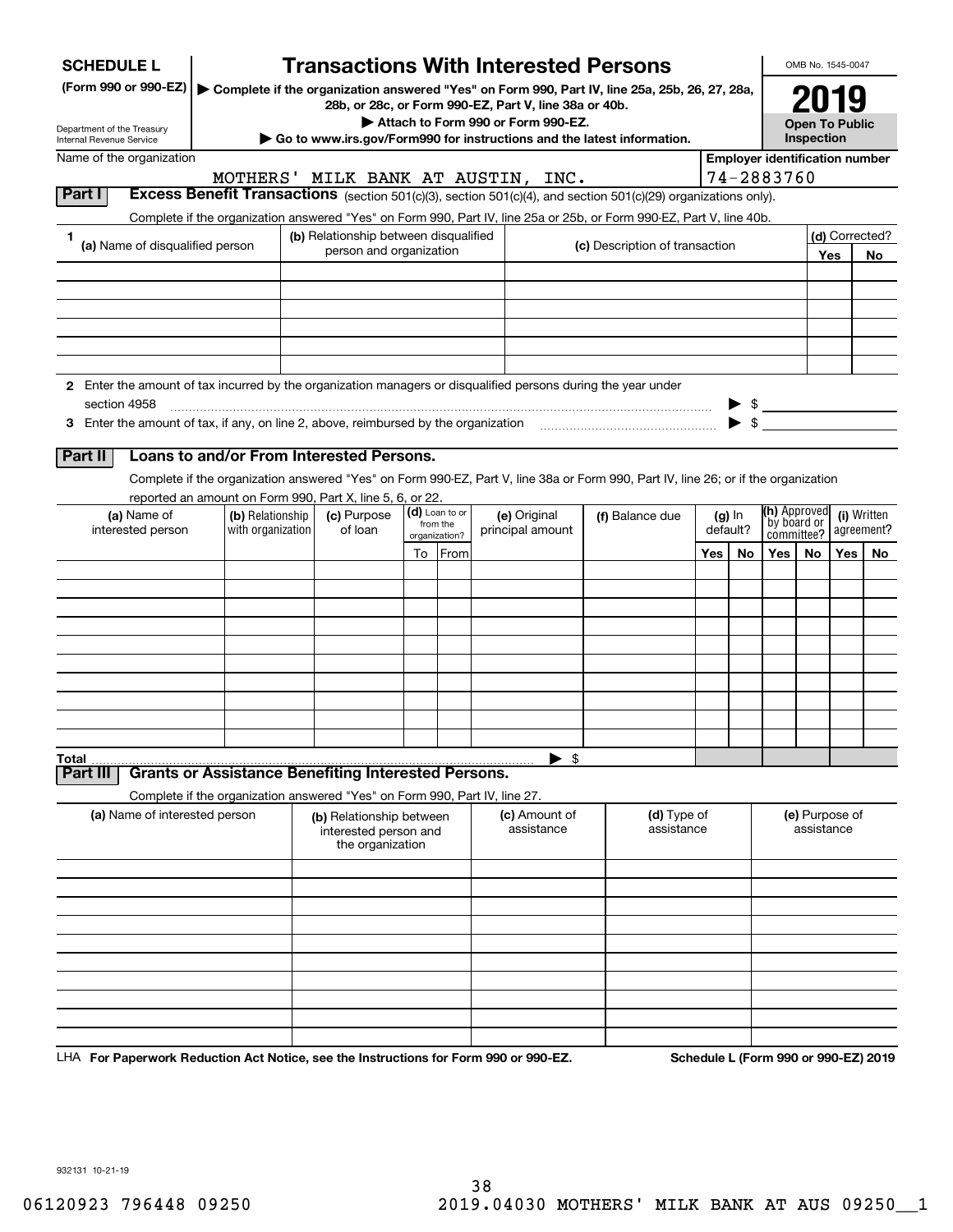| Schedule L (Form 990 or 990-EZ) 2019 MOTHERS ' MILK BANK AT AUSTIN, INC. |  |  |  | $74 - 2883760$ Page 2 |  |
|--------------------------------------------------------------------------|--|--|--|-----------------------|--|
| <b>Part IV   Business Transactions Involving Interested Persons.</b>     |  |  |  |                       |  |

Complete if the organization answered "Yes" on Form 990, Part IV, line 28a, 28b, or 28c.

| (a) Name of interested person | (b) Relationship between interested<br>person and the organization |         | (c) Amount of<br>transaction | (d) Description of<br>transaction | revenues? | (e) Sharing of<br>organization's |
|-------------------------------|--------------------------------------------------------------------|---------|------------------------------|-----------------------------------|-----------|----------------------------------|
|                               |                                                                    |         |                              |                                   | Yes       | No                               |
| CATHERINE<br>NUNNERY          | DAUGHTER OF                                                        | THE EXE |                              | 36, 316. COMPENSATIO              |           | X                                |
|                               |                                                                    |         |                              |                                   |           |                                  |
|                               |                                                                    |         |                              |                                   |           |                                  |
|                               |                                                                    |         |                              |                                   |           |                                  |
|                               |                                                                    |         |                              |                                   |           |                                  |
|                               |                                                                    |         |                              |                                   |           |                                  |
|                               |                                                                    |         |                              |                                   |           |                                  |
|                               |                                                                    |         |                              |                                   |           |                                  |
|                               |                                                                    |         |                              |                                   |           |                                  |
|                               |                                                                    |         |                              |                                   |           |                                  |

**Part V** Supplemental Information.

Provide additional information for responses to questions on Schedule L (see instructions).

SCH L, PART IV, BUSINESS TRANSACTIONS INVOLVING INTERESTED PERSONS:

(A) NAME OF PERSON: CATHERINE NUNNERY

(B) RELATIONSHIP BETWEEN INTERESTED PERSON AND ORGANIZATION:

DAUGHTER OF THE EXECUTIVE DIRECTOR

(D) DESCRIPTION OF TRANSACTION: COMPENSATION FOR SERVICES RENDERED AS A

DONOR EXPERIENCE MANAGER TO THE ORGANIZATION

**Schedule L (Form 990 or 990-EZ) 2019**

932132 10-21-19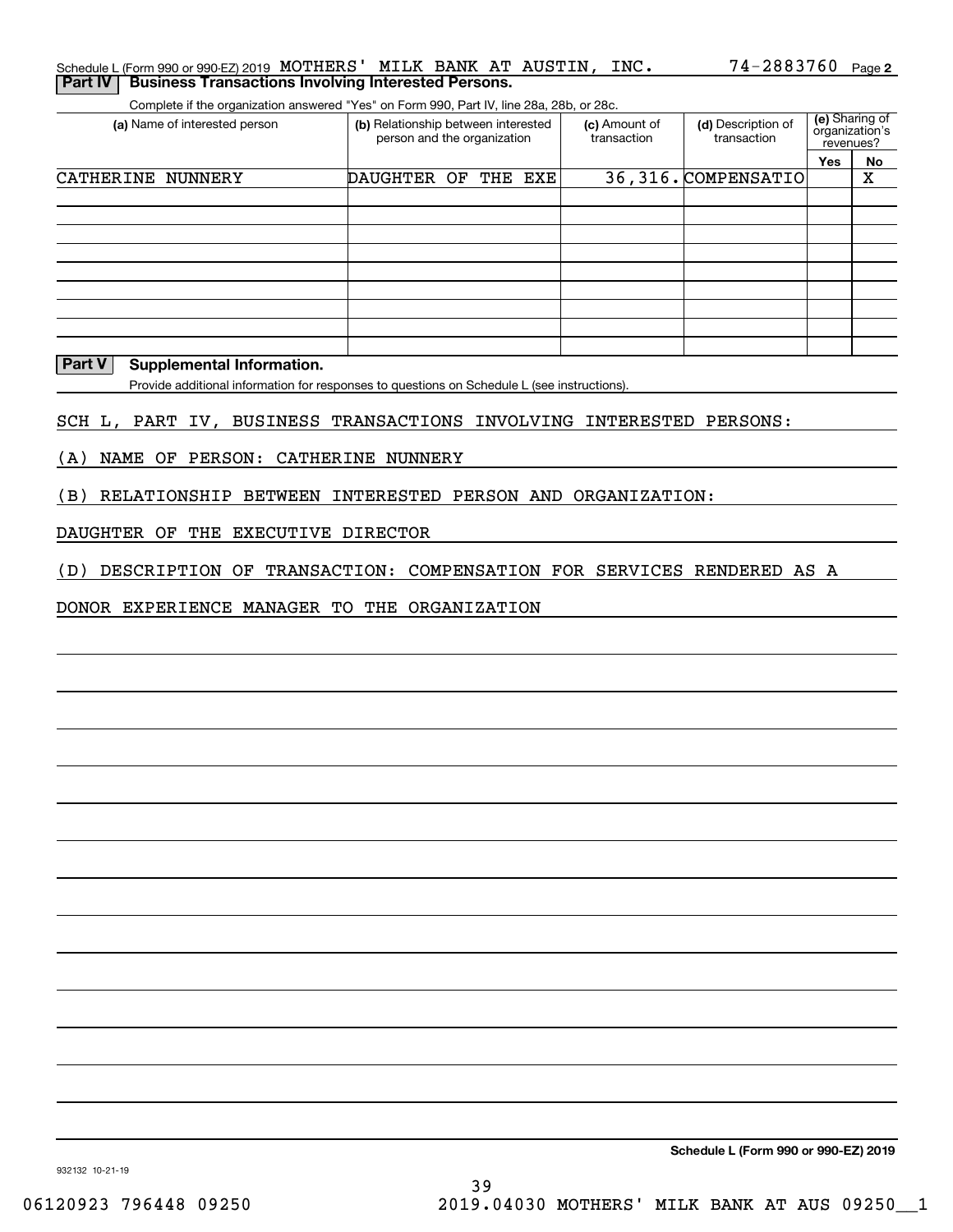**(Form 990 or 990-EZ)**

**Complete to provide information for responses to specific questions on Form 990 or 990-EZ or to provide any additional information. | Attach to Form 990 or 990-EZ. | Go to www.irs.gov/Form990 for the latest information. SCHEDULE O Supplemental Information to Form 990 or 990-EZ**  $\frac{1008 \text{ No. 1545-004}}{2019}$ 



MOTHERS' MILK BANK AT AUSTIN, INC. | 74-2883760

FORM 990, PART VI, SECTION B, LINE 11B:

THE DRAFT OF THE FORM 990 IS REVIEWED FIRST BY THE EXECUTIVE DIRECTOR AND

THE ACCOUNTANT, AND THEN BY THE FINANCE COMMITTEE, CHAIRED BY THE BOARD

TREASURER. ANY QUESTIONS OR CONCERNS ARE RESOLVED AND THEN THE RETURN IS

SIGNED AND FILED WITH THE APPROPRIATE AUTHORITIES.

FORM 990, PART VI, SECTION B, LINE 12C:

THE ORGANIZATION DISTRIBUTES POLICIES TO THE BOARD OF DIRECTORS EACH YEAR IN THE JANUARY MEETING. ADDITIONALLY, EACH BOARD MEMBER ANNUALLY SIGNS A CONFLICT OF INTEREST STATEMENT, A CONFIDENTIAL INFORMATION AND INTELLECTUAL PROPERTY AGREEMENT, AND A BOARD OF DIRECTORS' COVENANT.

FORM 990, PART VI, SECTION B, LINE 15:

THE BOARD OF DIRECTORS ASSUMES THE RESPONSIBILITY FOR DETERMINING

COMPENSATION OF THE EXECUTIVE DIRECTOR. THE PROCESS INCLUDES A REVIEW AND

APPROVAL BY INDEPENDENT PERSONS; COMPARABILITY DATA, AS NEEDED; AND

CONTEMPORANEOUS SUBSTANTIATION OF THE DELIBERATION AND DECISION. ALL THE

OFFICERS VOLUNTEER THEIR TIME, ENERGY, AND EXPERTISE TO THE ORGANIZATION

AND AS SUCH, A COMPENSATION REVIEW PROCEDURE IS NOT APPLICABLE.

FORM 990, PART VI, SECTION C, LINE 19:

THE GOVERNING DOCUMENTS, CONFLICT OF INTEREST POLICY, AND FINANCIAL

STATEMENTS ARE MADE AVAILABLE TO THE PUBLIC UPON REASONABLE REQUEST.

PART XII, PART LINE 2C

THE OVERSIGHT POLICIES AND SELECTION OF AN INDEPENDENT ACCOUNTANT BY

932211 09-06-19 **For Paperwork Reduction Act Notice, see the Instructions for Form 990 or 990-EZ. Schedule O (Form 990 or 990-EZ) (2019)** LHA

40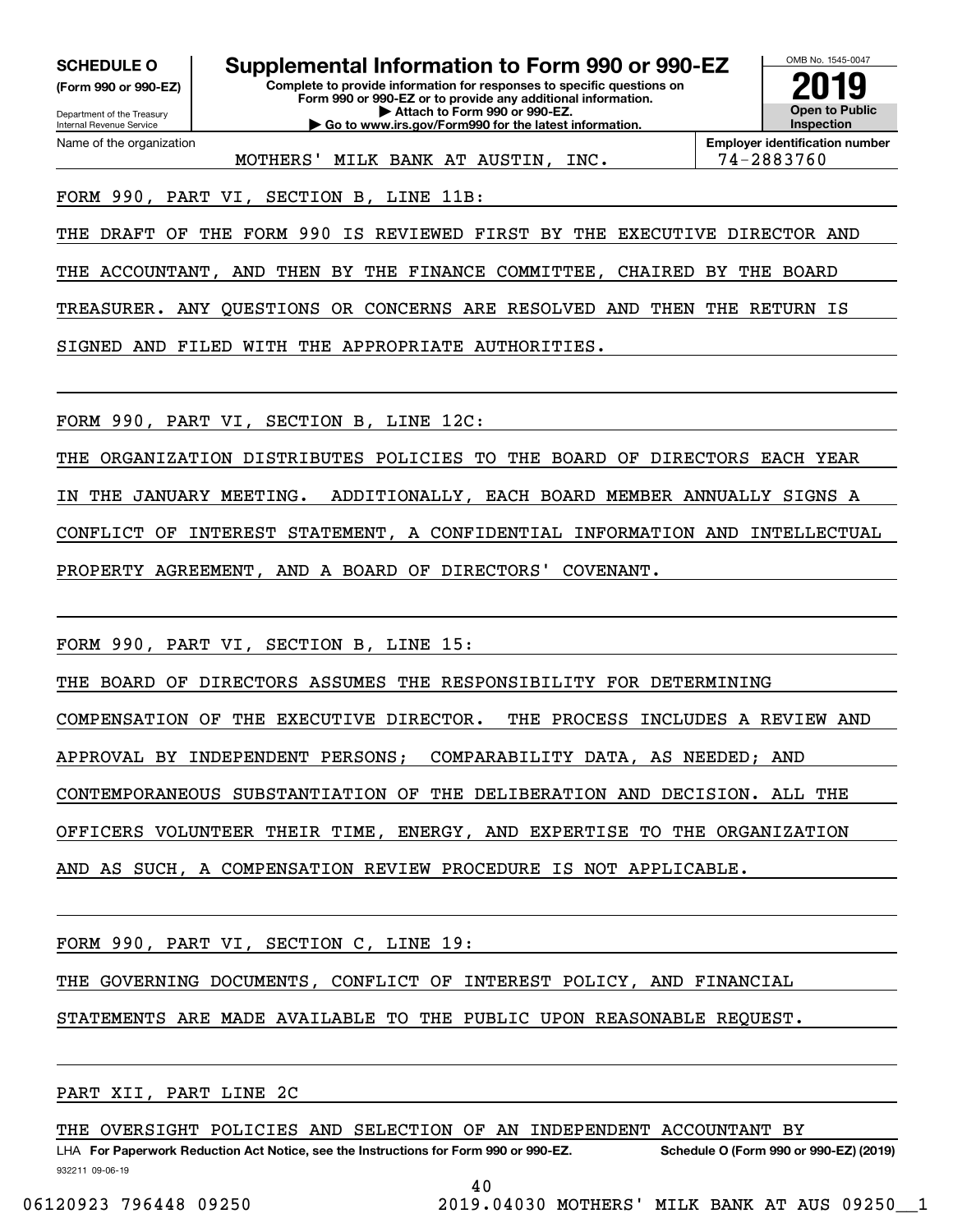| Name of the organization | Schedule O (Form 990 or 990-EZ) (2019)                  |  | MOTHERS' MILK BANK AT AUSTIN, INC. |  | <b>Employer identification number</b><br>$74 - 2883760$ |
|--------------------------|---------------------------------------------------------|--|------------------------------------|--|---------------------------------------------------------|
|                          | THE FINANCE COMMITTEE HAS NOT CHANGED SINCE PRIOR YEAR. |  |                                    |  |                                                         |
|                          |                                                         |  |                                    |  |                                                         |
|                          |                                                         |  |                                    |  |                                                         |
|                          |                                                         |  |                                    |  |                                                         |
|                          |                                                         |  |                                    |  |                                                         |
|                          |                                                         |  |                                    |  |                                                         |
|                          |                                                         |  |                                    |  |                                                         |
|                          |                                                         |  |                                    |  |                                                         |
|                          |                                                         |  |                                    |  |                                                         |
|                          |                                                         |  |                                    |  |                                                         |
|                          |                                                         |  |                                    |  |                                                         |
|                          |                                                         |  |                                    |  |                                                         |
|                          |                                                         |  |                                    |  |                                                         |
|                          |                                                         |  |                                    |  |                                                         |
|                          |                                                         |  |                                    |  |                                                         |
|                          |                                                         |  |                                    |  |                                                         |
|                          |                                                         |  |                                    |  |                                                         |
|                          |                                                         |  |                                    |  |                                                         |
|                          |                                                         |  |                                    |  |                                                         |
|                          |                                                         |  |                                    |  |                                                         |
|                          |                                                         |  |                                    |  |                                                         |
|                          |                                                         |  |                                    |  |                                                         |
|                          |                                                         |  |                                    |  |                                                         |
|                          |                                                         |  |                                    |  |                                                         |
|                          |                                                         |  |                                    |  |                                                         |
|                          |                                                         |  |                                    |  |                                                         |
|                          |                                                         |  |                                    |  |                                                         |
|                          |                                                         |  |                                    |  |                                                         |
|                          |                                                         |  |                                    |  |                                                         |
|                          |                                                         |  |                                    |  |                                                         |
|                          |                                                         |  |                                    |  |                                                         |
|                          |                                                         |  |                                    |  |                                                         |
|                          |                                                         |  |                                    |  |                                                         |
|                          |                                                         |  |                                    |  |                                                         |
|                          |                                                         |  |                                    |  |                                                         |
|                          |                                                         |  |                                    |  |                                                         |
|                          |                                                         |  |                                    |  |                                                         |
|                          |                                                         |  |                                    |  | Schedule O (Form 990 or 990-EZ) (2019)                  |

06120923 796448 09250 2019.04030 MOTHERS' MILK BANK AT AUS 09250\_\_1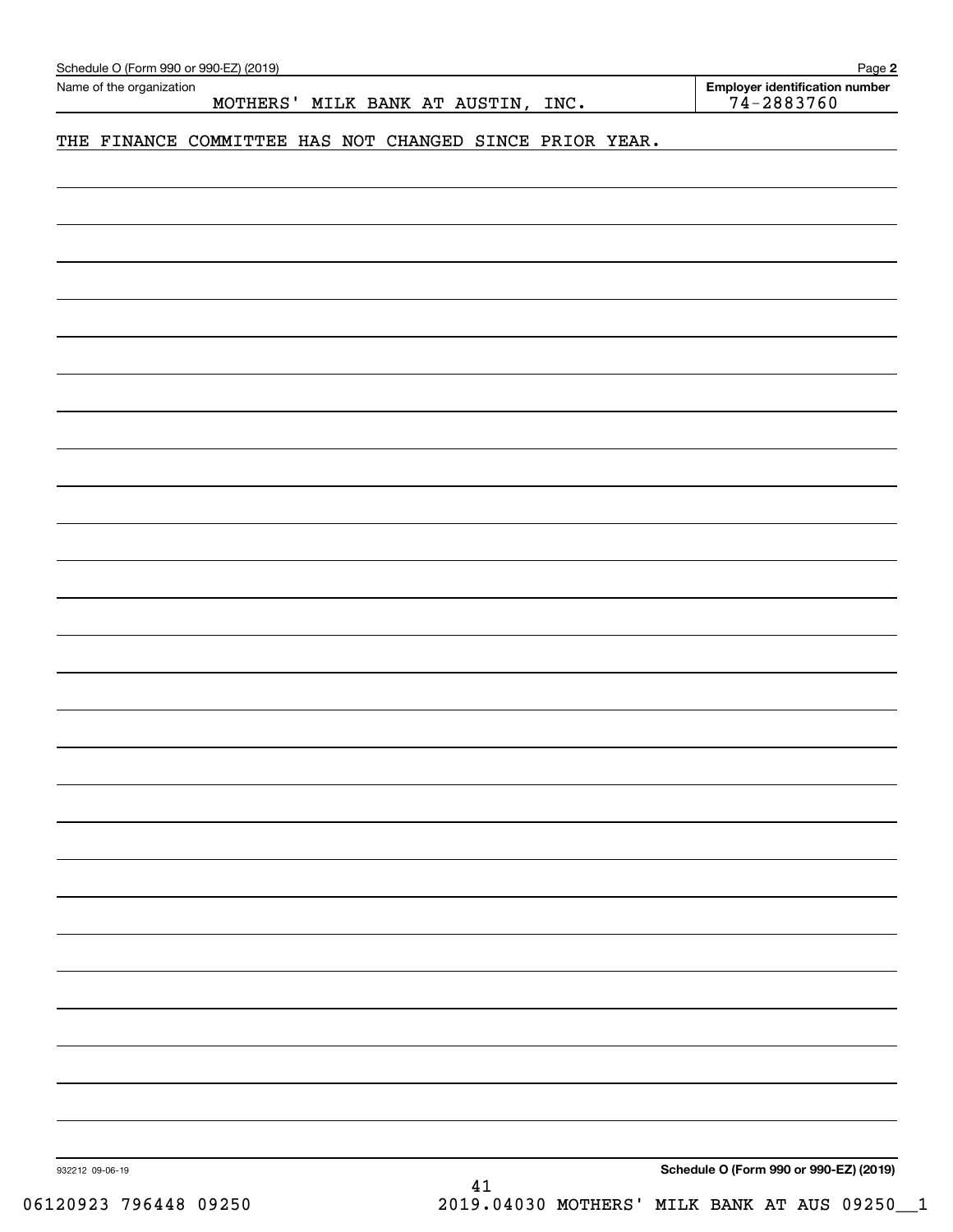# **TAX RETURN FILING INSTRUCTIONS**

FORM 990-T

# **FOR THE YEAR ENDING**

DECEMBER 31, 2019

# **PREPARED FOR:**

MOTHERS' MILK BANK AT AUSTIN, INC. 5925 DILLARD CIRCLE AUSTIN, TX 78752

# **PREPARED BY:**

ATCHLEY & ASSOCIATES, LLP 1005 LA POSADA DRIVE AUSTIN, TX 78752

# **AMOUNT DUE OR REFUND:**

NO AMOUNT IS DUE.

# **MAKE CHECK PAYABLE TO:**

NO AMOUNT IS DUE.

# **MAIL TAX RETURN AND CHECK (IF APPLICABLE) TO:**

DEPARTMENT OF THE TREASURY INTERNAL REVENUE SERVICE CENTER OGDEN, UT 84201-0027

# **RETURN MUST BE MAILED ON OR BEFORE:**

NOVEMBER 16, 2020

# **SPECIAL INSTRUCTIONS:**

THE RETURN SHOULD BE SIGNED AND DATED.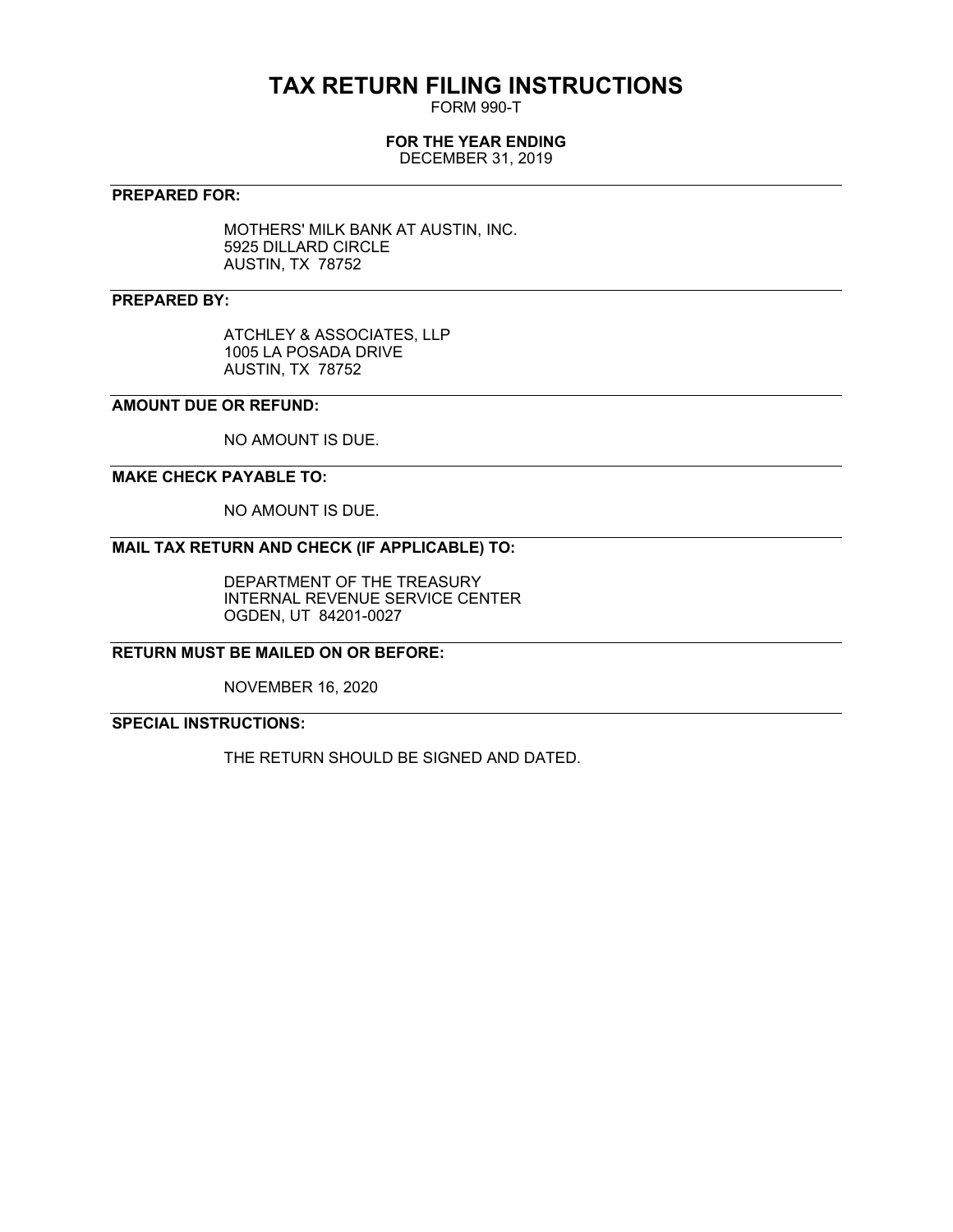|                                                                                                                 |       |                                                                                                                                                                                                                                      | EXTENDED TO NOVEMBER 16, 2020                                           |                |                          |                                                      |                 | OMB No. 1545-0047                                                          |
|-----------------------------------------------------------------------------------------------------------------|-------|--------------------------------------------------------------------------------------------------------------------------------------------------------------------------------------------------------------------------------------|-------------------------------------------------------------------------|----------------|--------------------------|------------------------------------------------------|-----------------|----------------------------------------------------------------------------|
| Form 990-T                                                                                                      |       | <b>Exempt Organization Business Income Tax Return</b>                                                                                                                                                                                | (and proxy tax under section 6033(e))                                   |                |                          |                                                      |                 |                                                                            |
|                                                                                                                 |       | For calendar year 2019 or other tax year beginning                                                                                                                                                                                   |                                                                         |                |                          |                                                      |                 |                                                                            |
|                                                                                                                 |       |                                                                                                                                                                                                                                      | Go to www.irs.gov/Form990T for instructions and the latest information. |                | and ending<br>and ending |                                                      |                 |                                                                            |
| Department of the Treasury<br>Internal Revenue Service                                                          |       | bo not enter SSN numbers on this form as it may be made public if your organization is a $501(c)(3)$ .                                                                                                                               |                                                                         |                |                          |                                                      |                 | Open to Public Inspection for<br>501(c)(3) Organizations Only              |
| Check box if<br>address changed                                                                                 |       | Name of organization ( $\Box$ Check box if name changed and see instructions.)                                                                                                                                                       |                                                                         |                |                          |                                                      |                 | Employer identification number<br>(Employees' trust, see<br>instructions.) |
| <b>B</b> Exempt under section                                                                                   | Print | MOTHERS' MILK BANK AT AUSTIN, INC.                                                                                                                                                                                                   |                                                                         |                |                          |                                                      |                 | 74-2883760                                                                 |
| $X \mid 501(c)$ (3)                                                                                             | 0ľ    | Number, street, and room or suite no. If a P.O. box, see instructions.                                                                                                                                                               |                                                                         |                |                          |                                                      |                 | F Unrelated business activity code<br>(See instructions.)                  |
| 220(e) <br>408(e)                                                                                               | Type  | 5925 DILLARD CIRCLE                                                                                                                                                                                                                  |                                                                         |                |                          |                                                      |                 |                                                                            |
| 530(a) <br>408A<br>529(a)                                                                                       |       | City or town, state or province, country, and ZIP or foreign postal code<br><b>AUSTIN, TX 78752</b>                                                                                                                                  |                                                                         |                |                          |                                                      | 531120          |                                                                            |
| C Book value of all assets<br>at end of year                                                                    |       | F Group exemption number (See instructions.)                                                                                                                                                                                         |                                                                         | ▶              |                          |                                                      |                 |                                                                            |
|                                                                                                                 |       | $10,879,504.$ G Check organization type $\triangleright$ $\boxed{\text{X}}$ 501(c) corporation                                                                                                                                       |                                                                         |                | $501(c)$ trust           | $401(a)$ trust                                       |                 | Other trust                                                                |
| <b>H</b> Enter the number of the organization's unrelated trades or businesses. $\triangleright$ $\blacksquare$ |       |                                                                                                                                                                                                                                      |                                                                         |                |                          | Describe the only (or first) unrelated               |                 |                                                                            |
|                                                                                                                 |       | trade or business here > BUILDING RENTAL                                                                                                                                                                                             |                                                                         |                |                          | . If only one, complete Parts I-V. If more than one, |                 |                                                                            |
|                                                                                                                 |       | describe the first in the blank space at the end of the previous sentence, complete Parts I and II, complete a Schedule M for each additional trade or                                                                               |                                                                         |                |                          |                                                      |                 |                                                                            |
| business, then complete Parts III-V.                                                                            |       |                                                                                                                                                                                                                                      |                                                                         |                |                          |                                                      |                 |                                                                            |
|                                                                                                                 |       |                                                                                                                                                                                                                                      |                                                                         |                |                          |                                                      | T Yes           | $\boxed{\text{X}}$ No                                                      |
| J The books are in care of $\blacktriangleright$ KIMBERLY K. UPDEGROVE                                          |       | If "Yes," enter the name and identifying number of the parent corporation. $\blacktriangleright$                                                                                                                                     |                                                                         |                |                          | Telephone number $\triangleright$ 512-494-0800       |                 |                                                                            |
| <b>Part I   Unrelated Trade or Business Income</b>                                                              |       |                                                                                                                                                                                                                                      |                                                                         |                | (A) Income               | (B) Expenses                                         |                 | $(C)$ Net                                                                  |
| 1a Gross receipts or sales                                                                                      |       |                                                                                                                                                                                                                                      |                                                                         |                |                          |                                                      |                 |                                                                            |
| Less returns and allowances<br>b                                                                                |       |                                                                                                                                                                                                                                      | $\vert$ c Balance $\vert$ $\vert$                                       | 1c             |                          |                                                      |                 |                                                                            |
| 2                                                                                                               |       |                                                                                                                                                                                                                                      |                                                                         | $\overline{2}$ |                          |                                                      |                 |                                                                            |
| 3                                                                                                               |       | Gross profit. Subtract line 2 from line 1c [11] [11] [12] [12] [13] [14] [15] [15] [15] [15] [15] [15] [15] [1                                                                                                                       |                                                                         | $\mathbf 3$    |                          |                                                      |                 |                                                                            |
| 4a                                                                                                              |       |                                                                                                                                                                                                                                      |                                                                         | 4a             |                          |                                                      |                 |                                                                            |
| b                                                                                                               |       | Net gain (loss) (Form 4797, Part II, line 17) (attach Form 4797)                                                                                                                                                                     |                                                                         | 4 <sub>b</sub> |                          |                                                      |                 |                                                                            |
| C                                                                                                               |       |                                                                                                                                                                                                                                      |                                                                         | 4c             |                          |                                                      |                 |                                                                            |
| 5                                                                                                               |       | Income (loss) from a partnership or an S corporation (attach statement)                                                                                                                                                              |                                                                         | 5              |                          |                                                      |                 |                                                                            |
| 6                                                                                                               |       |                                                                                                                                                                                                                                      |                                                                         | 6              |                          |                                                      |                 |                                                                            |
| 7                                                                                                               |       |                                                                                                                                                                                                                                      |                                                                         | $\overline{7}$ | 24,779.                  | 57,099.                                              |                 | $-32,320.$                                                                 |
| 8                                                                                                               |       | Interest, annuities, royalties, and rents from a controlled organization (Schedule F)                                                                                                                                                |                                                                         | 8              |                          |                                                      |                 |                                                                            |
| 9                                                                                                               |       | Investment income of a section 501(c)(7), (9), or (17) organization (Schedule G)                                                                                                                                                     |                                                                         | 9<br>10        |                          |                                                      |                 |                                                                            |
| 10<br>11                                                                                                        |       |                                                                                                                                                                                                                                      |                                                                         | 11             |                          |                                                      |                 |                                                                            |
| 12                                                                                                              |       |                                                                                                                                                                                                                                      |                                                                         | 12             |                          |                                                      |                 |                                                                            |
| 13                                                                                                              |       |                                                                                                                                                                                                                                      |                                                                         | 13             | 24,779.                  | 57,099.                                              |                 | $-32,320.$                                                                 |
| Part II                                                                                                         |       |                                                                                                                                                                                                                                      |                                                                         |                |                          |                                                      |                 |                                                                            |
|                                                                                                                 |       | (Deductions must be directly connected with the unrelated business income.)                                                                                                                                                          |                                                                         |                |                          |                                                      |                 |                                                                            |
| 14                                                                                                              |       | Compensation of officers, directors, and trustees (Schedule K) [11] [2010] Compensation of officers, directors, and trustees (Schedule K) [11] [2010] [2010] [2010] [2010] [2010] [2010] [2010] [2010] [2010] [2010] [2010] [2       |                                                                         |                |                          |                                                      | 14              |                                                                            |
| 15                                                                                                              |       | Salaries and wages information continuous contracts and wages in the salaries and wages incommutation of the salarities and wages in the salarities and wages in the salarities of the salarities of the salarities of the sal       |                                                                         |                |                          |                                                      | 15              |                                                                            |
| 16                                                                                                              |       | Repairs and maintenance <i>[1] [1] [1] [1] [1] [1] [1] [1] [1]</i> [1] <b>[1] [1] [1] [1] [1] [1] [1] [1] [1] [1] [1] [1] [1] [1] [1] [1] [1] [1] [1] [1] [1] [1] [1] [1] [1] [1]</b>                                                |                                                                         |                |                          |                                                      | 16              |                                                                            |
| 17                                                                                                              |       |                                                                                                                                                                                                                                      |                                                                         |                |                          |                                                      | 17              |                                                                            |
| 18                                                                                                              |       | Interest (attach schedule) (see instructions) www.communicalisations.communicalisations.communicalisations.com                                                                                                                       |                                                                         |                |                          |                                                      | 18              |                                                                            |
| 19                                                                                                              |       | Taxes and licenses <b>contractive and contract and contract and contract and contract and contract and contract and contract and contract and contract and contract and contract and contract and contract and contract and cont</b> |                                                                         |                |                          |                                                      | 19              |                                                                            |
| 20<br>21                                                                                                        |       |                                                                                                                                                                                                                                      |                                                                         |                |                          |                                                      | 21 <sub>b</sub> | $0$ .                                                                      |
| 22                                                                                                              |       |                                                                                                                                                                                                                                      |                                                                         |                |                          |                                                      | 22              |                                                                            |
| 23                                                                                                              |       | Contributions to deferred compensation plans [11] manufactured contributions to deferred compensation plans [11] manufactured compensation plans [11] manufactured compensation plans [11] manufactured contributions to defer       |                                                                         |                |                          |                                                      | 23              |                                                                            |
| 24                                                                                                              |       | Employee benefit programs in the continuum contract of the contract of the contract of the contract of the contract of the contract of the contract of the contract of the contract of the contract of the contract of the con       |                                                                         |                |                          |                                                      | 24              |                                                                            |
| 25                                                                                                              |       |                                                                                                                                                                                                                                      |                                                                         |                |                          |                                                      | 25              |                                                                            |
| 26                                                                                                              |       |                                                                                                                                                                                                                                      |                                                                         |                |                          |                                                      | 26              |                                                                            |
| 27                                                                                                              |       | Other deductions (attach schedule) www.communications.communications.communications.communications.communications.com                                                                                                                |                                                                         |                |                          |                                                      | 27              |                                                                            |
| 28                                                                                                              |       |                                                                                                                                                                                                                                      |                                                                         |                |                          |                                                      | 28              | $0$ .                                                                      |
| 29                                                                                                              |       |                                                                                                                                                                                                                                      |                                                                         |                |                          |                                                      | 29              | $-32,320.$                                                                 |
| 30                                                                                                              |       | Deduction for net operating loss arising in tax years beginning on or after January 1, 2018                                                                                                                                          |                                                                         |                |                          |                                                      |                 |                                                                            |
|                                                                                                                 |       | (see instructions) www.communications.com/inductions.com/inductions.com/inductions.com/inductions.com/inductions.com/inductions.com/inductions.com/inductions.com/inductions.com/inductions.com/inductions.com/inductions.com/       |                                                                         |                |                          |                                                      | 30              | $0$ .                                                                      |
| 31                                                                                                              |       | Unrelated business taxable income. Subtract line 30 from line 29 [11] manufacture incommunications and the Uni                                                                                                                       |                                                                         |                |                          |                                                      | 31              | $-32,320.$                                                                 |
| 923701 01-27-20 LHA For Paperwork Reduction Act Notice, see instructions.                                       |       |                                                                                                                                                                                                                                      |                                                                         |                |                          |                                                      |                 | Form 990-T (2019)                                                          |

42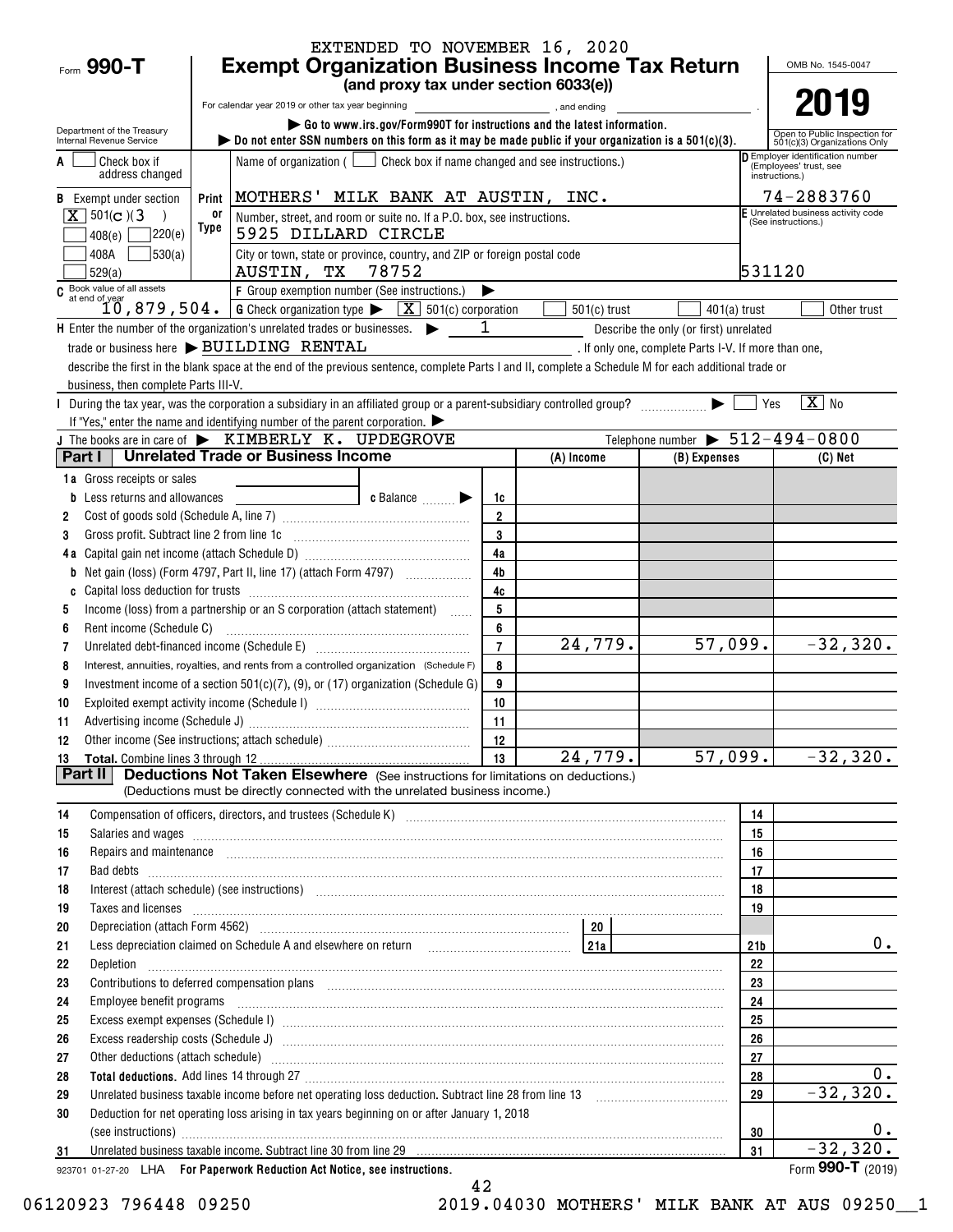### Form 990-T(2019) **MUTHERS MILIK BANK AT AUSTIN, INC.** / 4-Z 8 8 3 / 6 U Page MOTHERS' MILK BANK AT AUSTIN, INC.

| Part III        |                 | <b>Total Unrelated Business Taxable Income</b>                                                                                                                                                                                                                      |                             |           |               |            |                                               |
|-----------------|-----------------|---------------------------------------------------------------------------------------------------------------------------------------------------------------------------------------------------------------------------------------------------------------------|-----------------------------|-----------|---------------|------------|-----------------------------------------------|
| 32              |                 |                                                                                                                                                                                                                                                                     |                             |           |               | 32         | $-32,320.$                                    |
| 33              |                 | Amounts paid for disallowed fringes                                                                                                                                                                                                                                 |                             |           |               | 33         |                                               |
| 34              |                 | Charitable contributions (see instructions for limitation rules) [11] manufacture in the contributions (see instructions for limitation rules) [11] manufacture in the contributions (see instructions for limitation rules) [                                      |                             |           |               | 34         | 0.                                            |
| 35              |                 | Total unrelated business taxable income before pre-2018 NOLs and specific deduction. Subtract line 34 from the sum of lines 32 and 33                                                                                                                               |                             |           |               | 35         | $-32,320.$                                    |
| 36              |                 |                                                                                                                                                                                                                                                                     |                             |           |               | 36         |                                               |
| 37              |                 |                                                                                                                                                                                                                                                                     |                             |           |               | 37         | $-32,320.$                                    |
| 38              |                 |                                                                                                                                                                                                                                                                     |                             |           |               | 38         | 1,000.                                        |
| 39              |                 | Unrelated business taxable income. Subtract line 38 from line 37. If line 38 is greater than line 37,                                                                                                                                                               |                             |           |               |            |                                               |
|                 |                 | enter the smaller of zero or line 37                                                                                                                                                                                                                                |                             |           |               | 39         | $-32,320.$                                    |
|                 |                 | <b>Part IV   Tax Computation</b>                                                                                                                                                                                                                                    |                             |           |               |            |                                               |
| 40              |                 |                                                                                                                                                                                                                                                                     |                             |           | ▶             | 40         | 0.                                            |
| 41              |                 | Trusts Taxable at Trust Rates. See instructions for tax computation. Income tax on the amount on line 39 from:                                                                                                                                                      |                             |           |               |            |                                               |
|                 |                 | Tax rate schedule or                                                                                                                                                                                                                                                |                             |           |               | 41         |                                               |
| 42              |                 | Proxy tax. See instructions <i>machines and contained a contained a contained a contained a contained a contained a</i>                                                                                                                                             |                             |           |               | 42         |                                               |
| 43              |                 | Alternative minimum tax (trusts only) manufactured and an according term of the state of the state of the state of the state of the state of the state of the state of the state of the state of the state of the state of the                                      |                             |           |               | 43         |                                               |
| 44              |                 | Tax on Noncompliant Facility Income. See instructions [1001] [1001] [1001] [1001] [1001] [1001] [1001] [1001] [1001] [1001] [1001] [1001] [1001] [1001] [1001] [1001] [1001] [1001] [1001] [1001] [1001] [1001] [1001] [1001]                                       |                             |           |               | 44         |                                               |
| 45              |                 |                                                                                                                                                                                                                                                                     |                             |           |               | 45         | $0$ .                                         |
| Part V          |                 | <b>Tax and Payments</b>                                                                                                                                                                                                                                             |                             |           |               |            |                                               |
|                 |                 | 46a Foreign tax credit (corporations attach Form 1118; trusts attach Form 1116) [                                                                                                                                                                                   |                             | 46a       |               |            |                                               |
|                 |                 |                                                                                                                                                                                                                                                                     |                             | 46b       |               |            |                                               |
|                 |                 | General business credit. Attach Form 3800                                                                                                                                                                                                                           |                             | 46c       |               |            |                                               |
| C               |                 |                                                                                                                                                                                                                                                                     |                             |           |               |            |                                               |
| d               |                 |                                                                                                                                                                                                                                                                     |                             |           |               |            |                                               |
|                 |                 |                                                                                                                                                                                                                                                                     |                             |           |               | 46e        | 0.                                            |
| 47              |                 | Subtract line 46e from line 45 <b>manual construction</b> 45                                                                                                                                                                                                        |                             |           |               | 47         |                                               |
| 48              |                 | Other taxes. Check if from: Form 4255 Form 8611 Form 8697 Steve 866 Other (attach schedule)                                                                                                                                                                         |                             |           |               | 48         |                                               |
| 49              |                 |                                                                                                                                                                                                                                                                     |                             |           |               | 49         | 0.<br>0.                                      |
| 50              |                 |                                                                                                                                                                                                                                                                     |                             |           |               | 50         |                                               |
|                 |                 |                                                                                                                                                                                                                                                                     |                             | 51a       |               |            |                                               |
|                 |                 |                                                                                                                                                                                                                                                                     |                             | 51b       |               |            |                                               |
|                 |                 |                                                                                                                                                                                                                                                                     |                             | 51c       |               |            |                                               |
|                 |                 | d Foreign organizations: Tax paid or withheld at source (see instructions) [                                                                                                                                                                                        |                             | 51d       |               |            |                                               |
|                 |                 | e Backup withholding (see instructions) [11] [12] manufacture materials and the Backup withholding (see instructions)                                                                                                                                               |                             | 51e       |               |            |                                               |
|                 |                 |                                                                                                                                                                                                                                                                     |                             | 51f       |               |            |                                               |
|                 |                 | <b>g</b> Other credits, adjustments, and payments: <u>[16]</u> Form 2439 [16] CHERRY CHERRY ASSEMBLE                                                                                                                                                                |                             |           |               |            |                                               |
|                 |                 | Form 4136<br>$\perp$                                                                                                                                                                                                                                                | Total $\blacktriangleright$ | 51a       |               |            |                                               |
| 52              |                 |                                                                                                                                                                                                                                                                     |                             |           |               | 52         |                                               |
| 53              |                 | Estimated tax penalty (see instructions). Check if Form 2220 is attached $\blacktriangleright$                                                                                                                                                                      |                             |           |               | 53         |                                               |
| 54              |                 | Tax due. If line 52 is less than the total of lines 49, 50, and 53, enter amount owed                                                                                                                                                                               |                             |           |               | 54         |                                               |
| 55              |                 |                                                                                                                                                                                                                                                                     |                             |           |               | 55         |                                               |
| 56              |                 | Enter the amount of line 55 you want: Credited to 2020 estimated tax                                                                                                                                                                                                |                             |           | Refunded      | 56         |                                               |
| <b>Part VI</b>  |                 | <b>Statements Regarding Certain Activities and Other Information</b> (see instructions)                                                                                                                                                                             |                             |           |               |            |                                               |
| 57              |                 | At any time during the 2019 calendar year, did the organization have an interest in or a signature or other authority                                                                                                                                               |                             |           |               |            | No<br>Yes                                     |
|                 |                 | over a financial account (bank, securities, or other) in a foreign country? If "Yes," the organization may have to file                                                                                                                                             |                             |           |               |            |                                               |
|                 |                 | FinCEN Form 114, Report of Foreign Bank and Financial Accounts. If "Yes," enter the name of the foreign country                                                                                                                                                     |                             |           |               |            |                                               |
|                 | here            |                                                                                                                                                                                                                                                                     |                             |           |               |            | х                                             |
| 58              |                 | During the tax year, did the organization receive a distribution from, or was it the grantor of, or transferor to, a foreign trust?                                                                                                                                 |                             |           |               |            | $\mathbf X$                                   |
|                 |                 | If "Yes," see instructions for other forms the organization may have to file.                                                                                                                                                                                       |                             |           |               |            |                                               |
| 59              |                 | Enter the amount of tax-exempt interest received or accrued during the tax year<br>Under penalties of perjury, I declare that I have examined this return, including accompanying schedules and statements, and to the best of my knowledge and belief, it is true, | ► \$                        |           |               |            |                                               |
| Sign            |                 | correct, and complete. Declaration of preparer (other than taxpayer) is based on all information of which preparer has any knowledge.                                                                                                                               |                             |           |               |            |                                               |
| <b>Here</b>     |                 |                                                                                                                                                                                                                                                                     |                             |           |               |            | May the IRS discuss this return with          |
|                 |                 | Signature of officer                                                                                                                                                                                                                                                | <b>EXECUTIVE</b><br>Date    |           | DIRECTOR      |            | the preparer shown below (see                 |
|                 |                 |                                                                                                                                                                                                                                                                     |                             |           |               |            | instructions)? $\boxed{\mathbf{X}}$ Yes<br>No |
|                 |                 | Print/Type preparer's name                                                                                                                                                                                                                                          | Preparer's signature        | Date      | Check         | PTIN<br>if |                                               |
| Paid            |                 |                                                                                                                                                                                                                                                                     |                             |           | self-employed |            |                                               |
|                 | Preparer        | <b>RENAE DUNCAN</b>                                                                                                                                                                                                                                                 | CPA<br>luae                 | 9/23/2020 |               |            | P01257722                                     |
|                 | <b>Use Only</b> | Firm's name > ATCHLEY & ASSOCIATES,                                                                                                                                                                                                                                 | LLP                         |           | Firm's EIN    |            | $74 - 2920819$                                |
|                 |                 | 1005 LA POSADA DRIVE                                                                                                                                                                                                                                                |                             |           |               |            |                                               |
|                 |                 | $\blacktriangleright$ AUSTIN,<br>Firm's address                                                                                                                                                                                                                     | TX 78752                    |           | Phone no.     |            | $(512)346 - 2086$                             |
| 923711 01-27-20 |                 |                                                                                                                                                                                                                                                                     |                             |           |               |            | Form 990-T (2019)                             |
|                 |                 |                                                                                                                                                                                                                                                                     | 43                          |           |               |            |                                               |

06120923 796448 09250 2019.04030 MOTHERS' MILK BANK AT AUS 09250\_\_1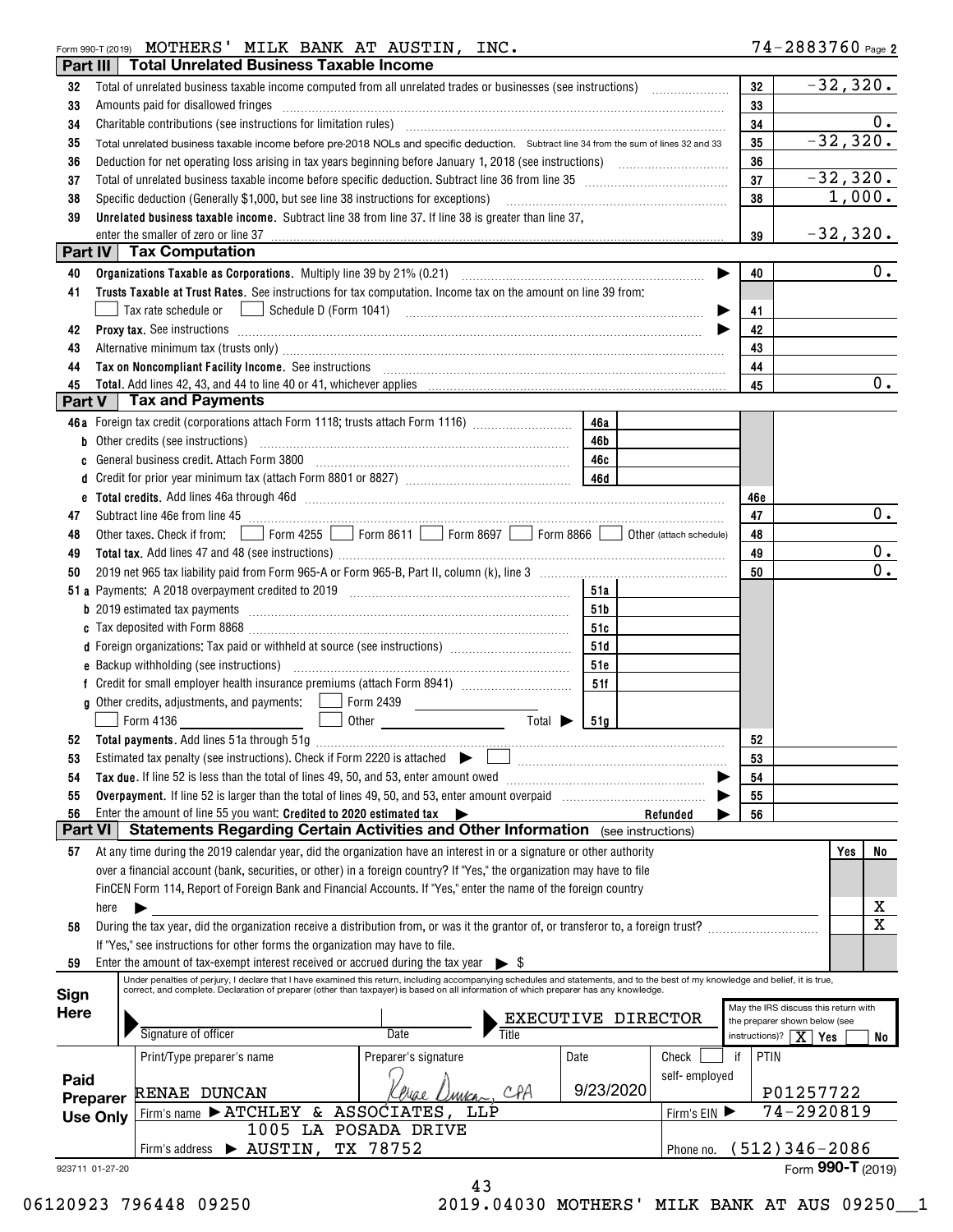| Inventory at beginning of year         |    | 6 Inventory at end of year                         | 6 |     |    |
|----------------------------------------|----|----------------------------------------------------|---|-----|----|
| 2<br>Purchases                         |    | <b>Cost of goods sold.</b> Subtract line 6         |   |     |    |
| 3                                      |    | from line 5. Enter here and in Part I,             |   |     |    |
| 4a Additional section 263A costs       |    |                                                    |   |     |    |
|                                        | 4a | 8 Do the rules of section 263A (with respect to    |   | Yes | No |
| <b>b</b> Other costs (attach schedule) | 4b | property produced or acquired for resale) apply to |   |     |    |
| 5 Total. Add lines 1 through 4b        |    |                                                    |   |     |    |

### 1. Description of property

| (1)                                                                                                                                                                                                                        |                |                                    |                                                                                                                                                     |                                                        |                                                                                                  |                                                          |  |  |
|----------------------------------------------------------------------------------------------------------------------------------------------------------------------------------------------------------------------------|----------------|------------------------------------|-----------------------------------------------------------------------------------------------------------------------------------------------------|--------------------------------------------------------|--------------------------------------------------------------------------------------------------|----------------------------------------------------------|--|--|
| (2)                                                                                                                                                                                                                        |                |                                    |                                                                                                                                                     |                                                        |                                                                                                  |                                                          |  |  |
| (3)                                                                                                                                                                                                                        |                |                                    |                                                                                                                                                     |                                                        |                                                                                                  |                                                          |  |  |
| (4)                                                                                                                                                                                                                        |                |                                    |                                                                                                                                                     |                                                        |                                                                                                  |                                                          |  |  |
|                                                                                                                                                                                                                            | 2.             | Rent received or accrued           |                                                                                                                                                     |                                                        |                                                                                                  |                                                          |  |  |
| (a) From personal property (if the percentage of<br>rent for personal property is more than<br>10% but not more than 50%)                                                                                                  |                |                                    | (b) From real and personal property (if the percentage<br>of rent for personal property exceeds 50% or if<br>the rent is based on profit or income) |                                                        | 3(a) Deductions directly connected with the income in<br>columns 2(a) and 2(b) (attach schedule) |                                                          |  |  |
| (1)                                                                                                                                                                                                                        |                |                                    |                                                                                                                                                     |                                                        |                                                                                                  |                                                          |  |  |
| (2)                                                                                                                                                                                                                        |                |                                    |                                                                                                                                                     |                                                        |                                                                                                  |                                                          |  |  |
| (3)                                                                                                                                                                                                                        |                |                                    |                                                                                                                                                     |                                                        |                                                                                                  |                                                          |  |  |
| (4)                                                                                                                                                                                                                        |                |                                    |                                                                                                                                                     |                                                        |                                                                                                  |                                                          |  |  |
| Total                                                                                                                                                                                                                      | $\mathbf{0}$ . | Total                              |                                                                                                                                                     | 0.                                                     |                                                                                                  |                                                          |  |  |
| (c) Total income. Add totals of columns 2(a) and 2(b). Enter<br>here and on page 1, Part I, line 6, column (A)                                                                                                             |                |                                    |                                                                                                                                                     | 0.                                                     | (b) Total deductions.<br>Enter here and on page 1,<br>Part I, line 6, column (B)                 | 0.                                                       |  |  |
| <b>Schedule E - Unrelated Debt-Financed Income</b>                                                                                                                                                                         |                |                                    | (see instructions)                                                                                                                                  |                                                        |                                                                                                  |                                                          |  |  |
|                                                                                                                                                                                                                            |                |                                    | 2. Gross income from                                                                                                                                |                                                        | 3. Deductions directly connected with or allocable<br>to debt-financed property                  |                                                          |  |  |
| 1. Description of debt-financed property                                                                                                                                                                                   |                |                                    | or allocable to debt-<br>financed property                                                                                                          |                                                        | (a) Straight line depreciation<br>(attach schedule)                                              | $(b)$ Other deductions<br>(attach schedule)              |  |  |
|                                                                                                                                                                                                                            |                |                                    |                                                                                                                                                     |                                                        | <b>STATEMENT</b>                                                                                 | <b>STATEMENT</b>                                         |  |  |
| (1) DILLARD CIRCLE                                                                                                                                                                                                         |                |                                    | 66,522.                                                                                                                                             |                                                        | $\overline{51,385}$ .                                                                            | 101,900.                                                 |  |  |
| (2)                                                                                                                                                                                                                        |                |                                    |                                                                                                                                                     |                                                        |                                                                                                  |                                                          |  |  |
| (3)                                                                                                                                                                                                                        |                |                                    |                                                                                                                                                     |                                                        |                                                                                                  |                                                          |  |  |
| (4)                                                                                                                                                                                                                        |                |                                    |                                                                                                                                                     |                                                        |                                                                                                  |                                                          |  |  |
| 4. Amount of average acquisition<br>5 Average adjusted basis<br>debt on or allocable to debt-financed<br>of or allocable to<br>property (attach schedule)<br>debt-financed property<br>STATEMENT<br><b>STATEMENT</b><br>-3 |                | 6. Column 4 divided<br>by column 5 |                                                                                                                                                     | 7. Gross income<br>reportable (column<br>2 x column 6) | 8. Allocable deductions<br>(column 6 x total of columns<br>$3(a)$ and $3(b)$ )                   |                                                          |  |  |
| 2,369,114.<br>(1)                                                                                                                                                                                                          |                | 6, 359, 582.                       | 37.25%                                                                                                                                              |                                                        | 24,779.                                                                                          | 57,099.                                                  |  |  |
| (2)                                                                                                                                                                                                                        |                |                                    | $\frac{0}{0}$                                                                                                                                       |                                                        |                                                                                                  |                                                          |  |  |
| (3)                                                                                                                                                                                                                        |                |                                    | $\frac{0}{0}$                                                                                                                                       |                                                        |                                                                                                  |                                                          |  |  |
| (4)                                                                                                                                                                                                                        |                |                                    | $\frac{0}{0}$                                                                                                                                       |                                                        |                                                                                                  |                                                          |  |  |
|                                                                                                                                                                                                                            |                |                                    |                                                                                                                                                     |                                                        | Enter here and on page 1,<br>Part I, line 7, column (A).                                         | Enter here and on page 1,<br>Part I, line 7, column (B). |  |  |
| Totals                                                                                                                                                                                                                     |                |                                    |                                                                                                                                                     |                                                        | 24,779.                                                                                          | 57,099.                                                  |  |  |
| Total dividends-received deductions included in column 8                                                                                                                                                                   |                |                                    |                                                                                                                                                     |                                                        |                                                                                                  |                                                          |  |  |
|                                                                                                                                                                                                                            |                |                                    |                                                                                                                                                     |                                                        |                                                                                                  |                                                          |  |  |

**990-T**  Form (2019)

923721 01-27-20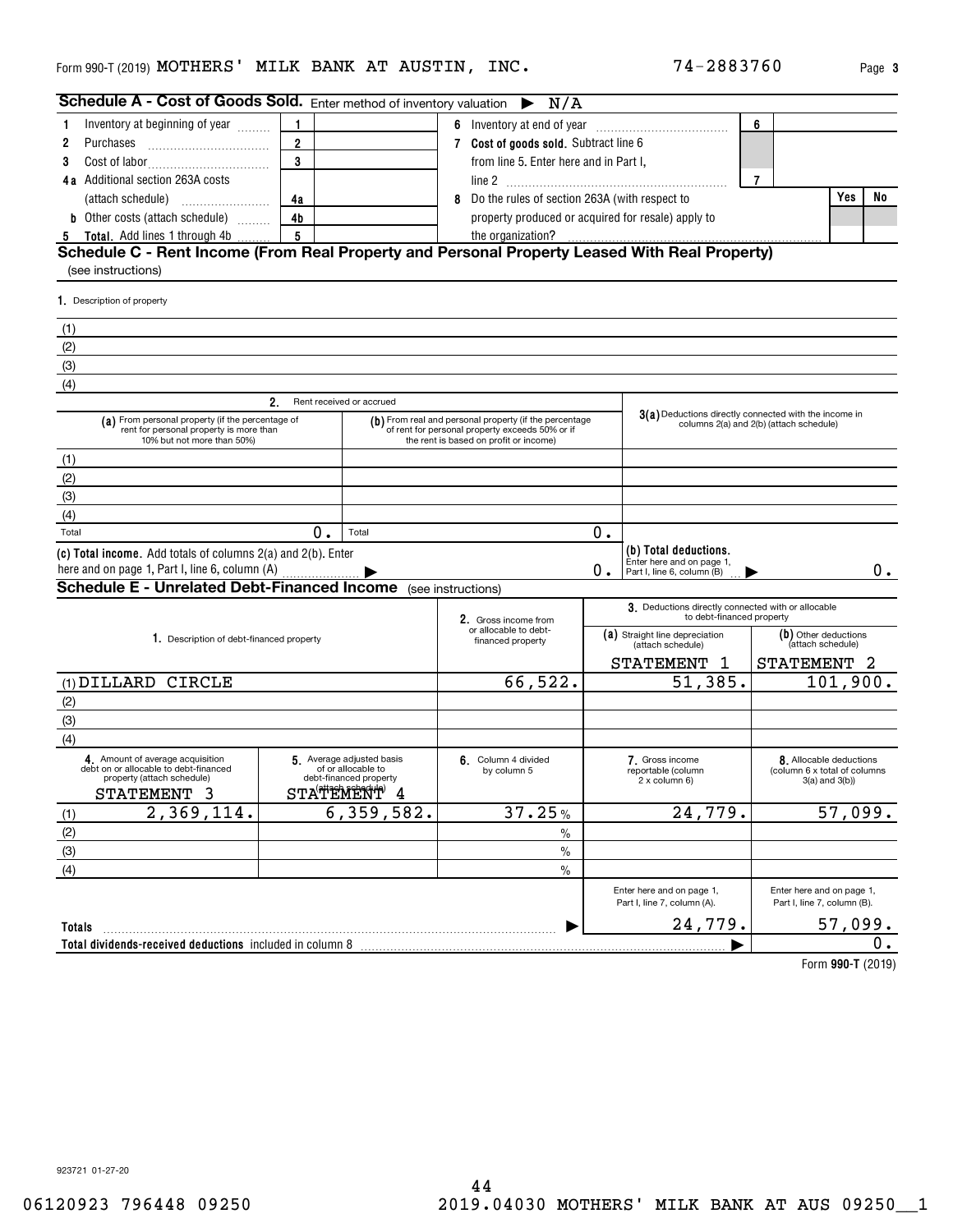| Form 990-T (2019) MOTHERS' MILK BANK AT AUSTIN, INC.                                 |                          |                                                                    |                                                      |                                                                                         |                                                                                                                                       |                                                   |                                                                                            |                                                                                           | 74-2883760                                                    |                                                                                              | Page 4                                                                            |  |
|--------------------------------------------------------------------------------------|--------------------------|--------------------------------------------------------------------|------------------------------------------------------|-----------------------------------------------------------------------------------------|---------------------------------------------------------------------------------------------------------------------------------------|---------------------------------------------------|--------------------------------------------------------------------------------------------|-------------------------------------------------------------------------------------------|---------------------------------------------------------------|----------------------------------------------------------------------------------------------|-----------------------------------------------------------------------------------|--|
| Schedule F - Interest, Annuities, Royalties, and Rents From Controlled Organizations |                          |                                                                    |                                                      |                                                                                         |                                                                                                                                       |                                                   |                                                                                            |                                                                                           |                                                               | (see instructions)                                                                           |                                                                                   |  |
|                                                                                      |                          |                                                                    |                                                      |                                                                                         | <b>Exempt Controlled Organizations</b>                                                                                                |                                                   |                                                                                            |                                                                                           |                                                               |                                                                                              |                                                                                   |  |
| 2. Employer<br>1. Name of controlled organization<br>identification<br>number        |                          |                                                                    | 3. Net unrelated income<br>(loss) (see instructions) |                                                                                         |                                                                                                                                       | 4. Total of specified<br>payments made            |                                                                                            | 5. Part of column 4 that is<br>included in the controlling<br>organization's gross income |                                                               | 6. Deductions directly<br>connected with income<br>in column 5                               |                                                                                   |  |
|                                                                                      |                          |                                                                    |                                                      |                                                                                         |                                                                                                                                       |                                                   |                                                                                            |                                                                                           |                                                               |                                                                                              |                                                                                   |  |
| (1)                                                                                  |                          |                                                                    |                                                      |                                                                                         |                                                                                                                                       |                                                   |                                                                                            |                                                                                           |                                                               |                                                                                              |                                                                                   |  |
| (2)                                                                                  |                          |                                                                    |                                                      |                                                                                         |                                                                                                                                       |                                                   |                                                                                            |                                                                                           |                                                               |                                                                                              |                                                                                   |  |
| (3)                                                                                  |                          |                                                                    |                                                      |                                                                                         |                                                                                                                                       |                                                   |                                                                                            |                                                                                           |                                                               |                                                                                              |                                                                                   |  |
| (4)                                                                                  |                          |                                                                    |                                                      |                                                                                         |                                                                                                                                       |                                                   |                                                                                            |                                                                                           |                                                               |                                                                                              |                                                                                   |  |
| Nonexempt Controlled Organizations                                                   |                          |                                                                    |                                                      |                                                                                         |                                                                                                                                       |                                                   |                                                                                            |                                                                                           |                                                               |                                                                                              |                                                                                   |  |
| 7. Taxable Income                                                                    |                          | 8. Net unrelated income (loss)<br>(see instructions)               |                                                      |                                                                                         | 9. Total of specified payments<br>made                                                                                                |                                                   | 10. Part of column 9 that is included<br>in the controlling organization's<br>gross income |                                                                                           | 11. Deductions directly connected<br>with income in column 10 |                                                                                              |                                                                                   |  |
| (1)                                                                                  |                          |                                                                    |                                                      |                                                                                         |                                                                                                                                       |                                                   |                                                                                            |                                                                                           |                                                               |                                                                                              |                                                                                   |  |
| (2)                                                                                  |                          |                                                                    |                                                      |                                                                                         |                                                                                                                                       |                                                   |                                                                                            |                                                                                           |                                                               |                                                                                              |                                                                                   |  |
|                                                                                      |                          |                                                                    |                                                      |                                                                                         |                                                                                                                                       |                                                   |                                                                                            |                                                                                           |                                                               |                                                                                              |                                                                                   |  |
| (3)                                                                                  |                          |                                                                    |                                                      |                                                                                         |                                                                                                                                       |                                                   |                                                                                            |                                                                                           |                                                               |                                                                                              |                                                                                   |  |
| (4)                                                                                  |                          |                                                                    |                                                      |                                                                                         |                                                                                                                                       |                                                   |                                                                                            |                                                                                           |                                                               |                                                                                              |                                                                                   |  |
|                                                                                      |                          |                                                                    |                                                      |                                                                                         |                                                                                                                                       |                                                   | Add columns 5 and 10.<br>Enter here and on page 1, Part I,                                 | line 8, column (A).                                                                       |                                                               |                                                                                              | Add columns 6 and 11.<br>Enter here and on page 1, Part I,<br>line 8, column (B). |  |
| Totals                                                                               |                          |                                                                    |                                                      |                                                                                         |                                                                                                                                       |                                                   |                                                                                            |                                                                                           | Ο.                                                            |                                                                                              | 0.                                                                                |  |
| Schedule G - Investment Income of a Section 501(c)(7), (9), or (17) Organization     |                          |                                                                    |                                                      |                                                                                         |                                                                                                                                       |                                                   |                                                                                            |                                                                                           |                                                               |                                                                                              |                                                                                   |  |
|                                                                                      | (see instructions)       |                                                                    |                                                      |                                                                                         |                                                                                                                                       |                                                   |                                                                                            |                                                                                           |                                                               |                                                                                              |                                                                                   |  |
|                                                                                      |                          |                                                                    |                                                      |                                                                                         |                                                                                                                                       |                                                   |                                                                                            |                                                                                           |                                                               |                                                                                              |                                                                                   |  |
|                                                                                      | 1. Description of income |                                                                    |                                                      |                                                                                         | 2. Amount of income                                                                                                                   |                                                   | 3. Deductions<br>directly connected                                                        |                                                                                           | 4. Set-asides<br>(attach schedule)                            |                                                                                              | 5. Total deductions<br>and set-asides                                             |  |
|                                                                                      |                          |                                                                    |                                                      |                                                                                         |                                                                                                                                       |                                                   | (attach schedule)                                                                          |                                                                                           |                                                               |                                                                                              | (col. 3 plus col. 4)                                                              |  |
| (1)                                                                                  |                          |                                                                    |                                                      |                                                                                         |                                                                                                                                       |                                                   |                                                                                            |                                                                                           |                                                               |                                                                                              |                                                                                   |  |
| (2)                                                                                  |                          |                                                                    |                                                      |                                                                                         |                                                                                                                                       |                                                   |                                                                                            |                                                                                           |                                                               |                                                                                              |                                                                                   |  |
| (3)                                                                                  |                          |                                                                    |                                                      |                                                                                         |                                                                                                                                       |                                                   |                                                                                            |                                                                                           |                                                               |                                                                                              |                                                                                   |  |
| (4)                                                                                  |                          |                                                                    |                                                      |                                                                                         |                                                                                                                                       |                                                   |                                                                                            |                                                                                           |                                                               |                                                                                              |                                                                                   |  |
|                                                                                      |                          |                                                                    |                                                      |                                                                                         | Enter here and on page 1,<br>Part I, line 9, column (A).                                                                              |                                                   |                                                                                            |                                                                                           |                                                               |                                                                                              | Enter here and on page 1,<br>Part I, line 9, column (B).                          |  |
| Totals                                                                               |                          |                                                                    |                                                      |                                                                                         |                                                                                                                                       | 0.                                                |                                                                                            |                                                                                           |                                                               |                                                                                              | 0.                                                                                |  |
| Schedule I - Exploited Exempt Activity Income, Other Than Advertising Income         |                          |                                                                    |                                                      |                                                                                         |                                                                                                                                       |                                                   |                                                                                            |                                                                                           |                                                               |                                                                                              |                                                                                   |  |
|                                                                                      |                          |                                                                    |                                                      |                                                                                         |                                                                                                                                       |                                                   |                                                                                            |                                                                                           |                                                               |                                                                                              |                                                                                   |  |
| (see instructions)                                                                   |                          |                                                                    |                                                      |                                                                                         |                                                                                                                                       |                                                   |                                                                                            |                                                                                           |                                                               |                                                                                              |                                                                                   |  |
| 1. Description of<br>exploited activity                                              |                          | 2. Gross<br>unrelated business<br>income from<br>trade or business |                                                      | 3. Expenses<br>directly connected<br>with production<br>of unrelated<br>business income | 4. Net income (loss)<br>from unrelated trade or<br>business (column 2<br>minus column 3). If a<br>gain, compute cols. 5<br>through 7. |                                                   | 5. Gross income<br>from activity that<br>is not unrelated<br>business income               | 6. Expenses<br>attributable to<br>column 5                                                |                                                               | 7. Excess exempt<br>expenses (column<br>6 minus column 5,<br>but not more than<br>column 4). |                                                                                   |  |
| (1)                                                                                  |                          |                                                                    |                                                      |                                                                                         |                                                                                                                                       |                                                   |                                                                                            |                                                                                           |                                                               |                                                                                              |                                                                                   |  |
| (2)                                                                                  |                          |                                                                    |                                                      |                                                                                         |                                                                                                                                       |                                                   |                                                                                            |                                                                                           |                                                               |                                                                                              |                                                                                   |  |
| (3)                                                                                  |                          |                                                                    |                                                      |                                                                                         |                                                                                                                                       |                                                   |                                                                                            |                                                                                           |                                                               |                                                                                              |                                                                                   |  |
|                                                                                      |                          |                                                                    |                                                      |                                                                                         |                                                                                                                                       |                                                   |                                                                                            |                                                                                           |                                                               |                                                                                              |                                                                                   |  |
| (4)                                                                                  |                          | Enter here and on                                                  |                                                      | Enter here and on                                                                       |                                                                                                                                       |                                                   |                                                                                            |                                                                                           |                                                               |                                                                                              | Enter here and                                                                    |  |
|                                                                                      |                          | page 1, Part I,<br>line 10, col. (A).                              |                                                      | page 1, Part I,<br>line 10, col. (B).                                                   |                                                                                                                                       |                                                   |                                                                                            |                                                                                           |                                                               |                                                                                              | on page 1,<br>Part II, line 25.                                                   |  |
| <b>Totals</b><br>▶                                                                   |                          | 0.                                                                 |                                                      | 0.                                                                                      |                                                                                                                                       |                                                   |                                                                                            |                                                                                           |                                                               |                                                                                              | $0$ .                                                                             |  |
| <b>Schedule J - Advertising Income</b>                                               |                          |                                                                    | (see instructions)                                   |                                                                                         |                                                                                                                                       |                                                   |                                                                                            |                                                                                           |                                                               |                                                                                              |                                                                                   |  |
| Income From Periodicals Reported on a Consolidated Basis<br>Part I                   |                          |                                                                    |                                                      |                                                                                         |                                                                                                                                       |                                                   |                                                                                            |                                                                                           |                                                               |                                                                                              |                                                                                   |  |
| 1. Name of periodical                                                                |                          | 2. Gross<br>advertising                                            |                                                      | 3. Direct                                                                               |                                                                                                                                       | 4. Advertising gain<br>or (loss) (col. 2 minus    | 5. Circulation                                                                             |                                                                                           | 6. Readership                                                 |                                                                                              | 7. Excess readership<br>costs (column 6 minus                                     |  |
|                                                                                      |                          | income                                                             |                                                      | advertising costs                                                                       |                                                                                                                                       | col. 3). If a gain, compute<br>cols. 5 through 7. | income                                                                                     |                                                                                           | costs                                                         |                                                                                              | column 5, but not more<br>than column 4).                                         |  |
|                                                                                      |                          |                                                                    |                                                      |                                                                                         |                                                                                                                                       |                                                   |                                                                                            |                                                                                           |                                                               |                                                                                              |                                                                                   |  |
| (1)                                                                                  |                          |                                                                    |                                                      |                                                                                         |                                                                                                                                       |                                                   |                                                                                            |                                                                                           |                                                               |                                                                                              |                                                                                   |  |
| (2)                                                                                  |                          |                                                                    |                                                      |                                                                                         |                                                                                                                                       |                                                   |                                                                                            |                                                                                           |                                                               |                                                                                              |                                                                                   |  |

Form (2019) **990-T** 0. 0. 0. 0. 0. 0.

923731 01-27-20

(3) (4)

**Totals** (carry to Part II, line (5))

 $\blacktriangleright$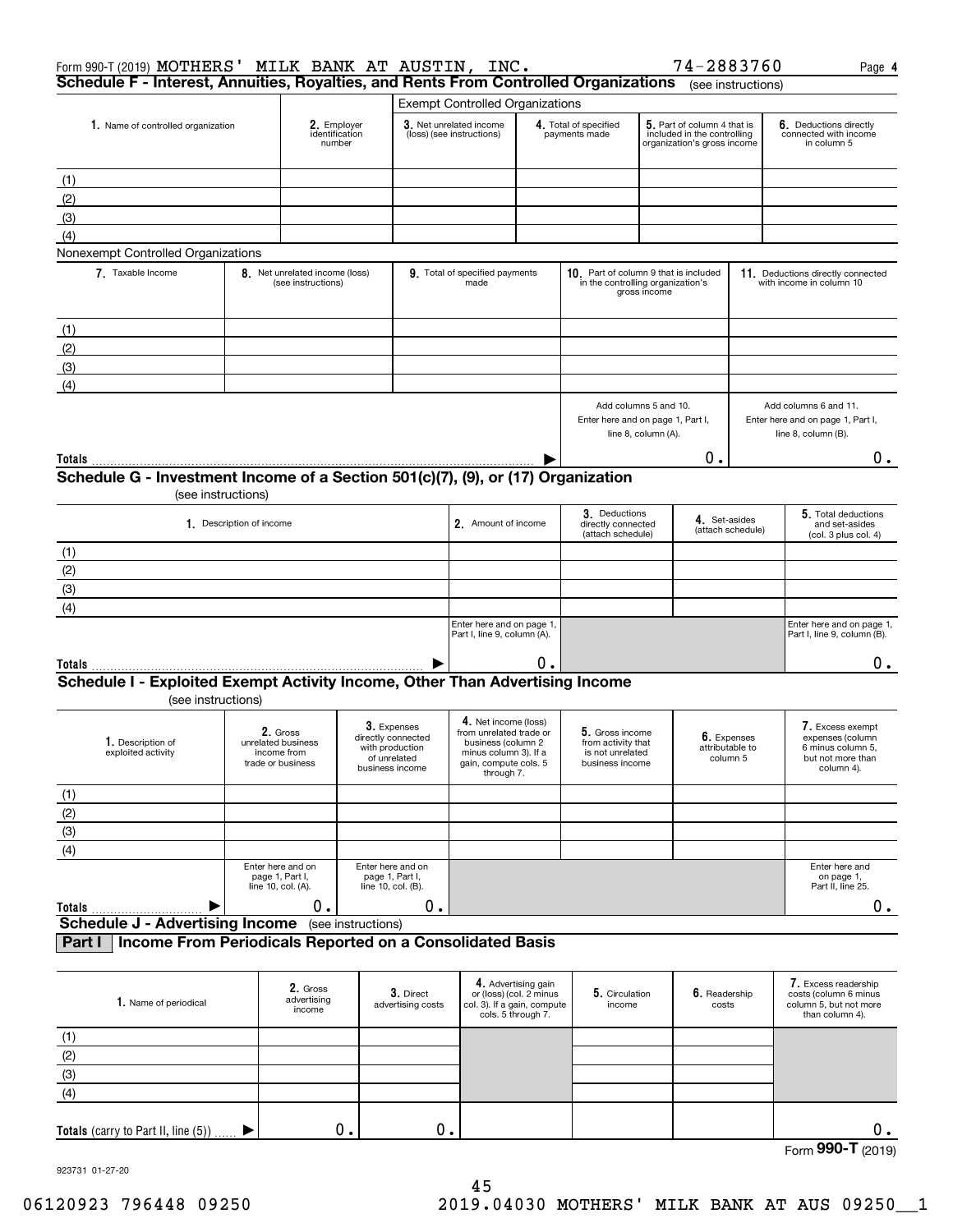## Form 990-T (2019) <code>MOTHERS' MILK BANK AT AUSTIN, INC.</code>  $74-2883760$  Page

 $\blacktriangleright$ 

Part II | Income From Periodicals Reported on a Separate Basis (For each periodical listed in Part II, fill in columns 2 through 7 on a line-by-line basis.)

**Total.**  Enter here and on page 1, Part II, line 14

**Z.** Gross<br>advertising income 3. Direct advertising costs **2.** Gross **2. 3.** Direct **4.** Advertising gain **5.** Circulation **6.** Readership **7. 3.** Direct or (loss) (col. 2 minus **5.** Circulation **6.** Readership cos col. 3). If a gain, compute cols. 5 through 7. 5. Circulation income 6. Readership costs 7. Excess readership costs (column 6 minus column 5, but not more than column 4). 1. Name of periodical Enter here and on page 1, Part I, line 11, col. (A). Enter here and on page 1, Part I, line 11, col. (B). Enter here and on page 1, Part II, line 26. **3.** Percent of time devoted to business Name **The Compensation attributable**<br>
2. Title **2.** Title **1. huginess** to unrelated business **1. 1. huginess** to unrelated business **Totals from Part I Totals,** Part II (lines 1-5) . . . . . . . . . . . . **3.** Percent of  $\left| \begin{array}{c} 4.1 \end{array} \right|$ **1. Name 1. 2. Title** . . . . . . . . . . . . . . . . . . . .  $\frac{1}{2}$  $\frac{1}{2}$ %  $\frac{9}{6}$ (1) (2)  $\overline{3}$ (4) (see instructions) (1) (2) (3) (4) **Schedule K - Compensation of Officers, Directors, and Trustees**  $\blacktriangleright$  $\blacktriangleright$  $0.$  0.  $\begin{array}{ccccccc} 0. & \hspace{1.5cm} & 0. & \hspace{1.5cm} & \hspace{1.5cm} & \hspace{1.5cm} & \hspace{1.5cm} & \hspace{1.5cm} & \hspace{1.5cm} & \hspace{1.5cm} & \hspace{1.5cm} & \hspace{1.5cm} & \hspace{1.5cm} & \hspace{1.5cm} & \hspace{1.5cm} & \hspace{1.5cm} & \hspace{1.5cm} & \hspace{1.5cm} & \hspace{1.5cm} & \hspace{1.5cm} \end{array}$  $0_{.}$ 

923732 01-27-20

**990-T**  Form (2019)

 $\overline{0}$ .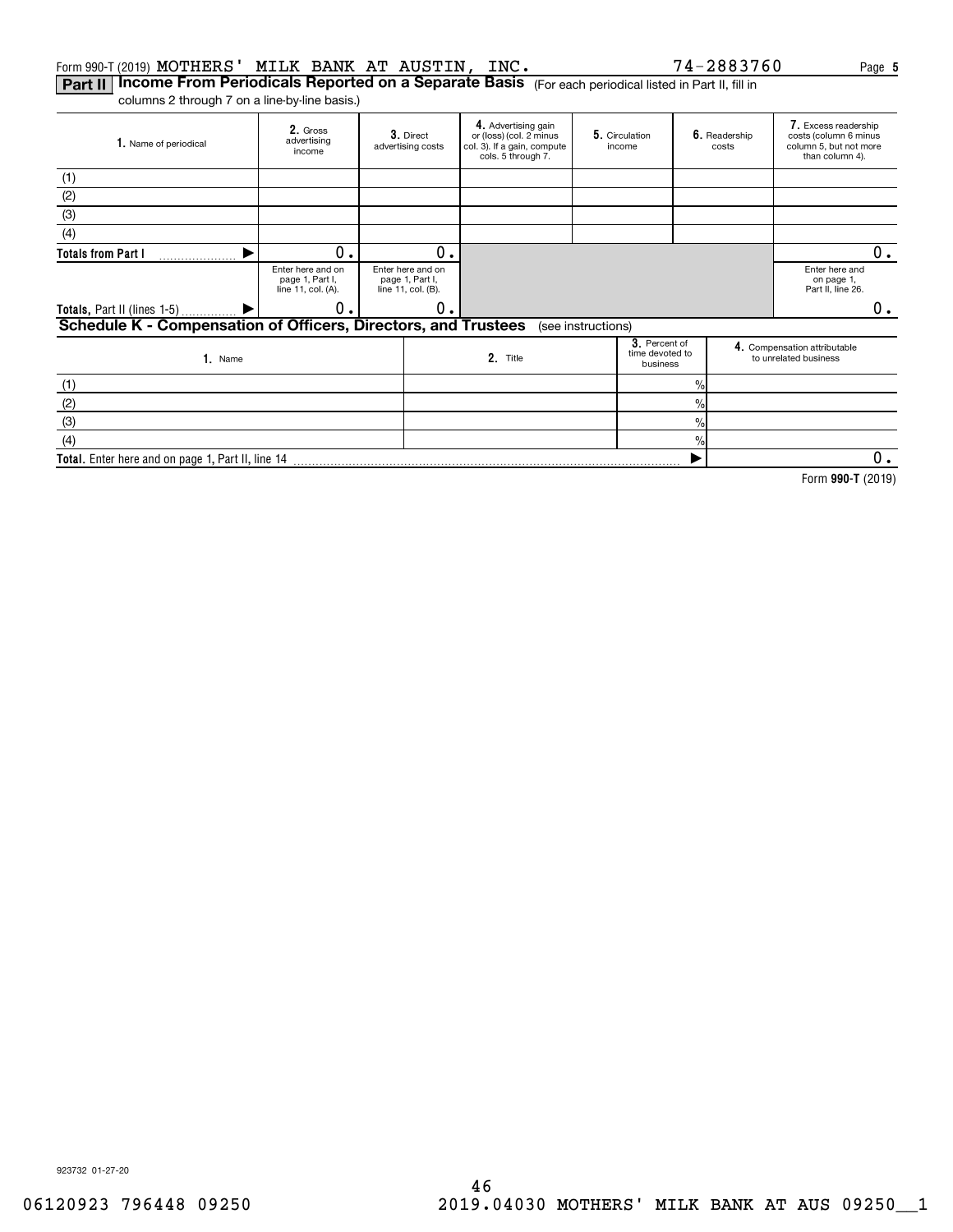| FORM $990-T$                                                                                                             | SCHEDULE E - DEPRECIATION DEDUCTION |                                  |                                                                  | STATEMENT 1            |
|--------------------------------------------------------------------------------------------------------------------------|-------------------------------------|----------------------------------|------------------------------------------------------------------|------------------------|
| DESCRIPTION                                                                                                              |                                     | <b>ACTIVITY</b><br><b>NUMBER</b> | <b>AMOUNT</b>                                                    | TOTAL                  |
| <b>DEPRECIATION</b>                                                                                                      | - SUBTOTAL -                        | 1                                | 51,385.                                                          | 51,385.                |
| TOTAL OF FORM 990-T, SCHEDULE E, COLUMN 3(A)                                                                             |                                     |                                  |                                                                  | 51,385.                |
| <b>FORM 990-T</b>                                                                                                        | SCHEDULE E - OTHER DEDUCTIONS       |                                  |                                                                  | STATEMENT <sub>2</sub> |
| DESCRIPTION                                                                                                              |                                     | <b>ACTIVITY</b><br><b>NUMBER</b> | <b>AMOUNT</b>                                                    | TOTAL                  |
| REPAIRS AND MAINTENANCE<br>UTILITIES<br>LEASE COMMISSION<br>LEGAL FEES<br><b>IRRIGATION</b><br>KEYS<br>MORTGAGE INTEREST |                                     |                                  | 4,684.<br>8,499.<br>30,528.<br>11,643.<br>641.<br>36.<br>45,869. |                        |
|                                                                                                                          | SUBTOTAL -<br>$\qquad \qquad -$     | 1                                |                                                                  | 101,900.               |
| TOTAL OF FORM 990-T, SCHEDULE E, COLUMN 3(B)                                                                             |                                     |                                  |                                                                  | 101,900.               |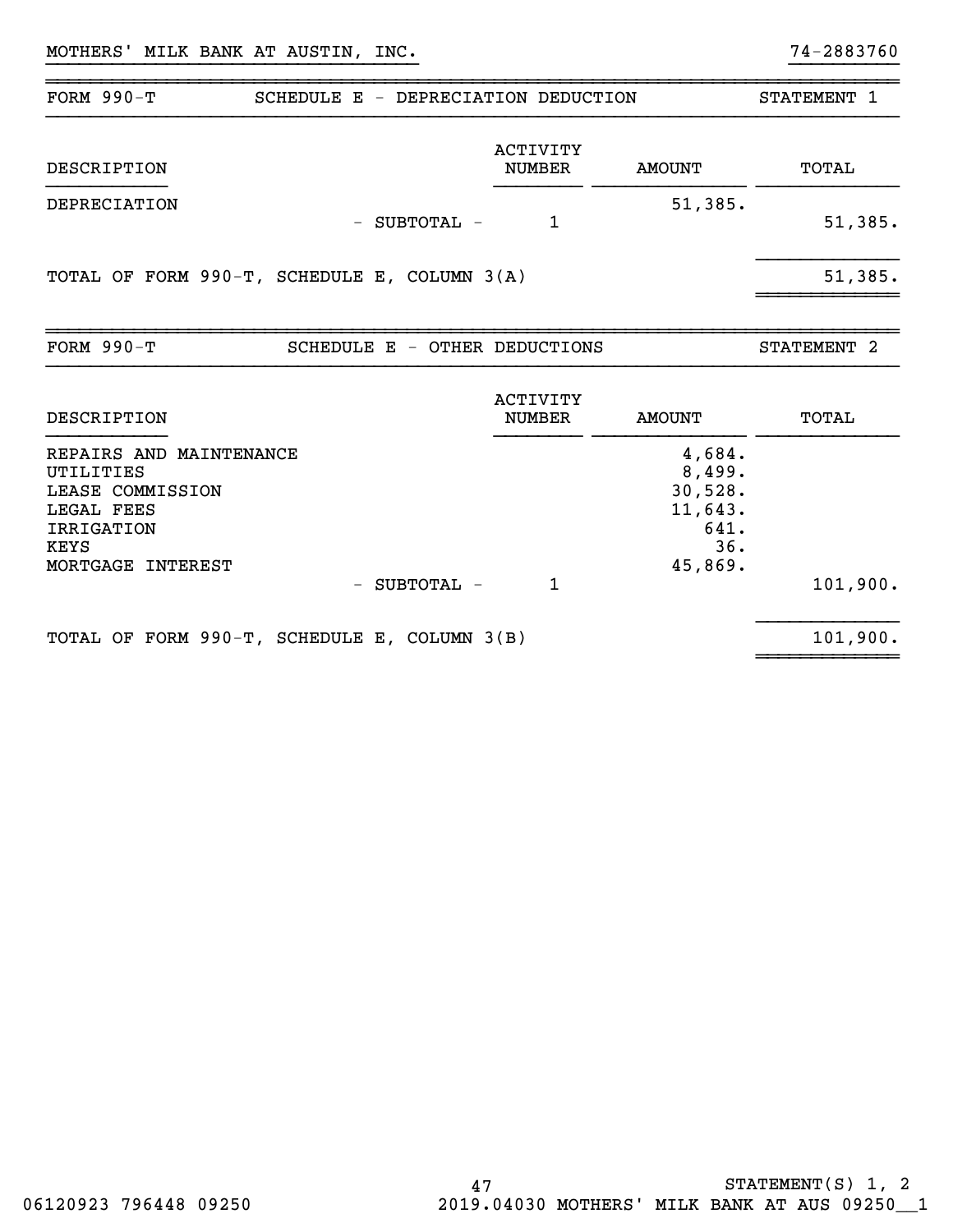| FORM $990-T$            | AVERAGE ACQUISITION DEBT ON OR<br>ALLOCABLE TO DEBT-FINANCED PROPERTY |                           |            | STATEMENT 3 |
|-------------------------|-----------------------------------------------------------------------|---------------------------|------------|-------------|
| DESCRIPTION             |                                                                       | ACTIVITY<br><b>NUMBER</b> | AMOUNT     | TOTAL       |
| AVERAGE AQUISITION DEBT | - SUBTOTAL -                                                          |                           | 2,369,114. | 2,369,114.  |
|                         | TOTAL OF FORM 990-T, SCHEDULE E, COLUMN 4                             |                           |            | 2,369,114.  |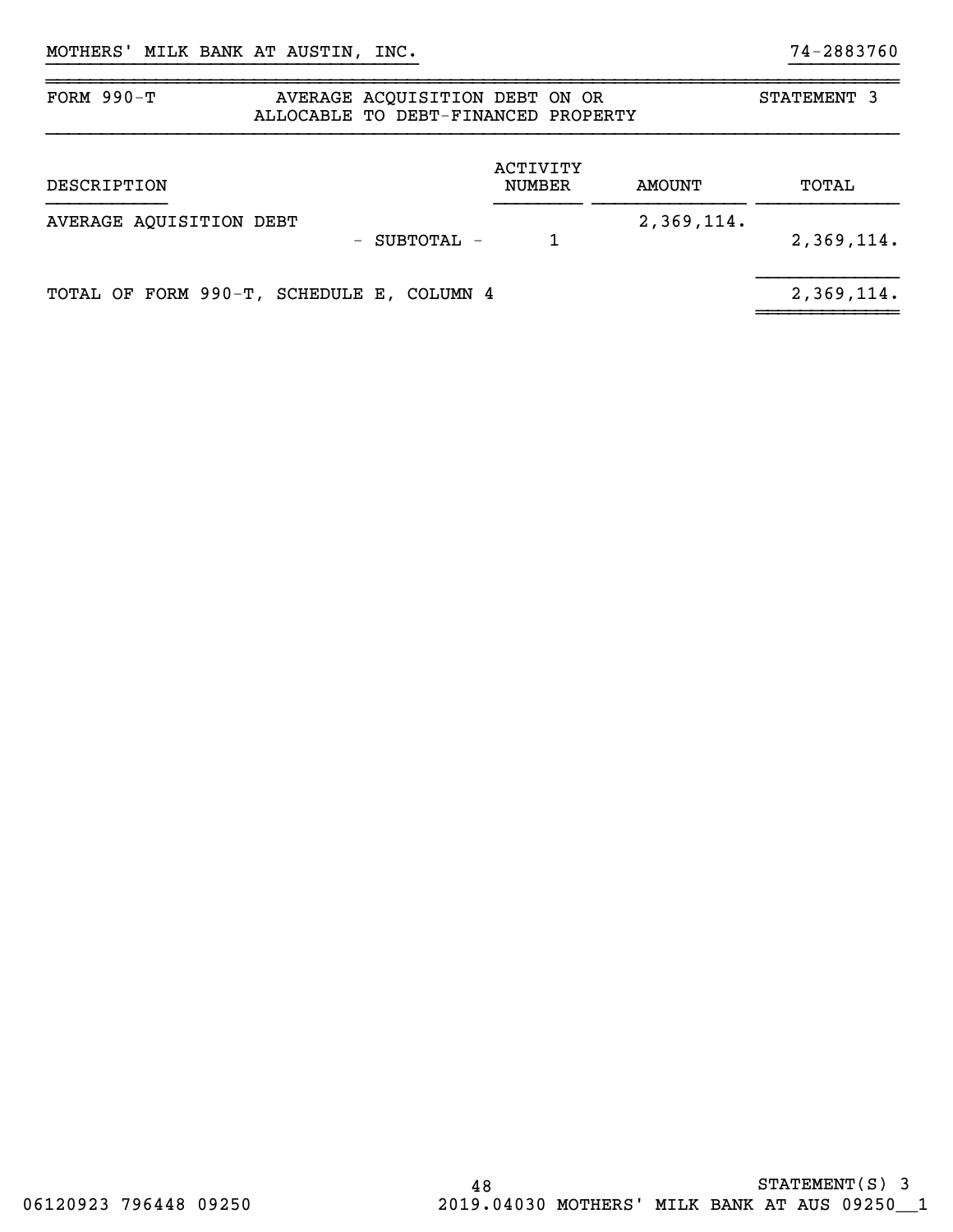| FORM $990-T$                              | AVERAGE ADJUSTED BASIS OF OR<br>ALLOCABLE TO DEBT-FINANCED PROPERTY |              |              |  |
|-------------------------------------------|---------------------------------------------------------------------|--------------|--------------|--|
| DESCRIPTION                               | ACTIVITY<br><b>NUMBER</b>                                           | AMOUNT       | TOTAL        |  |
| AVERAGE ADJUSTED BASIS<br>- SUBTOTAL -    |                                                                     | 6, 359, 582. | 6, 359, 582. |  |
| TOTAL OF FORM 990-T, SCHEDULE E, COLUMN 5 |                                                                     |              | 6,359,582.   |  |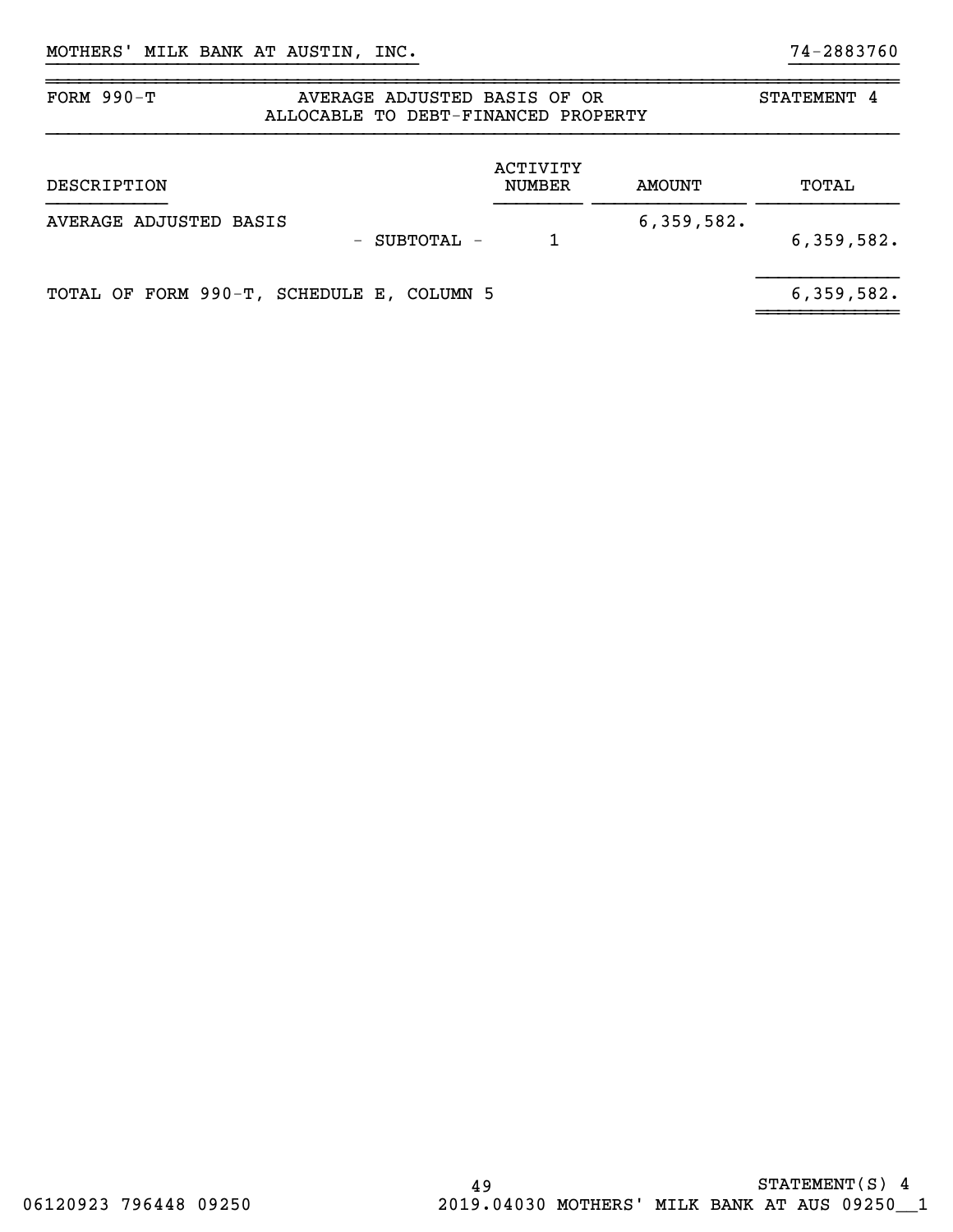# (Rev. January 2020) **Cxempt Organization Return** and the No. 1545-0047 **Application for Automatic Extension of Time To File an**

Department of the Treasury Internal Revenue Service

**| File a separate application for each return.**

**| Go to www.irs.gov/Form8868 for the latest information.**

**Electronic filing (e-file).** You can electronically file Form 8868 to request a 6-month automatic extension of time to file any of the filing of this form, visit www.irs.gov/e-file-providers/e-file-for-charities-and-non-profits. forms listed below with the exception of Form 8870, Information Return for Transfers Associated With Certain Personal Benefit Contracts, for which an extension request must be sent to the IRS in paper format (see instructions). For more details on the electronic

# **Automatic 6-Month Extension of Time.** Only submit original (no copies needed).

All corporations required to file an income tax return other than Form 990-T (including 1120-C filers), partnerships, REMICs, and trusts must use Form 7004 to request an extension of time to file income tax returns.

| Type or                                                                                                                                                                | Name of exempt organization or other filer, see instructions.                                                                                                                                                                                                                                                                                                                                                                                                                                                                                                                                                                       |                                       | Taxpayer identification number (TIN)                                                                                                                                         |              |    |                         |  |
|------------------------------------------------------------------------------------------------------------------------------------------------------------------------|-------------------------------------------------------------------------------------------------------------------------------------------------------------------------------------------------------------------------------------------------------------------------------------------------------------------------------------------------------------------------------------------------------------------------------------------------------------------------------------------------------------------------------------------------------------------------------------------------------------------------------------|---------------------------------------|------------------------------------------------------------------------------------------------------------------------------------------------------------------------------|--------------|----|-------------------------|--|
| print                                                                                                                                                                  | 74-2883760<br>MOTHERS' MILK BANK AT AUSTIN, INC.                                                                                                                                                                                                                                                                                                                                                                                                                                                                                                                                                                                    |                                       |                                                                                                                                                                              |              |    |                         |  |
| File by the<br>due date for<br>filing your                                                                                                                             | Number, street, and room or suite no. If a P.O. box, see instructions.<br>5925 DILLARD CIRCLE                                                                                                                                                                                                                                                                                                                                                                                                                                                                                                                                       |                                       |                                                                                                                                                                              |              |    |                         |  |
| return. See<br>instructions.                                                                                                                                           | City, town or post office, state, and ZIP code. For a foreign address, see instructions.<br>AUSTIN, TX<br>78752                                                                                                                                                                                                                                                                                                                                                                                                                                                                                                                     |                                       |                                                                                                                                                                              |              |    |                         |  |
|                                                                                                                                                                        | Enter the Return Code for the return that this application is for (file a separate application for each return)                                                                                                                                                                                                                                                                                                                                                                                                                                                                                                                     |                                       |                                                                                                                                                                              |              |    | $\mathbf 0$<br>7        |  |
| <b>Application</b>                                                                                                                                                     |                                                                                                                                                                                                                                                                                                                                                                                                                                                                                                                                                                                                                                     | Return                                | Application                                                                                                                                                                  | Return       |    |                         |  |
| Is For                                                                                                                                                                 |                                                                                                                                                                                                                                                                                                                                                                                                                                                                                                                                                                                                                                     | Code                                  | Is For                                                                                                                                                                       |              |    | Code                    |  |
|                                                                                                                                                                        | Form 990 or Form 990-EZ                                                                                                                                                                                                                                                                                                                                                                                                                                                                                                                                                                                                             | 01                                    | Form 990-T (corporation)                                                                                                                                                     | 07           |    |                         |  |
| Form 990-BL                                                                                                                                                            |                                                                                                                                                                                                                                                                                                                                                                                                                                                                                                                                                                                                                                     | 02                                    | Form 1041-A                                                                                                                                                                  |              |    | 08                      |  |
|                                                                                                                                                                        | Form 4720 (individual)                                                                                                                                                                                                                                                                                                                                                                                                                                                                                                                                                                                                              | 03                                    | Form 4720 (other than individual)                                                                                                                                            |              |    | 09                      |  |
| Form 990-PF                                                                                                                                                            |                                                                                                                                                                                                                                                                                                                                                                                                                                                                                                                                                                                                                                     | 04                                    | Form 5227                                                                                                                                                                    |              |    | 10                      |  |
|                                                                                                                                                                        | Form 990-T (sec. 401(a) or 408(a) trust)                                                                                                                                                                                                                                                                                                                                                                                                                                                                                                                                                                                            | 05                                    | Form 6069                                                                                                                                                                    |              |    | 11                      |  |
|                                                                                                                                                                        | Form 990-T (trust other than above)<br>KIMBERLY K. UPDEGROVE                                                                                                                                                                                                                                                                                                                                                                                                                                                                                                                                                                        | 06                                    | Form 8870                                                                                                                                                                    |              |    | 12                      |  |
| $box \blacktriangleright$<br>1<br>2                                                                                                                                    | Telephone No. $\triangleright$ 512-494-0800<br>If this is for a Group Return, enter the organization's four digit Group Exemption Number (GEN) _________. If this is for the whole group, check this<br>. If it is for part of the group, check this box $\blacktriangleright$<br>I request an automatic 6-month extension of time until<br>the organization named above. The extension is for the organization's return for:<br>$\blacktriangleright$ $\boxed{\text{X}}$ calendar year 2019 or<br>tax year beginning<br>If the tax year entered in line 1 is for less than 12 months, check reason:<br>Change in accounting period | $\overline{\phantom{a}}$ , and ending | Fax No.<br>and attach a list with the names and TINs of all members the extension is for.<br>NOVEMBER 16, 2020, to file the exempt organization return for<br>Initial return | Final return |    |                         |  |
| If this application is for Forms 990-BL, 990-PF, 990-T, 4720, or 6069, enter the tentative tax, less<br>За<br>\$<br>any nonrefundable credits. See instructions.<br>За |                                                                                                                                                                                                                                                                                                                                                                                                                                                                                                                                                                                                                                     |                                       |                                                                                                                                                                              |              |    | $0$ .                   |  |
| If this application is for Forms 990-PF, 990-T, 4720, or 6069, enter any refundable credits and<br>b                                                                   |                                                                                                                                                                                                                                                                                                                                                                                                                                                                                                                                                                                                                                     |                                       |                                                                                                                                                                              |              |    |                         |  |
| 3 <sub>b</sub><br>\$<br>estimated tax payments made. Include any prior year overpayment allowed as a credit.                                                           |                                                                                                                                                                                                                                                                                                                                                                                                                                                                                                                                                                                                                                     |                                       |                                                                                                                                                                              |              | 0. |                         |  |
| c                                                                                                                                                                      | <b>Balance due.</b> Subtract line 3b from line 3a. Include your payment with this form, if required, by                                                                                                                                                                                                                                                                                                                                                                                                                                                                                                                             |                                       |                                                                                                                                                                              |              |    |                         |  |
|                                                                                                                                                                        | using EFTPS (Electronic Federal Tax Payment System). See instructions.                                                                                                                                                                                                                                                                                                                                                                                                                                                                                                                                                              |                                       |                                                                                                                                                                              | 3c           | S  | $0$ .                   |  |
| instructions.                                                                                                                                                          | Caution: If you are going to make an electronic funds withdrawal (direct debit) with this Form 8868, see Form 8453-EO and Form 8879-EO for payment                                                                                                                                                                                                                                                                                                                                                                                                                                                                                  |                                       |                                                                                                                                                                              |              |    |                         |  |
| <b>LHA</b>                                                                                                                                                             | For Privacy Act and Paperwork Reduction Act Notice, see instructions.                                                                                                                                                                                                                                                                                                                                                                                                                                                                                                                                                               |                                       |                                                                                                                                                                              |              |    | Form 8868 (Rev. 1-2020) |  |